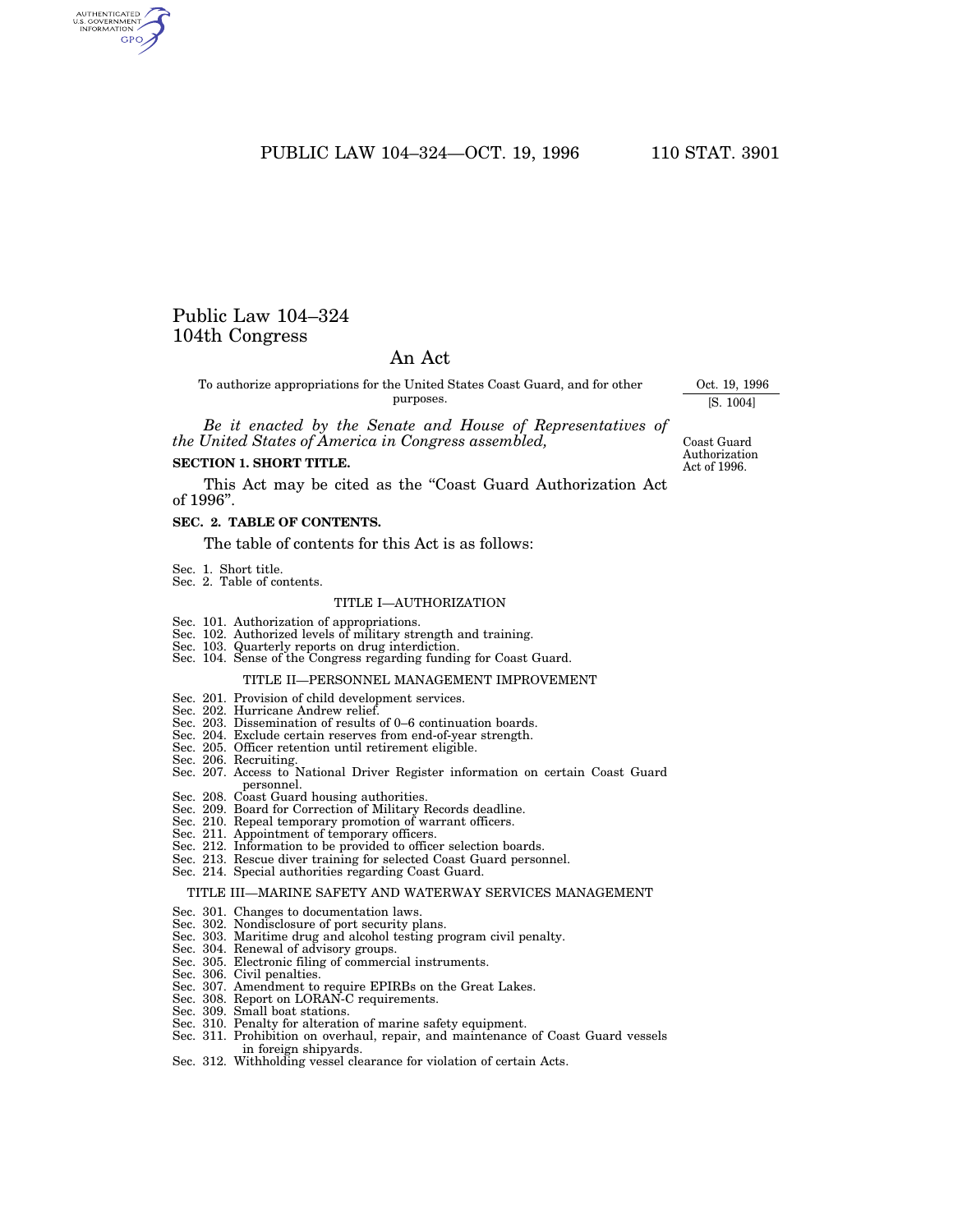- Sec. 313. Information barred in legal proceedings.
- Sec. 314. Marine casualty reporting.

#### TITLE IV—COAST GUARD AUXILIARY

- Sec. 401. Administration of the Coast Guard auxiliary. Sec. 402. Purpose of the Coast Guard auxiliary.
- 
- Sec. 403. Members of the auxiliary; status.
- 
- Sec. 404. Assignment and performance of duties. Sec. 405. Cooperation with other agencies, States, territories, and political subdivisions.
- 
- Sec. 406. Vessel deemed public vessel. Sec. 407. Aircraft deemed public aircraft. Sec. 408. Disposal of certain material.
- 

## TITLE V—DEEPWATER PORT MODERNIZATION

- Sec. 501. Short title.
- Sec. 502. Declarations of purpose and policy.
- Sec. 503. Definitions. Sec. 504. Licenses.
- Sec. 505. Informational filings.
- Sec. 506. Antitrust review.
- 
- Sec. 507. Operation.
- Sec. 508. Marine environmental protection and navigational safety.

## TITLE VI—COAST GUARD REGULATORY REFORM

- Sec. 601. Short title.
- Sec. 602. Safety management.
- Sec. 603. Use of reports, documents, records, and examinations of other persons.
- Sec. 604. Equipment approval.
- Sec. 605. Frequency of inspection. Sec. 606. Certificate of inspection.
- 
- Sec. 607. Delegation of authority of Secretary to classification societies.

#### TITLE VII—TECHNICAL AND CONFORMING AMENDMENTS

- Sec. 701. Amendment of inland navigation rules.
- Sec. 702. Measurement of vessels.
- Sec. 703. Longshore and harbor workers compensation.
- Sec. 704. Radiotelephone requirements.
- Sec. 705. Vessel operating requirements. Sec. 706. Merchant Marine Act, 1920.
- 
- 
- Sec. 707. Merchant Marine Act, 1956. Sec. 708. Maritime education and training.
- 
- Sec. 709. General definitions. Sec. 710. Authority to exempt certain vessels.
- Sec. 711. Inspection of vessels. Sec. 712. Regulations.
- 
- Sec. 713. Penalties—Inspection of vessels. Sec. 714. Application—Tank vessels.
- 
- Sec. 715. Tank vessel construction standards. Sec. 716. Tanker minimum standards.
- 
- Sec. 717. Self-propelled tank vessel minimum standards. Sec. 718. Definition—Abandonment of barges.
- 
- Sec. 719. Application—Load lines. Sec. 720. Licensing of individuals.
- 
- Sec. 721. Able seamen—Limited. Sec. 722. Able seamen—Offshore supply vessels.
- 
- Sec. 723. Scale of employment—Able seamen. Sec. 724. General requirements—Engine department.
- Sec. 725. Complement of inspected vessels.
- 
- Sec. 726. Watchmen.
- Sec. 727. Citizenship and Naval Reserve requirements.
- Sec.  $728$ .
- Sec. 729. Minimum number of licensed individuals.
- Sec. 730. Officers' competency certificates convention. Sec. 731. Merchant mariners' documents required.
- 
- Sec. 732. Certain crew requirements.
- Sec. 733. Freight vessels.
- Sec. 734. Exemptions.
- 
- Sec. 735. United States registered pilot service. Sec. 736. Definitions—Merchant seamen protection.
- Sec. 737. Application—Foreign and intercoastal voyages.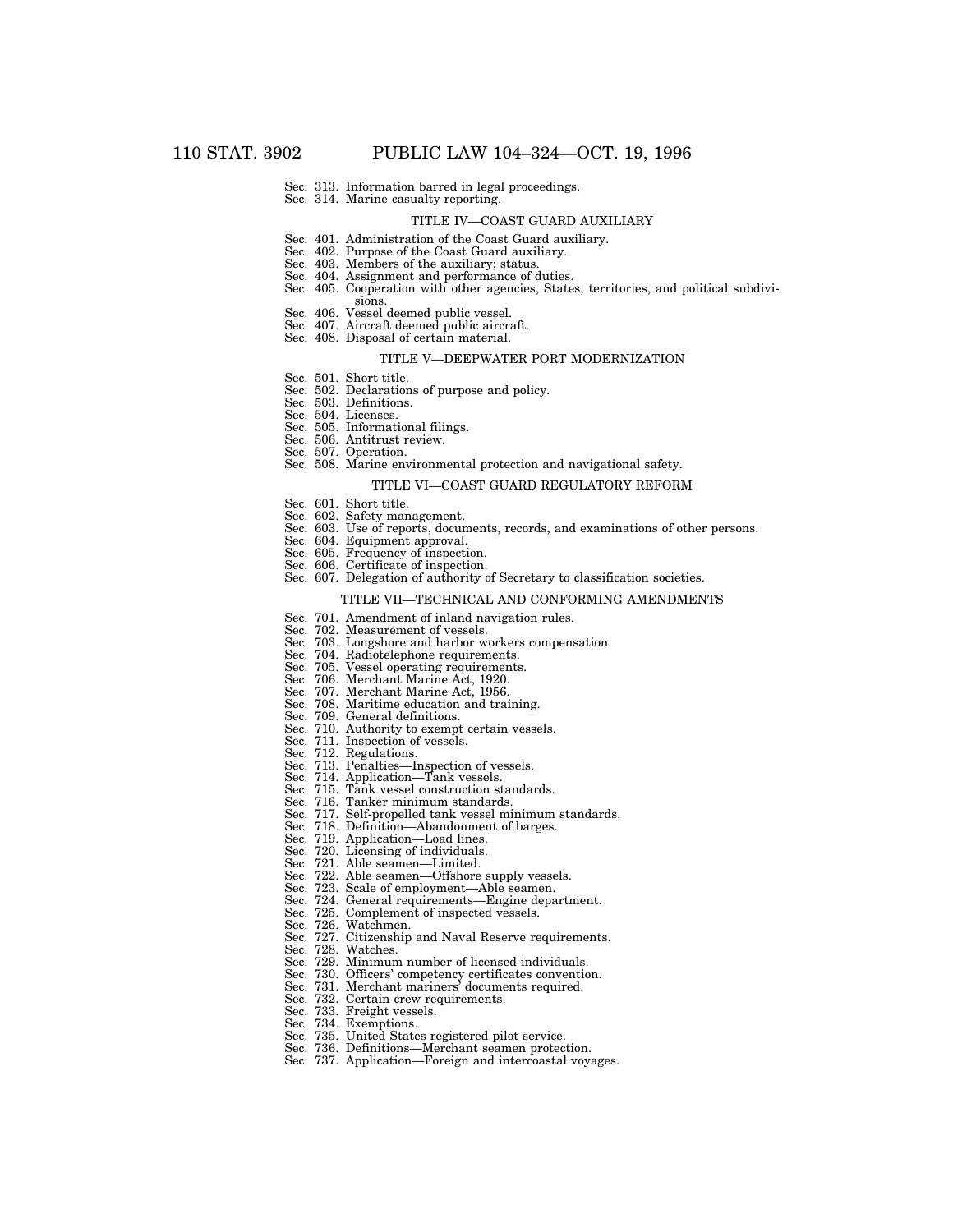- Sec. 738. Application—Coastwise voyages. Sec. 739. Fishing agreements.
- 
- Sec. 740. Accommodations for seamen. Sec. 741. Medicine chests. Sec. 742. Logbook and entry requirements.
- 
- 
- Sec. 743. Coastwise endorsements.
- Sec. 744. Fishery endorsements.
- Sec. 745. Convention tonnage for licenses, certificates, and documents. Sec. 746. Technical corrections. Sec. 747. Technical corrections to references to ICC.
- 

#### TITLE VIII—POLLUTION FROM SHIPS

- Sec. 801. Prevention of pollution from ships.
- Sec. 802. Marine plastic pollution research and control.

## TITLE IX—TOWING VESSEL SAFETY

- Sec. 901. Reduction of oil spills from non-self-propelled tank vessels.
- Sec. 902. Requirement for fire suppression devices.
- Sec. 903. Studies addressing various sources of oil spill risk.

#### TITLE X—CONVEYANCES

- Sec. 1001. Conveyance of lighthouses.
- 
- Sec. 1002. Conveyance of certain lighthouses located in Maine. Sec. 1003. Transfer of Coast Guard property in Gosnold, Massachusetts.
- 
- 
- Sec. 1004. Conveyance of property in Ketchikan, Alaska.<br>Sec. 1005. Conveyance of property in Traverse City, Michigan.<br>Sec. 1006. Transfer of Coast Guard property in New Shoreham, Rhode Island.<br>Sec. 1007. Conveyance of prop
- 
- 
- Sec. 1009. Conveyance of equipment.
- 
- Sec. 1010. Property exchange. Sec. 1011. Authority to convey Whitefish Point Light Station land.
- Sec. 1012. Conveyance of Parramore Beach Coast Guard Station, Virginia.
- Sec. 1013. Conveyance of Jeremiah O'Brien.

#### TITLE XI—MISCELLANEOUS

- Sec. 1101. Florida Avenue Bridge.
- 
- Sec. 1102. Oil Spill Recovery Institute. Sec. 1103. Limited double hull exemptions.
- Sec. 1104. Oil spill response vessels.
- Sec. 1105. Service in certain suits in admiralty. Sec. 1106. Amendments to the Johnson Act.
- 
- Sec. 1107. Lower Columbia River maritime fire and safety activities.
- 
- Sec. 1108. Oil pollution research training.<br>Sec. 1109. Limitation on relocation of Hou<br>Sec. 1110. Uninspected fish tender vessels Sec. 1109. Limitation on relocation of Houston and Galveston marine safety offices. Sec. 1110. Uninspected fish tender vessels.
- 
- Sec. 1111. Foreign passenger vessel user fees.<br>Sec. 1112. Coast Guard user fees.
- Sec. 1111. Policy Pussenger Vess.<br>Sec. 1112. Coast Guard user fees.<br>Sec. 1113. Vessel financing.
- Vessel financing.
- Sec. 1114. Manning and watch requirements on towing vessels on the Great Lakes. Sec. 1115. Repeal of Great Lakes endorsements. Sec. 1116. Relief from United States documentation requirements.
- 
- 
- Sec. 1117. Use of foreign registry oil spill response vessels.<br>Sec. 1118. Judicial sale of certain documented vessels to al
- Sec. 1118. Judicial sale of certain documented vessels to aliens.<br>Sec. 1119. Improved authority to sell recyclable material.
- Sec. 1119. Improved authority to sell recyclable material. Sec. 1120. Documentation of certain vessels.
- Sec. 1120. Documentation of certain vessels.<br>Sec. 1121. Vessel deemed to be a recreationa
- Vessel deemed to be a recreational vessel.
- Sec. 1122. Small passenger vessel pilot inspection program with the State of Minnesota.
- Sec. 1123. Commonwealth of the Northern Mariana Islands fishing.
- Sec. 1124. Availability of extrajudicial remedies for default on preferred mortgage liens on vessels.
- Sec. 1125. Offshore facility financial responsibility requirements.
- Sec. 1126. Deauthorization of navigation project, Cohasset Harbor, Massachusetts.<br>Sec. 1127. Sense of Congress; requirement regarding notice.
- Sense of Congress; requirement regarding notice.
- Sec. 1128. Requirement for procurement of buoy chain.
- 
- Sec. 1129. Cruise ship liability. Sec. 1130. Sense of Congress on the implementation of regulations regarding animal fats and vegetable oils.
- Sec. 1131. Term of Director of the Bureau of Transportation Statistics.<br>Sec. 1132. Waiver of certain requirements for historic former Presic
- Sec. 1132. Waiver of certain requirements for historic former Presidential Yacht Sequoia.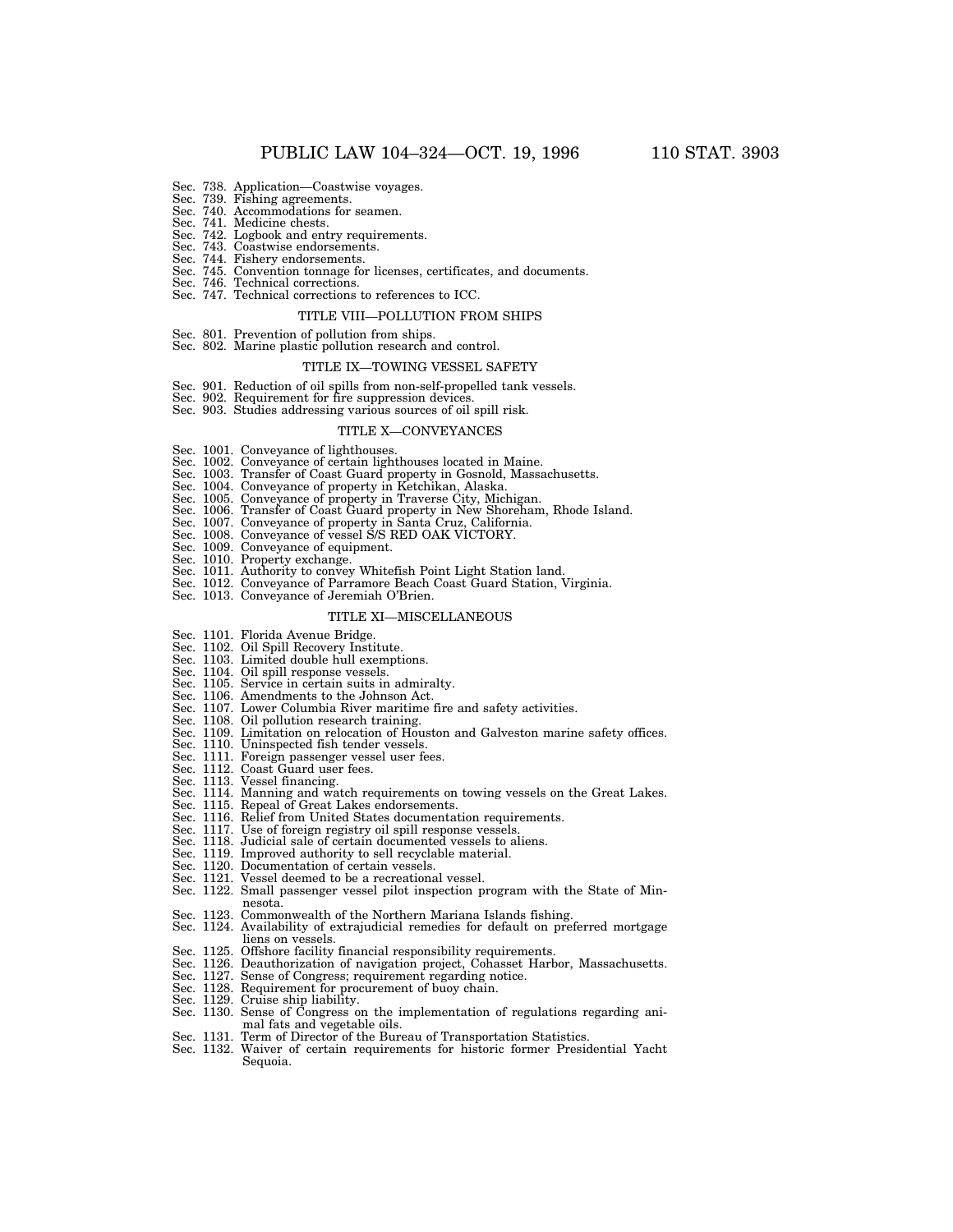- Sec. 1133. Vessel requirements.
- Sec. 1134. Existing tank vessel research.
- Sec. 1135. Plan for the engineering, design, and retrofitting of the Icebreaker Mackinaw.
- Sec. 1136. Cross-border financing.
- Sec. 1137. Vessel standards. Sec. 1138. Vessels subject to the jurisdiction of the United States.
- Sec. 1139. Reactivation of closed shipyards.
- Sec. 1140. Sakonnet Point Light.
- Sec. 1141. Dredging of Rhode Island Waterways.
- Sec. 1142. Interim payments.
- Sec. 1143. Oil spill information.
- Sec. 1144. Compliance with oil spill response plans.
- Sec. 1145. Bridge deemed to unreasonably obstruct navigation.
- Sec. 1146. Fishing vessel exemption.

# **TITLE I—AUTHORIZATION**

#### **SEC. 101. AUTHORIZATION OF APPROPRIATIONS.**

(a) IN GENERAL.—Funds are authorized to be appropriated for necessary expenses of the Coast Guard, as follows:

(1) For the operation and maintenance of the Coast Guard—

(A) for fiscal year 1996, \$2,618,316,000; and

(B) for fiscal year 1997, \$2,637,800,000;

of which \$25,000,000 shall be derived each fiscal year from the Oil Spill Liability Trust Fund.

(2) For the acquisition, construction, rebuilding, and improvement of aids to navigation, shore and offshore facilities, vessels, and aircraft, including equipment related thereto—

(A) for fiscal year 1996, \$428,200,000; and

(B) for fiscal year 1997, \$411,600,000;

to remain available until expended, of which \$32,500,000 for fiscal year 1996 and \$20,000,000 for fiscal year 1997 shall be derived each fiscal year from the Oil Spill Liability Trust Fund to carry out the purposes of section  $1012(a)(5)$  of the Oil Pollution Act of 1990.

(3) For research, development, test, and evaluation of technologies, materials, and human factors directly relating to improving the performance of the Coast Guard's mission in support of search and rescue, aids to navigation, marine safety, marine environmental protection, enforcement of laws and treaties, ice operations, oceanographic research, and defense readiness—

(A) for fiscal year 1996, \$22,500,000; and

(B) for fiscal year 1997, \$20,300,000;

to remain available until expended, of which \$3,150,000 for fiscal year  $1996$  and  $$5,020,000$  for fiscal year  $1997$  shall be derived each fiscal year from the Oil Spill Liability Trust Fund.

(4) For retired pay (including the payment of obligations otherwise chargeable to lapsed appropriations for this purpose), payments under the Retired Serviceman's Family Protection and Survivor Benefit Plans, and payments for medical care of retired personnel and their dependents under chapter 55 of title 10, United States Code—

(A) for fiscal year 1996, \$582,022,000; and

(B) for fiscal year 1997, \$608,100,000.

(5) For alteration or removal of bridges over navigable waters of the United States constituting obstructions to navigation,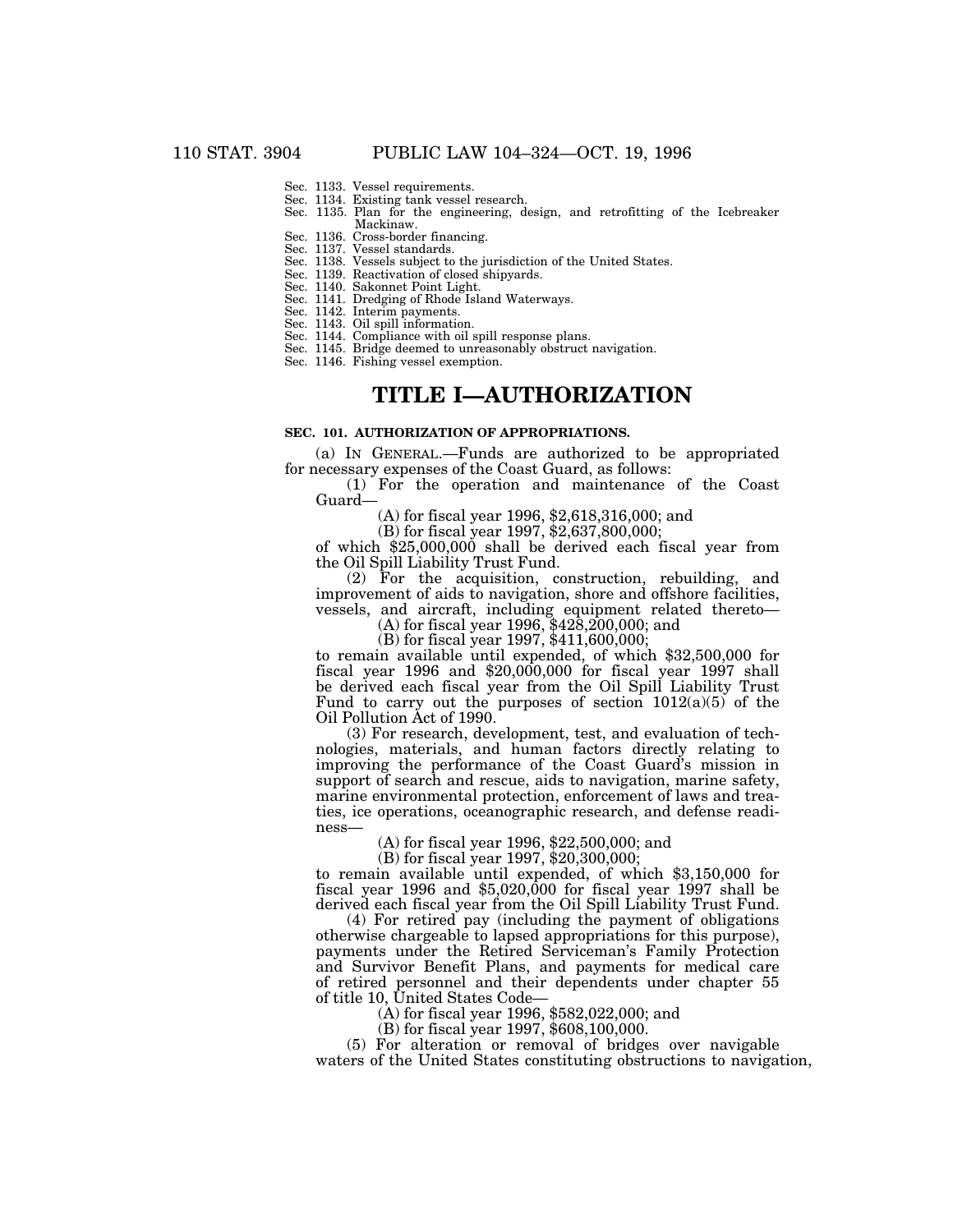and for personnel and administrative costs associated with the Bridge Alteration Program—

 $(A)$  for fiscal year 1996, \$25,300,000, to remain available until expended; and

(B) for fiscal year 1997, \$25,100,000, to remain available until expended.

(6) For environmental compliance and restoration at Coast Guard facilities (other than parts and equipment associated with operations and maintenance), \$25,000,000 for each of fiscal years 1996 and 1997, to remain available until expended.

(b) AMOUNTS FROM THE DISCRETIONARY BRIDGE PROGRAM.— (1) Section 104 of title 49, United States Code, is amended by adding at the end thereof the following:

 $\degree$ (e) Notwithstanding the provisions of sections 101(d) and 144 of title 23, highway bridges determined to be unreasonable obstructions to navigation under the Truman-Hobbs Act may be funded from amounts set aside from the discretionary bridge program. The Secretary shall transfer these allocations and the responsibility for administration of these funds to the United States Coast Guard.'

(2) Notwithstanding any other provision of law, the Secretary of Transportation shall allocate out of funds available, \$9,100,000 for the John F. Limehouse Memorial Bridge, Charleston, South Carolina. The allocation shall be deposited in the Truman-Hobbs bridge program account. The Secretary shall transfer this allocation and responsibility for administration of these funds to the United States Coast Guard.

#### **SEC. 102. AUTHORIZED LEVELS OF MILITARY STRENGTH AND TRAIN-ING.**

(a) ACTIVE DUTY STRENGTH.—The Coast Guard is authorized an end-of-year strength for active duty personnel of—

 $(1)$  38,400 as of September 30, 1996; and

(2) 37,561 as of September 30, 1997.

(b) MILITARY TRAINING STUDENT LOADS.—The Coast Guard is authorized average military training student loads as follows: (1) For recruit and special training—

(A) for fiscal year 1996, 1604 student years; and

(B) for fiscal year 1997, 1604 student years.

(2) For flight training—

(A) for fiscal year 1996, 85 student years; and

(B) for fiscal year 1997, 95 student years.

(3) For professional training in military and civilian institutions—

(A) for fiscal year 1996, 330 student years; and

(B) for fiscal year 1997, 295 student years.

(4) For officer acquisition—

(A) for fiscal year 1996, 874 student years; and

(B) for fiscal year 1997, 878 student years.

## **SEC. 103. QUARTERLY REPORTS ON DRUG INTERDICTION.**

14 USC 89 note.

Not later than 30 days after the end of each fiscal year quarter, the Secretary of Transportation shall submit to the Committee on Transportation and Infrastructure of the House of Representatives and the Committee on Commerce, Science, and Transportation of the Senate a report on all expenditures related to drug interdiction activities of the Coast Guard during that quarter.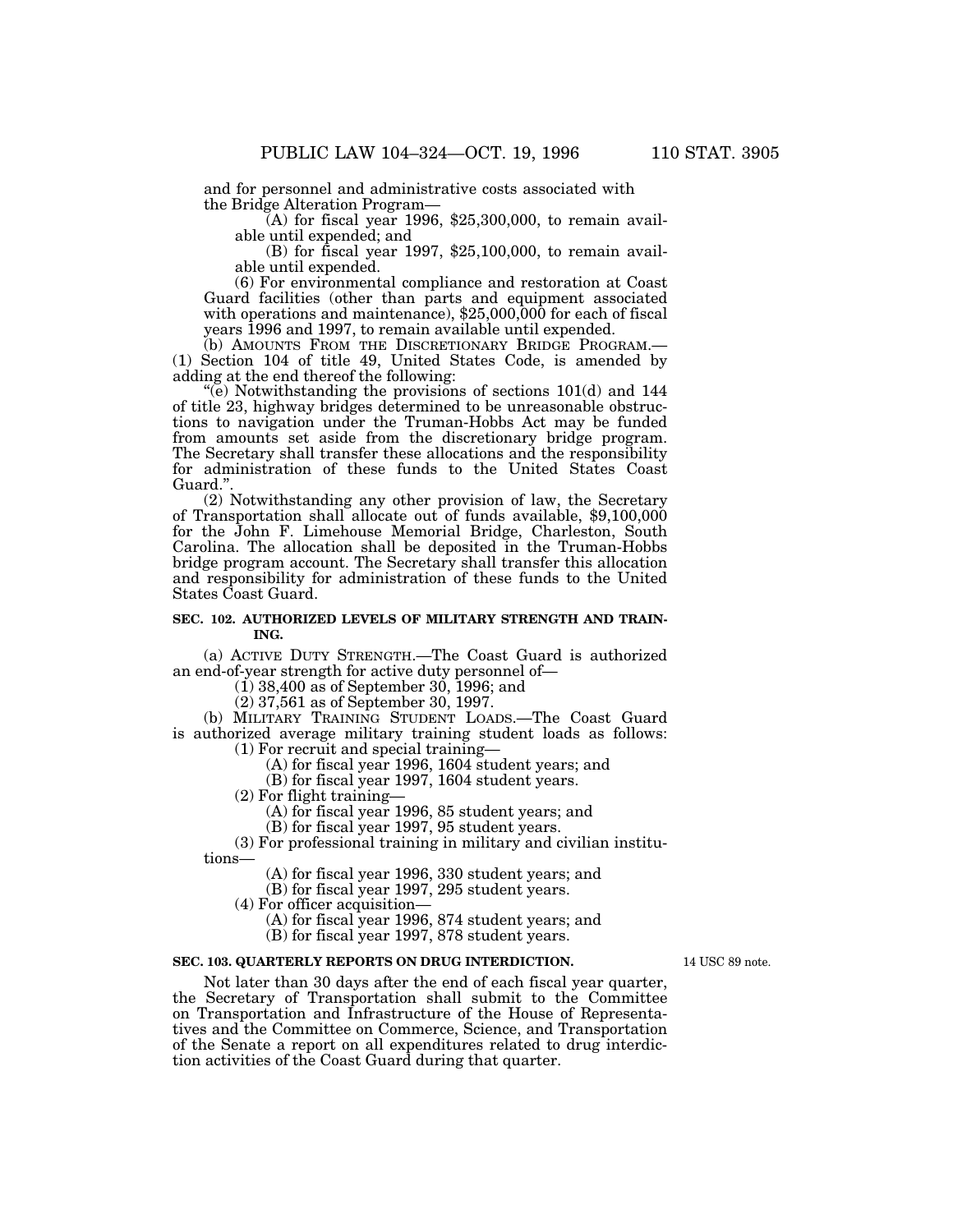#### **SEC. 104. SENSE OF THE CONGRESS REGARDING FUNDING FOR COAST GUARD.**

It is the sense of the Congress that in appropriating amounts for the Coast Guard, the Congress should appropriate amounts adequate to enable the Coast Guard to carry out all extraordinary functions and duties the Coast Guard is required to undertake in addition to its normal functions established by law.

# **TITLE II—PERSONNEL MANAGEMENT IMPROVEMENT**

#### **SEC. 201. PROVISION OF CHILD DEVELOPMENT SERVICES.**

(a) IN GENERAL.—Title 14, United States Code, is amended by inserting after section 514 the following new section:

#### **''§ 515. Child development services**

''(a) The Commandant may make child development services available for members and civilian employees of the Coast Guard, and thereafter as space is available for members of the Armed Forces and Federal civilian employees. Child development service benefits provided under the authority of this section shall be in addition to benefits provided under other laws.

" $(b)(1)$  Except as provided in paragraph  $(2)$ , the Commandant may require that amounts received as fees for the provision of services under this section at Coast Guard child development centers be used only for compensation of employees at those centers who are directly involved in providing child care.

"(2) If the Commandant determines that compliance with the limitation in paragraph (1) would result in an uneconomical and inefficient use of such fee receipts, the Commandant may (to the extent that such compliance would be uneconomical and inefficient) use such receipts—

"(A) for the purchase of consumable or disposable items for Coast Guard child development centers; and

''(B) if the requirements of such centers for consumable or disposable items for a given fiscal year have been met, for other expenses of those centers.

"(c) The Commandant shall provide for regular and unannounced inspections of each child development center under this section and may use Department of Defense or other training programs to ensure that all child development center employees under this section meet minimum standards of training with respect to early childhood development, activities and disciplinary techniques appropriate to children of different ages, child abuse prevention and detection, and appropriate emergency medical procedures.

''(d) Of the amounts available to the Coast Guard each fiscal year for operating expenses (and in addition to amounts received as fees), the Secretary may use for child development services under this section an amount not to exceed the total amount the Commandant estimates will be received by the Coast Guard in the fiscal year as fees for the provision of those services.

''(e) The Commandant may use appropriated funds available to the Coast Guard to provide assistance to family home day care providers so that family home day care services can be provided to uniformed service members and civilian employees of the Coast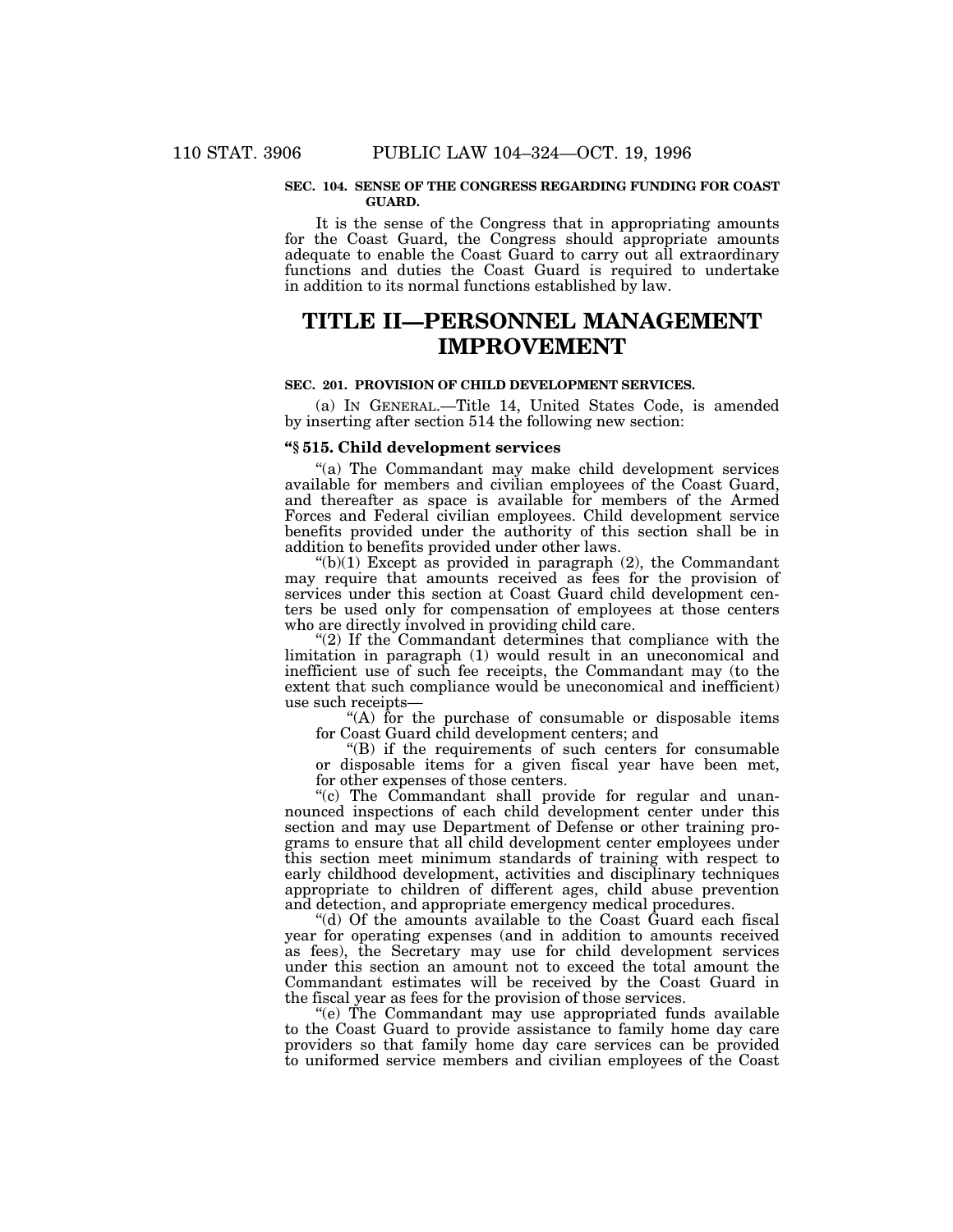Guard at a cost comparable to the cost of services provided by Coast Guard child development centers.

''(f) The Secretary shall promulgate regulations to implement Regulations.this section. The regulations shall establish fees to be charged for child development services provided under this section which take into consideration total family income.

"(g) For purposes of this section, the term 'child development" center' does not include a child care services facility for which space is allotted under section 616 of the Act of December 22, 1987 (40 U.S.C. 490b).''.

(b) CLERICAL AMENDMENT.—The table of sections at the beginning of chapter 13 of title 14, United States Code, is amended by inserting after the item related to section 514 the following: ''515. Child development services.''.

#### **SEC. 202. HURRICANE ANDREW RELIEF.**

Section 2856 of the National Defense Authorization Act for Fiscal Year 1993 (Pub. L. 102–484) applies to the military personnel of the Coast Guard who were assigned to, or employed at or in connection with, any Federal facility or installation in the vicinity of Homestead Air Force Base, Florida, including the areas of Broward, Collier, Dade, and Monroe Counties, on or before August 24, 1992, except that funds available to the Coast Guard, not to exceed \$25,000, shall be used. The Secretary of Transportation shall administer the provisions of section 2856 for the Coast Guard.

## **SEC. 203. DISSEMINATION OF RESULTS OF 0–6 CONTINUATION BOARDS.**

Section 289(f) of title 14, United States Code, is amended by striking ''Upon approval by the President, the names of the officers selected for continuation on active duty by the board shall be promptly disseminated to the service at large.''.

## **SEC. 204. EXCLUDE CERTAIN RESERVES FROM END-OF-YEAR STRENGTH.**

Section 712 of title 14, United States Code, is amended by adding at the end the following:

''(d) Reserve members ordered to active duty under this section shall not be counted in computing authorized strength of members on active duty or members in grade under this title or under any other law."

## **SEC. 205. OFFICER RETENTION UNTIL RETIREMENT ELIGIBLE.**

Section 283(b) of title 14, United States Code, is amended— (1) by inserting " $(1)$ " after " $(b)$ ";

(2) by striking the last sentence; and

(3) by adding at the end the following:

"(2) Upon the completion of a term under paragraph (1), an officer shall, unless selected for further continuation—

"(A) except as provided in subparagraph  $(B)$ , be honorably discharged with severance pay computed under section 286 of this title;

''(B) in the case of an officer who has completed at least 18 years of active service on the date of discharge under subparagraph (A), be retained on active duty and retired on the last day of the month in which the officer completes 20 years of active service, unless earlier removed under another provision of law; or

Florida.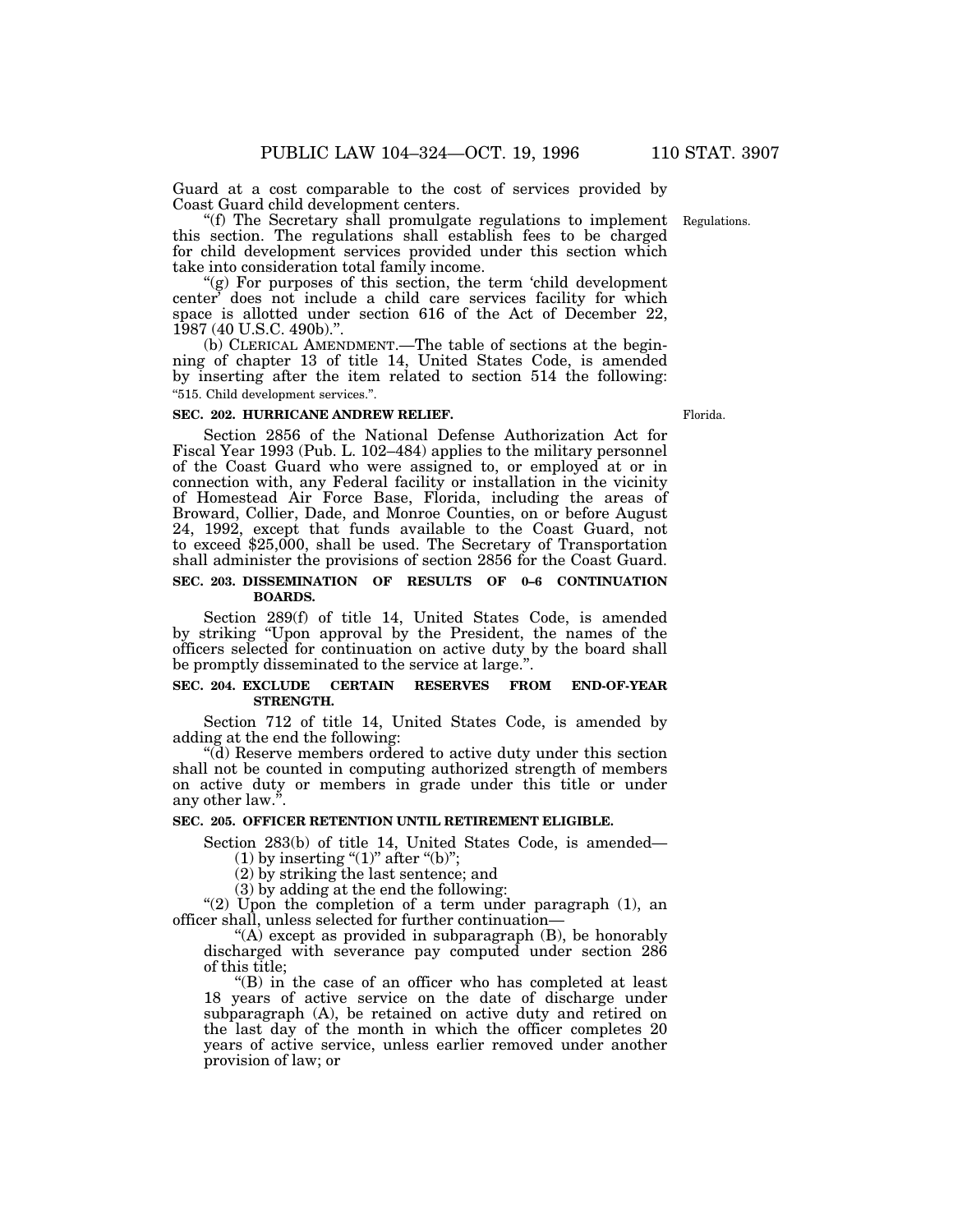''(C) if, on the date specified for the officer's discharge under this section, the officer has completed at least 20 years of active service or is eligible for retirement under any law, be retired on that date.''.

#### **SEC. 206. RECRUITING.**

10 USC 503 note.

(a) CAMPUS RECRUITING.—Section 558 of the National Defense Authorization Act for Fiscal Year 1995 (108 Stat. 2776) is amended—

(1) by inserting ''or the Department of Transportation'' in subsection (a)(1) after ''the Department of Defense'';

(2) by inserting "or the Secretary of Transportation" after ''the Secretary of Defense'' in subsection (a)(1); and

(3) by inserting ''and the Secretary of Transportation'' after ''the Secretary of Education'' in subsection (b).

(b) FUNDS FOR RECRUITING.—The text of section 468 of title 14, United States Code, is amended to read as follows:

''The Coast Guard may expend operating expense funds for recruiting activities, including but not limited to advertising and entertainment, in order to—

"(1) obtain recruits for the Service and cadet applicants; and

"(2) gain support of recruiting objectives from those who may assist in the recruiting effort."

(c) RECRUITMENT OF WOMEN AND MINORITIES.—Not later than January 31, 1997, the Commandant of the Coast Guard shall report to the Committee on Transportation and Infrastructure of the House of Representatives and the Committee on Commerce, Science, and Transportation of the Senate, on the status of and the problems in recruitment of women and minorities into the Coast Guard. The report shall contain specific plans to increase the recruitment of women and minorities and legislative recommendations needed to increase the recruitment of women and minorities.

#### **SEC. 207. ACCESS TO NATIONAL DRIVER REGISTER INFORMATION ON CERTAIN COAST GUARD PERSONNEL.**

(a) AMENDMENT TO TITLE 14.—Section 93 of title 14, United States Code, is amended—

(1) by striking ''and'' after the semicolon at the end of paragraph (t);

(2) by striking the period at the end of paragraph (u) and inserting ''; and''; and

(3) by adding at the end the following new paragraph:

"(v) require that any member of the Coast Guard or Coast Guard Reserve (including a cadet or an applicant for appointment or enlistment to any of the foregoing and any member of a uniformed service who is assigned to the Coast Guard) request that all information contained in the National Driver Register pertaining to the individual, as described in section 30304(a) of title 49, be made available to the Commandant under section 30305(a) of title 49, may receive that information, and upon receipt, shall make the information available to the individual.''.

(b) AMENDMENT TO TITLE 49.—Section 30305(b) of title 49, United States Code, is amended by redesignating paragraph (7) as paragraph (8) and inserting after paragraph (6) the following new paragraph:

Reports.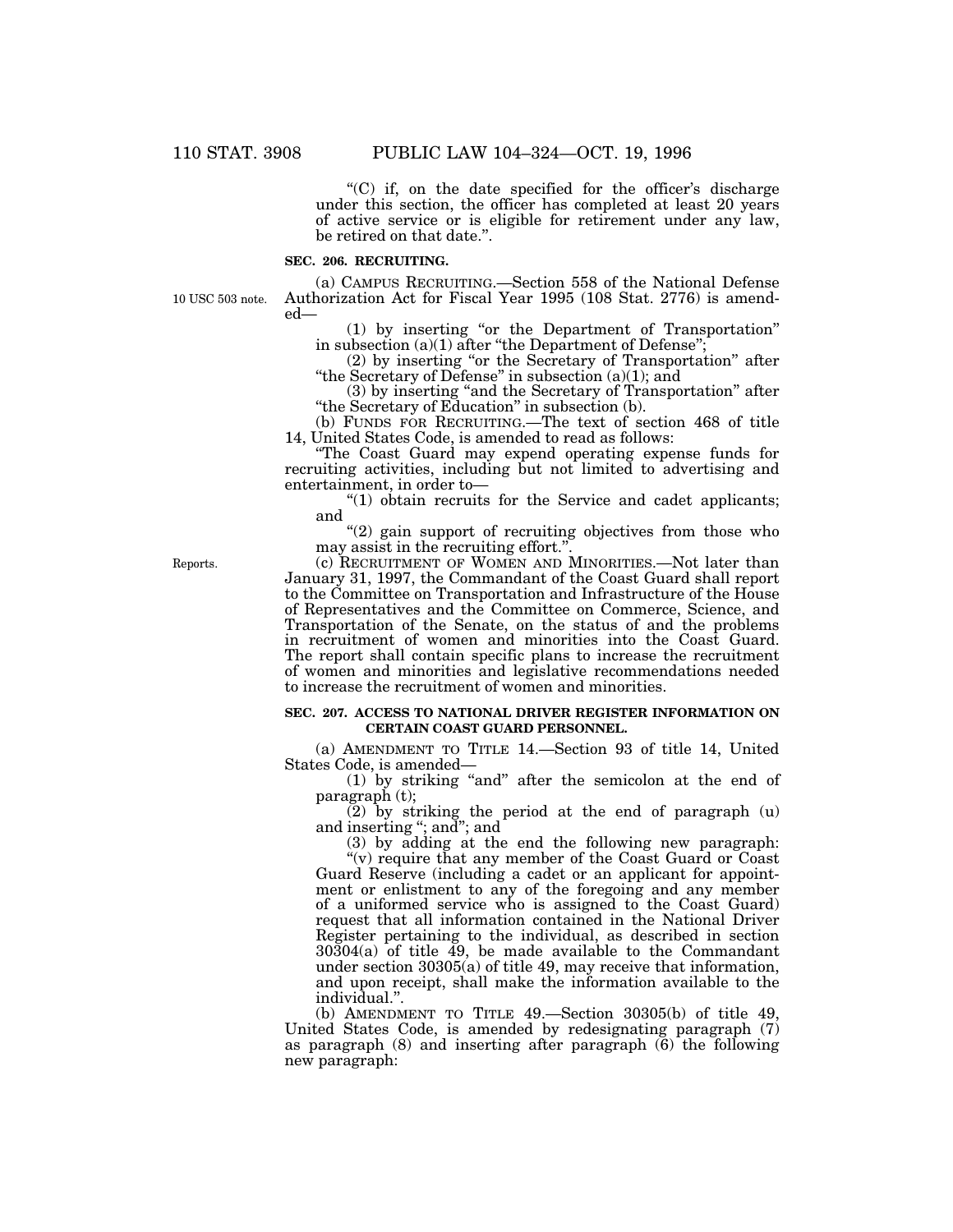"(7) An individual who is an officer, chief warrant officer, or enlisted member of the Coast Guard or Coast Guard Reserve (including a cadet or an applicant for appointment or enlistment of any of the foregoing and any member of a uniformed service who is assigned to the Coast Guard) may request the chief driver licensing official of a State to provide information about the individual under subsection (a) of this section to the Commandant of the Coast Guard. The Commandant may receive the information and shall make the information available to the individual. Information may not be obtained from the Register under this paragraph if the information was entered in the Register more than 3 years before the request, unless the information is about a revocation or suspension still in effect on the date of the request.''.

#### **SEC. 208. COAST GUARD HOUSING AUTHORITIES.**

(a) IN GENERAL.—Title 14, United States Code, is amended by adding after chapter 17 the following new chapter:

# **''CHAPTER 18—COAST GUARD HOUSING AUTHORITIES**

''Sec.

#### ''680. Definitions.

''681. General authority.

''682. Loan guarantees.

''683. Leasing of housing to be constructed.

''684. Limited partnerships in nongovernmental entities.

"685. Conveyance or lease of existing property and facilities.

''686. Assignment of members of the armed forces to housing units.

''687. Coast Guard Housing Fund.

''688. Reports.

## ''689. Expiration of authority.

## **''§ 680. Definitions**

''In this chapter:

"(1) The term 'construction' means the construction of military housing units and ancillary supporting facilities or the improvement or rehabilitation of existing units or ancillary supporting facilities.

"(2) The term 'contract' includes any contract, lease, or other agreement entered into under the authority of this chapter.

''(3) The term 'military unaccompanied housing' means military housing intended to be occupied by members of the armed forces serving a tour of duty unaccompanied by dependents.

''(4) The term 'United States' includes the Commonwealth of Puerto Rico, Guam, the United States Virgin Islands, and the District of Columbia.

## **''§ 681. General authority**

''(a) AUTHORITY.—In addition to any other authority providing for the acquisition or construction of military family housing or military unaccompanied housing, the Secretary may exercise any authority or any combination of authorities provided under this chapter in order to provide for the acquisition or construction by private persons of the following:

''(1) Family housing units on or near Coast Guard installations within the United States and its territories and possessions.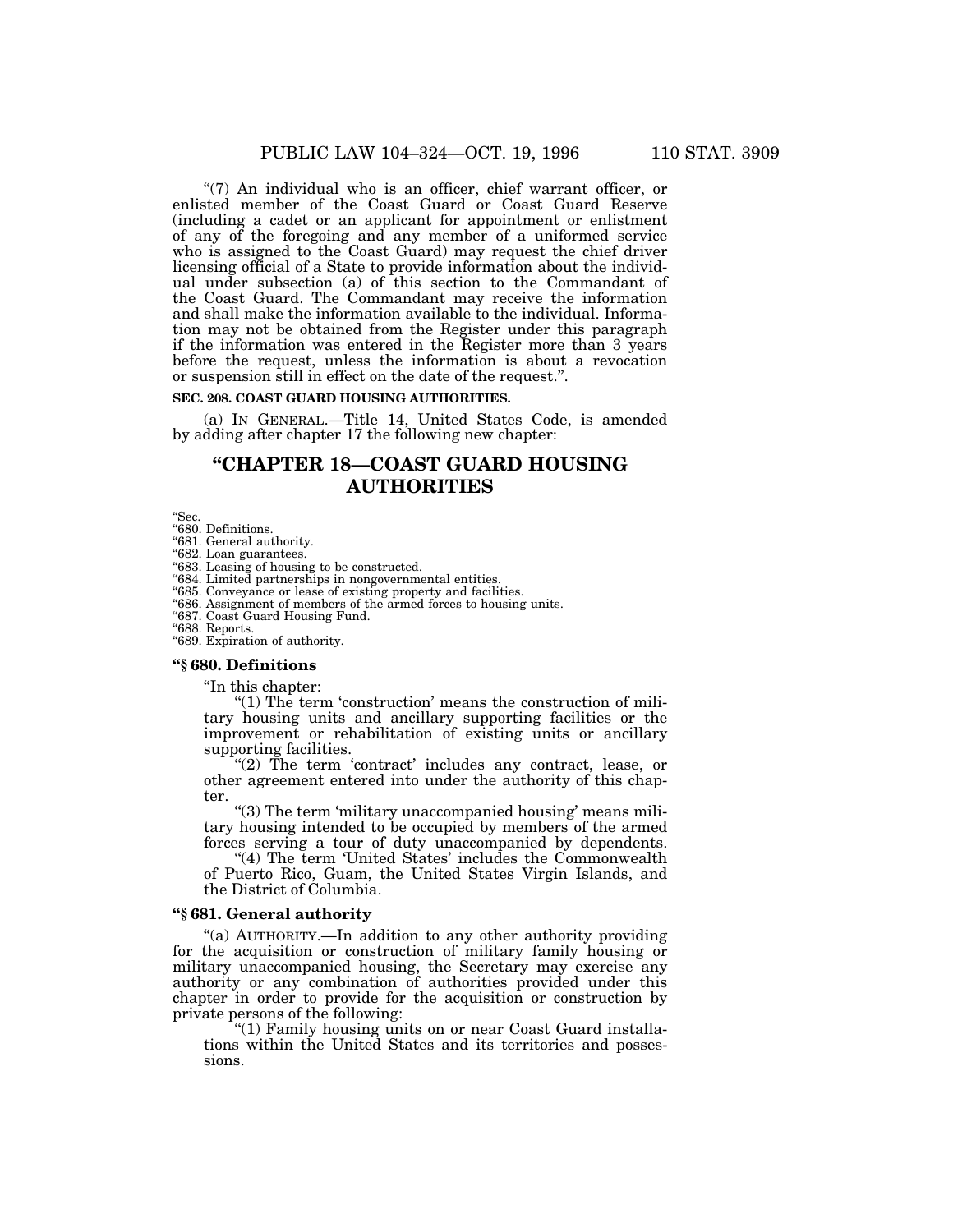"(2) Unaccompanied housing units on or near such Coast" Guard installations.

"(b) LIMITATION ON APPROPRIATIONS.—No appropriation shall be made to acquire or construct military family housing or military unaccompanied housing under this chapter if that acquisition or construction has not been approved by resolutions adopted by the Committee on Transportation and Infrastructure of the House of Representatives and the Committee on Commerce, Science, and Transportation of the Senate.

## **''§ 682. Loan guarantees**

''(a) LOAN GUARANTEES.—

" $(1)$  Subject to subsection  $(b)$ , the Secretary may guarantee a loan made to any person in the private sector if the proceeds of the loan are to be used by the person to acquire, or construct housing units that the Secretary determines are suitable for use as military family housing or as military unaccompanied housing.

" $(2)$  The amount of a guarantee on a loan that may be provided under paragraph (1) may not exceed the amount equal to the lesser of—

''(A) 80 percent of the value of the project; or

''(B) the outstanding principal of the loan.

''(3) The Secretary shall establish such terms and conditions with respect to guarantees of loans under this subsection as the Secretary considers appropriate to protect the interests of the United States, including the rights and obligations of the United States with respect to such guarantees.

"(4) The funds for the loan guarantees entered into under this section shall be held in the Coast Guard Housing Fund under section 687 of this title. The Secretary is authorized to purchase mortgage insurance to guarantee loans in lieu of guaranteeing loans directly against funds held in the Coast Guard Housing Fund.

''(b) LIMITATION ON GUARANTEE AUTHORITY.—Loan guarantees may be made under this section only to the extent that appropriations of budget authority to cover their cost (as defined in section 502(5) of the Federal Credit Reform Act of 1990 (2 U.S.C. 661a(5))) are made in advance, or authority is otherwise provided in appropriations Acts. If such appropriation or other authority is provided, there may be established a financing account (as defined in section 502(7) of such Act (2 U.S.C. 661a(7))) which shall be available for the disbursement of payment of claims for payment on loan guarantees under this section and for all other cash flows to and from the Government as a result of guarantees made under this section.

## **''§ 683. Leasing of housing to be constructed**

''(a) BUILD AND LEASE AUTHORIZED.—The Secretary may enter into contracts for the lease of military family housing units or military unaccompanied housing units to be constructed under this chapter.

''(b) LEASE TERMS.—A contract under this section may be for any period that the Secretary determines appropriate and may provide for the owner of the leased property to operate and maintain the property.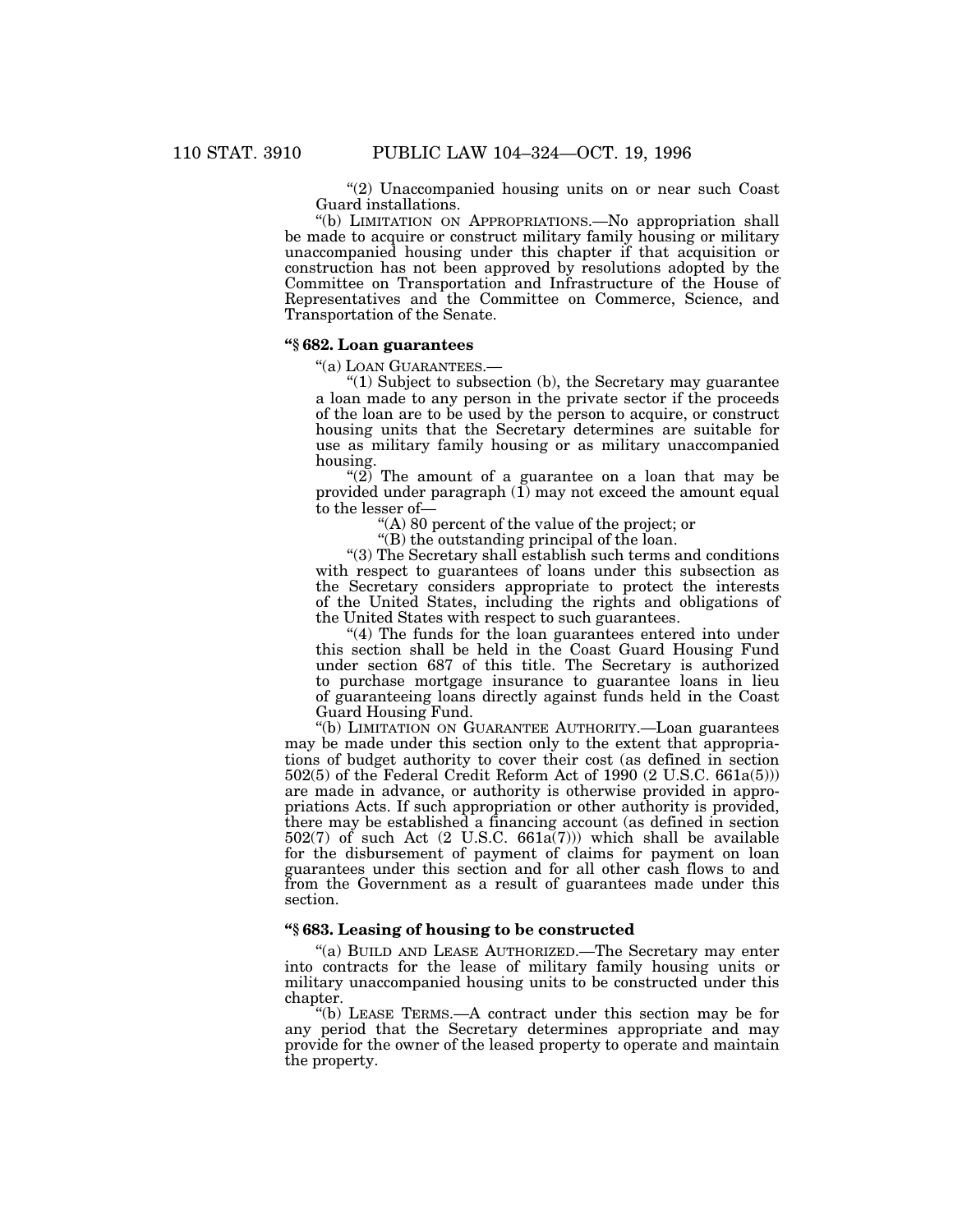## **''§ 684. Limited partnerships with nongovernmental entities**

''(a) LIMITED PARTNERSHIPS AUTHORIZED.—The Secretary may enter into limited partnerships with nongovernmental entities carrying out projects for the acquisition or construction of housing units suitable for use as military family housing or as military unaccompanied housing.

''(b) LIMITATION ON VALUE OF INVESTMENT IN LIMITED PARTNER- $SHIP$ .—(1) The cash amount of an investment under this section in a nongovernmental entity may not exceed an amount equal to 331⁄3 percent of the capital cost (as determined by the Secretary) of the project or projects that the entity proposes to carry out under this section with the investment.

"(2) If the Secretary conveys land or facilities to a nongovernmental entity as all or part of an investment in the entity under this section, the total value of the investment by the Secretary under this section may not exceed an amount equal to 45 percent of the capital cost (as determined by the Secretary) of the project or projects that the entity proposes to carry out under this section with the investment.

"(3) In this subsection, the term 'capital cost', with respect to a project for the acquisition or construction of housing, means the total amount of the costs included in the basis of the housing for Federal income tax purposes.

"(c) COLLATERAL INCENTIVE AGREEMENTS.—The Secretary shall enter into collateral incentive agreements with nongovernmental entities in which the Secretary makes an investment under this section to ensure that a suitable preference will be afforded members of the armed forces and their dependents in the lease or purchase, as the case may be, of a reasonable number of the housing units covered by the investment.

#### **''§ 685. Conveyance or lease of existing property and facilities**

''(a) CONVEYANCE OR LEASE AUTHORIZED.—The Secretary may convey or lease property or facilities (including ancillary support facilities) to private persons for purposes of using the proceeds of such conveyance or lease to carry out activities under this chapter.

''(b) TERMS AND CONDITIONS.—(1) The conveyance or lease of property or facilities under this section shall be for such consideration and upon such terms and conditions as the Secretary considers appropriate for the purposes of this chapter and to protect the interests of the United States.

" $(2)$  As part or all of the consideration for a conveyance or lease under this section, the purchaser or lessor (as the case may be) may enter into an agreement with the Secretary to ensure that a suitable preference will be afforded members of the armed forces and their dependents in the lease or sublease of a reasonable number of the housing units covered by the conveyance or lease, as the case may be, or in the lease of other suitable housing units made available by the purchaser or lessee.

"(c) INAPPLICABILITY OF CERTAIN PROPERTY MANAGEMENT LAWS.—The conveyance or lease of property or facilities under this section shall not be subject to the following provisions of law:

''(1) The Federal Property and Administrative Services Act of 1949 (40 U.S.C. 471 et seq.).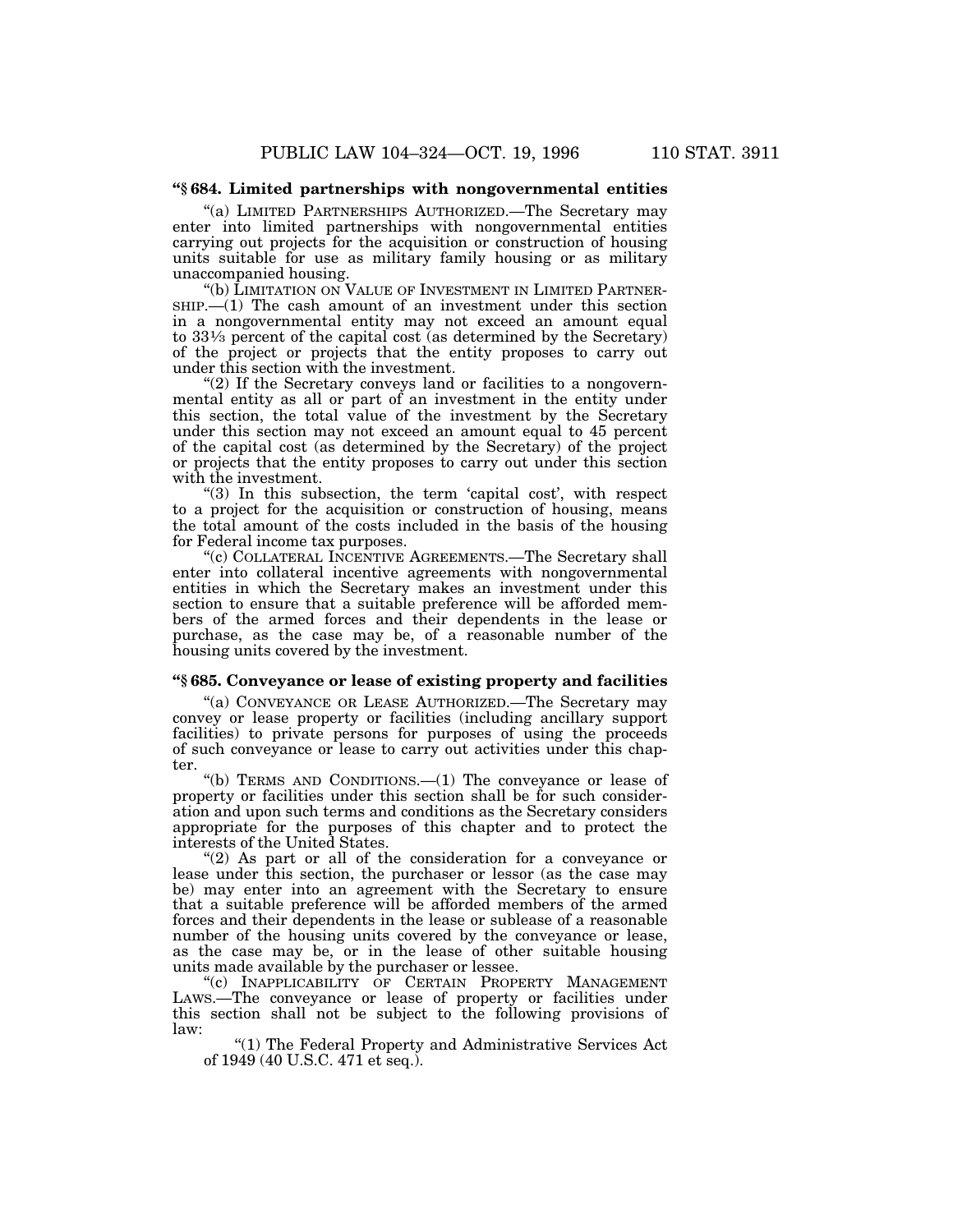"(2) Section 321 of the Act of June 30, 1932 (commonly known as the Economy Act) (47 Stat. 412, chapter 314; 40 U.S.C. 303b).

''(3) The Stewart B. McKinney Homeless Assistance Act (42 U.S.C. 11301 et seq.).

## **''§ 686. Assignment of members of the armed forces to housing units**

"(a) In GENERAL.—The Secretary may assign members of the armed forces to housing units acquired or constructed under this chapter.

''(b) EFFECT OF CERTAIN ASSIGNMENTS ON ENTITLEMENT TO HOUSING ALLOWANCES.—(1) Except as provided in paragraph (2), housing referred to in subsection (a) shall be considered as quarters of the United States or a housing facility under the jurisdiction of a uniformed service for purposes of section 403(b) of title 37.

 $''(2)$  A member of the armed forces who is assigned in accordance with subsection (a) to a housing unit not owned or leased by the United States shall be entitled to a basic allowance for quarters under section 403 of title 37, and, if in a high housing cost area, a variable housing allowance under section 403a of that title.

''(c) LEASE PAYMENTS THROUGH PAY ALLOTMENTS.—The Secretary may require members of the armed forces who lease housing in housing units acquired or constructed under this chapter to make lease payments for such housing pursuant to allotments of the pay of such members under section 701 of title 37.

## **''§ 687. Coast Guard Housing Fund**

''(a) ESTABLISHMENT.—There is hereby established on the books of the Treasury an account to be known as the Coast Guard Housing Fund (in this section referred to as the 'Fund').

''(b) CREDITS TO FUND.—There shall be credited to the Fund the following:

''(1) Amounts authorized for and appropriated to that Fund.

" $(2)$  Subject to subsection  $(e)$ , any amounts that the Secretary transfers, in such amounts as provided in appropriation Acts, to that Fund from amounts authorized and appropriated to the Department of Transportation or Coast Guard for the acquisition or construction of military family housing or unaccompanied housing.

"(3) Proceeds from the conveyance or lease of property or facilities under section 685 of this title for the purpose of carrying out activities under this chapter with respect to military family and military unaccompanied housing.

 $\cdot$ (4) Income from any activities under this chapter, including interest on loan guarantees made under section 682 of this title, income and gains realized from investments under section 684 of this title, and any return of capital invested as part of such investments.

"(c) USE OF AMOUNTS IN FUND.— $(1)$  In such amounts as provided in appropriation Acts and except as provided in subsection (d), the Secretary may use amounts in the Coast Guard Housing Fund to carry out activities under this chapter with respect to military family and military unaccompanied housing units, including activities required in connection with the planning, execution,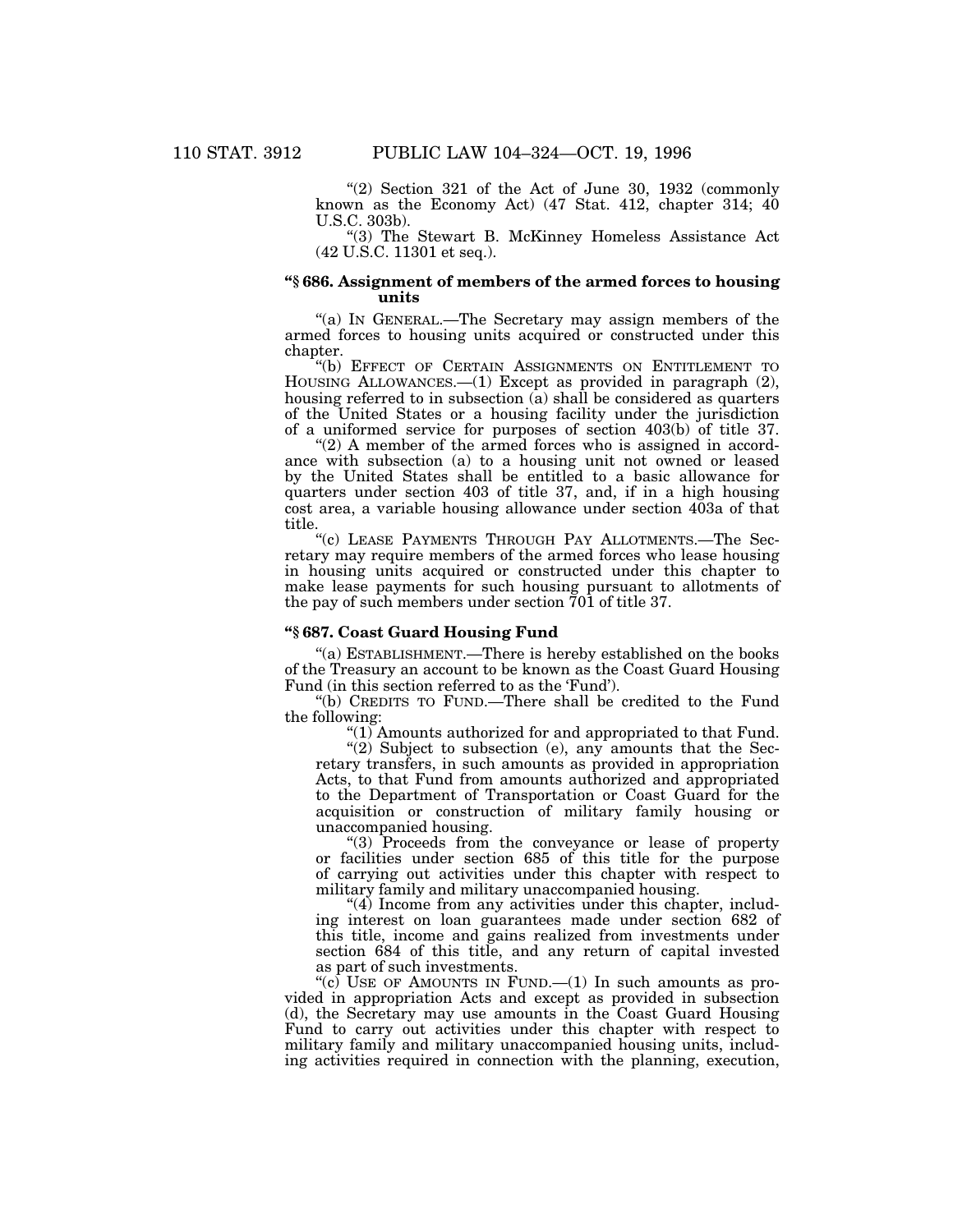and administration of contracts entered into under the authority of this chapter.

''(2) Amounts made available under this subsection shall remain available until expended.

''(d) LIMITATION ON OBLIGATIONS.—The Secretary may not incur an obligation under a contract or other agreements entered into under this chapter in excess of the unobligated balance, at the time the contract is entered into, of the Fund required to be used to satisfy the obligation.

"(e) NOTIFICATION REQUIRED FOR TRANSFERS.—A transfer of appropriated amounts to the Fund under subsection  $(b)(2)$  or  $(b)(3)$ of this section may be made only after the end of a 30-day period beginning on the date the Secretary submits written notice of, and justification for, the transfer to the appropriate committees of Congress.

"(f) LIMITATION ON AMOUNT OF BUDGET AUTHORITY.—The total value in budget authority of all contracts and investments undertaken using the authorities provided in this chapter shall not exceed \$20,000,000.

## **''§ 688. Reports**

''The Secretary shall include each year in the materials the Secretary submits to the Congress in support of the budget submitted by the President pursuant to section 1105 of title 31, the following:

''(1) A report on each contract or agreement for a project for the acquisition or construction of military family or military unaccompanied housing units that the Secretary proposes to solicit under this chapter, describing the project and the method of participation of the United States in the project and providing justification of such method of participation.

''(2) A report describing each conveyance or lease proposed under section 685 of this title.

''(3) A methodology for evaluating the extent and effectiveness of the use of the authorities under this chapter during such preceding fiscal year.

 $\sqrt{4}$ ) A description of the objectives of the Department of Transportation for providing military family housing and military unaccompanied housing for members of the Coast Guard.

## **''§ 689. Expiration of authority**

''The authority to enter into a transaction under this chapter shall expire October 1, 2001.''.

14 USC 688 note.

(b) FINAL REPORT.—Not later than March 1, 2000, the Secretary of the department in which the Coast Guard is operating shall submit to the Congress a report on the use by the Secretary of the authorities provided by chapter 18 of title 14, United States Code, as added by subsection (a). The report shall assess the effectiveness of such authority in providing for the construction and improvement of military family housing and military unaccompanied housing.

(c) CLERICAL AMENDMENT.—The table of chapters at the beginning of part I of title 14, United States Code, is amended by inserting after the item relating to chapter 17 the following:

**''18. Coast Guard Housing Authorities** .......................................................... **680''.**

(d) PILOT PROJECT.—Notwithstanding section 681(b) of title 14, United States Code, as amended by this Act, and subject to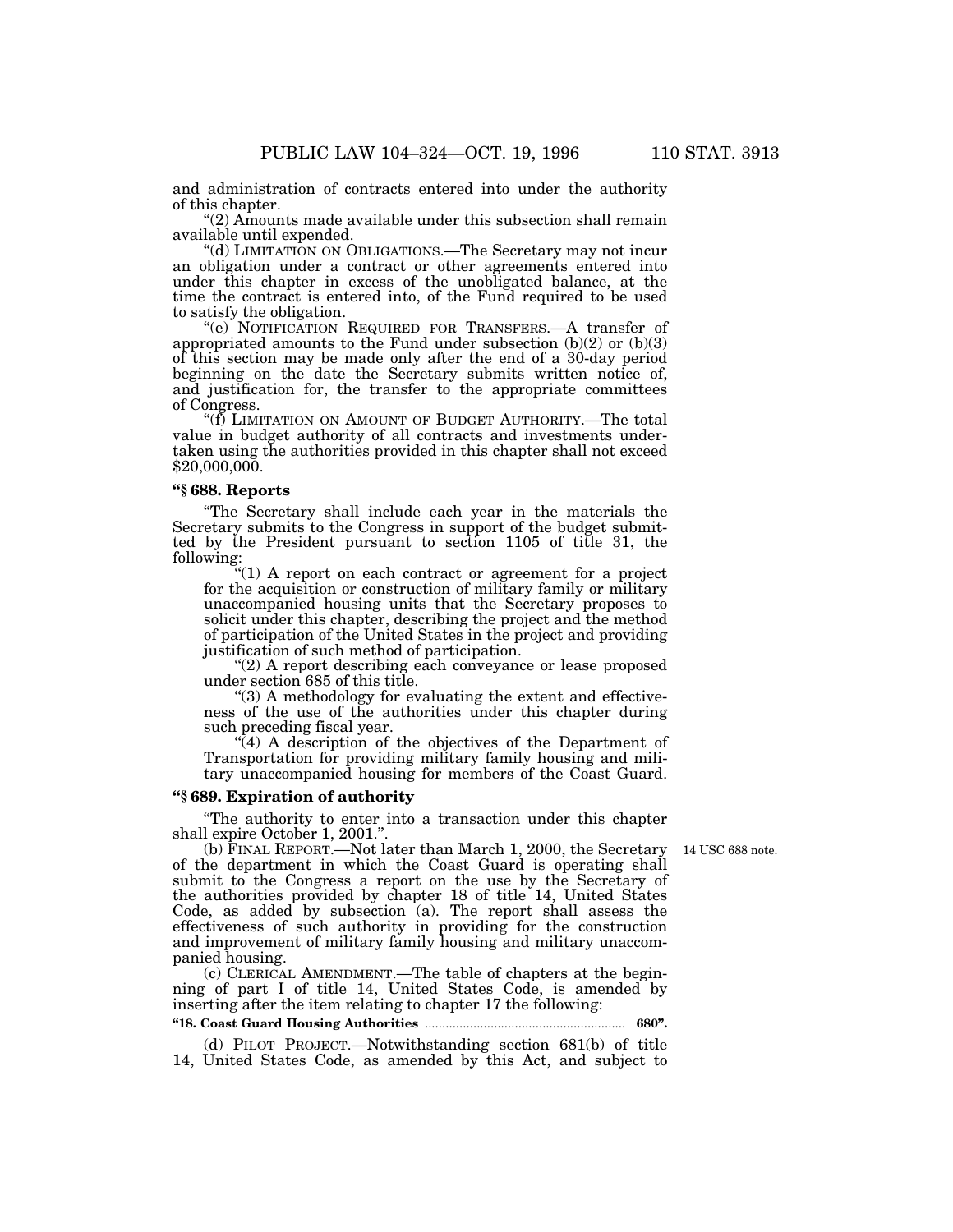the other requirements of chapter 18 of such title, as amended by this Act, the Secretary of Transportation may use the authority provided in sections 682, 683, 684, 685, and 686 of such chapter to provide for the acquisition or construction of up to 60 family housing units and unaccompanied housing units on or near Coast Guard Integrated Support Command, Ketchikan, Alaska.

## **SEC. 209. BOARD FOR CORRECTION OF MILITARY RECORDS DEAD-LINE.**

(a) IN GENERAL.—Chapter 11 of title 14, United States Code, is amended by inserting after section 424 the following new section:

## **''§ 425. Board for Correction of Military Records deadline**

''(a) DEADLINE FOR COMPLETION OF ACTION.—The Secretary shall complete processing of an application for correction of military records under section 1552 of title 10 by not later than 10 months after the date the Secretary receives the completed application.

''(b) REMEDIES DEEMED EXHAUSTED.—Ten months after a complete application for correction of military records is received by the Board for Correction of Military Records of the Coast Guard, administrative remedies are deemed to have been exhausted, and—

" $(1)$  if the Board has rendered a recommended decision, its recommendation shall be final agency action and not subject to further review or approval within the department in which the Coast Guard is operating; or

" $(2)$  if the Board has not rendered a recommended decision, agency action is deemed to have been unreasonably delayed or withheld and the applicant is entitled to—

"(A) an order under section  $706(1)$  of title 5, directing final action be taken within 30 days from the date the order is entered; and

''(B) from amounts appropriated to the department in which the Coast Guard is operating, the costs of obtaining the order, including a reasonable attorney's fee.''.

(b) CLERICAL AMENDMENT.—The table of sections at the beginning of chapter 11 of title 14, United States Code, is amended by inserting after the item relating to section 424 the following new item:

''425. Board for Correction of Military Records deadline.''.

14 USC 425 note.

(c) SPECIAL RIGHT OF APPLICATIONS UNDER THIS SECTION.— This section applies to any applicant who had an application filed with or pending before the Board or the Secretary of the department in which the Coast Guard is operating on or after June 12, 1990, who files with the Board for Correction of Military Records of the Coast Guard an application for relief under the amendment made by subsection (a). If a recommended decision was modified or reversed on review with final agency action occurring after expiration of the 10-month deadline under that amendment, an applicant who so requests shall have the order in the final decision vacated and receive the relief granted in the recommended decision if the Coast Guard has the legal authority to grant such relief. The recommended decision shall otherwise have no effect as precedent.

(d) EFFECTIVE DATE.—This section shall be effective on and after June 12, 1990.

14 USC 425 note.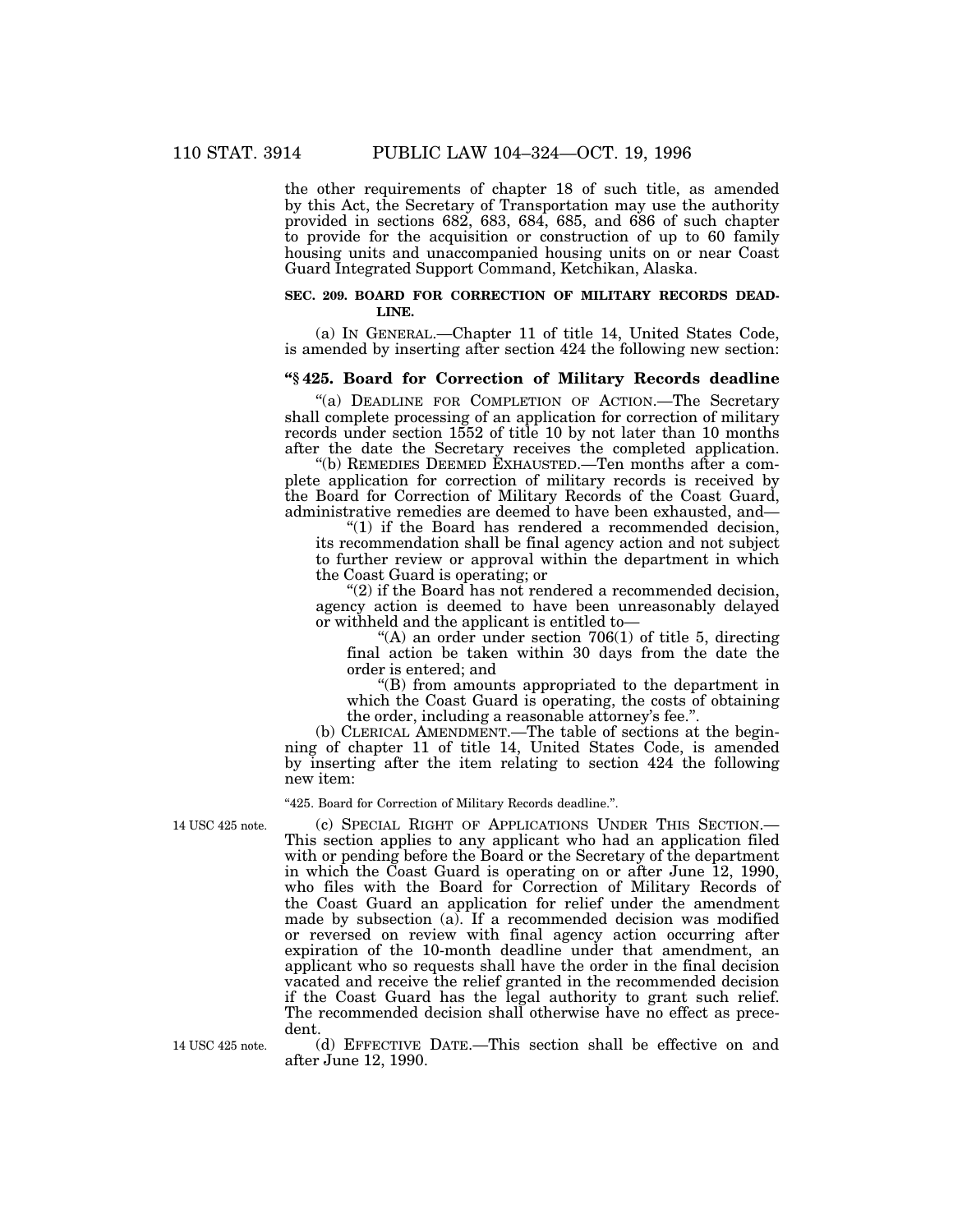## **SEC. 210. REPEAL TEMPORARY PROMOTION OF WARRANT OFFICERS.**

(a) REPEAL.—Section 277 of title 14, United States Code, is repealed. The repeal of such section shall not be construed to affect the status of any warrant officer currently serving under a temporary promotion.

(b) CONFORMING AMENDMENT.—The table of sections at the beginning of chapter 11 of title 14, United States Code, is amended by striking the item relating to section 277.

## **SEC. 211. APPOINTMENT OF TEMPORARY OFFICERS.**

(a) IN GENERAL.—Section 214 of title 14, United States Code, is amended—

(1) in the heading by striking ''**Original appointment**'' and inserting ''**Appointment**'';

(2) by redesignating subsections (d), (e), and (f) in order as subsections  $(b)$ ,  $(c)$ , and  $(d)$ ; and

(3) in subsection (c), as so redesignated, by inserting '', or a subsequent promotion appointment of a temporary officer," after "section".

(b) CONFORMING AMENDMENT.—The table of sections at the beginning of chapter 11 of title 14, United States Code, is amended in the item relating to section 214 by striking ''Original appointment" and inserting "Appointment".

## **SEC. 212. INFORMATION TO BE PROVIDED TO OFFICER SELECTION BOARDS.**

Section 258(2) of title 14, United States Code, is amended by striking '', with identification of those officers who are in the promotion zone''.

## **SEC. 213. RESCUE DIVER TRAINING FOR SELECTED COAST GUARD PERSONNEL.**

(a) IN GENERAL.—Section 88 of title 14, United States Code, is amended by adding at the end the following new subsection:

"(d) The Secretary shall establish a helicopter rescue swimming program for the purpose of training selected Coast Guard personnel in rescue swimming skills, which may include rescue diver training.''.

(b) CONFORMING AMENDMENT.—Section 9 of the Coast Guard Authorization Act of 1984 (98 Stat. 2862; 14 U.S.C. 88 note) is repealed.

## **SEC. 214. SPECIAL AUTHORITIES REGARDING COAST GUARD.**

(a) REIMBURSEMENT OF EXPENSES FOR MESS OPERATIONS.— Section 1011 of title 37, United States Code, is amended by adding at the end the following new subsection:

''(d) When the Coast Guard is not operating as a service in the Navy, the Secretary of Transportation shall establish rates for meals sold at Coast Guard dining facilities, provide for reimbursement of operating expenses and food costs to the appropriations concerned, and reduce the rates for such meals when the Secretary determines that it is in the best interest of the United States to do so.''.

(b) SEVERABLE SERVICES CONTRACTS CROSSING FISCAL YEARS.— Section 2410a of title 10, United States Code, is amended—

- (1) by striking ''Funds'' and inserting ''(a) Funds''; and
- (2) by adding at the end the following new subsection: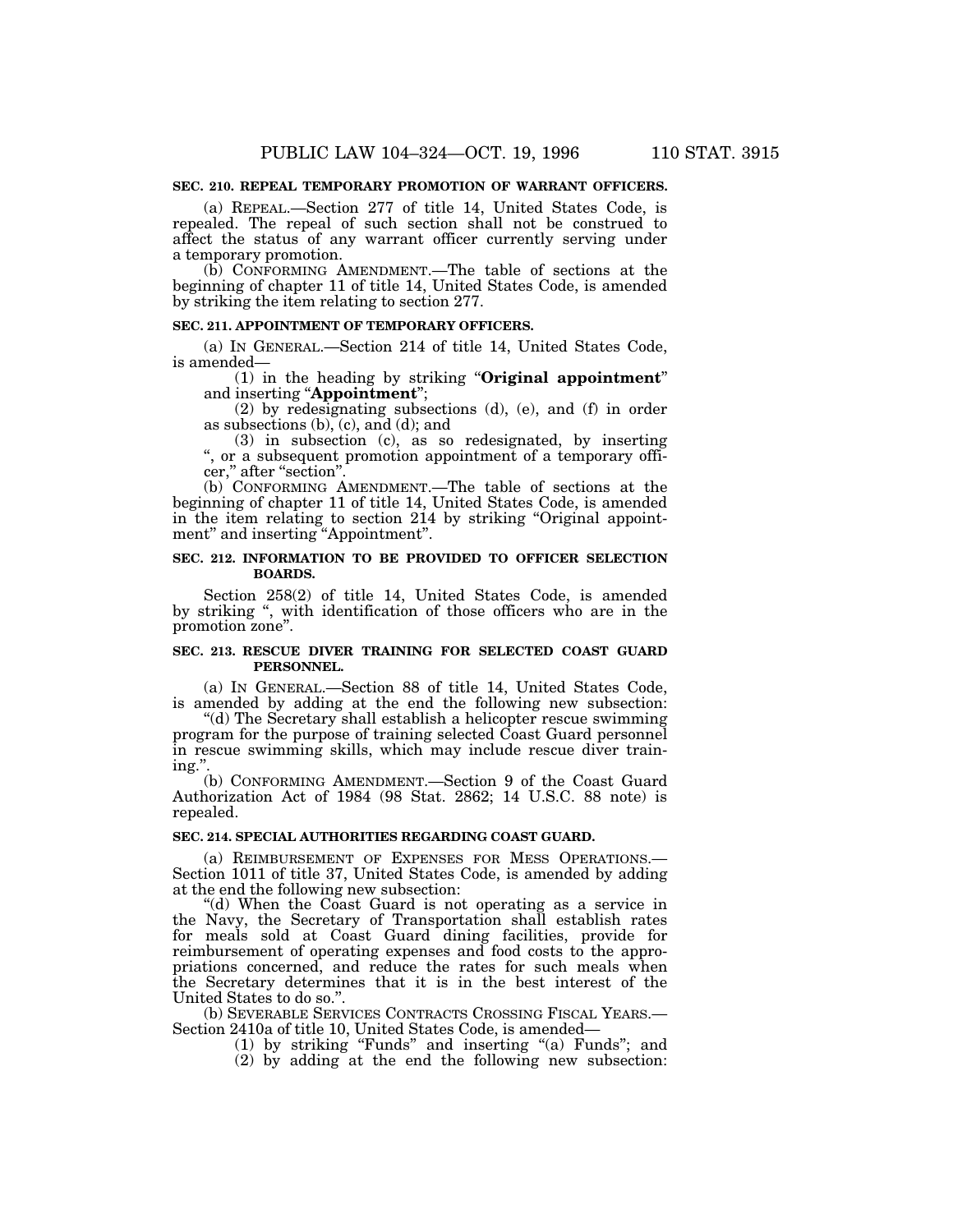''(b) The Secretary of Transportation with respect to the Coast Guard when it is not operating as a service in the Navy, may enter into a contract for procurement of severable services for a period that begins in one fiscal year and ends in the next fiscal year if (without regard to any option to extend the period of the contract) the contract period does not exceed one year. Funds made available for a fiscal year may be obligated for the total amount of a contract entered into under the authority of this subsection.''.

# **TITLE III—MARINE SAFETY AND WATERWAY SERVICES MANAGEMENT**

## **SEC. 301. CHANGES TO DOCUMENTATION LAWS.**

(a) CIVIL PENALTY.— Section 12122(a) of title 46, United States Code, is amended by striking ''\$500'' and inserting ''\$10,000''.

 $(1)$  In GENERAL.—Section 12122(b) of title 46, United States Code, is amended to read as follows:

''(b) A vessel and its equipment are liable to seizure by and forfeiture to the United States Government—

" $(1)$  when the owner of a vessel or the representative or agent of the owner knowingly falsifies or conceals a material fact, or knowingly makes a false statement or representation about the documentation or when applying for documentation of the vessel;

"(2) when a certificate of documentation is knowingly and fraudulently used for a vessel;

"(3) when a vessel is operated after its endorsement has been denied or revoked under section 12123 of this title;

"(4) when a vessel is employed in a trade without an appropriate trade endorsement;

''(5) when a documented vessel with only a recreational endorsement is operated other than for pleasure; or

''(6) when a documented vessel, other than a vessel with only a recreational endorsement, is placed under the command of a person not a citizen of the United States.''.

 $(2)$  CONFORMING AMENDMENT.—Section 12122 $(c)$  of title 46, United States Code, is repealed.

(c) LIMITATION ON OPERATION OF VESSEL WITH ONLY REC- REATIONAL ENDORSEMENT.—Section 12110(c) of title 46, United States Code, is amended to read as follows:

''(c) A vessel with only a recreational endorsement may not be operated other than for pleasure.''.

(d) TERMINATION OF RESTRICTION ON COMMAND OF REC-

REATIONAL VESSELS.— (1) TERMINATION OF RESTRICTION.—Subsection (d) of section 12110 of title 46, United States Code, is amended by inserting other than a vessel with only a recreational endorsement, after "A documented vessel"; and<br>(2) CONFORMING AMENDMENTS.-

(A) Section  $12111(a)(2)$  of title 46, United States Code, is amended by inserting before the period the following: "in violation of section  $12110(d)$  of this title".

(B) Section 317 of Public Law 101–595 is amended by striking "and 12111" and inserting "12111, and  $12122(b)$ ".

46 USC 8103 note.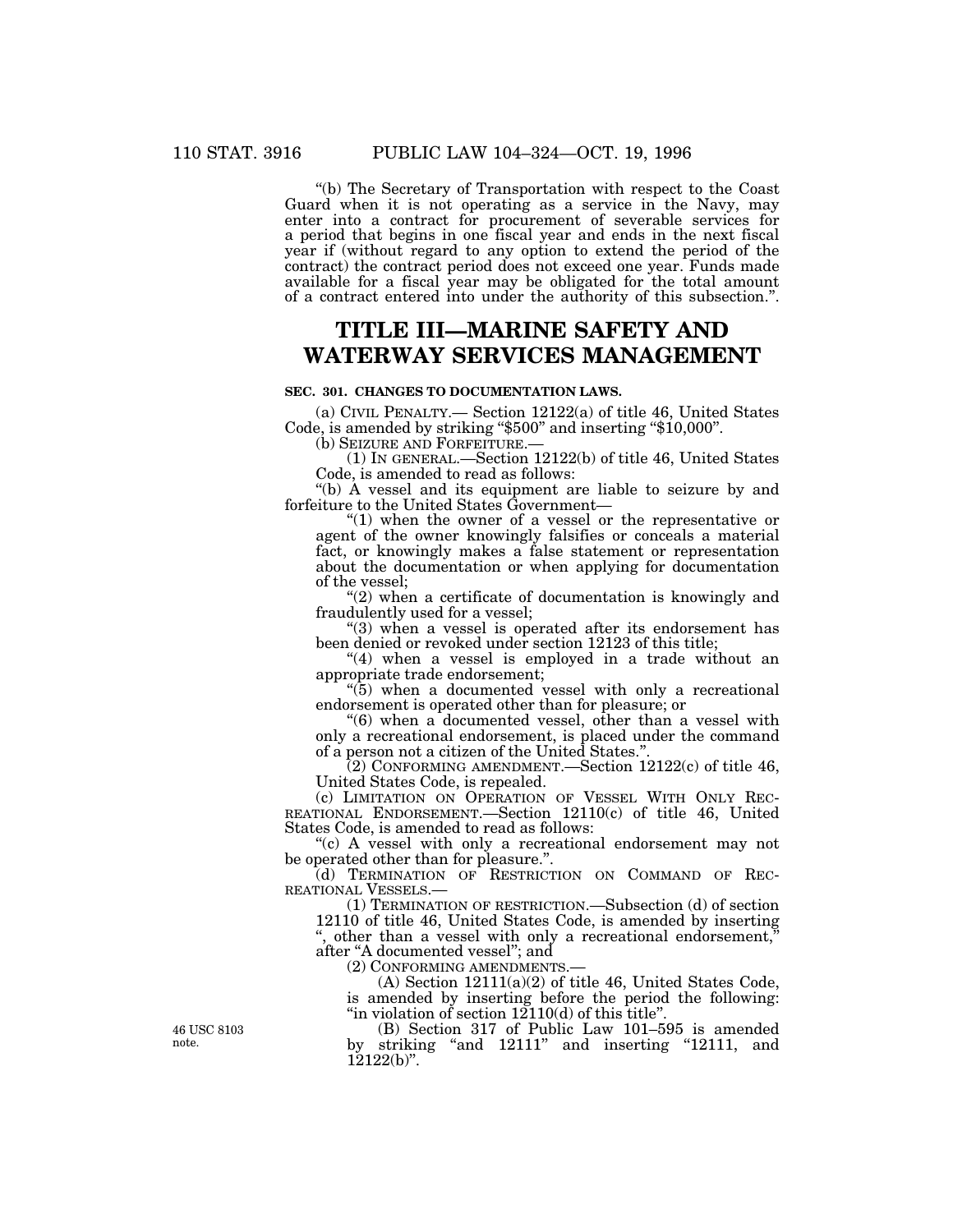(e) FISHERY ENDORSEMENTS.—Section 12108 of title 46, United States Code, is amended by adding at the end the following:

''(d) A vessel purchased by the Secretary of Commerce through a fishing capacity reduction program under the Magnuson Fishery Conservation Management Act (16 U.S.C. 1801 et seq.) or section 308 of the Interjurisdictional Fisheries Act (16 U.S.C. 4107) is not eligible for a fishery endorsement, and any fishery endorsement issued for that vessel is invalid.''.

## **SEC. 302. NONDISCLOSURE OF PORT SECURITY PLANS.**

Section 7 of the Ports and Waterways Safety Act (33 U.S.C. 1226), is amended by adding at the end the following new subsection  $(c)$ :

"(c) NONDISCLOSURE OF PORT SECURITY PLANS.-Notwithstanding any other provision of law, information related to security plans, procedures, or programs for passenger vessels or passenger terminals authorized under this Act is not required to be disclosed to the public.''.

#### **SEC. 303. MARITIME DRUG AND ALCOHOL TESTING PROGRAM CIVIL PENALTY.**

(a) IN GENERAL.—Chapter 21 of title 46, United States Code, is amended by adding at the end a new section 2115 to read as follows:

## **''§ 2115. Civil penalty to enforce alcohol and dangerous drug testing**

''Any person who fails to implement or conduct, or who otherwise fails to comply with the requirements prescribed by the Secretary for, chemical testing for dangerous drugs or for evidence of alcohol use, as prescribed under this subtitle or a regulation prescribed by the Secretary to carry out the provisions of this subtitle, is liable to the United States Government for a civil penalty of not more than \$1,000 for each violation. Each day of a continuing violation shall constitute a separate violation.''.

(b) CONFORMING AMENDMENT.—The table of sections at the beginning of chapter 21 of title 46, United States Code, is amended by inserting after the item relating to section 2114 the following: ''2115. Civil penalty to enforce alcohol and dangerous drug testing.''.

#### **SEC. 304. RENEWAL OF ADVISORY GROUPS.**

(a) NAVIGATION SAFETY ADVISORY COUNCIL.—Section 5(d) of the Inland Navigational Rules Act of 1980 (33 U.S.C. 2073) is amended by striking ''September 30, 1995'' and inserting ''September 30, 2000".<br>
(b) COMMERCIAL FISHING INDUSTRY VESSEL ADVISORY COMMIT-

TEE.—Subsection  $(e)(1)$  of section 4508 of title 46, United States Code, is amended by striking ''September 30, 1994'' and inserting ''September 30, 2000''.

(c) TOWING SAFETY ADVISORY COMMITTEE.—Subsection (e) of the Act to Establish A Towing Safety Advisory Committee in the Department of Transportation (33 U.S.C. 1231a(e)) is amended by striking ''September 30, 1995'' and inserting ''September 30, 2000''.

(d) HOUSTON-GALVESTON NAVIGATION SAFETY ADVISORY COMMITTEE.—The Coast Guard Authorization Act of 1991 (Public Law 102–241) is amended by adding at the end of section 18 105 Stat. 2213. the following: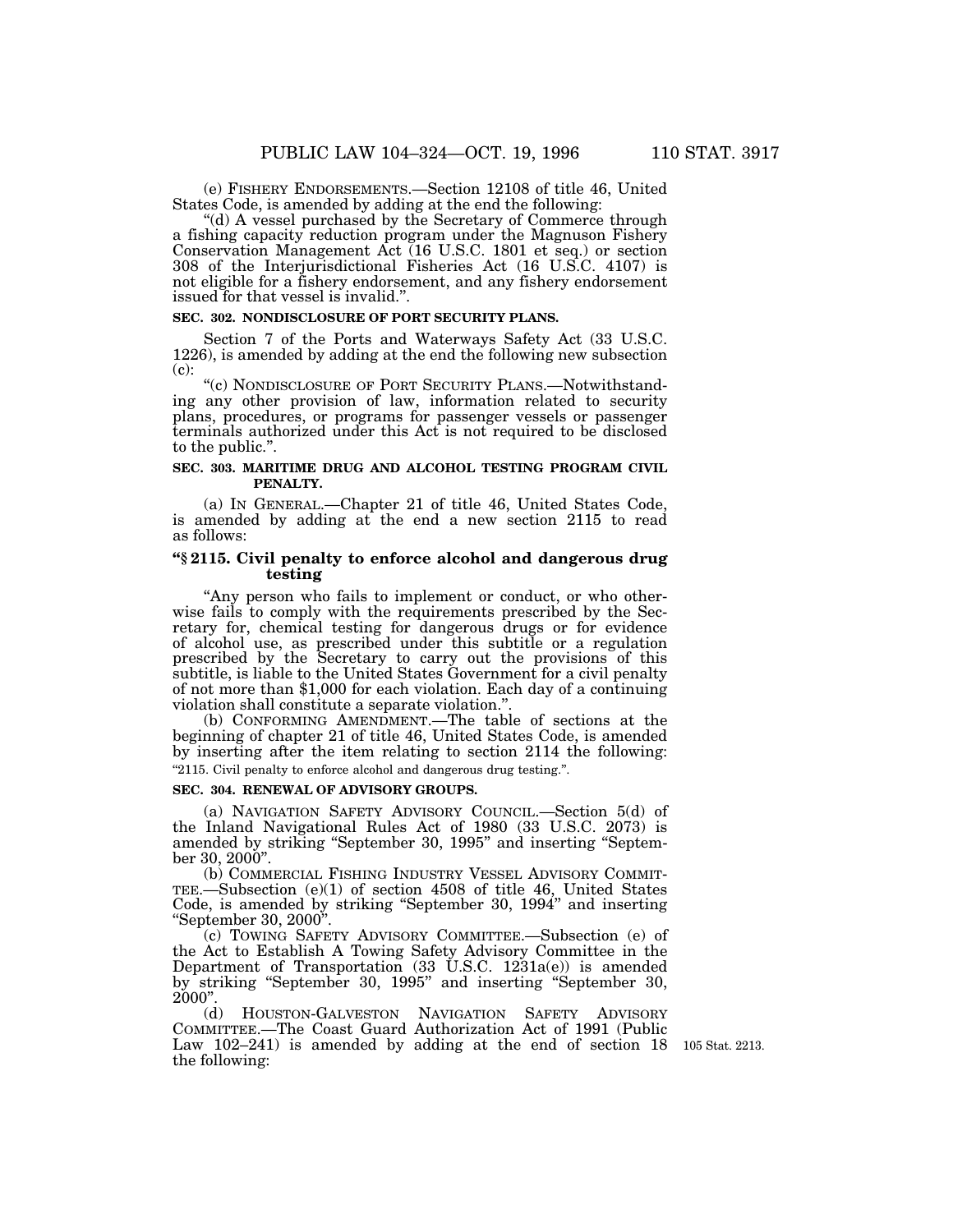105 Stat. 2215.

''(h) The Committee shall terminate on September 30, 2000.''. (e) LOWER MISSISSIPPI RIVER WATERWAY ADVISORY COMMIT- TEE.—The Coast Guard Authorization Act of 1991 (Public Law 102–241) is amended by adding at the end of section 19 the following:

''(g) The Committee shall terminate on September 30, 2000.''.

(f) NATIONAL BOATING SAFETY ADVISORY COUNCIL.—Section 13110(e) of title 46, United States Code, is amended by striking ''September 30, 1996'' and inserting ''September 30, 2000''.

(g) CLERICAL AMENDMENT.—The section heading for section 5(d) of the Inland Navigational Rules Act of 1980 (33 U.S.C. 2073) is amended by striking ''Rules of the Road Advisory Council'' and inserting ''Navigation Safety Advisory Council''.

## **SEC. 305. ELECTRONIC FILING OF COMMERCIAL INSTRUMENTS.**

Section 31321(a) of title 46, United States Code, is amended by adding at the end the following new paragraph:

 $*(4)(\breve{A})$  A bill of sale, conveyance, mortgage, assignment, or related instrument may be filed electronically under regulations prescribed by the Secretary.

''(B) A filing made electronically under subparagraph (A) shall not be effective after the 10-day period beginning on the date of the filing unless the original instrument is provided to the Secretary within that 10-day period.''.

#### **SEC. 306. CIVIL PENALTIES.**

(a) PENALTY FOR FAILURE TO REPORT A CASUALTY.—Section 6103(a) of title 46, United States Code is amended by striking ''\$1,000'' and inserting ''not more than \$25,000''.

(b) OPERATION OF UNINSPECTED TOWING VESSEL IN VIOLATION OF MANNING REQUIREMENTS.—Section 8906 of title 46, United States Code, is amended by striking "\$1,000" and inserting "not more than \$25,000''.

### **SEC. 307. AMENDMENT TO REQUIRE EPIRBS ON THE GREAT LAKES.**

Paragraph (7) of section 4502(a) of title 46, United States Code, is amended by inserting ''or beyond 3 nautical miles from the coastline of the Great Lakes'' after ''high seas''.

## **SEC. 308. REPORT ON LORAN-C REQUIREMENTS.**

Not later than 6 months after the date of enactment of this Act, the Secretary of Transportation, in cooperation with the Secretary of Commerce, shall submit to the Committee on Commerce, Science, and Transportation of the Senate and the Committee on Transportation and Infrastructure of the House of Representatives a plan prepared in consultation with users of the LORAN-C radionavigation system defining the future use of and funding for operations, maintenance, and upgrades of the LORAN-C radionavigation system. The plan shall provide for—

(1) mechanisms to make full use of compatible satellite and LORAN-C technology by all modes of transportation, the telecommunications industry, and the National Weather Service;

(2) an appropriate timetable for transition from groundbased radionavigation technology after it is determined that satellite-based technology is available as a sole means of safe and efficient navigation and taking into consideration the need

Regulations.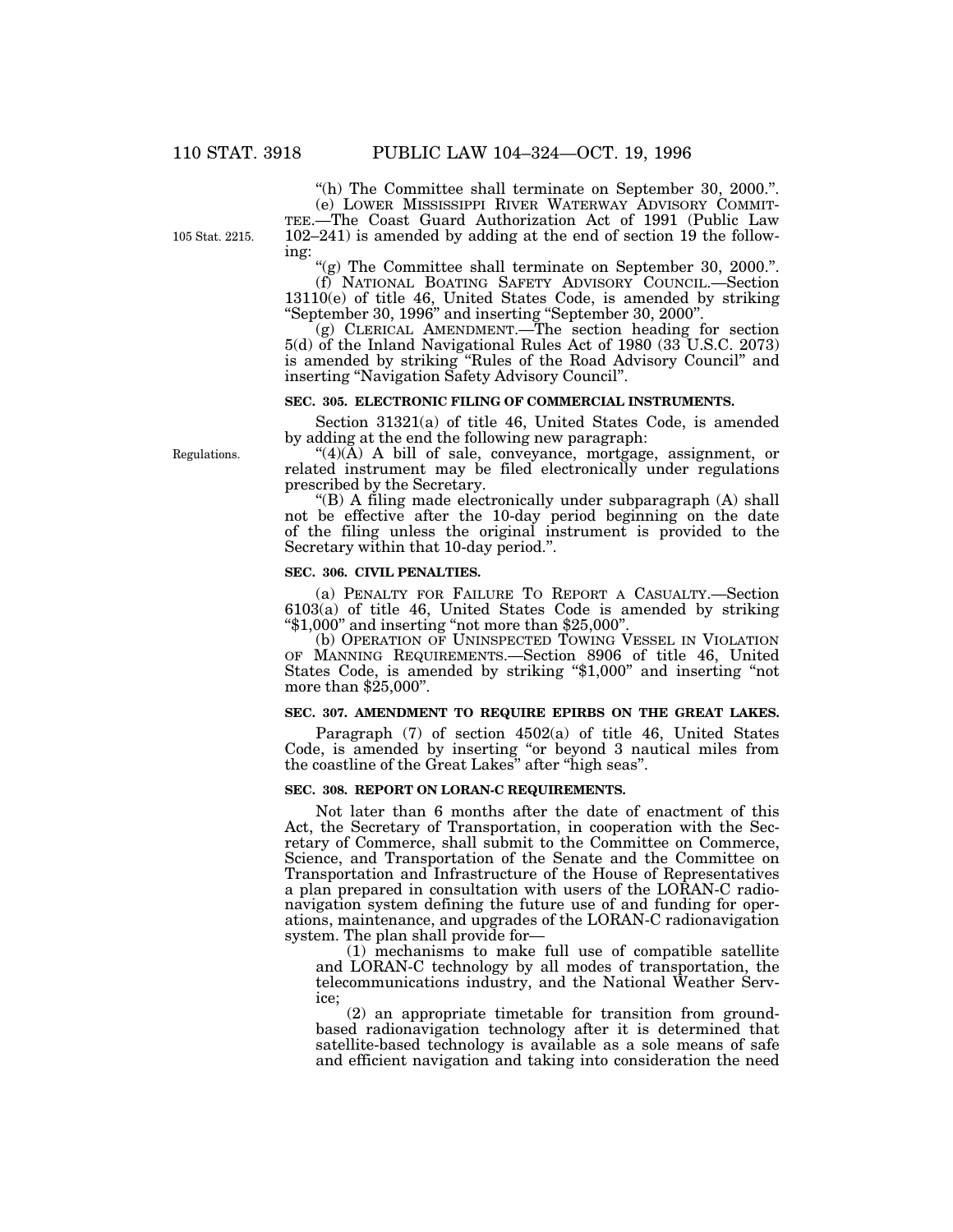to ensure that LORAN-C technology purchased by the public before the year 2000 has a useful economic life; and

(3) agencies in the Department of Transportation and other relevant Federal agencies to share the Federal Government's costs related to LORAN-C technology.

#### **SEC. 309. SMALL BOAT STATIONS.**

(a) IN GENERAL.—Chapter 17 of title 14, United States Code, is amended by adding at the end the following:

## **''§ 673. Small boat station rescue capability**

''The Secretary of Transportation shall ensure that each Coast Guard small boat station (including a seasonally operated station) maintains, within the area of responsibility for the station, at least 1 vessel that is fully capable of performing offshore rescue operations, taking into consideration prevailing weather, marine conditions, and depositional geologic features such as sand bars.

## **''§ 674. Small boat station closures**

(a) CLOSURES.—The Secretary of Transportation may not close a Coast Guard multimission small boat station or subunit unless the Secretary—

''(1) determines that—

''(A) remaining search and rescue capabilities maintain the safety of the maritime public in the area of the station or subunit;

''(B) regional or local prevailing weather and marine conditions, including water temperature or unusual tide and current conditions, do not require continued operation of the station or subunit; and

''(C) Coast Guard search and rescue standards related to search and rescue response times are met; and

"(2) provides an opportunity for public comment and for public meetings in the area of the station or subunit with regard to the decision to close the station or subunit.

''(b) OPERATIONAL FLEXIBILITY.—The Secretary may implement any management efficiencies within the small boat station system, such as modifying the operational posture of units or reallocating resources as necessary to ensure the safety of the maritime public nationwide. No stations or subunits may be closed under this subsection except in accordance with subsection (a)."

(b) CLERICAL AMENDMENT.—The analysis at the beginning of chapter 17 of title 14, United States Code, is amended by adding at the end the following new items:

''673. Small boat station rescue capability.

''674. Small boat station closures.''.

## **SEC. 310. PENALTY FOR ALTERATION OF MARINE SAFETY EQUIPMENT.**

Section 3318(b) of title 46, United States Code, is amended—

 $(1)$  by inserting " $(1)$ " before "A person"; and

(2) by adding at the end thereof the following:

"(2) A person commits a class D felony if the person-

"( $\bar{A}$ ) alters or services lifesaving, fire safety, or any other equipment subject to this part for compensation; and

''(B) by that alteration or servicing, intentionally renders that equipment unsafe and unfit for the purpose for which it is intended.''.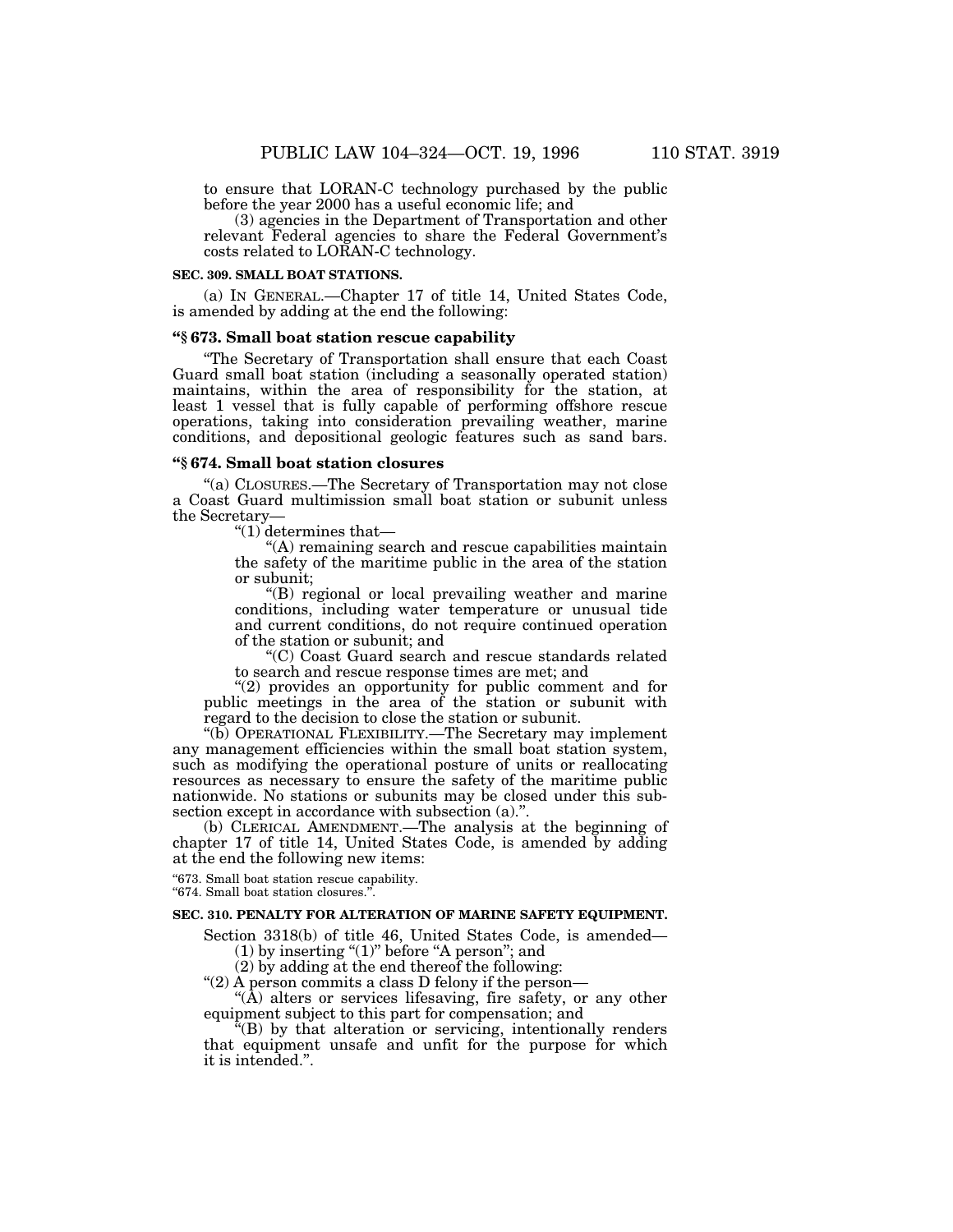## **SEC. 311. PROHIBITION ON OVERHAUL, REPAIR, AND MAINTENANCE OF COAST GUARD VESSELS IN FOREIGN SHIPYARDS.**

(a) PROHIBITION.—Chapter 5 of title 14, United States Code, is amended by adding at the end the following:

## **''§ 96. Prohibition on overhaul, repair, and maintenance of Coast Guard vessels in foreign shipyards**

''A Coast Guard vessel the home port of which is in a State of the United States may not be overhauled, repaired, or maintained in a shipyard outside the United States, other than in the case of voyage repairs.''.

(b) CLERICAL AMENDMENT.—The chapter analysis for chapter 5 of title 14, United States Code, is amended by adding at the end the following:

''96. Prohibition on overhaul, repair, and maintenance of Coast Guard vessels in foreign shipyards."

## **SEC. 312. WITHHOLDING VESSEL CLEARANCE FOR VIOLATION OF CERTAIN ACTS.**

(a) TITLE 49, UNITED STATES CODE.—Section 5122 of title 49, United States Code, is amended by adding at the end the following new subsection:

"(c) WITHHOLDING OF CLEARANCE.-(1) If any owner, operator, or individual in charge of a vessel is liable for a civil penalty under section 5123 of this title or for a fine under section 5124 of this title, or if reasonable cause exists to believe that such owner, operator, or individual in charge may be subject to such a civil penalty or fine, the Secretary of the Treasury, upon the request of the Secretary, shall with respect to such vessel refuse or revoke any clearance required by section 4197 of the Revised Statutes of the United States (46 App. U.S.C. 91).

"(2) Clearance refused or revoked under this subsection may be granted upon the filing of a bond or other surety satisfactory to the Secretary.''.

(b) PORT AND WATERWAYS SAFETY ACT.—Section 13(f) of the Ports and Waterways Safety Act (33 U.S.C. 1232(f)) is amended to read as follows:

"(f) WITHHOLDING OF CLEARANCE.— $(1)$  If any owner, operator, or individual in charge of a vessel is liable for a penalty or fine under this section, or if reasonable cause exists to believe that the owner, operator, or individual in charge may be subject to a penalty or fine under this section, the Secretary of the Treasury, upon the request of the Secretary, shall with respect to such vessel refuse or revoke any clearance required by section 4197 of the Revised Statutes of the United States (46 App. U.S.C. 91).

"(2) Clearance refused or revoked under this subsection may be granted upon filing of a bond or other surety satisfactory to the Secretary.''.

(c) INLAND NAVIGATION RULES ACT OF 1980.—Section 4(d) of the Inland Navigational Rules Act of 1980 (33 U.S.C. 2072(d)) is amended to read as follows:

"(d) WITHHOLDING OF CLEARANCE. $-(1)$  If any owner, operator, or individual in charge of a vessel is liable for a penalty under this section, or if reasonable cause exists to believe that the owner, operator, or individual in charge may be subject to a penalty under this section, the Secretary of the Treasury, upon the request of the Secretary, shall with respect to such vessel refuse or revoke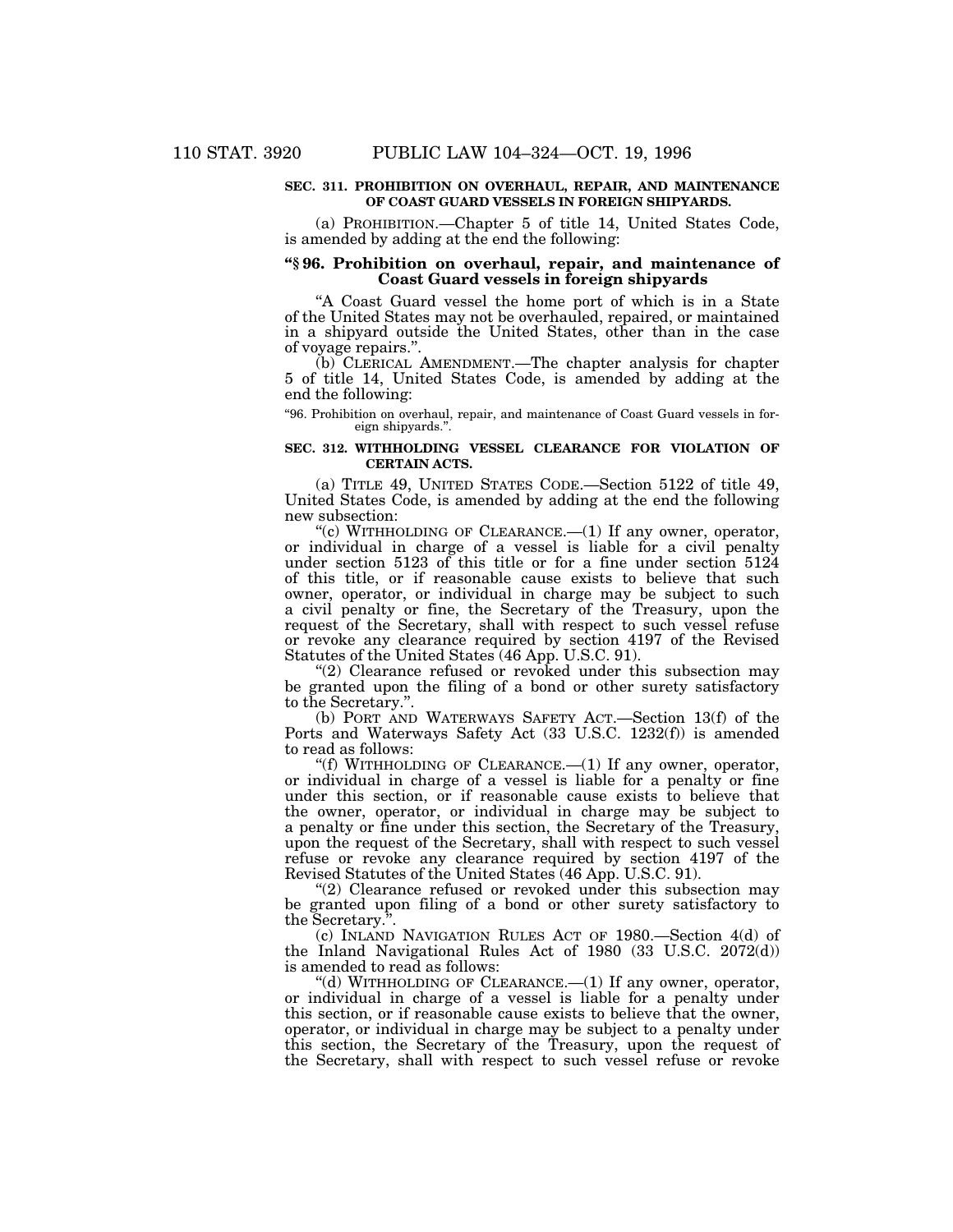any clearance required by section 4197 of the Revised Statutes of the United States (46 App. U.S.C. 91).

"(2) Clearance or a permit refused or revoked under this subsection may be granted upon filing of a bond or other surety satisfactory to the Secretary.''.

(d) TITLE 46, UNITED STATES CODE.—Section 3718(e) of title 46, United States Code, is amended to read as follows:

 $((e)(1)$  If any owner, operator, or individual in charge of a vessel is liable for any penalty or fine under this section, or if reasonable cause exists to believe that the owner, operator, or individual in charge may be subject to any penalty or fine under this section, the Secretary of the Treasury, upon the request of the Secretary, shall with respect to such vessel refuse or revoke any clearance required by section 4197 of the Revised Statutes of the United States (46 App. U.S.C. 91).

" $(2)$  Clearance or a permit refused or revoked under this subsection may be granted upon filing of a bond or other surety satisfactory to the Secretary.''.

#### **SEC. 313. INFORMATION BARRED IN LEGAL PROCEEDINGS.**

(a) IN GENERAL.—Chapter 63 of title 46, United States Code, is amended by inserting after section 6307 the following:

## **''§ 6308. Information barred in legal proceedings**

''(a) Notwithstanding any other provision of law, no part of a report of a marine casualty investigation conducted under section 6301 of this title, including findings of fact, opinions, recommendations, deliberations, or conclusions, shall be admissible as evidence or subject to discovery in any civil or administrative proceedings, other than an administrative proceeding initiated by the United States. Any employee of the Department of Transportation, and any member of the Coast Guard, investigating a marine casualty pursuant to section 6301 of this title, shall not be subject to deposition or other discovery, or otherwise testify in such proceedings relevant to a marine casualty investigation, without the permission of the Secretary of Transportation. The Secretary shall not withhold permission for such employee or member to testify, either orally or upon written questions, on solely factual matters at a time and place and in a manner acceptable to the Secretary if the information is not available elsewhere or is not obtainable by other means.

''(b) Nothing in this section prohibits the United States from calling the employee or member as an expert witness to testify on its behalf. Further, nothing in this section prohibits the employee or member from being called as a fact witness in any case in which the United States is a party. If the employee or member is called as an expert or fact witness, the applicable Federal Rules of Civil Procedure govern discovery. If the employee or member is called as a witness, the report of a marine casualty investigation conducted under section 6301 of this title shall not be admissible, as provided in subsection (a), and shall not be considered the report of an expert under the Federal Rules of Civil Procedure.

''(c) The information referred to in subsections (a) and (b) of this section shall not be considered an admission of liability by the United States or by any person referred to in those conclusions and statements.''.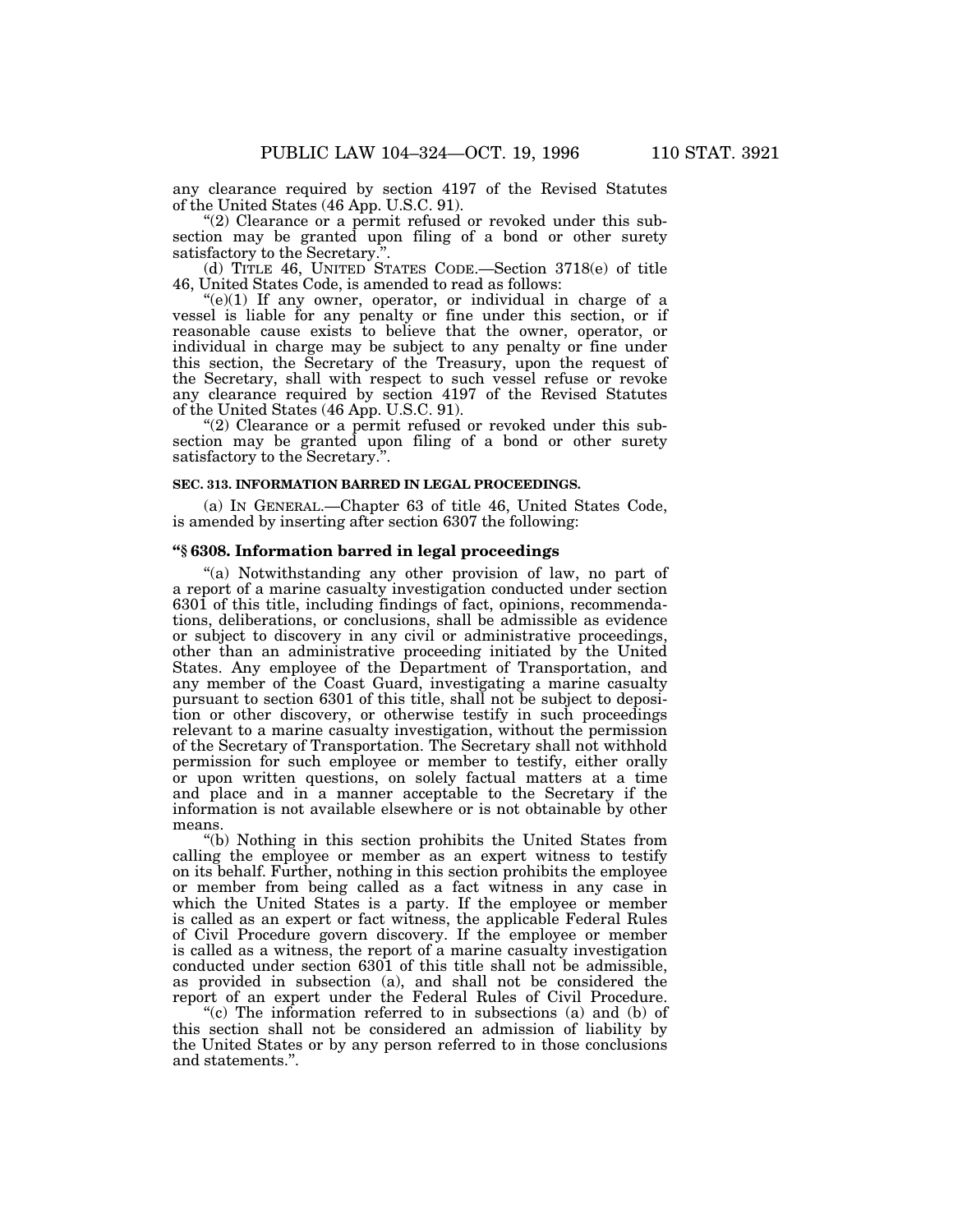(b) CLERICAL AMENDMENT.—The table of sections at the beginning of chapter 63 of title 46, United States Code, is amended by adding after the item relating to section 6307 the following new item:

''6308. Information barred in legal proceedings.''.

#### **SEC. 314. MARINE CASUALTY REPORTING.**

46 USC 6102 note.

(a) SUBMISSION OF PLAN.—Not later than one year after enactment of this Act, the Secretary of Transportation shall, in consultation with appropriate State agencies, submit to the Committee on Resources of the House of Representatives and the Committee on Commerce, Science, and Transportation of the Senate a plan to increase reporting of vessel accidents to appropriate State law enforcement officials.

(b) PENALTIES FOR VIOLATING REPORTING REQUIREMENTS.—Section 6103(a) of title 46, United States Code, is amended by inserting "or 6102" after "6101" the second place it appears.

# **TITLE IV—COAST GUARD AUXILIARY**

## **SEC. 401. ADMINISTRATION OF THE COAST GUARD AUXILIARY.**

(a) IN GENERAL.—Section 821 of title 14, United States Code, is amended to read as follows:

## **''§ 821. Administration of the Coast Guard Auxiliary**

''(a) The Coast Guard Auxiliary is a nonmilitary organization administered by the Commandant under the direction of the Secretary. For command, control, and administrative purposes, the Auxiliary shall include such organizational elements and units as are approved by the Commandant, including but not limited to, a national board and staff (to be known as the 'Auxiliary headquarters unit'), districts, regions, divisions, flotillas, and other organizational elements and units. The Auxiliary organization and its officers shall have such rights, privileges, powers, and duties as may be granted to them by the Commandant, consistent with this title and other applicable provisions of law. The Commandant may delegate to officers of the Auxiliary the authority vested in the Commandant by this section, in the manner and to the extent the Commandant considers necessary or appropriate for the functioning, organization, and internal administration of the Auxiliary.

''(b) Each organizational element or unit of the Coast Guard Auxiliary organization (but excluding any corporation formed by an organizational element or unit of the Auxiliary under subsection (c) of this section), shall, except when acting outside the scope of section 822, at all times be deemed to be an instrumentality of the United States, for purposes of the following:

" $(1)$  Chapter 26 of title 28 (popularly known as the Federal Tort Claims Act).

"(2) Section  $2733$  of title 10 (popularly known as the Military Claims Act).

''(3) The Act of March 3, 1925 (46 App. U.S.C. 781–790; popularly known as the Public Vessels Act).

"(4) The Act of March 9, 1920 (46 App. U.S.C.  $741-752$ ; popularly known as the Suits in Admiralty Act).

"(5) The Act of June 19, 1948 (46 App. U.S.C. 740; popularly known as the Admiralty Extension Act).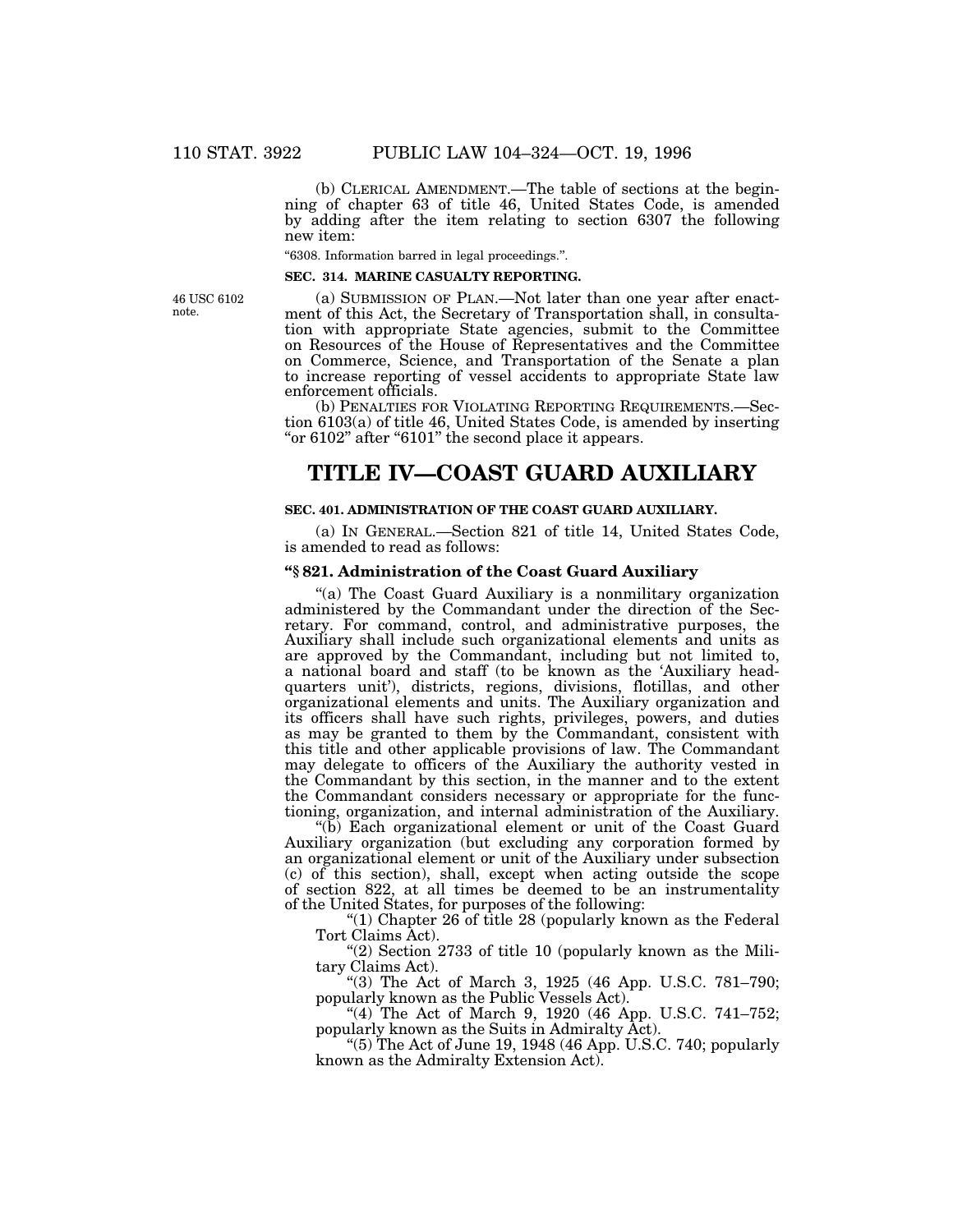''(6) Other matters related to noncontractual civil liability. "(c) The national board of the Auxiliary, and any Auxiliary district or region, may form a corporation under State law in accordance with policies established by the Commandant.''.

(b) CLERICAL AMENDMENT.—The table of sections at the beginning of chapter 23 of title 14, United States Code, is amended by striking the item relating to section 821, and inserting the following:

''821. Administration of the Coast Guard Auxiliary.''.

#### **SEC. 402. PURPOSE OF THE COAST GUARD AUXILIARY.**

(a) IN GENERAL.—Section 822 of title 14, United States Code, is amended to read as follows:

## **''§ 822. Purpose of the Coast Guard Auxiliary**

''The purpose of the Auxiliary is to assist the Coast Guard as authorized by the Commandant, in performing any Coast Guard function, power, duty, role, mission, or operation authorized by law.''.

(b) CLERICAL AMENDMENT.—The table of sections at the beginning of chapter 23 of title 14, United States Code, is amended by striking the item relating to section 822 and inserting the following:

''822. Purpose of the Coast Guard Auxiliary.''.

#### **SEC. 403. MEMBERS OF THE AUXILIARY; STATUS.**

(a) IN GENERAL.—Title 14, United States Code, is amended by inserting after section 823 the following new section:

## **''§ 823a. Members of the Auxiliary; status**

''(a) Except as otherwise provided in this chapter, a member of the Coast Guard Auxiliary shall not be considered to be a Federal employee and shall not be subject to the provisions of law relating to Federal employment, including those relating to hours of work, rates of compensation, leave, unemployment compensation, Federal employee benefits, ethics, conflicts of interest, and other similar criminal or civil statutes and regulations governing the conduct of Federal employees. However, nothing in this subsection shall constrain the Commandant from prescribing standards for the conduct and behavior of members of the Auxiliary.

''(b) A member of the Auxiliary while assigned to duty shall be deemed to be a Federal employee only for the purposes of the following:

" $(1)$  Chapter 26 of title 28 (popularly known as the Federal Tort Claims Act).

" $(2)$  Section 2733 of title 10 (popularly known as the Military Claims Act).

''(3) The Act of March 3, 1925 (46 App. U.S.C. 781–790; popularly known as the Public Vessels Act).

"(4) The Act of March 9, 1920 (46 App. U.S.C. 741-752; popularly known as the Suits in Admiralty Act).

" $(5)$  The Act of June 19, 1948 (46 App. U.S.C. 740; popularly known as the Admiralty Extension Act).

''(6) Other matters related to noncontractual civil liability.

"(7) Compensation for work injuries under chapter 81 of title 5.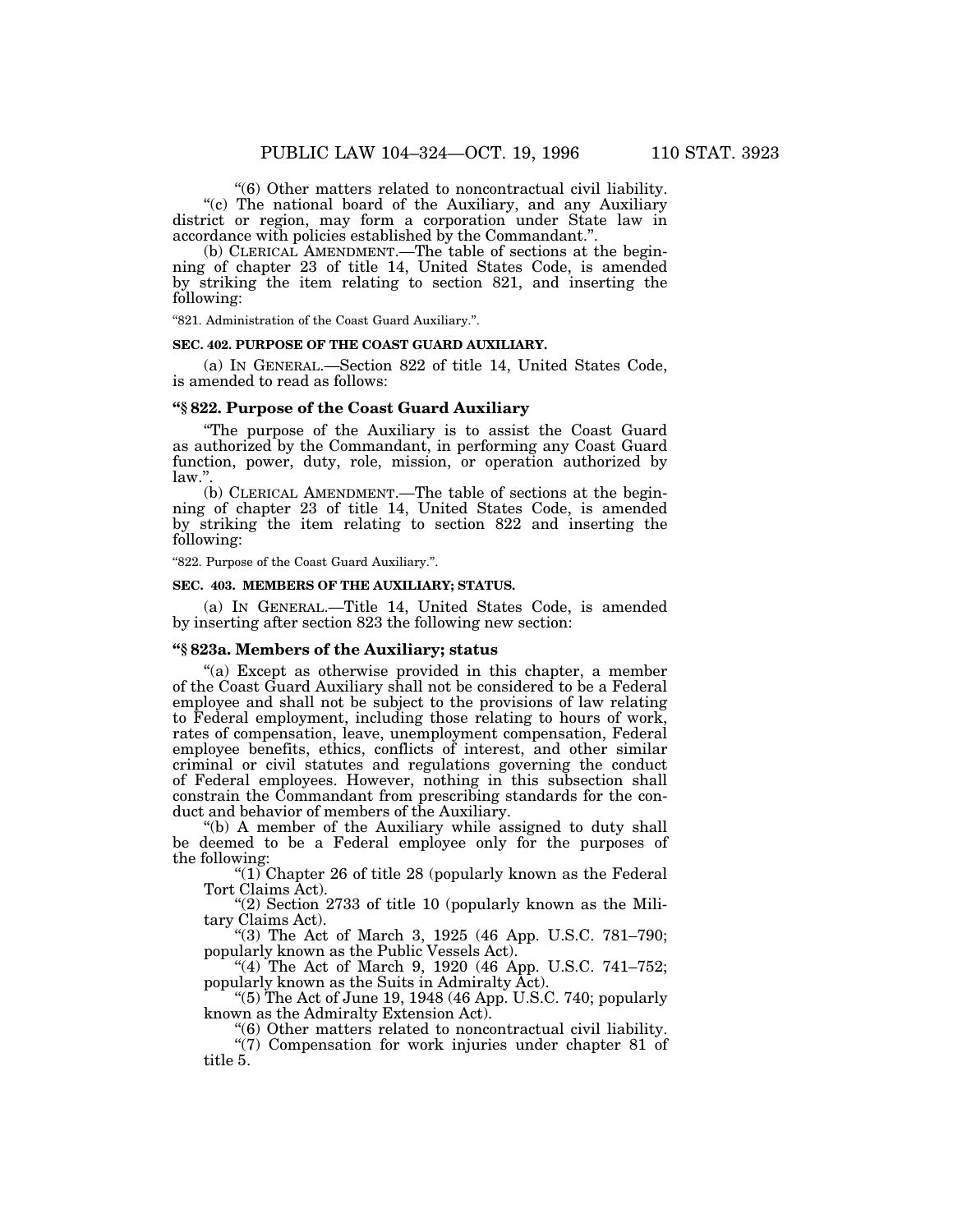''(8) The resolution of claims relating to damage to or loss of personal property of the member incident to service under the Military Personnel and Civilian Employees' Claims Act of 1964 (31 U.S.C. 3721).

"(c) A member of the Auxiliary, while assigned to duty, shall be deemed to be a person acting under an officer of the United States or an agency thereof for purposes of section  $1442(a)(1)$  of title 28."

(b) CLERICAL AMENDMENT.—The table of sections for chapter 23 of title 14, United States Code, is amended by inserting the following new item after the item relating to section 823:

''823a. Members of the Auxiliary; status.''.

## **SEC. 404. ASSIGNMENT AND PERFORMANCE OF DUTIES.**

(a) TRAVEL AND SUBSISTENCE EXPENSE.—Section 830(a) of title 14, United States Code, is amended by striking "specific".

(b) ASSIGNMENT OF GENERAL DUTIES.—Section 831 of title 14, United States Code, is amended by striking ''specific'' each place it appears.

(c) BENEFITS FOR INJURY OR DEATH.—Section 832 of title 14, United States Code, is amended by striking ''specific'' each place it appears.

## **SEC. 405. COOPERATION WITH OTHER AGENCIES, STATES, TERRI-TORIES, AND POLITICAL SUBDIVISIONS.**

(a) IN GENERAL.—Section 141 of title 14, United States Code, is amended—

(1) by striking the section heading and inserting the following:

## **''§ 141. Cooperation with other agencies, States, territories, and political subdivisions'';**

(2) in the first sentence of subsection (a), by inserting after ''personnel and facilities'' the following: ''(including members of the Auxiliary and facilities governed under chapter 23)''; and

(3) by adding at the end of subsection (a) the following new sentence: ''The Commandant may prescribe conditions, including reimbursement, under which personnel and facilities may be provided under this subsection.''.

(b) CLERICAL AMENDMENT.—The table of sections at the beginning of chapter 7 of title 14, United States Code, is amended by striking the item relating to section 141 and inserting the following:

"141. Cooperation with other agencies, States, territories, and political subdivisions.''.

## **SEC. 406. VESSEL DEEMED PUBLIC VESSEL.**

Section 827 of title 14, United States Code, is amended to read as follows:

## **''§ 827. Vessel deemed public vessel**

''While assigned to authorized Coast Guard duty, any motorboat or yacht shall be deemed to be a public vessel of the United States and a vessel of the Coast Guard within the meaning of sections 646 and 647 of this title and other applicable provisions of law.''.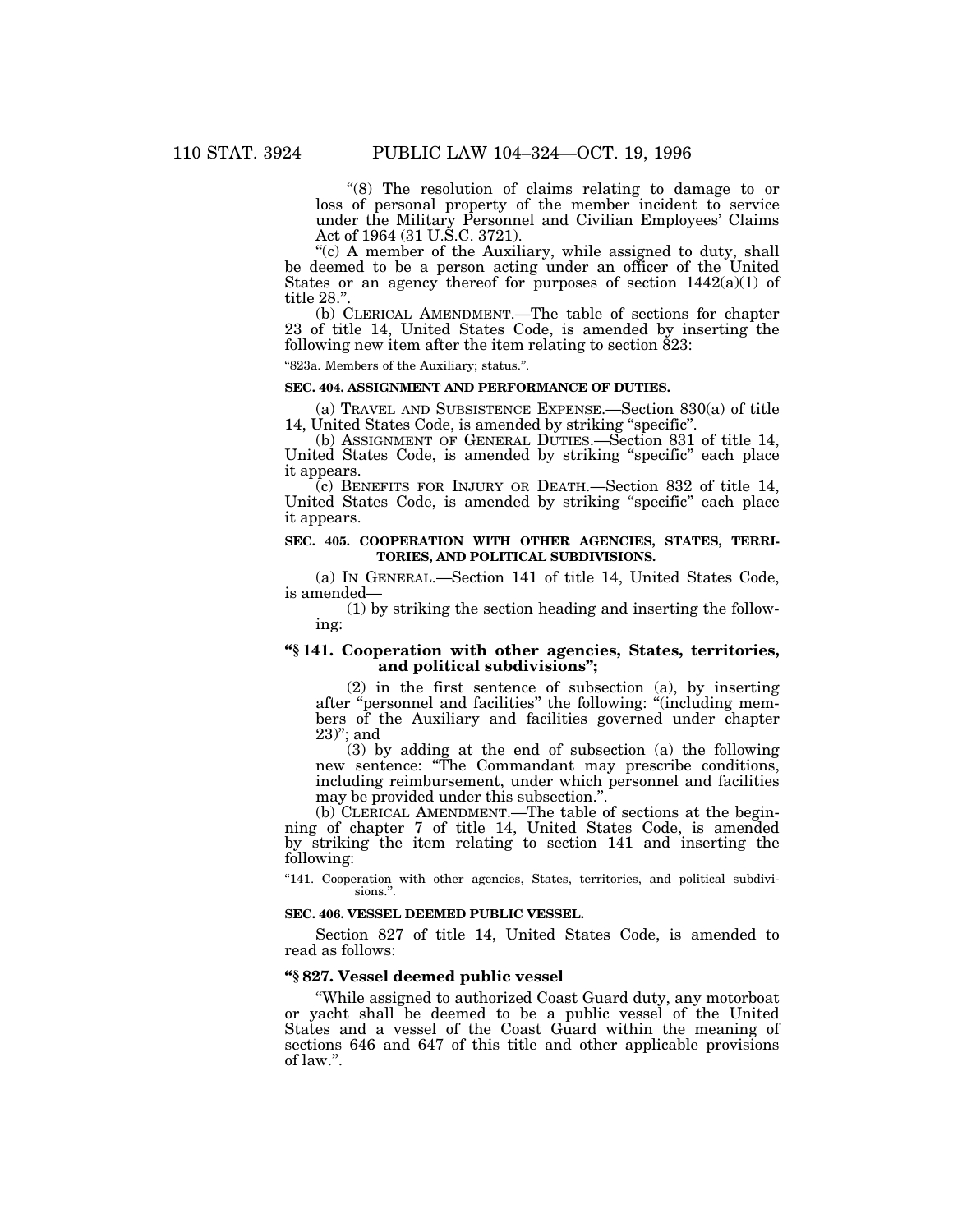## **SEC. 407. AIRCRAFT DEEMED PUBLIC AIRCRAFT.**

Section 828 of title 14, United States Code, is amended to read as follows:

## **''§ 828. Aircraft deemed public aircraft**

''While assigned to authorized Coast Guard duty, any aircraft shall be deemed to be a Coast Guard aircraft, a public vessel of the United States, and a vessel of the Coast Guard within the meaning of sections 646 and 647 of this title and other applicable provisions of law. Subject to the provisions of sections 823a and 831 of this title, while assigned to duty, qualified Auxiliary pilots shall be deemed to be Coast Guard pilots.''.

#### **SEC. 408. DISPOSAL OF CERTAIN MATERIAL.**

Section 641(a) of title 14, United States Code, is amended—

(1) by inserting after ''with or without charge,'' the following: ''to the Coast Guard Auxiliary, including any incorporated unit thereof,''; and

(2) by striking ''to any incorporated unit of the Coast Guard Auxiliary,''.

# **TITLE V—DEEPWATER PORT MODERNIZATION**

### **SEC. 501. SHORT TITLE.**

This title may be cited as the ''Deepwater Port Modernization Act''.

## **SEC. 502. DECLARATIONS OF PURPOSE AND POLICY.**

(a) PURPOSES.—The purposes of this title are to—

(1) update and improve the Deepwater Port Act of 1974;

(2) assure that the regulation of deepwater ports is not more burdensome or stringent than necessary in comparison to the regulation of other modes of importing or transporting oil;

(3) recognize that deepwater ports are generally subject to effective competition from alternative transportation modes and eliminate, for as long as a port remains subject to effective competition, unnecessary Federal regulatory oversight or involvement in the ports' business and economic decisions; and

(4) promote innovation, flexibility, and efficiency in the management and operation of deepwater ports by removing or reducing any duplicative, unnecessary, or overly burdensome Federal regulations or license provisions.

(b) POLICY.—Section 2(a) of the Deepwater Port Act of 1974  $(33 \text{ U.S.C. } 1501(a))$  is amended—

(1) by striking ''and'' at the end of paragraph (3);

(2) by striking the period at the end of paragraph (4) and inserting a semicolon; and

(3) by inserting at the end the following:

''(5) promote the construction and operation of deepwater ports as a safe and effective means of importing oil into the United States and transporting oil from the outer continental shelf while minimizing tanker traffic and the risks attendant thereto; and

33 USC 1501 note.

Deepwater Port Modernization Act.

33 USC 1501

note.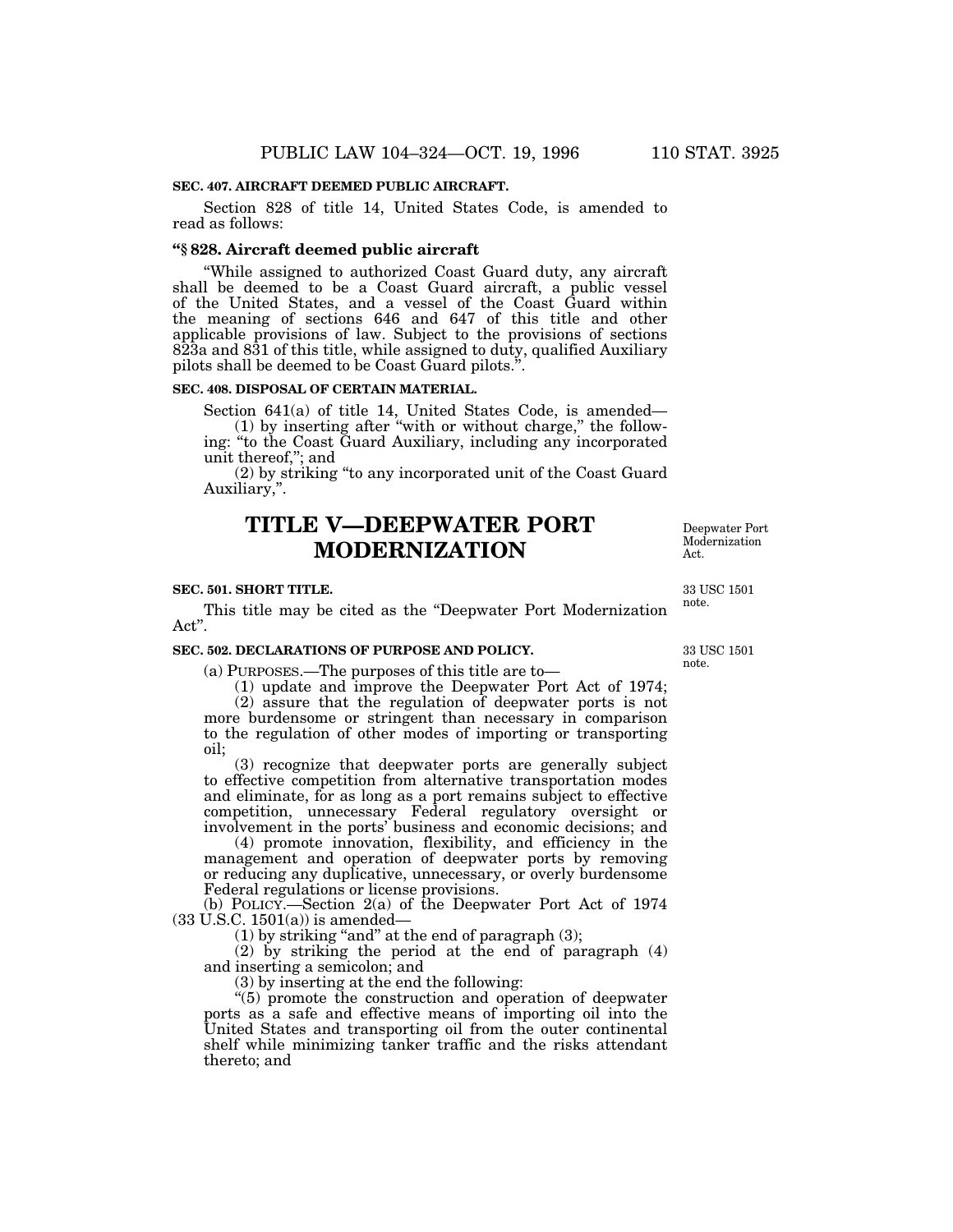''(6) promote oil production on the outer continental shelf by affording an economic and safe means of transportation of outer continental shelf oil to the United States mainland.''.

## **SEC. 503. DEFINITIONS.**

(a) ANTITRUST LAWS.—Section 3 of the Deepwater Port Act of 1974 (33 U.S.C. 1502) is amended—

(1) by striking paragraph (3); and

(2) by redesignating paragraphs (4) through (19) as paragraphs (3) through (18), respectively.

(b) DEEPWATER PORT.—The first sentence of section 3(9) of such Act, as redesignated by subsection (a), is amended by striking ''such structures,'' and all that follows through ''section 23.'' and inserting the following: ''structures, located beyond the territorial sea and off the coast of the United States and which are used or intended for use as a port or terminal for the transportation, storage, and further handling of oil for transportation to any State, except as otherwise provided in section 23, and for other uses not inconsistent with the purposes of this title, including transportation of oil from the United States outer continental shelf.''.

#### **SEC. 504. LICENSES.**

(a) ELIMINATION OF UTILIZATION RESTRICTIONS.—Section 4(a) of the Deepwater Port Act of 1974 (33 U.S.C. 1503(a)) is amended by striking all that follows the second sentence.

(b) ELIMINATION OF PRECONDITION TO LICENSING.—Section 4(c) of such Act is amended—

(1) by striking paragraph (7); and

(2) by redesignating paragraphs (8), (9), and (10) as paragraphs (7), (8), and (9), respectively.

(c) CONDITIONS PRESCRIBED BY SECRETARY.—Section  $4(e)(1)$  of such Act is amended by striking the first sentence and inserting the following: ''In issuing a license for the ownership, construction, and operation of a deepwater port, the Secretary shall prescribe those conditions which the Secretary deems necessary to carry out the provisions and requirements of this title or which are otherwise required by any Federal department or agency pursuant to the terms of this title. To the extent practicable, conditions required to carry out the provisions and requirements of this title shall be addressed in license conditions rather than by regulation and, to the extent practicable, the license shall allow a deepwater port's operating procedures to be stated in an operations manual, approved by the Coast Guard, in accordance with section 10(a) of this title, rather than in detailed and specific license conditions or regulations; except that basic standards and conditions shall be addressed in regulations.''.

(d) ELIMINATION OF RESTRICTION ON TRANSFERS.—Section  $4(e)(2)$  of such Act is amended by striking "application" and inserting "license".

(e) FINDINGS REQUIRED FOR TRANSFERS.—Section 4(f) of such Act is amended to read as follows:

''(f) AMENDMENTS, TRANSFERS, AND REINSTATEMENTS.—The Secretary may amend, transfer, or reinstate a license issued under this title if the Secretary finds that the amendment, transfer, or reinstatement is consistent with the requirements of this Act.''.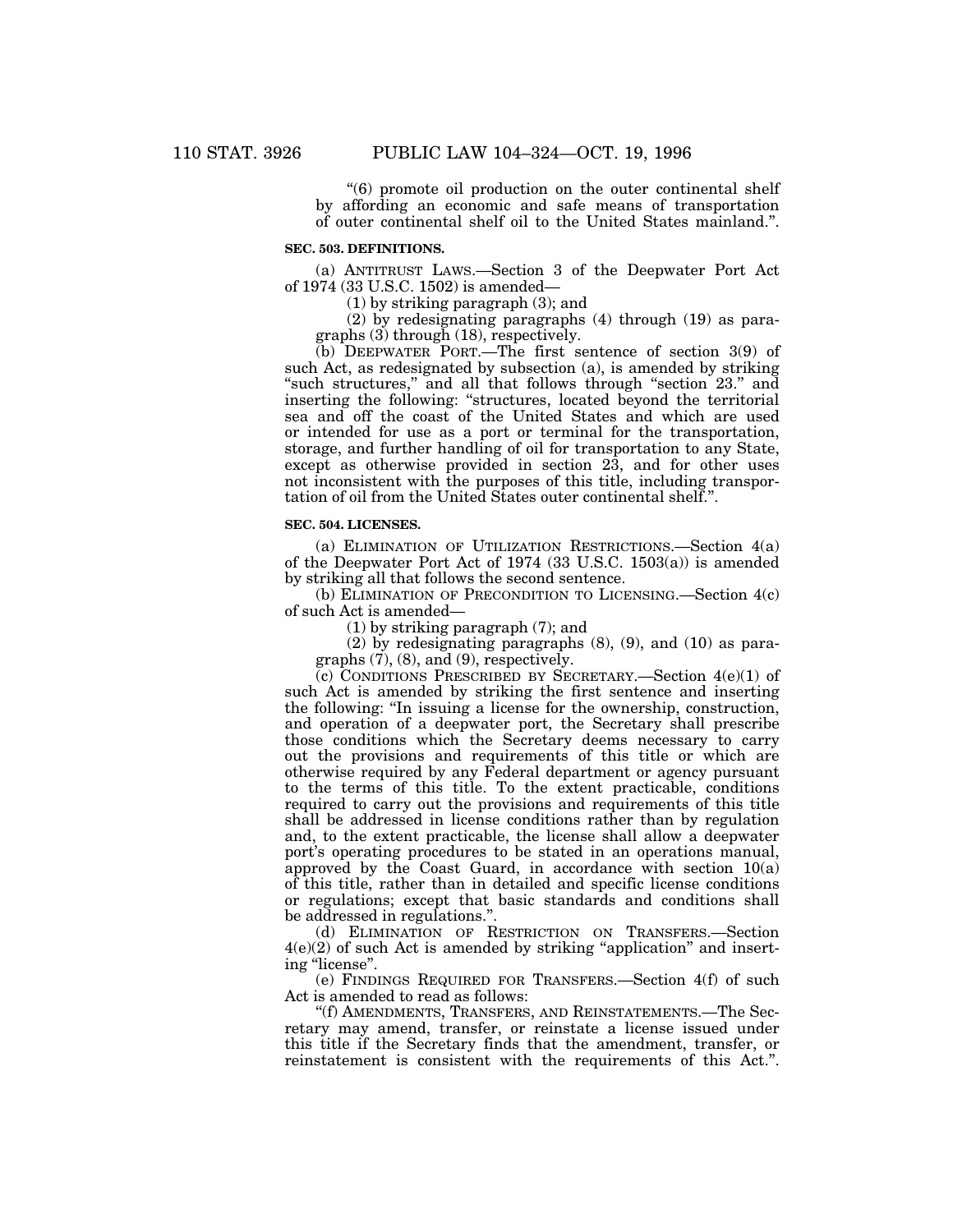Section 5(c) of the Deepwater Port Act of 1974 (33 U.S.C. 1504(c)) is amended by adding the following:

''(3) Upon written request of any person subject to this subsection, the Secretary may make a determination in writing to exempt such person from any of the informational filing provisions enumerated in this subsection or the regulations implementing this section if the Secretary determines that such information is not necessary to facilitate the Secretary's determinations under section 4 of this Act and that such exemption will not limit public review and evaluation of the deepwater port project.''.

#### **SEC. 506. ANTITRUST REVIEW.**

Section 7 of the Deepwater Port Act of 1974 (33 U.S.C. 1506) is repealed.

## **SEC. 507. OPERATION.**

(a) AS COMMON CARRIER.—Section 8(a) of the Deepwater Port Act of 1974 (33 U.S.C. 1507(a)) is amended by inserting after "subtitle IV of title 49, United States Code," the following: "and shall accept, transport, or convey without discrimination all oil delivered to the deepwater port with respect to which its license is issued,''.

(b) CONFORMING AMENDMENT.—Section 8(b) of such Act is amended by striking the first sentence and the first 3 words of the second sentence and inserting the following: "A licensee is not discriminating under this section and''.

## **SEC. 508. MARINE ENVIRONMENTAL PROTECTION AND NAVIGA-TIONAL SAFETY.**

Section 10(a) of the Deepwater Port Act of 1974 (33 U.S.C.  $1509(a)$  is amended-

(1) by inserting after ''international law'' the following: "and the provision of adequate opportunities for public involvement''; and

(2) by striking ''shall prescribe by regulation and enforce procedures with respect to any deepwater port, including, but not limited to," and inserting the following: "shall prescribe and enforce procedures, either by regulation (for basic standards and conditions) or by the licensee's operations manual, with respect to''.

# **TITLE VI—COAST GUARD REGULATORY REFORM**

#### **SEC. 601. SHORT TITLE.**

This title may be cited as the ''Coast Guard Regulatory Reform Act of 1996''.

## **SEC. 602. SAFETY MANAGEMENT.**

(a) MANAGEMENT OF VESSELS.—Title 46, United States Code, is amended by adding after chapter 31 the following new chapter:

#### **''CHAPTER 32—MANAGEMENT OF VESSELS**

''Sec. ''3201. Definitions. Coast Guard Regulatory Reform Act of 1996.

46 USC 2101 note.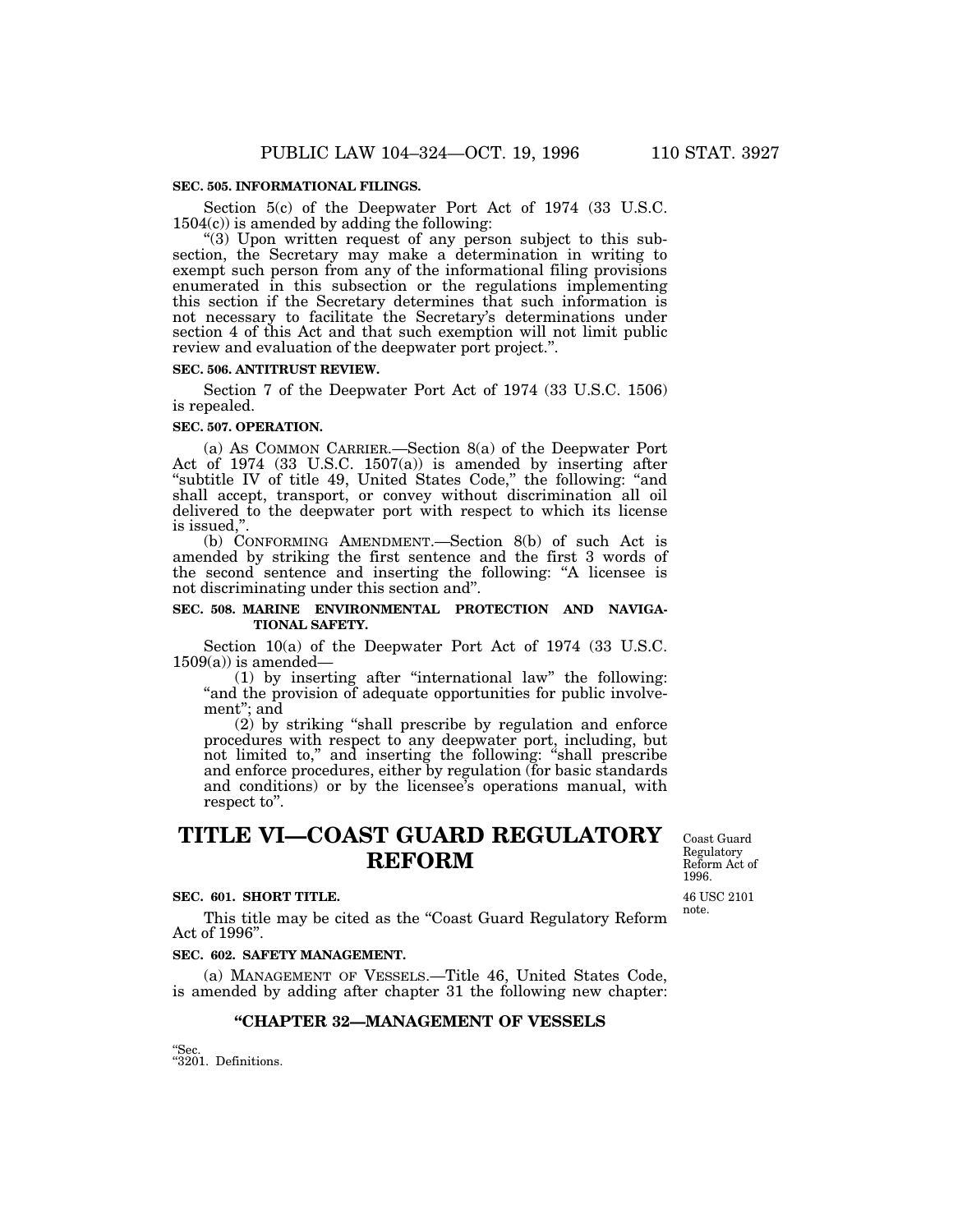''3202. Application. ''3203. Safety management system.

''3204. Implementation of safety management system. ''3205. Certification.

## **''§ 3201. Definitions**

''In this chapter—

''(1) 'International Safety Management Code' has the same meaning given that term in chapter IX of the Annex to the International Convention for the Safety of Life at Sea, 1974; ''(2) 'responsible person' means—

 $(A)$  the owner of a vessel to which this chapter applies; or

''(B) any other person that has—

"(i) assumed the responsibility for operation of a vessel to which this chapter applies from the owner; and

"(ii) agreed to assume with respect to the vessel" responsibility for complying with all the requirements of this chapter and the regulations prescribed under this chapter.

"(3) 'vessel engaged on a foreign voyage' means a vessel to which this chapter applies—

"(A) arriving at a place under the jurisdiction of the United States from a place in a foreign country;

''(B) making a voyage between places outside the United States; or

''(C) departing from a place under the jurisdiction of the United States for a place in a foreign country.

## **''§ 3202. Application**

"(a) MANDATORY APPLICATION.—This chapter applies to the following vessels engaged on a foreign voyage:

''(1) Beginning July 1, 1998—

" $(A)$  a vessel transporting more than 12 passengers described in section  $2101(21)(A)$  of this title; and

''(B) a tanker, bulk freight vessel, or high-speed freight vessel, of at least 500 gross tons.

"(2) Beginning July 1, 2002, a freight vessel and a selfpropelled mobile offshore drilling unit of at least 500 gross tons.

''(b) VOLUNTARY APPLICATION.—This chapter applies to a vessel not described in subsection (a) of this section if the owner of the vessel requests the Secretary to apply this chapter to the vessel.

"(c) EXCEPTION.—Except as provided in subsection (b) of this section, this chapter does not apply to—

" $(1)$  a barge;

''(2) a recreational vessel not engaged in commercial service; ''(3) a fishing vessel;

''(4) a vessel operating on the Great Lakes or its tributary and connecting waters; or

''(5) a public vessel.

## **''§ 3203. Safety management system**

Regulations.

''(a) IN GENERAL.—The Secretary shall prescribe regulations which establish a safety management system for responsible persons and vessels to which this chapter applies, including—

''(1) a safety and environmental protection policy;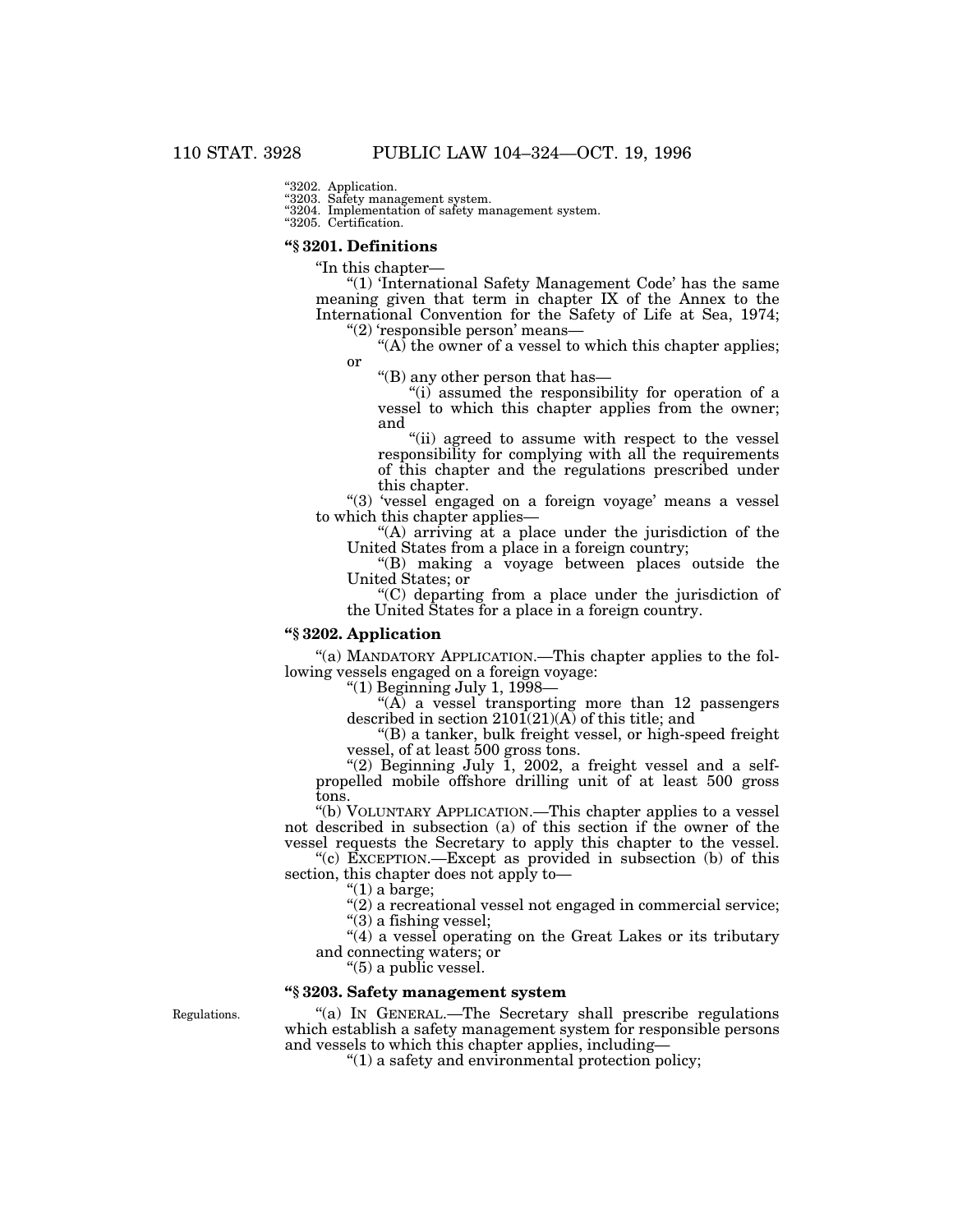"(2) instructions and procedures to ensure safe operation of those vessels and protection of the environment in compliance with international and United States law;

''(3) defined levels of authority and lines of communications between, and among, personnel on shore and on the vessel;

''(4) procedures for reporting accidents and nonconformities with this chapter;

''(5) procedures for preparing for and responding to emergency situations; and

''(6) procedures for internal audits and management reviews of the system.

''(b) COMPLIANCE WITH CODE.—Regulations prescribed under this section shall be consistent with the International Safety Management Code with respect to vessels engaged on a foreign voyage.

## **''§ 3204. Implementation of safety management system**

''(a) SAFETY MANAGEMENT PLAN.—Each responsible person shall establish and submit to the Secretary for approval a safety management plan describing how that person and vessels of the person to which this chapter applies will comply with the regulations prescribed under section 3203(a) of this title.

''(b) APPROVAL.—Upon receipt of a safety management plan submitted under subsection (a), the Secretary shall review the plan and approve it if the Secretary determines that it is consistent with and will assist in implementing the safety management system established under section 3203.

"(c) PROHIBITION ON VESSEL OPERATION.—A vessel to which this chapter applies under section 3202(a) may not be operated without having on board a Safety Management Certificate and a copy of a Document of Compliance issued for the vessel under section 3205 of this title.

## **''§3205. Certification**

''(a) ISSUANCE OF CERTIFICATE AND DOCUMENT.—After verifying that the responsible person for a vessel to which this chapter applies and the vessel comply with the applicable requirements under this chapter, the Secretary shall issue for the vessel, on request of the responsible person, a Safety Management Certificate and a Document of Compliance.

''(b) MAINTENANCE OF CERTIFICATE AND DOCUMENT.—A Safety Management Certificate and a Document of Compliance issued for a vessel under this section shall be maintained by the responsible person for the vessel as required by the Secretary.

''(c) VERIFICATION OF COMPLIANCE.—The Secretary shall—

"(1) periodically review whether a responsible person having a safety management plan approved under section 3204(b) and each vessel to which the plan applies is complying with the plan; and

 $(2)$  revoke the Secretary's approval of the plan and each Safety Management Certificate and Document of Compliance issued to the person for a vessel to which the plan applies, if the Secretary determines that the person or a vessel to which the plan applies has not complied with the plan.

''(d) ENFORCEMENT.—At the request of the Secretary, the Secretary of the Treasury shall withhold or revoke the clearance required by section 4197 of the Revised Statutes (46 U.S.C. App.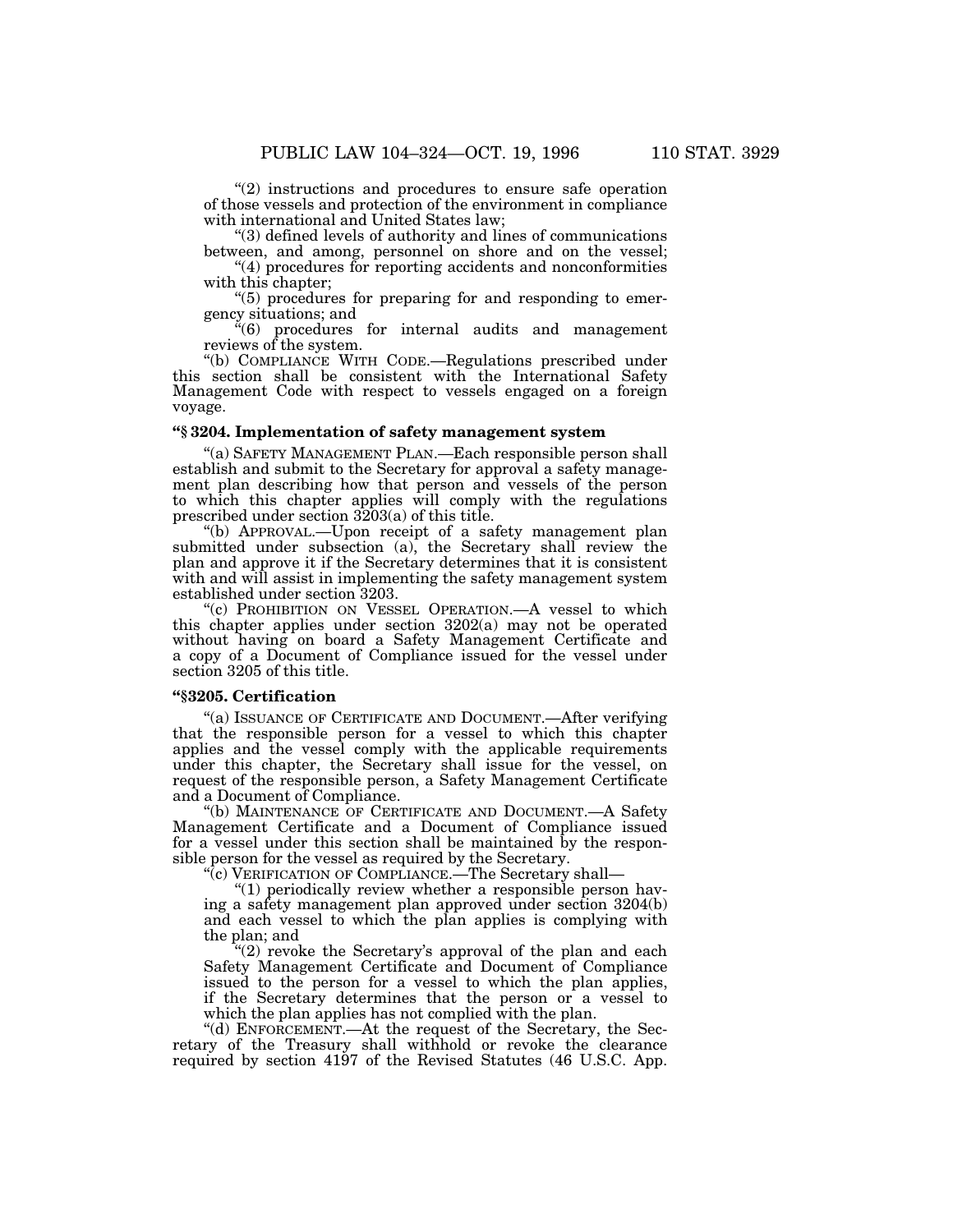91) of a vessel that is subject to this chapter under section 3202(a) of this title or to the International Safety Management Code, if the vessel does not have on board a Safety Management Certificate and a copy of a Document of Compliance for the vessel. Clearance may be granted on filing a bond or other surety satisfactory to the Secretary.''.

(b) CLERICAL AMENDMENT.—The table of chapters at the beginning of subtitle II of title 46, United States Code, is amended by inserting after the item relating to chapter 31 the following: ''32. Management of vessels .................................................................................. 3201''.

46 USC 3201 note.

(c) STUDY.— (1) IN GENERAL.—The Secretary of the department in which the Coast Guard is operating shall conduct, in cooperation with the owners, charterers, and managing operators of vessels documented under chapter 121 of title 46, United States Code, and other interested persons, a study of the methods that may be used to implement and enforce the International Management Code for the Safe Operation of Ships and for Pollution Prevention under chapter IX of the Annex to the International Convention for the Safety of Life at Sea, 1974.

(2) REPORT.—The Secretary shall submit to the Congress a report of the results of the study required under paragraph (1) before the earlier of—

(A) the date that final regulations are prescribed under section 3203 of title 46, United States Code (as enacted by subsection (a); or

(B) the date that is 1 year after the date of enactment of this Act.

## **SEC. 603. USE OF REPORTS, DOCUMENTS, RECORDS, AND EXAMINA-TIONS OF OTHER PERSONS.**

(a) REPORTS, DOCUMENTS, AND RECORDS.—Chapter 31 of title 46, United States Code, is amended by adding the following new section:

## **''§ 3103. Use of reports, documents, and records**

''The Secretary may rely, as evidence of compliance with this subtitle, on—

"(1) reports, documents, and records of other persons who

have been determined by the Secretary to be reliable; and "(2) other methods the Secretary has determined to be reliable.''.

(b) CLERICAL AMENDMENT.—The table of sections for chapter 31 of title 46, United States Code, is amended by adding at the end the following:

''3103. Use of reports, documents, and records.''.

(c) EXAMINATIONS.—Section 3308 of title 46, United States Code, is amended by inserting "or have examined" after "examine". **SEC. 604. EQUIPMENT APPROVAL.**

(a) IN GENERAL.—Section 3306(b) of title 46, United States Code, is amended to read as follows:

 $'(b)(1)$  Equipment and material subject to regulation under this section may not be used on any vessel without prior approval of the Secretary.

"(2) Except with respect to use on a public vessel, the Secretary may treat an approval of equipment or materials by a foreign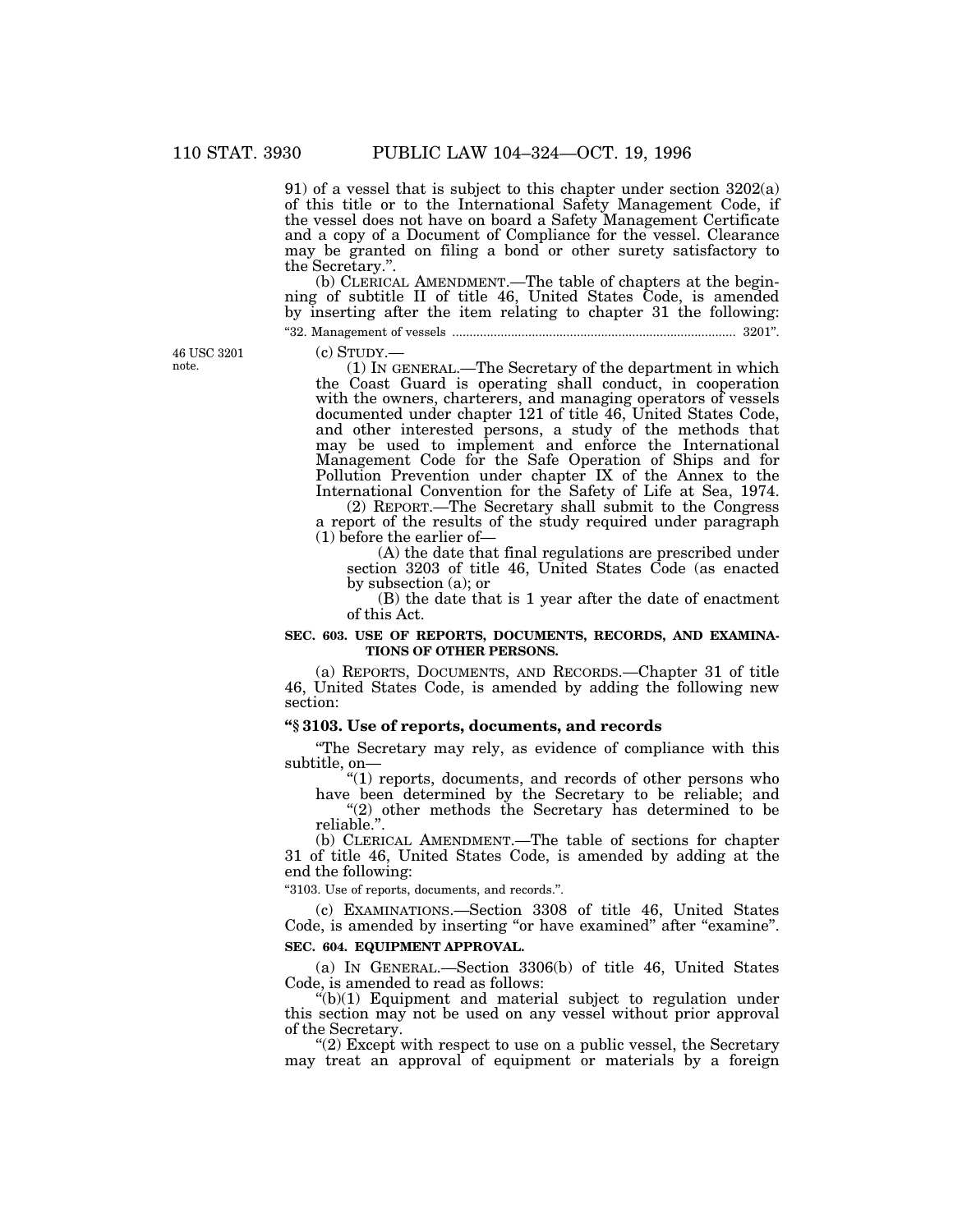government as approval by the Secretary for purposes of paragraph (1) if the Secretary determines that—

"(A) the design standards and testing procedures used by that government meet the requirements of the International Convention for the Safety of Life at Sea, 1974;

''(B) the approval of the equipment or material by the foreign government will secure the safety of individuals and property on board vessels subject to inspection; and

''(C) for lifesaving equipment, the foreign government— "(i) has given equivalent treatment to approvals of lifesaving equipment by the Secretary; and

''(ii) otherwise ensures that lifesaving equipment approved by the Secretary may be used on vessels that are documented and subject to inspection under the laws of that country.''.

note.

(b) FOREIGN APPROVALS.—The Secretary of Transportation, in 46 USC 3306 consultation with other interested Federal agencies, shall work with foreign governments to have those governments approve the use of the same equipment and materials on vessels documented under the laws of those countries that the Secretary requires on United States documented vessels.

(c) TECHNICAL AMENDMENT.—Section 3306(a)(4) of title 46, United States Code, is amended by striking "clauses  $(1)$ – $(3)$ " and inserting "paragraphs  $(1)$ ,  $(2)$ , and  $(3)$ ".

#### **SEC. 605. FREQUENCY OF INSPECTION.**

(a) FREQUENCY OF INSPECTION, GENERALLY.—Section 3307 of title 46, United States Code, is amended—

 $(1)$  in paragraph  $(1)$ —

 $(A)$  by striking "and nautical school vessel" and inserting '', nautical school vessel, and small passenger vessel allowed to carry more than 12 passengers on a foreign voyage''; and

 $(B)$  by adding "and" after the semicolon at the end; (2) by striking paragraph (2) and redesignating paragraph (3) as paragraph (2); and

(3) in paragraph (2) (as so redesignated), by striking ''2 years'' and inserting ''5 years''.

(b) CONFORMING AMENDMENT.—Section 3710(b) of title 46, United States Code, is amended by striking "24 months" and inserting "5 years".

## **SEC. 606. CERTIFICATE OF INSPECTION.**

Section 3309(c) of title 46, United States Code, is amended by striking ''(but not more than 60 days)''.

## **SEC. 607. DELEGATION OF AUTHORITY OF SECRETARY TO CLASSI-FICATION SOCIETIES.**

(a) AUTHORITY TO DELEGATE.—Section 3316 of title 46, United States Code, is amended—

(1) by striking subsections (a) and (d);

(2) by redesignating subsections (b) and (c) as subsections (a) and (b), respectively;

 $(3)$  by striking "Bureau" in subsection  $(a)$ , as redesignated, and inserting "American Bureau of Shipping"; and

 $(4)$  in subsection (b), as so redesignated, by-

(A) redesignating paragraph (2) as paragraph (3); and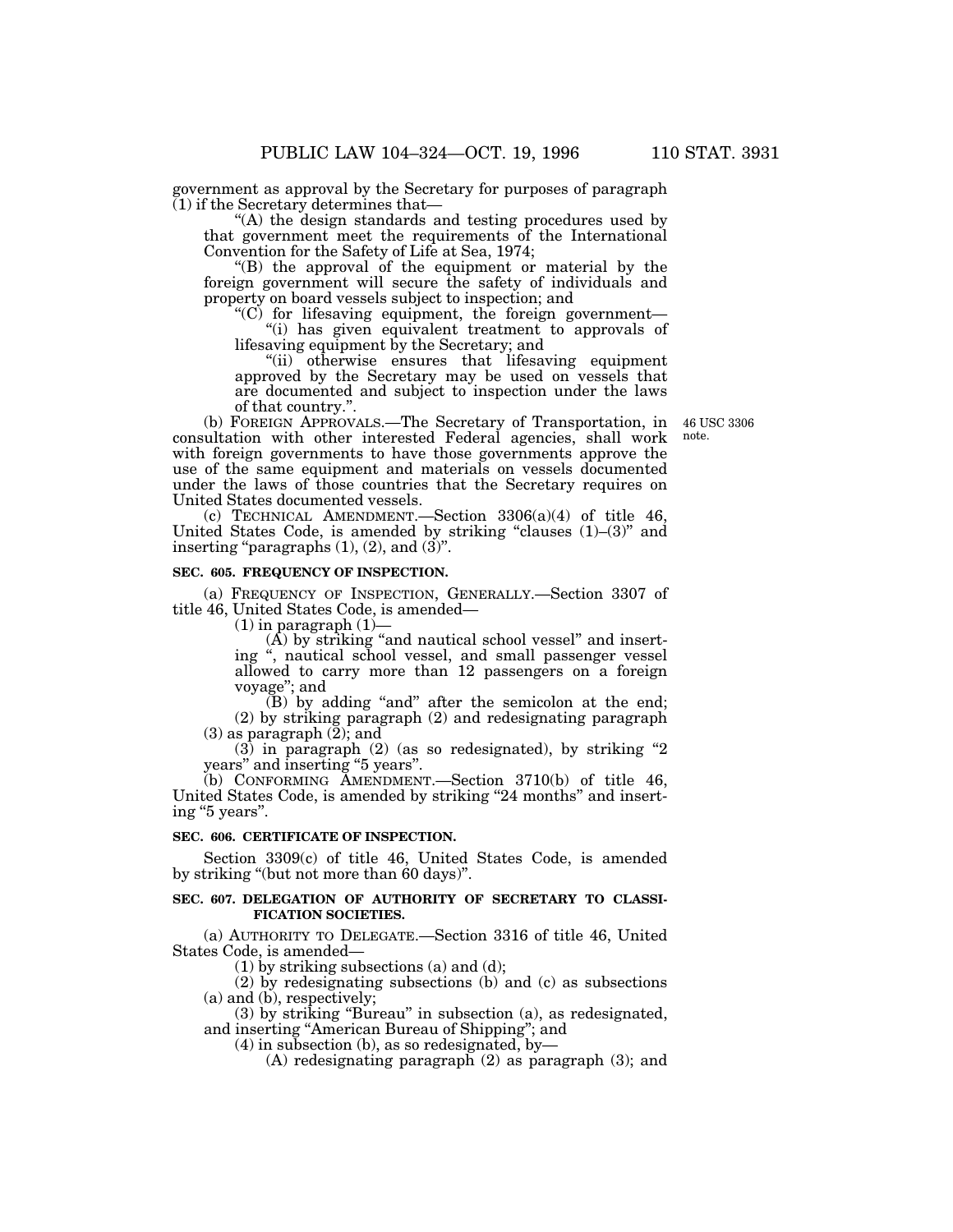(B) striking so much of the subsection as precedes paragraph (3), as so redesignated, and inserting the following:

" $(b)(1)$ <sup>"</sup>The Secretary may delegate to the American Bureau of Shipping or another classification society recognized by the Secretary as meeting acceptable standards for such a society, for a vessel documented or to be documented under chapter 121 of this title, the authority to—

 $(A)$  review and approve plans required for issuing a certificate of inspection required by this part;

''(B) conduct inspections and examinations; and

 $C'$ (C) issue a certificate of inspection required by this part and other related documents.

"(2) The Secretary may make a delegation under paragraph (1) to a foreign classification society only—

"(A) to the extent that the government of the foreign country in which the society is headquartered delegates authority and provides access to the American Bureau of Shipping to inspect, certify, and provide related services to vessels documented in that country; and

''(B) if the foreign classification society has offices and maintains records in the United States.".<br>(b) CONFORMING AMENDMENTS.—

 $(1)$  The heading for section 3316 of title 46, United States Code, is amended to read as follows:

## **''§ 3316. Classification societies''.**

(2) The table of sections for chapter 33 of title 46, United States Code, is amended by striking the item relating to section 3316 and inserting the following:

''3316. Classification societies.''.

# **TITLE VII—TECHNICAL AND CONFORMING AMENDMENTS**

## **SEC. 701. AMENDMENT OF INLAND NAVIGATION RULES.**

Section 2 of the Inland Navigational Rules Act of 1980 is amended—

(1) by amending Rule  $9(e)(i)$  (33 U.S.C. 2009 $(e)(i)$ ) to read as follows:

"(i) In a narrow channel or fairway when overtaking, the powerdriven vessel intending to overtake another power-driven vessel shall indicate her intention by sounding the appropriate signal prescribed in Rule 34(c) and take steps to permit safe passing. The power-driven vessel being overtaken, if in agreement, shall sound the same signal and may, if specifically agreed to take steps to permit safe passing. If in doubt she shall sound the danger signal prescribed in Rule  $34(d)$ .

 $(2)$  in Rule 15(b)  $(33 \text{ U.S.C. } 2015(b))$  by inserting "powerdriven'' after ''Secretary, a'';

(3) in Rule  $23(a)(i)$  (33 U.S.C.  $2023(a)(i)$ ) after "masthead light forward"; by striking "except that a vessel of less than 20 meters in length need not exhibit this light forward of amidships but shall exhibit it as far forward as is practicable;'';

(4) by amending Rule  $24(f)$  (33 U.S.C.  $202\dot{4}(f)$ ) to read as follows: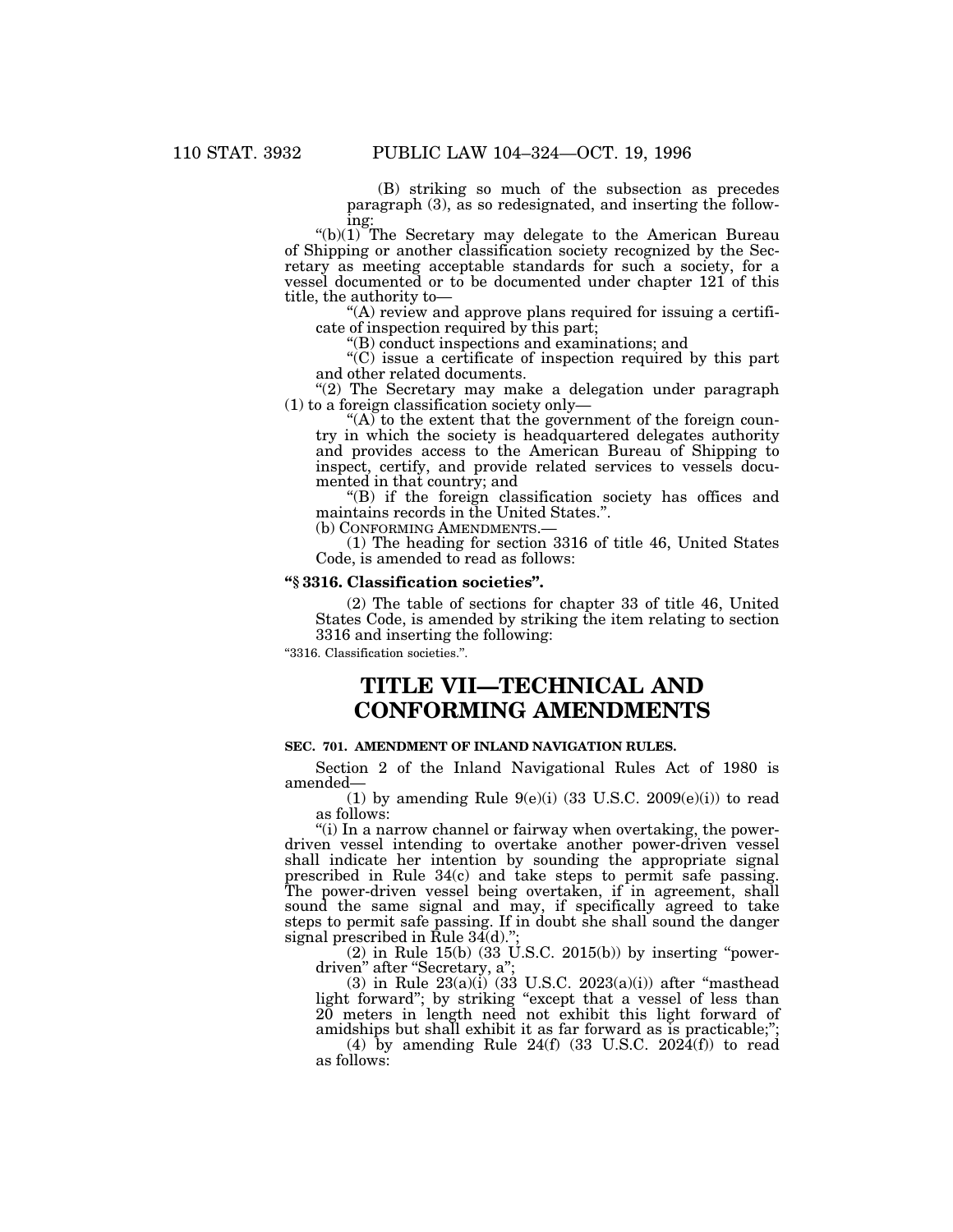''(f) Provided that any number of vessels being towed alongside or pushed in a group shall be lighted as one vessel, except as provided in paragraph (iii)—

" $(i)$  a vessel being pushed ahead, not being part of a composite unit, shall exhibit at the forward end, sidelights and a special flashing light;

''(ii) a vessel being towed alongside shall exhibit a sternlight and at the forward end, sidelights and a special flashing light; and

"(iii) when vessels are towed alongside on both sides of the towing vessels a stern light shall be exhibited on the stern of the outboard vessel on each side of the towing vessel, and a single set of sidelights as far forward and as far outboard as is practicable, and a single special flashing light.'';

 $(5)$  in Rule 26 (33 U.S.C. 2026)—

 $(A)$  in each of subsections  $(b)(i)$  and  $(c)(i)$  by striking ''a vessel of less than 20 meters in length may instead of this shape exhibit a basket;''; and

(B) by amending subsection (d) to read as follows: ''(d) The additional signals described in Annex II to these Rules apply to a vessel engaged in fishing in close proximity to other vessels engaged in fishing.''; and

(6) by amending Rule 34(h) (33 U.S.C. 2034) to read as follows:

''(h) A vessel that reaches agreement with another vessel in a head-on, crossing, or overtaking situation, as for example, by using the radiotelephone as prescribed by the Vessel Bridge-to-Bridge Radiotelephone Act (85 Stat. 164; 33 U.S.C. 1201 et seq.), is not obliged to sound the whistle signals prescribed by this rule, but may do so. If agreement is not reached, then whistle signals shall be exchanged in a timely manner and shall prevail.''.

## **SEC. 702. MEASUREMENT OF VESSELS.**

Section 14104 of title 46, United States Code, is amended by redesignating the existing text after the section heading as subsection (a) and by adding at the end the following new subsection:

''(b) If a statute allows for an alternate tonnage to be prescribed under this section, the Secretary may prescribe it by regulation. Any such regulation shall be considered to be an interpretive regulation for purposes of section 553 of title 5. Until an alternate tonnage is prescribed, the statutorily established tonnage shall apply to vessels measured under chapter 143 or chapter 145 of this title.

"(c) The head of each Federal agency shall ensure that regulations issued by the agency that specify particular tonnages comply with the alternate tonnages implemented by the Secretary.''.

## **SEC. 703. LONGSHORE AND HARBOR WORKERS COMPENSATION.**

Section 3(d)(3)(B) of the Longshore and Harbor Workers' Compensation Act (33 U.S.C.  $903(\overline{d})(3)(B)$ ) is amended by inserting after "1,600 tons gross" the following: "as measured under section 14502 of title 46, United States Code, or an alternate tonnage measured under section 14302 of that title as prescribed by the Secretary under section 14104 of that title''.

### **SEC. 704. RADIOTELEPHONE REQUIREMENTS.**

Section 4(a)(2) of the Vessel Bridge-to-Bridge Radiotelephone Act  $(33 \text{ U.S.C. } 1203(a)(2))$  is amended by inserting after "one hundred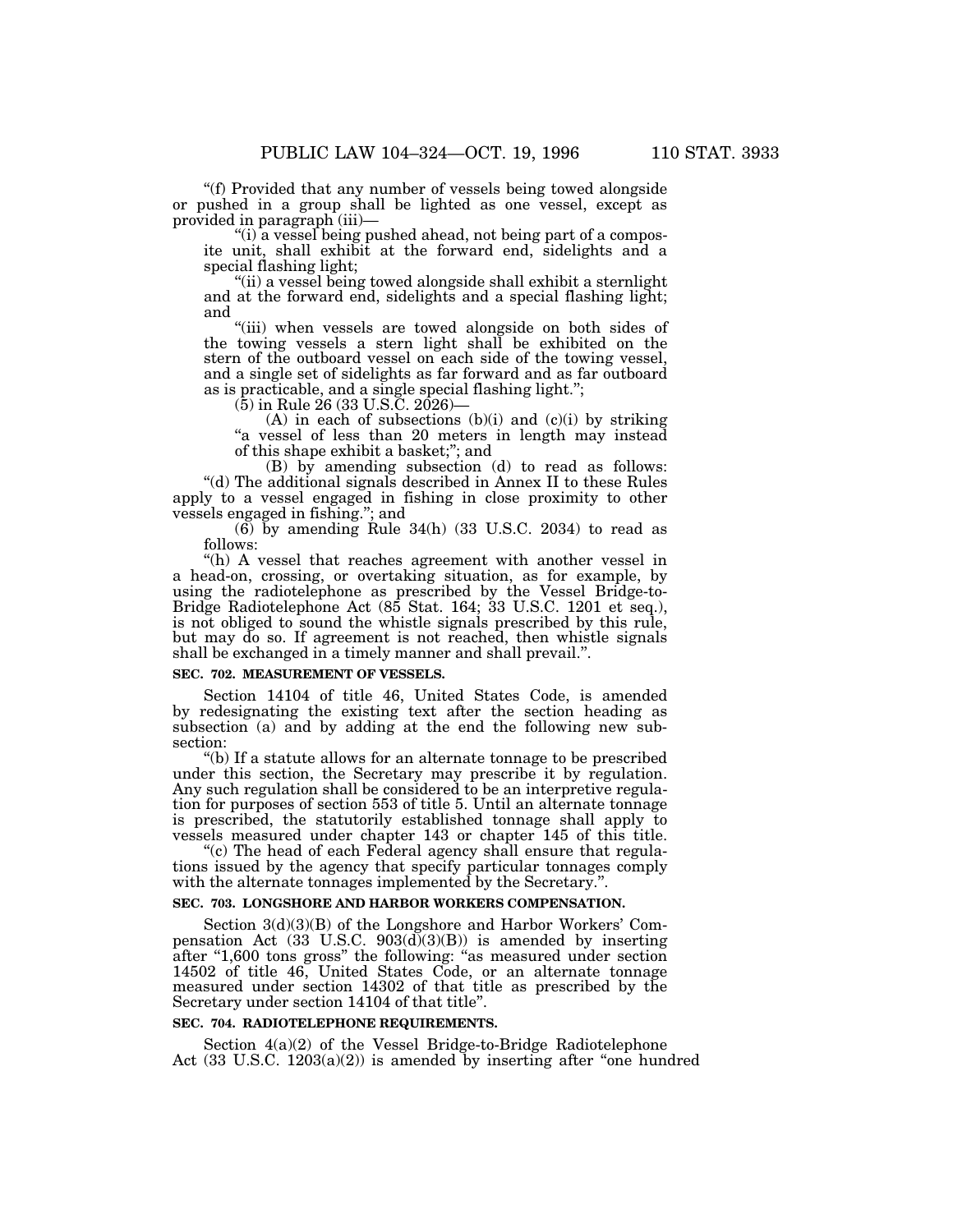gross tons'' the following: ''as measured under section 14502 of title 46, United States Code, or an alternate tonnage measured under section 14302 of that title as prescribed by the Secretary under section 14104 of that title,''.

#### **SEC. 705. VESSEL OPERATING REQUIREMENTS.**

Section 4(a)(3) of the Ports and Waterways Safety Act (33 U.S.C.  $1223(a)(3)$  is amended by inserting after "300 gross tons" the following: ''as measured under section 14502 of title 46, United States Code, or an alternate tonnage measured under section 14302 of that title as prescribed by the Secretary under section 14104 of that title''.

## **SEC. 706. MERCHANT MARINE ACT, 1920.**

Section 27A of the Merchant Marine Act, 1920 (46 App. U.S.C. 883–1), is amended by inserting after ''five hundred gross tons'' the following: ''as measured under section 14502 of title 46, United States Code, or an alternate tonnage measured under section 14302 of that title as prescribed by the Secretary under section 14104 of that title,''.

#### **SEC. 707. MERCHANT MARINE ACT, 1956.**

Section 2 of the Act of June 14, 1956 (46 App. U.S.C. 883a), is amended by inserting after "five hundred gross tons" the following: ''as measured under section 14502 of title 46, United States Code, or an alternate tonnage measured under section 14302 of that title as prescribed by the Secretary under section 14104 of that title''.

#### **SEC. 708. MARITIME EDUCATION AND TRAINING.**

Section 1302(4)(A) of the Merchant Marine Act, 1936 (46 U.S.C. App.  $1295a(4)(a)$  is amended by inserting after "1,000 gross tons" or more'' the following: ''as measured under section 14502 of title 46, United States Code, or an alternate tonnage measured under section 14302 of that title as prescribed by the Secretary under section 14104 of that title''.

## **SEC. 709. GENERAL DEFINITIONS.**

Section 2101 of title 46, United States Code, is amended— (1) in paragraph (13), by inserting after ''15 gross tons'' the following: ''as measured under section 14502 of this title, or an alternate tonnage measured under section 14302 of this title as prescribed by the Secretary under section 14104 of this title'';

 $(2)$  in paragraph  $(13a)$ , by inserting after "3,500 gross tons" the following: ''as measured under section 14502 of this title, or an alternate tonnage measured under section 14302 of this title as prescribed by the Secretary under section 14104 of this title'';

 $(3)$  in paragraph  $(19)$ , by inserting after "500 gross tons" the following: ''as measured under section 14502 of this title, or an alternate tonnage measured under section 14302 of this title as prescribed by the Secretary under section 14104 of this title'';

 $(4)$  in paragraph  $(22)$ , by inserting after "100 gross tons" the following: ''as measured under section 14502 of this title, or an alternate tonnage measured under section 14302 of this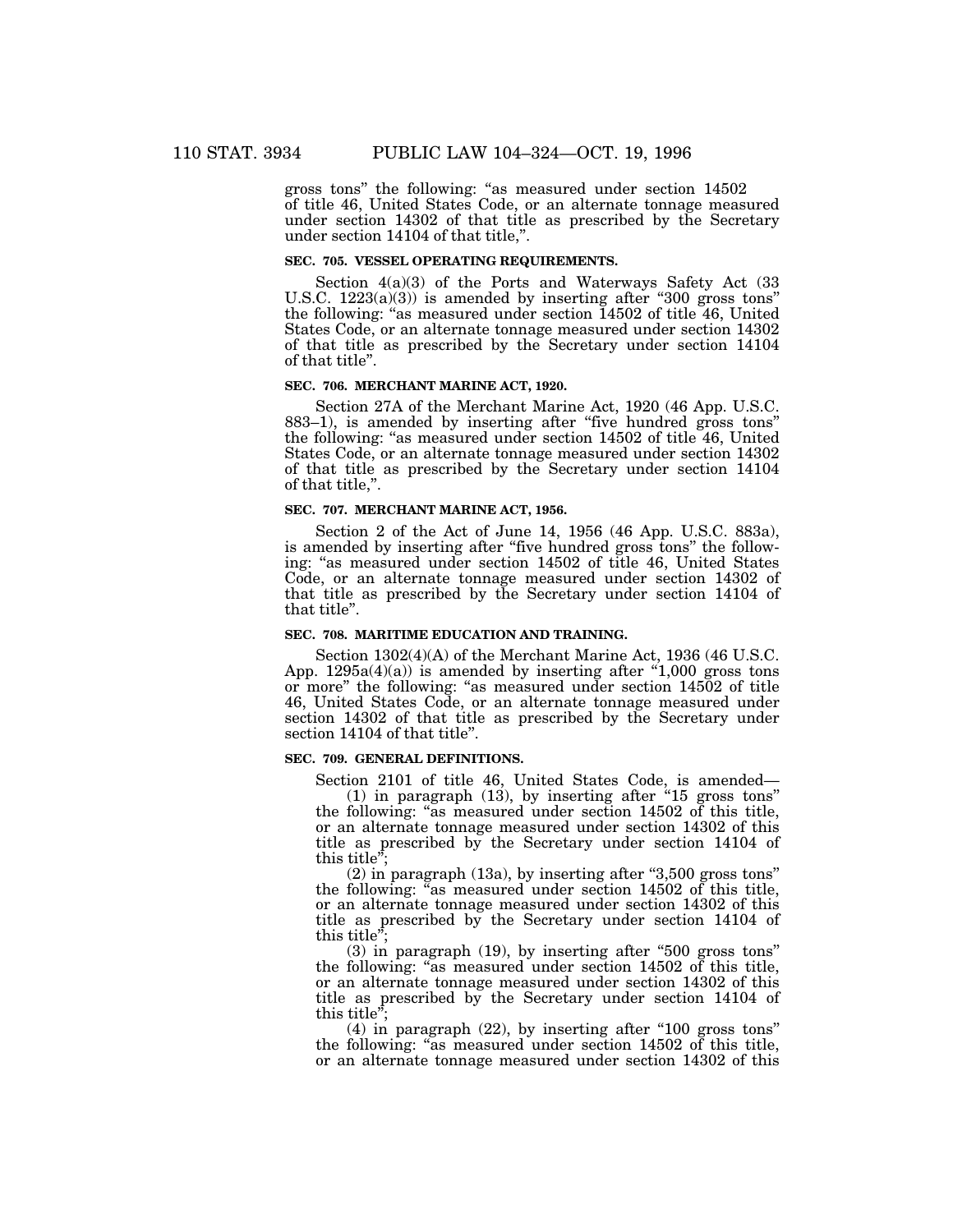title as prescribed by the Secretary under section 14104 of  $\overline{\text{this title}}$ 

 $(5)$  in paragraph  $(30)(A)$ , by inserting after "500 gross tons" the following: "as measured under section 14502 of this title, or an alternate tonnage measured under section 14302 of this title as prescribed by the Secretary under section 14104 of this title'';

 $(6)$  in paragraph  $(32)$ , by inserting after "100 gross tons" the following: "as measured under section 14502 of this title, or an alternate tonnage measured under section 14302 of this title as prescribed by the Secretary under section 14104 of this title<sup>3</sup>

 $(7)$  in paragraph  $(33)$ , by inserting after "300 gross tons" the following: ''as measured under section 14502 of this title, or an alternate tonnage measured under section 14302 of this title as prescribed by the Secretary under section 14104 of this title'';

(8) in paragraph (35), by inserting after ''100 gross tons'' the following: "as measured under section 14502 of this title, or an alternate tonnage measured under section 14302 of this title as prescribed by the Secretary under section 14104 of this title''; and

 $(9)$  in paragraph  $(42)$ , by inserting after "100 gross tons" each place it appears, the following: "as measured under section 14502 of this title, or an alternate tonnage measured under section 14302 of this title as prescribed by the Secretary under section 14104 of this title''.

#### **SEC. 710. AUTHORITY TO EXEMPT CERTAIN VESSELS.**

Section 2113 of title 46, United States Code, is amended— (1) in paragraph (4), by inserting after ''at least 100 gross tons but less than 300 gross tons'' the following: ''as measured under section 14502 of this title, or an alternate tonnage measured under section 14302 of this title as prescribed by the Secretary under section 14104 of this title''; and

 $(2)$  in paragraph  $(5)$ , by inserting after "at least 100 gross tons but less than 500 gross tons'' the following: ''as measured under section 14502 of this title, or an alternate tonnage measured under section 14302 of this title as prescribed by the Secretary under section 14104 of this title''.

#### **SEC. 711. INSPECTION OF VESSELS.**

Section 3302 of title 46, United States Code, is amended—

 $(1)$  in subsection  $(c)(1)$ , by inserting after "5,000 gross tons" the following: ''as measured under section 14502 of this title, or an alternate tonnage measured under section 14302 of this title as prescribed by the Secretary under section 14104 of this title'';

 $(2)$  in subsection  $(c)(2)$ , by inserting after "500 gross tons" the following: "as measured under section 14502 of this title, or an alternate tonnage measured under section 14302 of this title as prescribed by the Secretary under section 14104 of this title'';

(3) in subsection  $(c)(4)(A)$ , by inserting after "500 gross" tons'' the following: ''as measured under section 14502 of this title, or an alternate tonnage measured under section 14302 of this title as prescribed by the Secretary under section 14104 of this title'';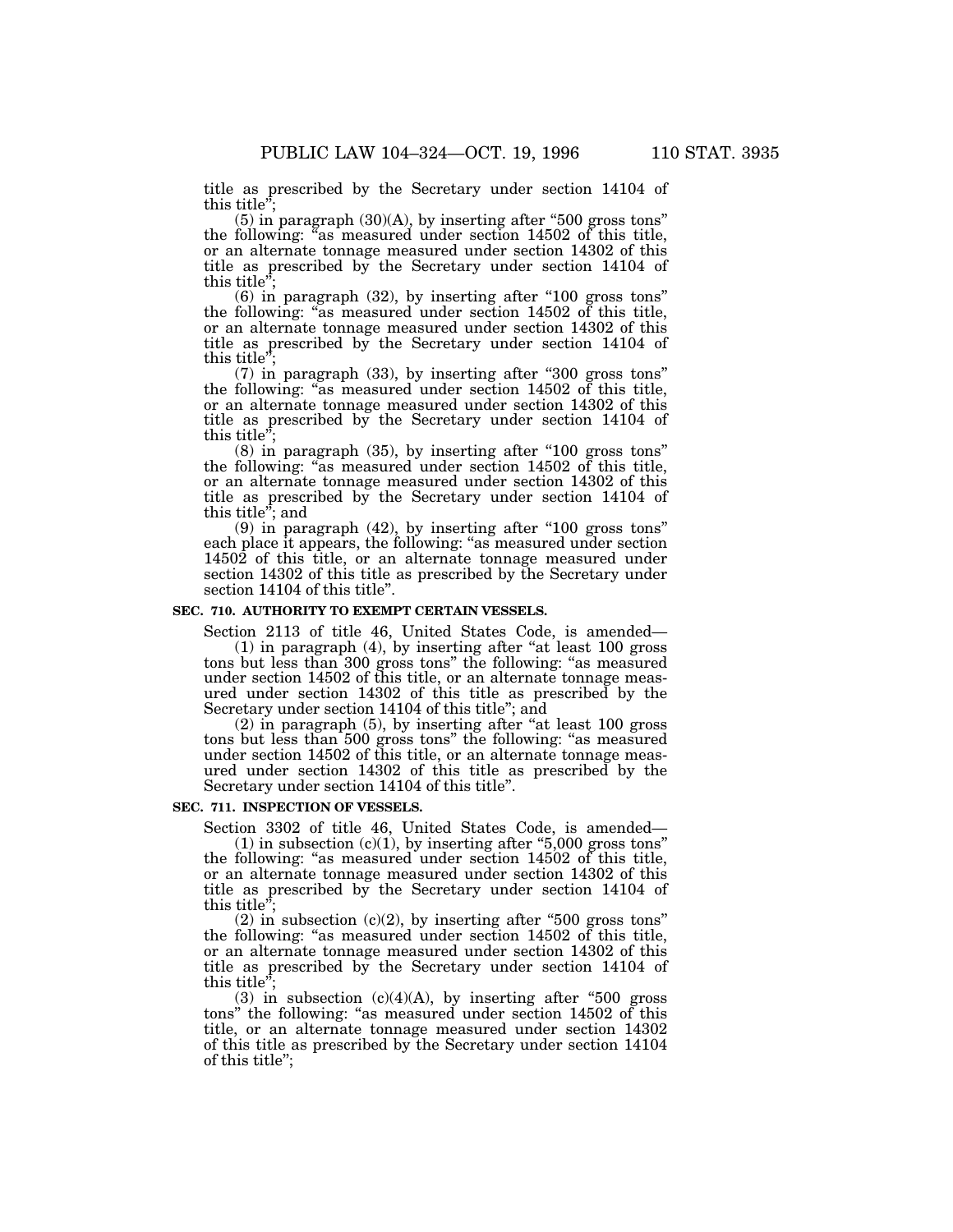$(4)$  in subsection  $(d)(1)$ , by inserting after "150 gross tons" the following: "as measured under section 14502 of this title, or an alternate tonnage measured under section 14302 of this title as prescribed by the Secretary under section 14104 of this title<sup>3</sup>

 $(5)$  in subsection  $(i)(1)(A)$ , by inserting after "300 gross" tons'' the following: ''as measured under section 14502 of this title, or an alternate tonnage measured under section 14302 of this title as prescribed by the Secretary under section 14104 of this title''; and

(6) in subsection (j), by inserting after ''15 gross tons'' the following: ''as measured under section 14502 of this title, or an alternate tonnage measured under section 14302 of this title as prescribed by the Secretary under section 14104 of this title''.

## **SEC. 712. REGULATIONS.**

Section 3306 of title 46, United States Code, is amended—

 $(1)$  in subsection  $(h)$ , by inserting after "at least 100 gross tons but less than 300 gross tons'' the following: ''as measured under section 14502 of this title, or an alternate tonnage measured under section 14302 of this title as prescribed by the Secretary under section 14104 of this title''; and

 $(2)$  in subsection  $(i)$ , by inserting after "at least 100 gross tons but less than 500 gross tons'' the following: ''as measured under section 14502 of this title, or an alternate tonnage measured under section 14302 of this title as prescribed by the Secretary under section 14104 of this title''.

### **SEC. 713. PENALTIES—INSPECTION OF VESSELS.**

Section 3318 of title 46, United States Code, is amended—

(1) in subsection (a), by inserting after ''100 gross tons'' the following: ''as measured under section 14502 of this title, or an alternate tonnage measured under section 14302 of this title as prescribed by the Secretary under section 14104 of this title''; and

 $(2)$  in subsection  $(j)(1)$ , by inserting after "1,600 gross tons" the following: ''as measured under section 14502 of this title, or an alternate tonnage measured under section 14302 of this title as prescribed by the Secretary under section 14104 of this title''.

## **SEC. 714. APPLICATION—TANK VESSELS.**

Section 3702 of title 46, United States Code, is amended— (1) in subsection (b)(1), by inserting after "500 gross tons" the following: ''as measured under section 14502 of this title, or an alternate tonnage measured under section 14302 of this title as prescribed by the Secretary under section 14104 of this title'';

(2) in subsection (c), by inserting after ''500 gross tons'' the following: "as measured under section 14502 of this title, or an alternate tonnage measured under section 14302 of this title as prescribed by the Secretary under section 14104 of this title''; and

 $(3)$  in subsection  $(d)$ , by inserting after "5,000 gross tons" the following: ''as measured under section 14502 of this title, or an alternate tonnage measured under section 14302 of this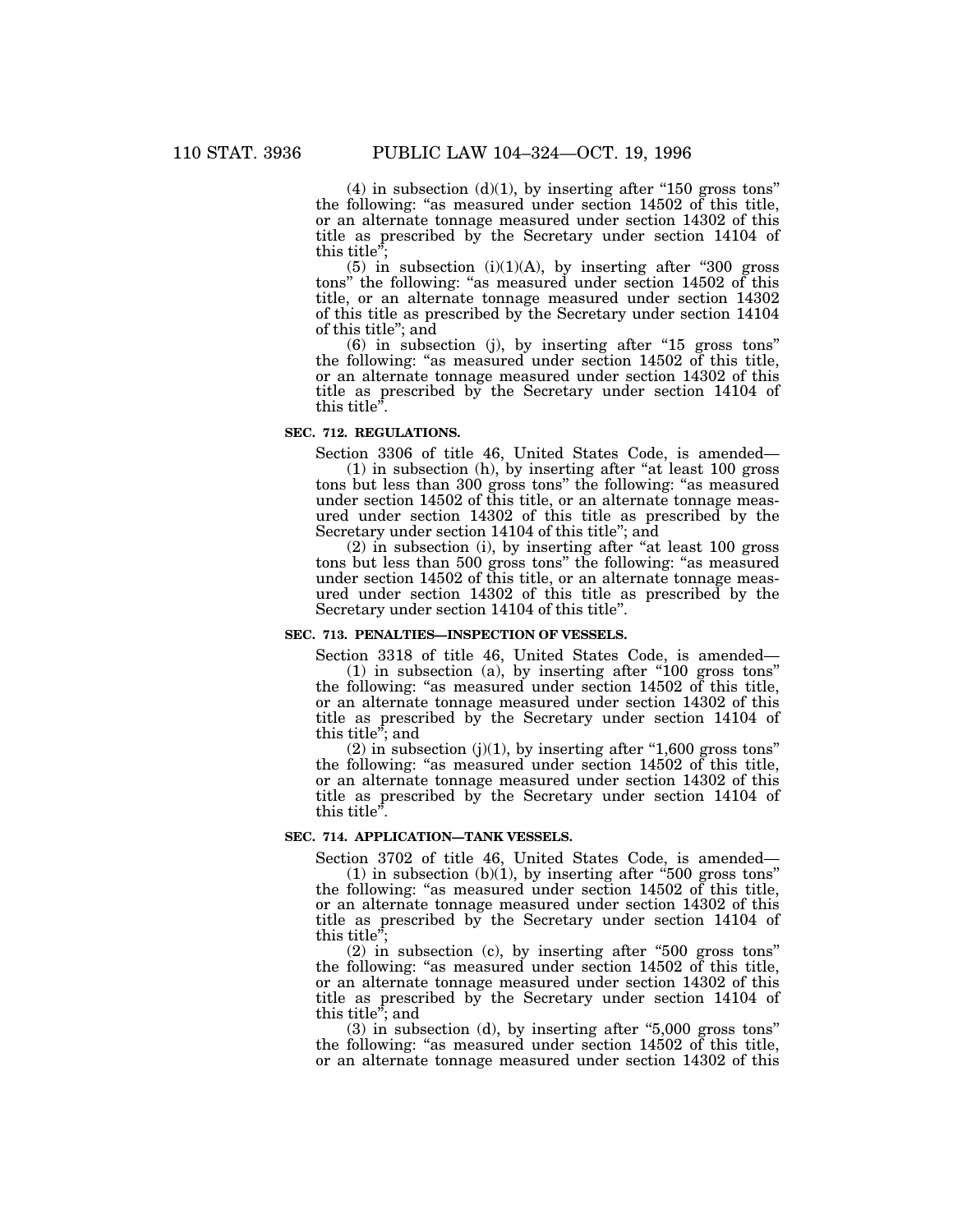title as prescribed by the Secretary under section 14104 of this title''.

#### **SEC. 715. TANK VESSEL CONSTRUCTION STANDARDS.**

Section 3703a of title 46, United States Code, is amended—

 $(1)$  in subsection  $(b)(2)$ , by inserting after "5,000 gross tons'' the following: ''as measured under section 14502 of this title, or an alternate tonnage measured under section 14302 of this title as prescribed by the Secretary under section 14104 of this title'';

 $(2)$  in subsection  $(c)(2)$ , by inserting after "5,000 gross tons" each place it appears the following: ''as measured under section 14502 of this title, or an alternate tonnage measured under section 14302 of this title as prescribed by the Secretary under section 14104 of this title'';

(3) in subsection  $(c)(3)(A)$ , by inserting after "15,000 gross" tons'' the following: ''as measured under section 14502 of this title, or an alternate tonnage measured under section 14302 of this title as prescribed by the Secretary under section 14104 of this title'';

(4) in subsection  $(c)(3)(B)$ , by inserting after "30,000 gross" tons" the following: "as measured under section 14502 of this title, or an alternate tonnage measured under section 14302 of this title as prescribed by the Secretary under section 14104 of this title''; and

 $(5)$  in subsection  $(c)(3)(C)$ , by inserting after "30,000 gross" tons'' the following: ''as measured under section 14502 of this title, or an alternate tonnage measured under section 14302 of this title as prescribed by the Secretary under section 14104 of this title''.

# **SEC. 716. TANKER MINIMUM STANDARDS.**

Section 3707 of title 46, United States Code, is amended—  $(1)$  in subsection  $(a)$ , by inserting after "10,000 gross tons"

the following: ''as measured under section 14502 of this title, or an alternate tonnage measured under section 14302 of this title as prescribed by the Secretary under section 14104 of this title''; and

 $(2)$  in subsection (b), by inserting after "10,000 gross tons" the following: ''as measured under section 14502 of this title, or an alternate tonnage measured under section 14302 of this title as prescribed by the Secretary under section 14104 of this title''.

#### **SEC. 717. SELF-PROPELLED TANK VESSEL MINIMUM STANDARDS.**

Section 3708 of title 46, United States Code, is amended by inserting after "10,000 gross tons" the following: "as measured under section 14502 of this title, or an alternate tonnage measured under section 14302 of this title as prescribed by the Secretary under section 14104 of this title''.

#### **SEC. 718. DEFINITION—ABANDONMENT OF BARGES.**

Section 4701(1) of title 46, United States Code, is amended by inserting after "100 gross tons" the following: "as measured under section 14502 of this title, or an alternate tonnage measured under section 14302 of this title as prescribed by the Secretary under section 14104 of this title''.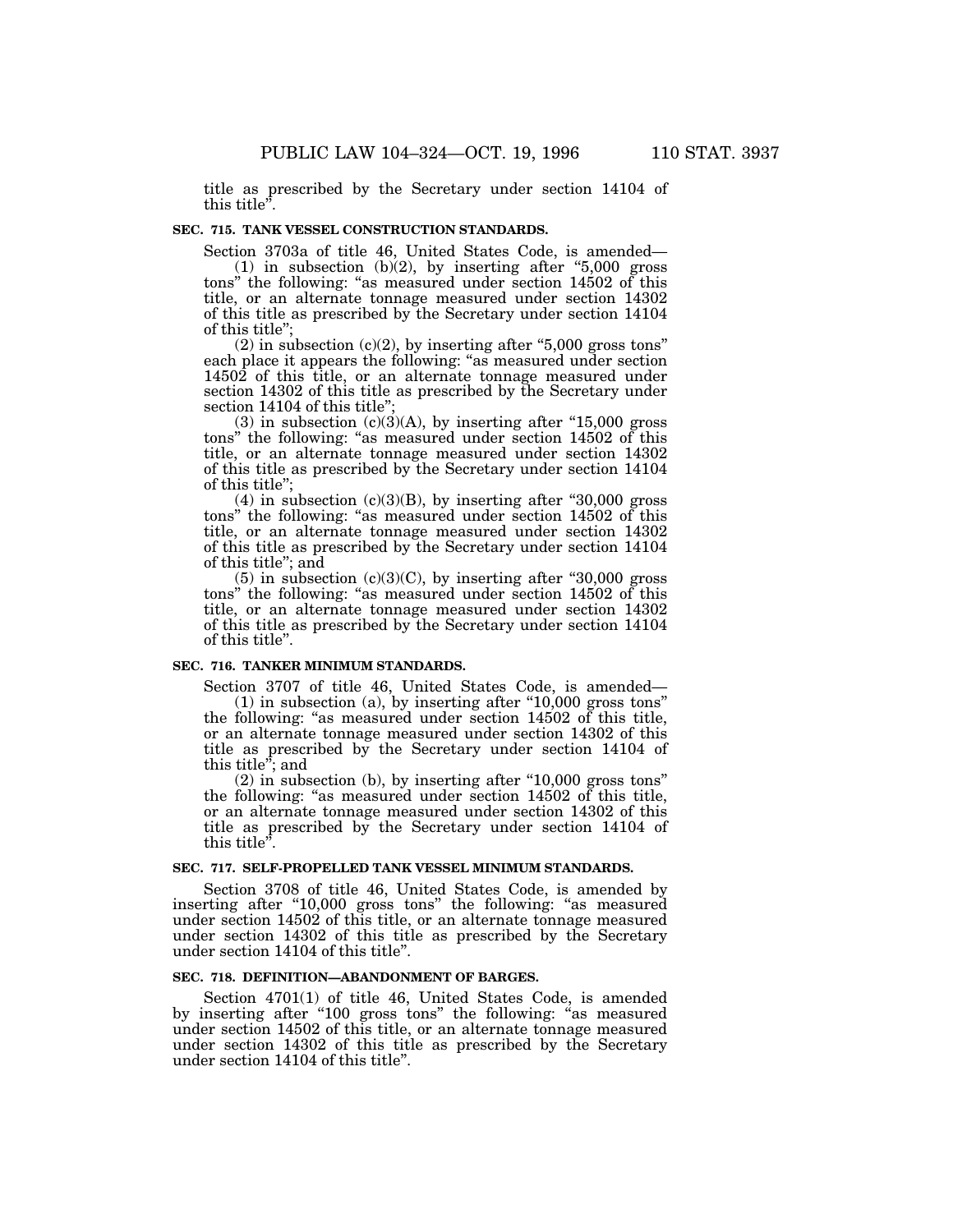# **SEC. 719. APPLICATION—LOAD LINES.**

Section 5102(b) of title 46, United States Code, is amended—

 $(1)$  in paragraph  $(4)$ , by inserting after "5,000 gross tons" the following: "as measured under section  $14502$  of this title, or an alternate tonnage measured under section 14302 of this title as prescribed by the Secretary under section 14104 of this title'';

(2) in paragraph (5), by inserting after ''500 gross tons'' the following: ''as measured under section 14502 of this title, or an alternate tonnage measured under section 14302 of this title as prescribed by the Secretary under section 14104 of this title''; and

 $(3)$  in paragraph  $(10)$ , by inserting after "150 gross tons" the following: ''as measured under section 14502 of this title, or an alternate tonnage measured under section 14302 of this title as prescribed by the Secretary under section 14104 of this title''.

## **SEC. 720. LICENSING OF INDIVIDUALS.**

Section 7101(e)(3) of title 46, United States Code, is amended by inserting after "1,600 gross tons" the following: "as measured under section 14502 of this title, or an alternate tonnage measured under section 14302 of this title as prescribed by the Secretary under section 14104 of this title''.

## **SEC. 721. ABLE SEAMEN—LIMITED.**

Section 7308 of title 46, United States Code, is amended by inserting after "100 gross tons" the following: "as measured under section 14502 of this title, or an alternate tonnage measured under section 14302 of this title as prescribed by the Secretary under section 14104 of this title''.

# **SEC. 722. ABLE SEAMEN—OFFSHORE SUPPLY VESSELS.**

Section 7310 of title 46, United States Code, is amended by inserting after "500 gross tons" the following: "as measured under section 14502 of this title, or an alternate tonnage measured under section 14302 of this title as prescribed by the Secretary under section 14104 of this title''.

#### **SEC. 723. SCALE OF EMPLOYMENT—ABLE SEAMEN.**

Section 7312 of title 46, United States Code, is amended—

 $(1)$  in subsection  $(b)$ , by inserting after "1,600 gross tons" the following: ''as measured under section 14502 of this title, or an alternate tonnage measured under section 14302 of this title as prescribed by the Secretary under section 14104 of this title'';

 $(2)$  in subsection  $(c)(1)$ , by inserting after "500 gross tons" the following: ''as measured under section 14502 of this title, or an alternate tonnage measured under section 14302 of this title as prescribed by the Secretary under section 14104 of this title'';

 $(3)$  in subsection  $(d)$ , by inserting after "500 gross tons" the following: "as measured under section 14502 of this title, or an alternate tonnage measured under section 14302 of this title as prescribed by the Secretary under section 14104 of this title'';

 $(4)$  in subsection  $(f)(1)$ , by inserting after "5,000 gross tons" the following: "as measured under section 14502 of this title,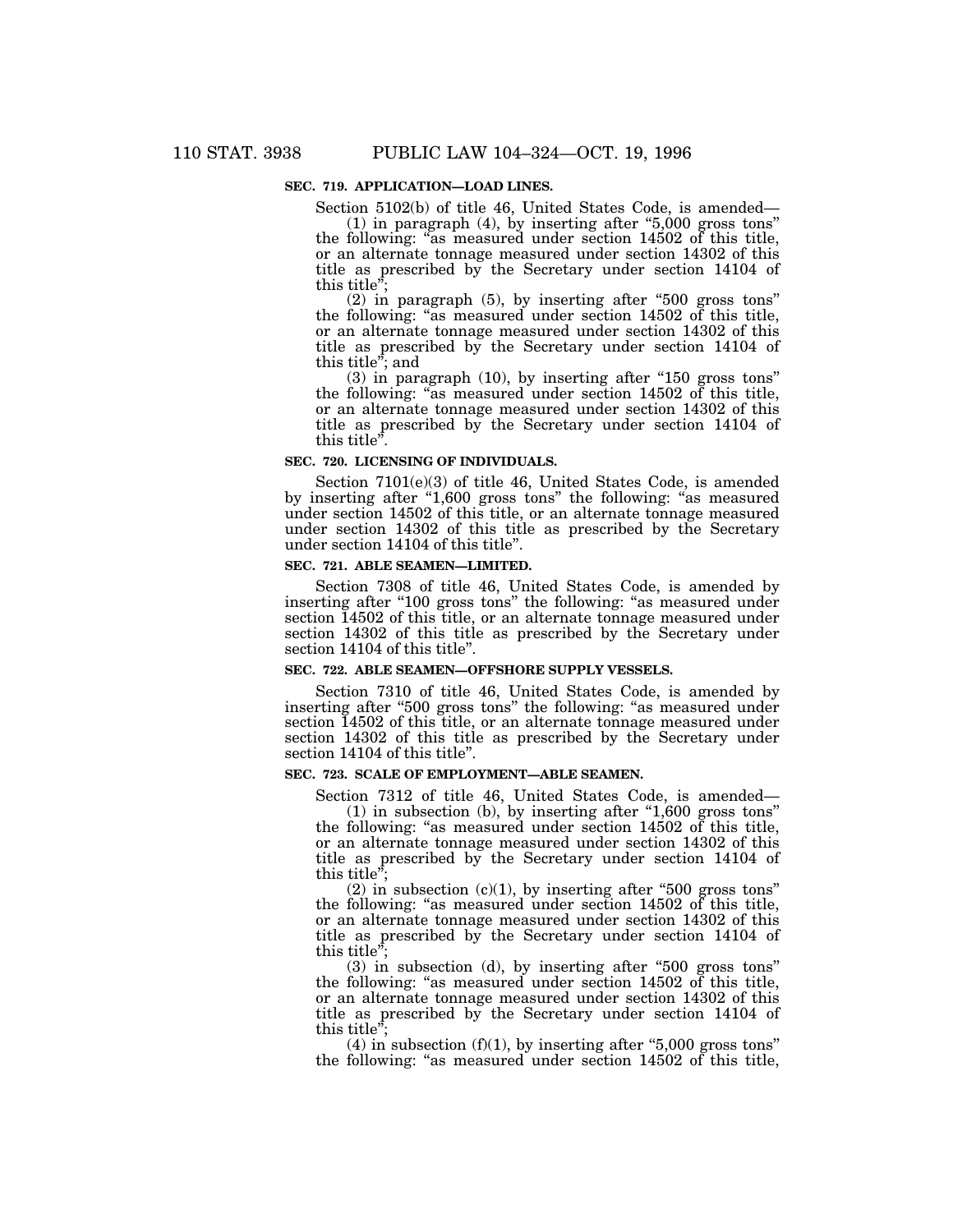or an alternate tonnage measured under section 14302 of this title as prescribed by the Secretary under section 14104 of this title''; and

5) in subsection  $(f)(2)$ , by inserting after "5,000 gross tons" the following: ''as measured under section 14502 of this title, or an alternate tonnage measured under section 14302 of this title as prescribed by the Secretary under section 14104 of this title''.

# **SEC. 724. GENERAL REQUIREMENTS—ENGINE DEPARTMENT.**

Section 7313(a) of title 46, United States Code, is amended by inserting after "100 gross tons" the following: "as measured under section 14502 of this title, or an alternate tonnage measured under section 14302 of this title as prescribed by the Secretary under section 14104 of this title''.

#### **SEC. 725. COMPLEMENT OF INSPECTED VESSELS.**

Section 8101(h) of title 46, United States Code, is amended by inserting after "100 gross tons" the following: "as measured under section 14502 of this title, or an alternate tonnage measured under section 14302 of this title as prescribed by the Secretary under section 14104 of this title''.

#### **SEC. 726. WATCHMEN.**

Section 8102(b) of title 46, United States Code, is amended by inserting after "100 gross tons" the following: "as measured under section 14502 of this title, or an alternate tonnage measured under section 14302 of this title as prescribed by the Secretary under section 14104 of this title''.

#### **SEC. 727. CITIZENSHIP AND NAVAL RESERVE REQUIREMENTS.**

Section 8103(b)(3)(A) of title 46, United States Code, is amended by inserting after "1,600 gross tons" the following: "as measured under section 14502 of this title, or an alternate tonnage measured under section 14302 of this title as prescribed by the Secretary under section 14104 of this title''.

# **SEC. 728. WATCHES.**

Section 8104 of title 46, United States Code, is amended— (1) in subsection (b), by inserting after ''100 gross tons'' the following: ''as measured under section 14502 of this title, or an alternate tonnage measured under section 14302 of this title as prescribed by the Secretary under section 14104 of this title'';

 $(2)$  in subsection  $(d)$ , by inserting after "100 gross tons" and after "5,000 gross tons" the following: "as measured under section 14502 of this title, or an alternate tonnage measured under section 14302 of this title as prescribed by the Secretary under section 14104 of this title'';

 $(3)$  in subsection  $(l)(1)$ , by inserting after "1,600 gross tons" the following: "as measured under section 14502 of this title, or an alternate tonnage measured under section 14302 of this title as prescribed by the Secretary under section 14104 of this title'';

(4) in subsection  $(m)(1)$ , by inserting after "1,600 gross" tons'' the following: ''as measured under section 14502 of this title, or an alternate tonnage measured under section 14302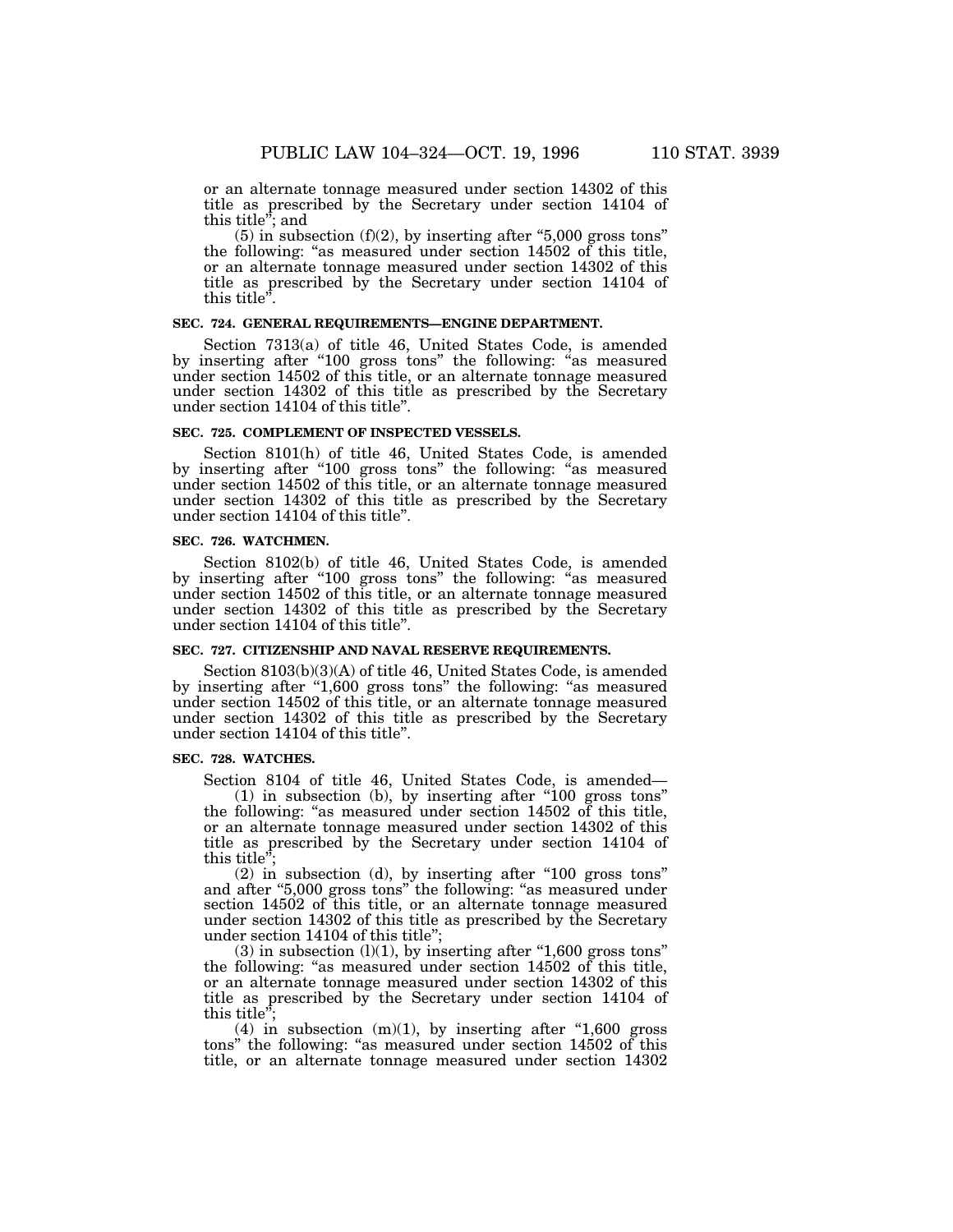of this title as prescribed by the Secretary under section 14104 of this title'';

 $(5)$  in subsection  $(0)(1)$ , by inserting after "500 gross tons" the following: ''as measured under section 14502 of this title, or an alternate tonnage measured under section 14302 of this title as prescribed by the Secretary under section 14104 of this title''; and

 $(6)$  in subsection  $(0)(2)$ , by inserting after "500 gross tons" the following: "as measured under section 14502 of this title, or an alternate tonnage measured under section 14302 of this title as prescribed by the Secretary under section 14104 of this title'

# **SEC. 729. MINIMUM NUMBER OF LICENSED INDIVIDUALS.**

Section 8301 of title 46, United States Code, is amended—  $(1)$  in subsection  $(a)(2)$ , by inserting after "1,000 gross" tons'' the following: ''as measured under section 14502 of this title, or an alternate tonnage measured under section 14302 of this title as prescribed by the Secretary under section 14104 of this title'';

 $(2)$  in subsection  $(a)(3)$ , by inserting after "at least  $200$ gross tons but less than 1,000 gross tons'' the following: ''as measured under section 14502 of this title, or an alternate tonnage measured under section 14302 of this title as prescribed by the Secretary under section 14104 of this title'';

 $(3)$  in subsection  $(a)(4)$ , by inserting after "at least 100 gross tons but less than 200 gross tons'' the following: ''as measured under section 14502 of this title, or an alternate tonnage measured under section 14302 of this title as prescribed by the Secretary under section 14104 of this title'';

 $(4)$  in subsection  $(a)(5)$ , by inserting after "300 gross tons" the following: ''as measured under section 14502 of this title, or an alternate tonnage measured under section 14302 of this title as prescribed by the Secretary under section 14104 of this title''; and

(5) in subsection (b), by inserting after ''200 gross tons'' the following: ''as measured under section 14502 of this title, or an alternate tonnage measured under section 14302 of this title as prescribed by the Secretary under section 14104 of this title''.

#### **SEC. 730. OFFICERS' COMPETENCY CERTIFICATES CONVENTION.**

Section 8304(b)(4) of title 46, United States Code, is amended by inserting after "200 gross tons" the following: "as measured under section 14502 of this title, or an alternate tonnage measured under section 14302 of this title as prescribed by the Secretary under section 14104 of this title''.

#### **SEC. 731. MERCHANT MARINERS' DOCUMENTS REQUIRED.**

Section 8701 of title 46, United States Code, is amended— (1) in subsection (a), by inserting after ''100 gross tons''

the following: ''as measured under section 14502 of this title, or an alternate tonnage measured under section 14302 of this title as prescribed by the Secretary under section 14104 of this title''; and

 $(2)$  in subsection  $(a)(6)$ , by inserting after "1,600 gross" tons'' the following: ''as measured under section 14502 of this title, or an alternate tonnage measured under section 14302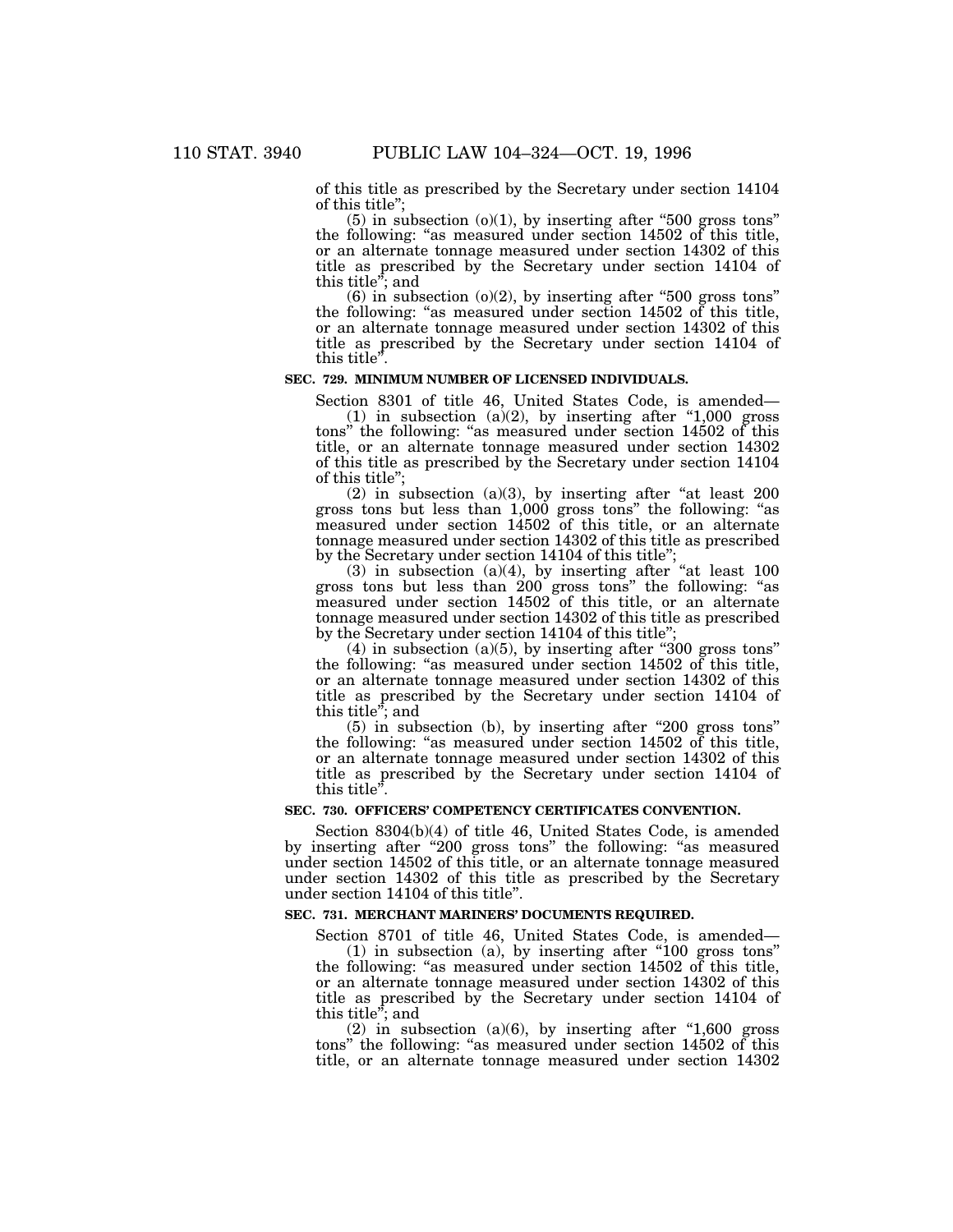of this title as prescribed by the Secretary under section 14104 of this title''.

# **SEC. 732. CERTAIN CREW REQUIREMENTS.**

Section 8702 of title 46, United States Code, is amended—

(1) in subsection (a), by inserting after ''100 gross tons'' the following: ''as measured under section 14502 of this title, or an alternate tonnage measured under section 14302 of this title as prescribed by the Secretary under section 14104 of this title''; and

 $(2)$  in subsection  $(a)(6)$ , by inserting after "1,600 gross" tons" the following: "as measured under section 14502 of this title, or an alternate tonnage measured under section 14302 of this title as prescribed by the Secretary under section 14104 of this title''.

#### **SEC. 733. FREIGHT VESSELS.**

Section 8901 of title 46, United States Code, is amended by inserting after "100 gross tons" the following: "as measured under section 14502 of this title, or an alternate tonnage measured under section 14302 of this title as prescribed by the Secretary under section 14104 of this title''.

#### **SEC. 734. EXEMPTIONS.**

Section 8905(b) of title 46, United States Code, is amended by inserting after "200 gross tons" the following: "as measured under section 14502 of this title, or an alternate tonnage measured under section 14302 of this title as prescribed by the Secretary under section 14104 of this title''.

#### **SEC. 735. UNITED STATES REGISTERED PILOT SERVICE.**

Section 9303(a)(2) of title 46, United States Code, is amended by inserting after "4,000 gross tons" the following: "as measured under section 14502 of this title, or an alternate tonnage measured under section 14302 of this title as prescribed by the Secretary under section 14104 of this title''.

## **SEC. 736. DEFINITIONS—MERCHANT SEAMEN PROTECTION.**

Section 10101(4)(B) of title 46, United States Code, is amended by inserting after "1,600 gross tons" the following: "as measured under section 14502 of this title, or an alternate tonnage measured under section 14302 of this title as prescribed by the Secretary under section 14104 of this title''.

# **SEC. 737. APPLICATION—FOREIGN AND INTERCOASTAL VOYAGES.**

Section 10301(a)(2) of title 46, United States Code, is amended by inserting after "75 gross tons" the following: "as measured under section 14502 of this title, or an alternate tonnage measured under section 14302 of this title as prescribed by the Secretary under section 14104 of this title''.

#### **SEC. 738. APPLICATION—COASTWISE VOYAGES.**

Section 10501(a) of title 46, United States Code, is amended by inserting after "50 gross tons" the following: "as measured under section 14502 of this title, or an alternate tonnage measured under section 14302 of this title as prescribed by the Secretary under section 14104 of this title''.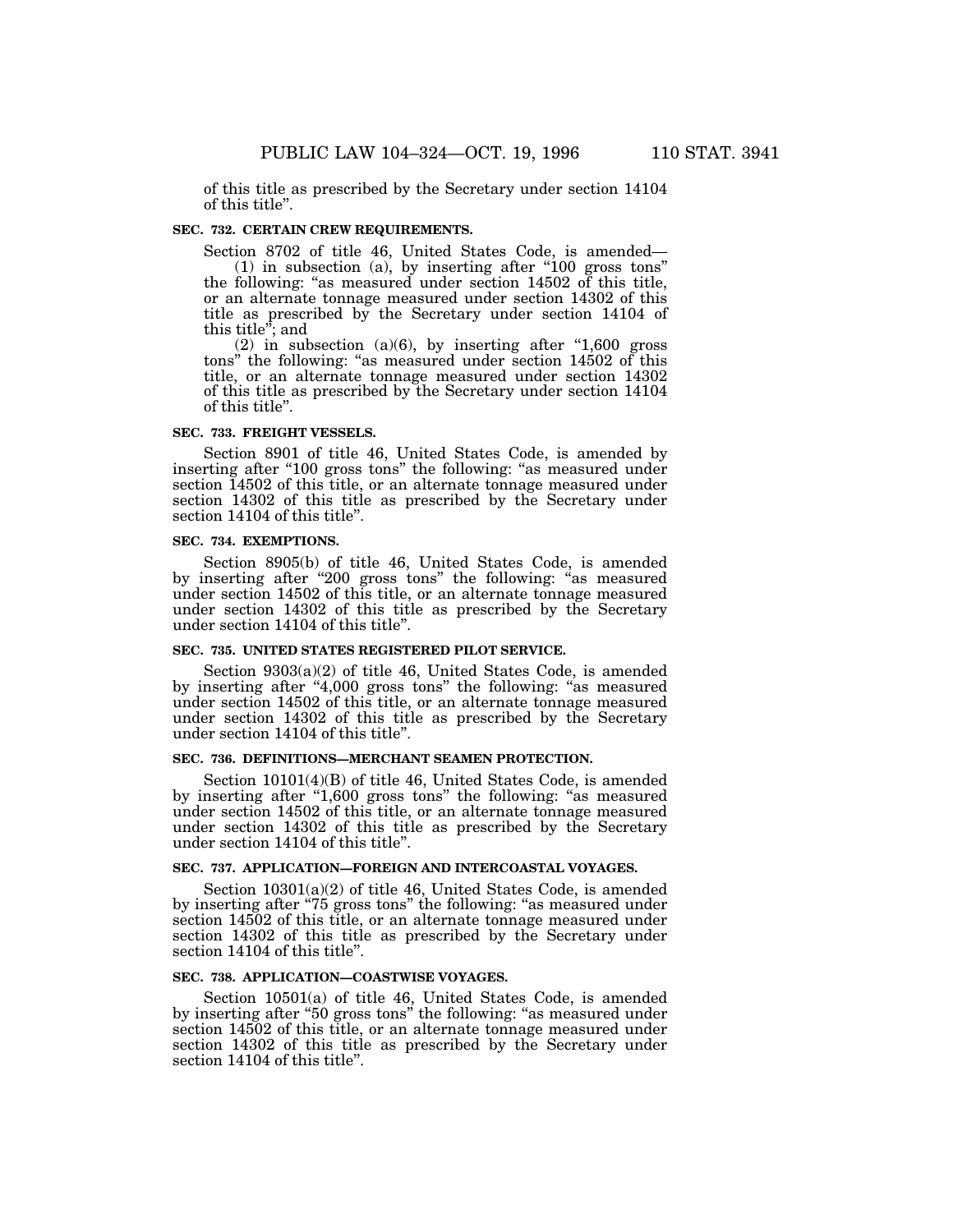# **SEC. 739. FISHING AGREEMENTS.**

Section 10601(a)(1) of title 46, United States Code, is amended by inserting after "20 gross tons" the following: "as measured under section 14502 of this title, or an alternate tonnage measured under section 14302 of this title as prescribed by the Secretary under section 14104 of this title''.

#### **SEC. 740. ACCOMMODATIONS FOR SEAMEN.**

Section 11101(a) of title 46, United States Code, is amended by inserting after "100 gross tons" the following: "as measured under section 14502 of this title, or an alternate tonnage measured under section 14302 of this title as prescribed by the Secretary under section 14104 of this title''.

#### **SEC. 741. MEDICINE CHESTS.**

Section 11102(a) of title 46, United States Code, is amended by inserting after ''75 gross tons'' the following: ''as measured under section 14502 of this title, or an alternate tonnage measured under section 14302 of this title as prescribed by the Secretary under section 14104 of this title''.

# **SEC. 742. LOGBOOK AND ENTRY REQUIREMENTS.**

Section 11301(a)(2) of title 46, United States Code, is amended by inserting after "100 gross tons" the following: "as measured under section 14502 of this title, or an alternate tonnage measured under section 14302 of this title as prescribed by the Secretary under section 14104 of this title''.

#### **SEC. 743. COASTWISE ENDORSEMENTS.**

Section  $12106(c)(1)$  of title 46, United States Code, is amended by striking ''two hundred gross tons'' and inserting ''200 gross tons as measured under section 14502 of this title, or an alternate tonnage measured under section 14302 of this title as prescribed by the Secretary under section 14104 of this title''.

#### **SEC. 744. FISHERY ENDORSEMENTS.**

Section 12108(c)(1) of title 46, United States Code, is amended by striking ''two hundred gross tons'' and inserting ''200 gross tons as measured under section 14502 of this title, or an alternate tonnage measured under section 14302 of this title as prescribed by the Secretary under section 14104 of this title''.

#### **SEC. 745. CONVENTION TONNAGE FOR LICENSES, CERTIFICATES, AND DOCUMENTS.**

(a) AUTHORITY TO USE CONVENTION TONNAGE.—Chapter 75 of title 46, United States Code, is amended by adding at the end the following:

# **''§ 7506. Convention tonnage for licenses, certificates, and documents**

''Notwithstanding any provision of section 14302(c) or 14305 of this title, the Secretary may—

" $(1)$  evaluate the service of an individual who is applying for a license, a certificate of registry, or a merchant mariner's document by using the tonnage as measured under chapter 143 of this title for the vessels on which that service was acquired, and

"(2) issue the license, certificate, or document based on that service.''.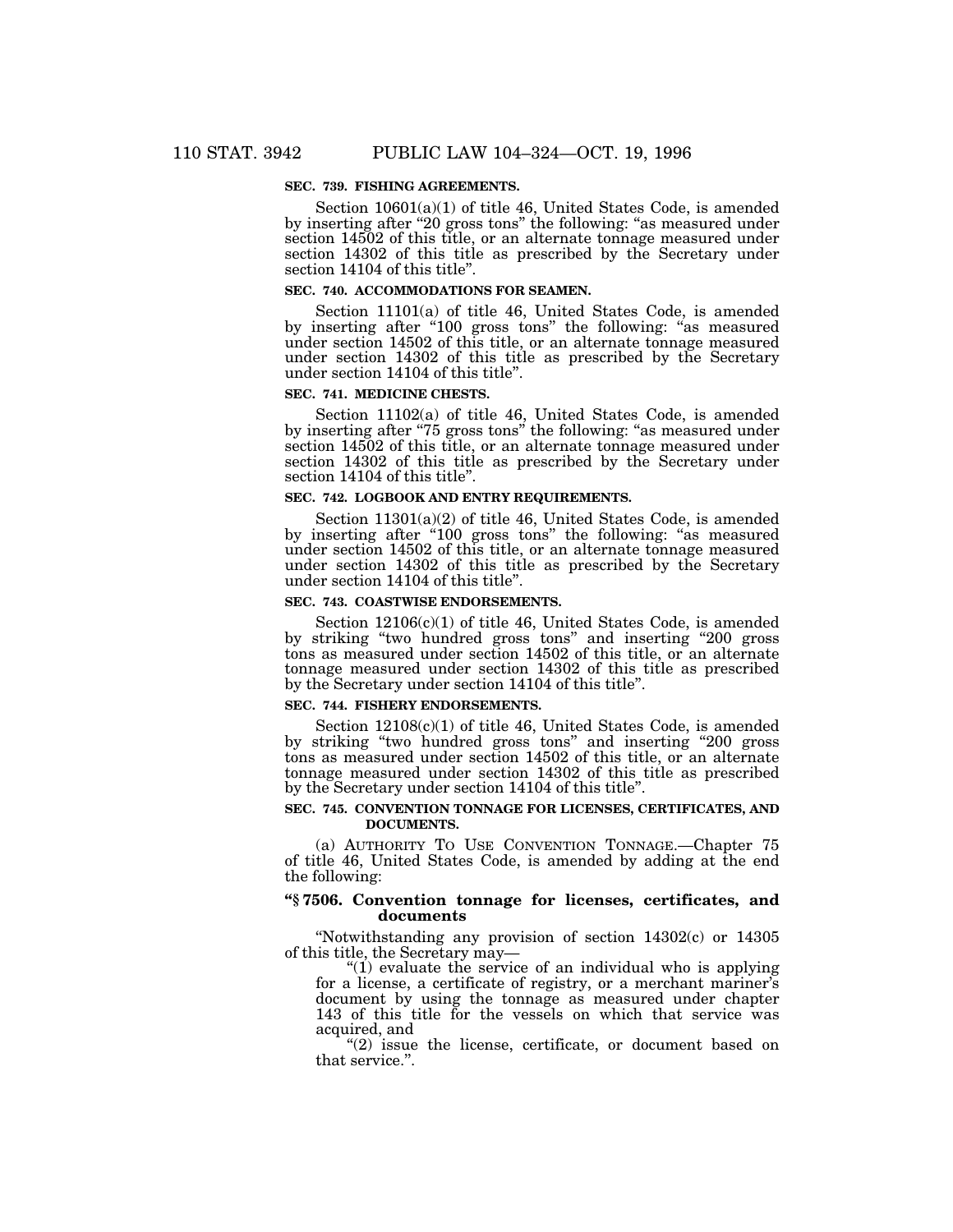''7506. Convention tonnage for licenses, certificates, and documents.''.

#### **SEC. 746. TECHNICAL CORRECTIONS.**

(a) Title 46, United States Code, is amended—

(1) by striking the first section 12123 in chapter 121;

(2) by striking the first item relating to section 12123 in the table of sections for such chapter 121;

(3) by striking "proceeding" in section  $13108(a)(1)$  and inserting ''preceding''; and

(4) by striking "Secertary" in section  $13108(a)(1)$  and inserting ''Secretary''.

(b) Section 645 of title 14, United States Code, is amended by redesignating the second subsection (d) and subsections (e) through  $(h)$  as subsection (e) and subsections  $(f)$  through  $(i)$ , respectively.

(c) Effective September 30, 1996, the Act of November 6, 1966 Effective date.(Public Law 89–777), is amended—

(1) in section 2(d) (46 U.S.C. App. 817d(d)) by striking ''Shipping Act, 1916,'' and inserting ''Shipping Act of 1984''; and

 $(2)$  in section 3(d) (46 U.S.C. App. 817e(d)) by striking ''Shipping Act, 1916,'' and inserting ''Shipping Act of 1984''. (d) Section 672 of title 14, United States Code, is amended by striking the section heading and inserting the following:

### **''§ 672. Long-term lease authority for navigation and communications systems sites''.**

# **SEC. 747. TECHNICAL CORRECTIONS TO REFERENCES TO ICC.**

Section 27 of the Merchant Marine Act, 1920 (46 App. U.S.C. 883), is amended—

(1) in the third proviso—

(A) by striking ''Interstate Commerce Commission'' and inserting ''Surface Transportation Board''; and

(B) by striking ''said Commission'' and inserting ''the Board''; and

(2) in the fifth proviso—

(A) by striking ''Interstate Commerce Commission'' the first place it appears and inserting ''Surface Transportation Board''; and

(B) by striking ''Interstate Commerce Commission'' the second place it appears and inserting ''Board''.

# **TITLE VIII—POLLUTION FROM SHIPS**

# **SEC. 801. PREVENTION OF POLLUTION FROM SHIPS.**

(a) IN GENERAL.—Section 6 of the Act to Prevent Pollution From Ships (33 U.S.C. 1905) is amended—

 $(1)$  by striking "(2) If" in subsection  $(c)(2)$  and inserting " $(2)(A)$  Subject to subparagraph  $(B)$ , if"; and

 $(2)$  by adding at the end of subsection  $(c)(2)$  the following:

''(B) The Secretary may not issue a certificate attesting to the adequacy of reception facilities under this paragraph unless, prior to the issuance of the certificate, the Secretary conducts an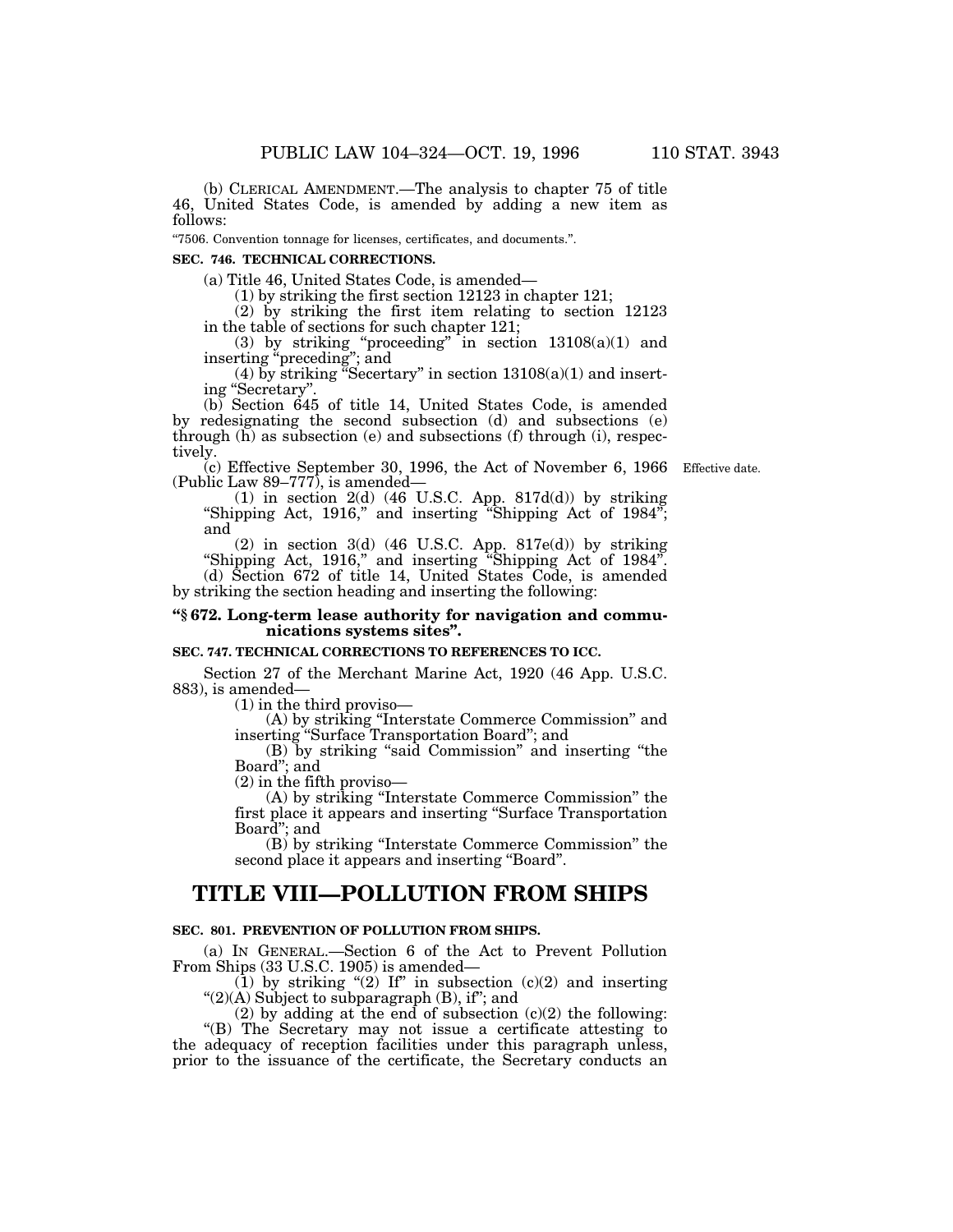inspection of the reception facilities of the port or terminal that is the subject of the certificate.

''(C) The Secretary may, with respect to certificates issued under this paragraph prior to the date of enactment of the Coast Guard Authorization Act of 1996, prescribe by regulation differing periods of validity for such certificates.'';

(3) by striking subsection  $(c)(3)(A)$  and inserting the following:

" $(A)$  is valid for the 5-year period beginning on the date of issuance of the certificate, except that if—

"(i) the charge for operation of the port or terminal is transferred to a person or entity other than the person or entity that is the operator on the date of issuance of the certificate—

''(I) the certificate shall expire on the date that is 30 days after the date of the transfer; and

''(II) the new operator shall be required to submit an application for a certificate before a certificate may be issued for the port or terminal; or

"(ii) the certificate is suspended or revoked by the Secretary, the certificate shall cease to be valid; and"; and

(4) by striking subsection (d) and inserting the following:  $"(d)(1)$  The Secretary shall maintain a list of ports or terminals with respect to which a certificate issued under this section—

 ${}^{\alpha}(A)$  is in effect; or

''(B) has been revoked or suspended.

"(2) The Secretary shall make the list referred to in paragraph (1) available to the general public.''.

(b) RECEPTION FACILITY PLACARDS.—Section 6(f) of the Act to Prevent Pollution From Ships (33 U.S.C. 1905(f)) is amended—

(1) by inserting "(1)" before "The Secretary"; and

(2) by adding at the end the following new paragraph:  $!(2)(A)$  Not later than 18 months after the date of enactment of the Coast Guard Authorization Act of 1996, the Secretary shall promulgate regulations that require the operator of each port or terminal that is subject to any requirement of the MARPOL Protocol relating to reception facilities to post a placard in a location that can easily be seen by port and terminal users. The placard shall state, at a minimum, that a user of a reception facility of the port or terminal should report to the Secretary any inadequacy of the reception facility.''.

#### **SEC. 802. MARINE PLASTIC POLLUTION RESEARCH AND CONTROL.**

(a) COMPLIANCE REPORTS.—Section 2201(a) of the Marine Plastic Pollution Research and Control Act of 1987 (33 U.S.C. 1902 note) is amended—

(1) by striking ''for a period of 6 years''; and

(2) by inserting before the period at the end the following: "and, not later than 1 year after the date of enactment of the Coast Guard Authorization Act of 1996, and annually thereafter, shall publish in the Federal Register a list of the enforcement actions taken against any domestic or foreign ship (including any commercial or recreational ship) pursuant to the Act to Prevent Pollution from Ships (33 U.S.C. 1901 et seq.)''. (b) COORDINATION.—Section 2203 of the Marine Plastic Pollu-

tion Research and Control Act of 1987 (101 Stat. 1466) is amended to read as follows:

Expiration date.

information.

Public

Records.

Regulations.

Federal Register, publication. Records.

33 USC 1914 note.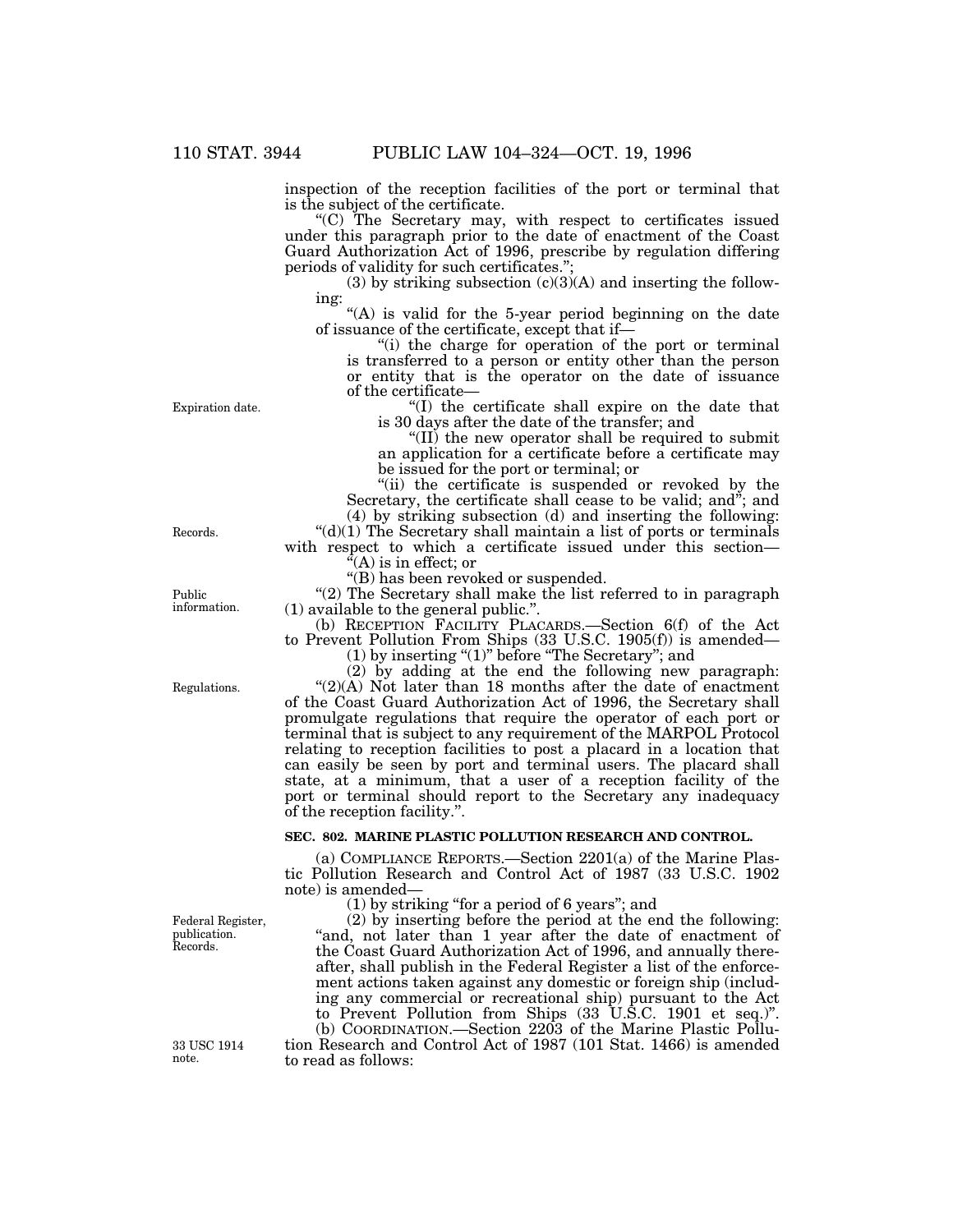# **''SEC. 2203. COORDINATION.**

''(a) ESTABLISHMENT OF MARINE DEBRIS COORDINATING COMMIT- TEE.—The Secretary of Commerce shall establish a Marine Debris Coordinating Committee.

''(b) MEMBERSHIP.—The Committee shall include a senior official from—

''(1) the National Oceanic and Atmospheric Administration, who shall serve as the Chairperson of the Committee;

''(2) the Environmental Protection Agency;

''(3) the United States Coast Guard;

"(4) the United States Navy; and

''(5) such other Federal agencies that have an interest in ocean issues or water pollution prevention and control as the Secretary of Commerce determines appropriate.

''(c) MEETINGS.—The Committee shall meet at least twice a year to provide a forum to ensure the coordination of national and international research, monitoring, education, and regulatory actions addressing the persistent marine debris problem.

''(d) MONITORING.—The Secretary of Commerce, acting through the Administrator of the National Oceanic and Atmospheric Administration, in cooperation with the Administrator of the Environmental Protection Agency, shall utilize the marine debris data derived under title V of the Marine Protection, Research, and Sanctuaries Act of 1972 (33 U.S.C. 2801 et seq.) to assist—

''(1) the Committee in ensuring coordination of research, monitoring, education and regulatory actions; and

"(2) the United States Coast Guard in assessing the effectiveness of this Act and the Act to Prevent Pollution from Ships in ensuring compliance under section 2201.''.

(c) PUBLIC OUTREACH PROGRAM.—Section 2204(a) of the Marine Plastic Pollution Research and Control Act of 1987 (42 U.S.C. 6981 note) is amended—

 $(1)$  by striking "for a period of at least 3 years," in paragraph (1) in the matter preceding subparagraph (A);

(2) by striking "and" at the end of paragraph  $(1)(C)$ ;

(3) by striking the period at the end of subparagraph  $(1)(D)$ and inserting "; and";

(4) by adding at the end of paragraph (1) the following: "(E) the requirements under this Act and the Act to Prevent

Pollution from Ships (33 U.S.C. 1901 et seq.) with respect to ships and ports, and the authority of citizens to report violations of this Act and the Act to Prevent Pollution from Ships (33 U.S.C. 1901 et seq.).''; and

(5) by striking paragraph (2) and inserting the following: ''(2) AUTHORIZED ACTIVITIES.—

''(A) PUBLIC OUTREACH PROGRAM.—A public outreach program under paragraph (1) may include—

''(i) developing and implementing a voluntary boaters' pledge program;

'(ii) workshops with interested groups;

"(iii) public service announcements;

"(iv) distribution of leaflets and posters; and

"(v) any other means appropriate to educating the public.

''(B) GRANTS AND COOPERATIVE AGREEMENTS.—To carry out this section, the Secretary of the department in which the Coast Guard is operating, the Secretary of Commerce,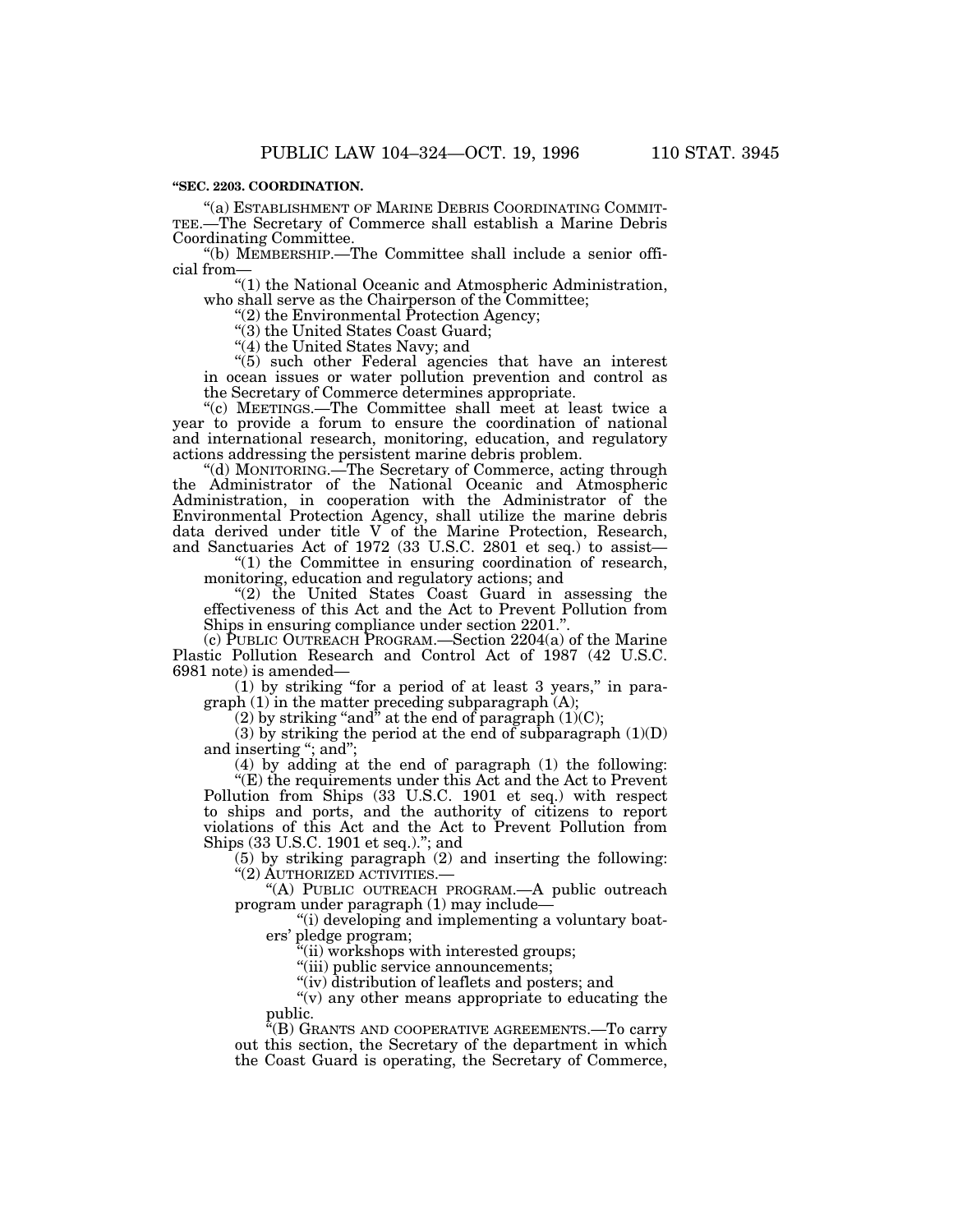and the Administrator of the Environmental Protection Agency are authorized to award grants, enter into cooperative agreements with appropriate officials of other Federal agencies and agencies of States and political subdivisions of States and with public and private entities, and provide other financial assistance to eligible recipients.

''(C) CONSULTATION.—In developing outreach initiatives for groups that are subject to the requirements of this title and the Act to Prevent Pollution from Ships (33 U.S.C. 1901 et seq.), the Secretary of the department in which the Coast Guard is operating, in consultation with the Secretary of Commerce, acting through the Administrator of the National Oceanic and Atmospheric Administration, and the Administrator of the Environmental Protection Agency, shall consult with—

''(i) the heads of State agencies responsible for implementing State boating laws; and

''(ii) the heads of other enforcement agencies that regulate boaters or commercial fishermen.''.

# **TITLE IX—TOWING VESSEL SAFETY**

Regulations.

# **SEC. 901. REDUCTION OF OIL SPILLS FROM NON-SELF-PROPELLED TANK VESSELS.**

(a) IN GENERAL.—Chapter 37 of title 46, United States Code, is amended by adding at the end the following new section:

# **''§ 3719. Reduction of oil spills from single hull non-self-propelled tank vessels**

''The Secretary shall, in consultation with the Towing Safety Advisory Committee and taking into consideration the characteristics, methods of operation, and the size and nature of service of single hull non-self-propelled tank vessels and towing vessels, prescribe regulations requiring a single hull non-self-propelled tank vessel that operates in the open ocean or coastal waters, or the vessel towing it, to have at least one of the following:

" $(1)$  A crew member and an operable anchor on board the tank vessel that together are capable of arresting the tank vessel without additional assistance under reasonably foreseeable sea conditions.

 $(2)$  An emergency system on the tank vessel or towing vessel that without additional assistance under reasonably foreseeable sea conditions will allow the tank vessel to be retrieved by the towing vessel if the tow line ruptures.

''(3) Any other measure or combination of measures that the Secretary determines will provide protection against grounding of the tank vessel comparable to that provided by the measures described in paragraph  $(1)$  or  $(2)$ .".

(b) DEADLINE.—The Secretary of the department in which the Coast Guard is operating shall issue regulations required under section 3719 of title 46, United States Code, as added by subsection (a), by not later than October 1, 1997.

46 USC 3719 note.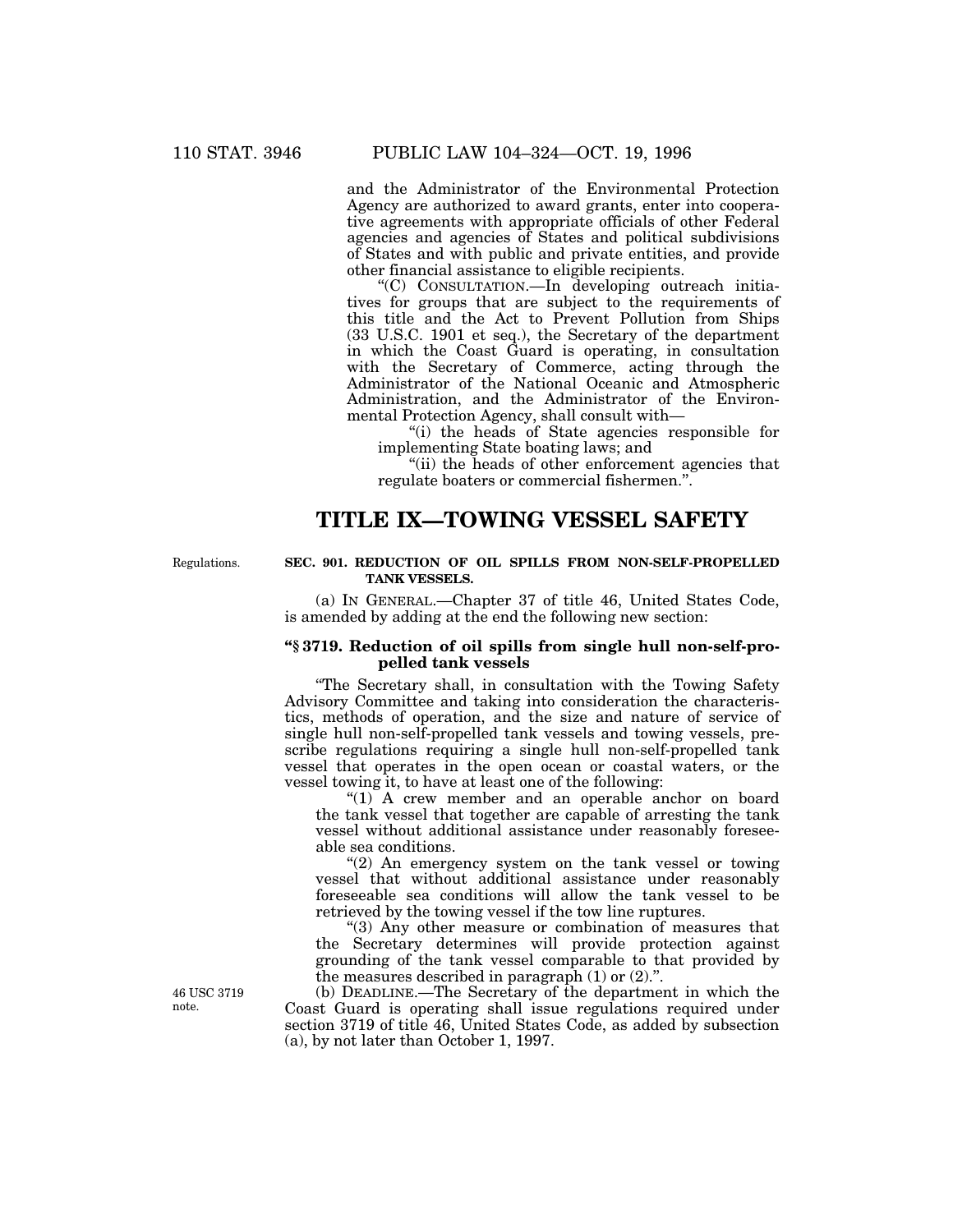(c) CLERICAL AMENDMENT.—The table of sections at the beginning of chapter 37 of title 46, United States Code, is amended by adding at the end the following new item:

''3719. Reduction of oil spills from non-self-propelled tank vessels.''.

# **SEC. 902. REQUIREMENT FOR FIRE SUPPRESSION DEVICES.**

(a) IN GENERAL.—Section 4102 of title 46, United States Code, is amended by adding at the end the following new subsection:

" $(f)(1)$  The Secretary, in consultation with the Towing Safety Advisory Committee and taking into consideration the characteristics, methods of operation, and nature of service of towing vessels, may require the installation, maintenance, and use of a fire suppression system or other measures to provide adequate assurance that fires on board towing vessels can be suppressed under reasonably foreseeable circumstances.

" $(2)$  The Secretary shall require under paragraph  $(1)$  the use of a fire suppression system or other measures to provide adequate assurance that a fire on board a towing vessel that is towing a non-self-propelled tank vessel can be suppressed under reasonably foreseeable circumstances.''.

(b) REGULATIONS.—The Secretary of the department in which the Coast Guard is operating shall issue regulations establishing the requirement described in subsection (f)(2) of section 4102 of title 46, United States Code, as added by this section, by not later than October 1, 1997. 46 USC 4102 note.

# **SEC. 903. STUDIES ADDRESSING VARIOUS SOURCES OF OIL SPILL RISK.**

46 USC 3703 note.

(a) STUDY OF GROUP-5 FUEL OIL SPILLS.—

(1) DEFINITION.—In this subsection, the term ''group-5 fuel oil'' means a petroleum-based oil that has a specific gravity of greater than 1.0.

(2) COORDINATION OF STUDY.—The Secretary of Transportation shall coordinate with the Marine Board of the National Research Council to conduct a study of the relative environmental and public health risks posed by discharges of group-5 fuel oil.

(3) MATTERS TO BE INCLUDED.—The study under this subsection shall include a review and analysis of—

(A) the specific risks posed to the public health or welfare of the United States, including fish, shellfish and wildlife, public and private property, shorelines, beaches, habitat, and other natural resources under the jurisdiction or control of the United States, as a result of an actual or threatened discharge of group-5 fuel oil from a vessel or facility;

(B) cleanup technologies currently available to address actual or threatened discharge of group-5 fuel oil; and

(C) any technological and financial barriers that prevent the prompt remediation of discharges of group-5 fuel oil.

(4) REPORT.—Not later than 18 months after the date of enactment of this Act, the Secretary of Transportation shall submit to the Committee on Environment and Public Works and the Committee on Commerce, Science, and Transportation of the Senate, and the Committee on Transportation and Infrastructure of the House of Representatives a report on the results of the study under this subsection.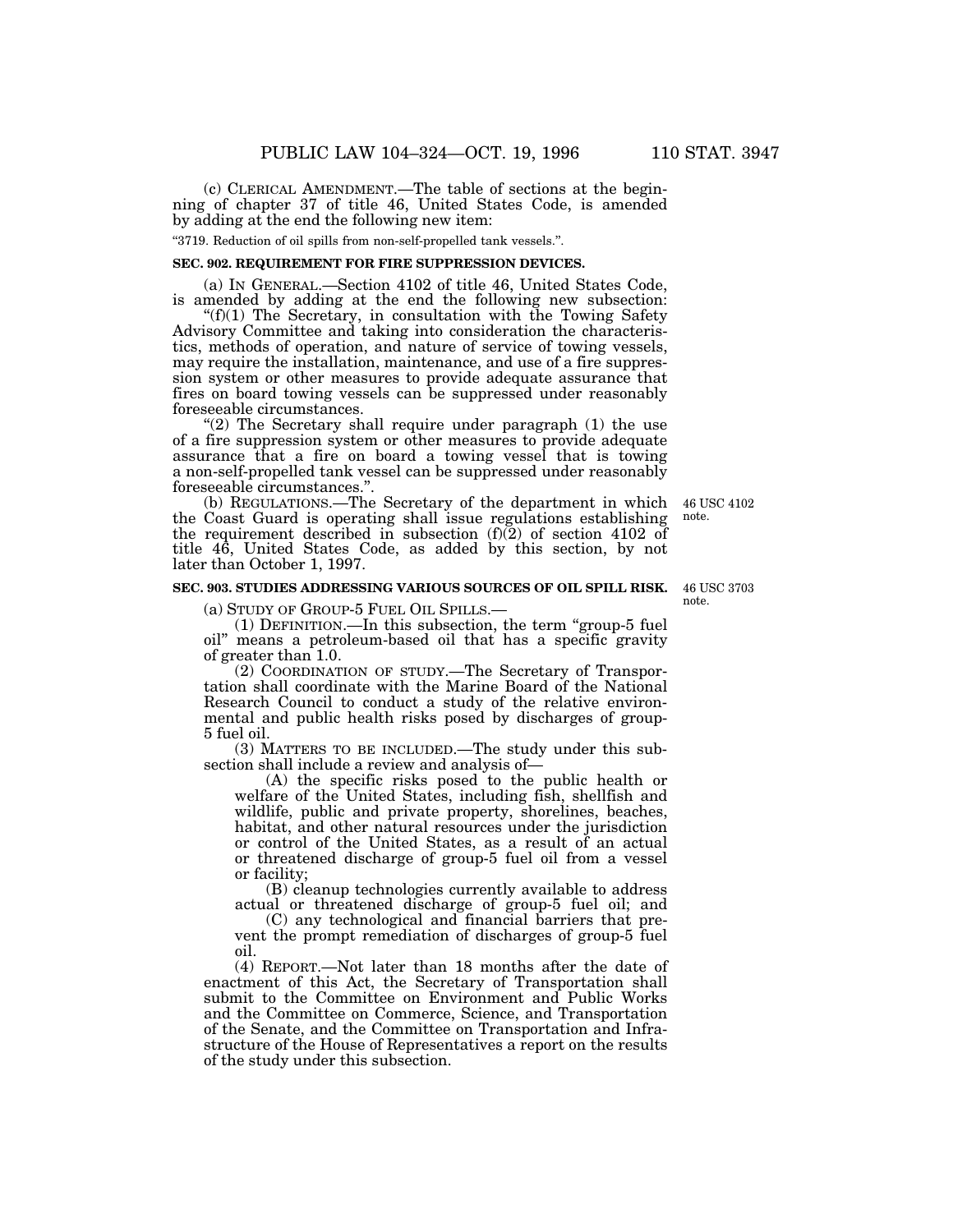(5) RULEMAKING.—If the Secretary of Transportation determines, based on the results of the study under this subsection, that there are significant risks to public health or the environment resulting from the actual or threatened discharge of group-5 fuel oil from a vessel or facility that cannot be technologically or economically addressed by existing or anticipated cleanup efforts, the Secretary may initiate a rulemaking to take such action as is necessary to abate the threat.

(b) STUDY OF AUTOMATIC FUELING SHUTOFF EQUIPMENT.—

(1) COORDINATION OF STUDY.—The Secretary of Transportation shall coordinate with the Marine Board of the National Research Council to conduct a study of the unintentional or accidental discharge of fuel oil during lightering or fuel loading or off-loading activity.

(2) MATTERS TO BE INCLUDED.—The study under this subsection shall include a review and analysis of current monitoring and fueling practices to determine the need for automatic fuel shutoff equipment to prevent the accidental discharge of fuel oil, and whether such equipment is needed as a supplement to or replacement of existing preventive equipment or procedures.

(3) REPORT.—Not later than 18 months after the date of enactment of this Act, the Secretary of Transportation shall submit to the Committee on Environment and Public Works and the Committee on Commerce, Science, and Transportation of the Senate and the Committee on Transportation and Infrastructure of the House of Representatives a report on the results of the study under this subsection.

(4) RULEMAKING.—If the Secretary of Transportation determines, based on the results of the study conducted under this subsection, that the use of automatic oil shutoff equipment is necessary to prevent the actual or threatened discharge of oil during lightering or fuel loading or off loading activity, the Secretary may initiate a rulemaking to take such action as is necessary to abate a threat to public health or the environment.

(c) LIGHTERING STUDY.—The Secretary of Transportation shall coordinate with the Marine Board of the National Research Council on a study into the actual incidence and risk of oil spills from lightering operations off the coast of the United States. Among other things, the study shall address the manner in which existing regulations are serving to reduce oil spill risks. The study shall take into account current or proposed international rules and standards and also include recommendations on measures that would be likely to further reduce the risks of oil spills from lightering operations. Not later than 18 months after the date of enactment of this Act, the Secretary shall submit a report on the study to the Committee on Commerce, Science, and Transportation of the Senate and the Committee on Transportation and Infrastructure of the House of Representatives.

# **TITLE X—CONVEYANCES**

# **SEC. 1001. CONVEYANCE OF LIGHTHOUSES.**

(a) AUTHORITY TO CONVEY.—

Reports.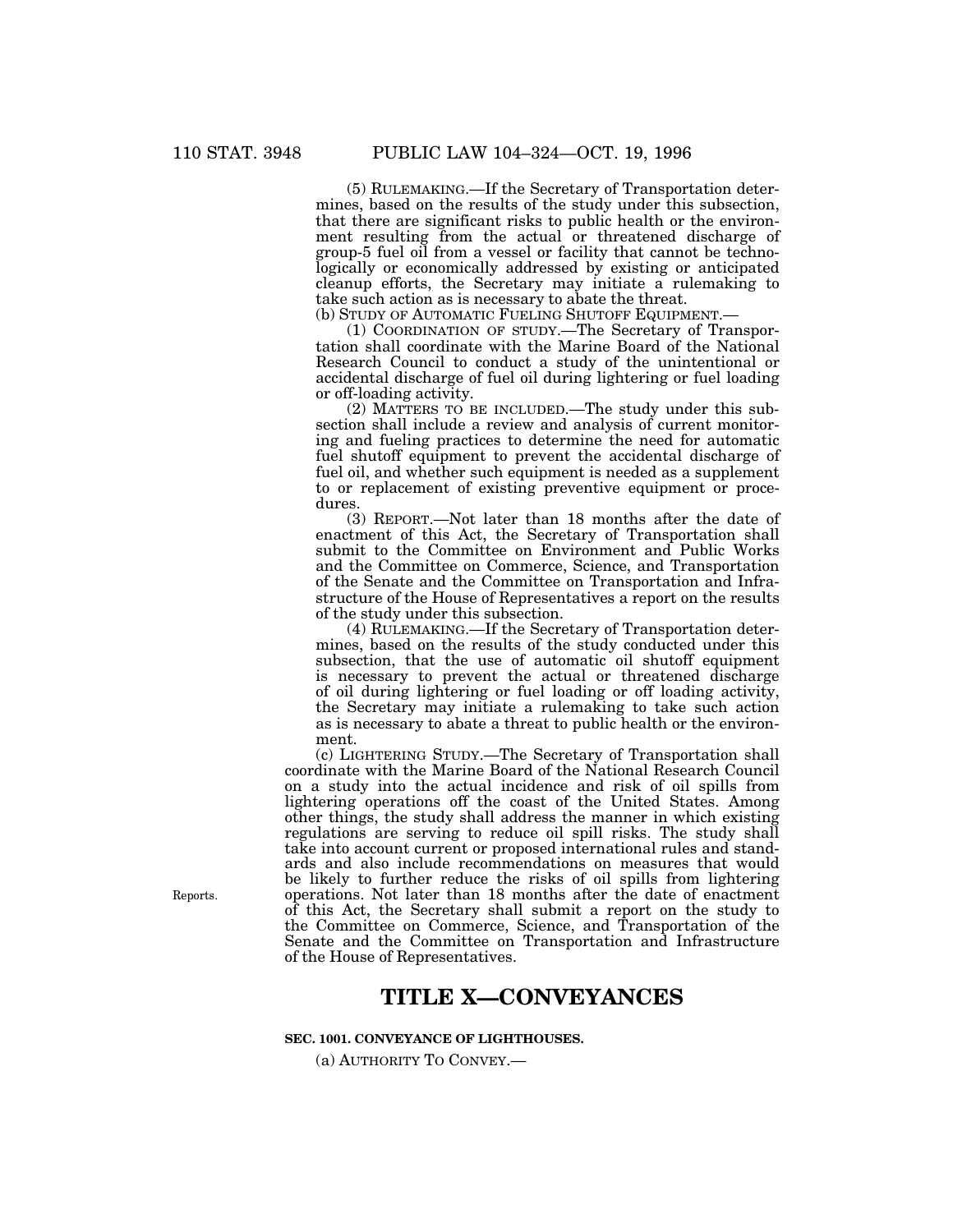(1) IN GENERAL.—The Secretary of Transportation or the Secretary of the Interior, as appropriate, shall convey, by an appropriate means of conveyance, all right, title, and interest of the United States in and to each of the following properties:

(A) Cape Ann Lighthouse, located on Thacher Island, Massachusetts, to the town of Rockport, Massachusetts.

(B) Light Station Montauk Point, located at Montauk, New York, to the Montauk Historical Association in Montauk, New York.

(C) Squirrel Point Light, located in Arrowsic, Maine, to Squirrel Point Associates, Incorporated.

(D) Point Arena Light Station, located in Mendocino County, California, to the Point Arena Lighthouse Keepers, Incorporated.

(E) Saint Helena Island Light Station, located in Mackinac County, Moran Township, Michigan, to the Great Lakes Lighthouse Keepers Association.

(F) Presque Isle Light Station, located in Presque Isle Township, Michigan, to Presque Isle Township, Presque Isle County, Michigan.

(G) Cove Point Lighthouse, located in Calvert County, Maryland, to Calvert County, Maryland.

(2) IDENTIFICATION OF PROPERTY.—The Secretary may identify, describe, and determine the property to be conveyed under this subsection.

(3) EXCEPTION.—The Secretary may not convey any historical artifact, including any lens or lantern, located on the property at or before the time of the conveyance.

(b) TERMS OF CONVEYANCE.—

(1) IN GENERAL.—The conveyance of property under this section shall be made—

(A) without payment of consideration; and

(B) subject to the conditions required by this section and other terms and conditions the Secretary may consider appropriate.

 $(2)$  REVERSIONARY INTEREST.—In addition to any term or condition established under this section, the conveyance of property under this subsection shall be subject to the condition that all right, title, and interest in the property shall immediately revert to the United States if—

(A) the property, or any part of the property—

(i) ceases to be used as a nonprofit center for the interpretation and preservation of maritime history;

(ii) ceases to be maintained in a manner that ensures its present or future use as a Coast Guard aid to navigation; or

(iii) ceases to be maintained in a manner consistent with the provisions of the National Historic Preservation Act of 1966 (16 U.S.C. 470 et seq.); or

Notice.

(B) at least 30 days before that reversion, the Secretary of Transportation provides written notice to the owner that the property is needed for national security purposes.

(3) MAINTENANCE OF NAVIGATION FUNCTIONS.—A conveyance of property under this section shall be made subject to the conditions that the Secretary of Transportation considers to be necessary to assure that—

State listing.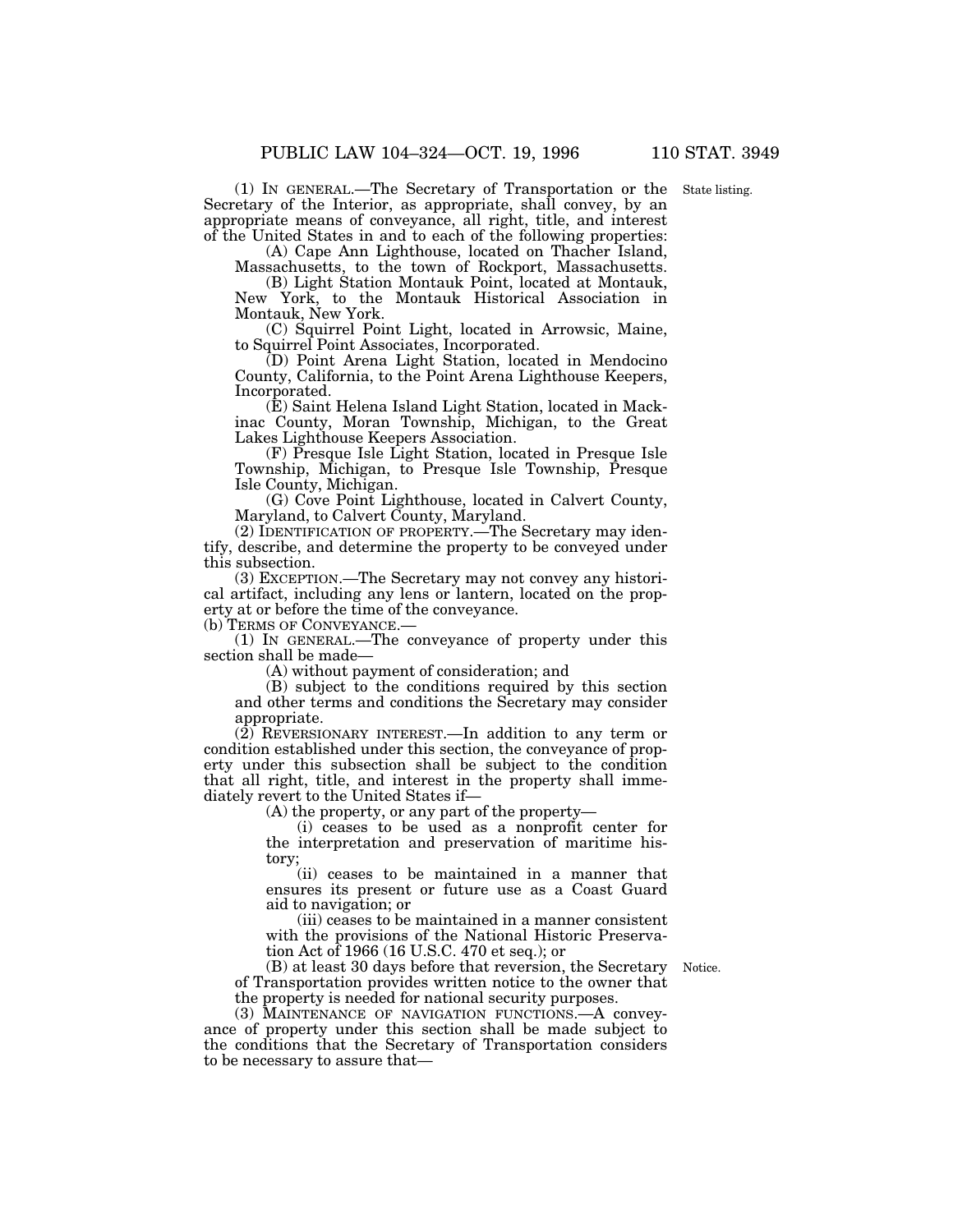(A) the lights, antennas, sound signal, electronic navigation equipment, and associated lighthouse equipment located on the property conveyed, which are active aids to navigation, shall continue to be operated and maintained by the United States for as long as they are needed for this purpose;

(B) the owner of the property may not interfere or allow interference in any manner with aids to navigation without express written permission from the Secretary of Transportation;

 $(C)$  there is reserved to the United States the right to relocate, replace, or add any aid to navigation or make any changes to the property as may be necessary for navigational purposes;

(D) the United States shall have the right, at any time, to enter the property without notice for the purpose of maintaining aids to navigation; and

(E) the United States shall have an easement of access to and across the property for the purpose of maintaining the aids to navigation in use on the property.

(4) OBLIGATION LIMITATION.—The owner of property conveyed under this section is not required to maintain any active aid to navigation equipment on the property.

(5) PROPERTY TO BE MAINTAINED IN ACCORDANCE WITH CER-TAIN LAWS.—The owner of property conveyed under this section shall maintain the property in accordance with the National Historic Preservation Act of 1966 (16 U.S.C. 470 et seq.) and other applicable laws.

(c) MAINTENANCE STANDARD.—The owner of any property conveyed under this section, at its own cost and expense, shall maintain the property in a proper, substantial, and workmanlike manner.

 $(d)$  DEFINITIONS.—For purposes of this section: (1) The term ''Montauk Light Station'' includes the keeper's

dwellings, adjacent Coast Guard rights-of-way, the World War II submarine spotting tower, the lighthouse tower, and the paint locker.

 $(2)$  The term "owner" means the person identified in subsection  $(a)(1)$  (A) through  $(G)$ , and includes any successor of assign of that person.

(3) The term ''Point Arena Light Station'' includes the light tower building, fog signal building, 2 small shelters, 4 residential quarters, and a restroom facility.

(4) The term "Squirrel Point Light" includes the light tower, dwelling, boat house, oil house, barn, any other ancillary buildings, and any other land as may be necessary for the owner to operate a nonprofit center for public benefit.

(5) The term ''Presque Isle Light Station'' includes the light tower, attached dwelling, detached dwelling, 3-car garage, and any other improvements on that parcel of land.

#### **SEC. 1002. CONVEYANCE OF CERTAIN LIGHTHOUSES LOCATED IN MAINE.**

(a) AUTHORITY TO CONVEY.—

(1) IN GENERAL.—The Secretary of Transportation (in this section referred to as the "Secretary") shall convey to an entity recommended by the Island Institute, Rockland, Maine (in this section referred to as the ''Institute''), and approved by the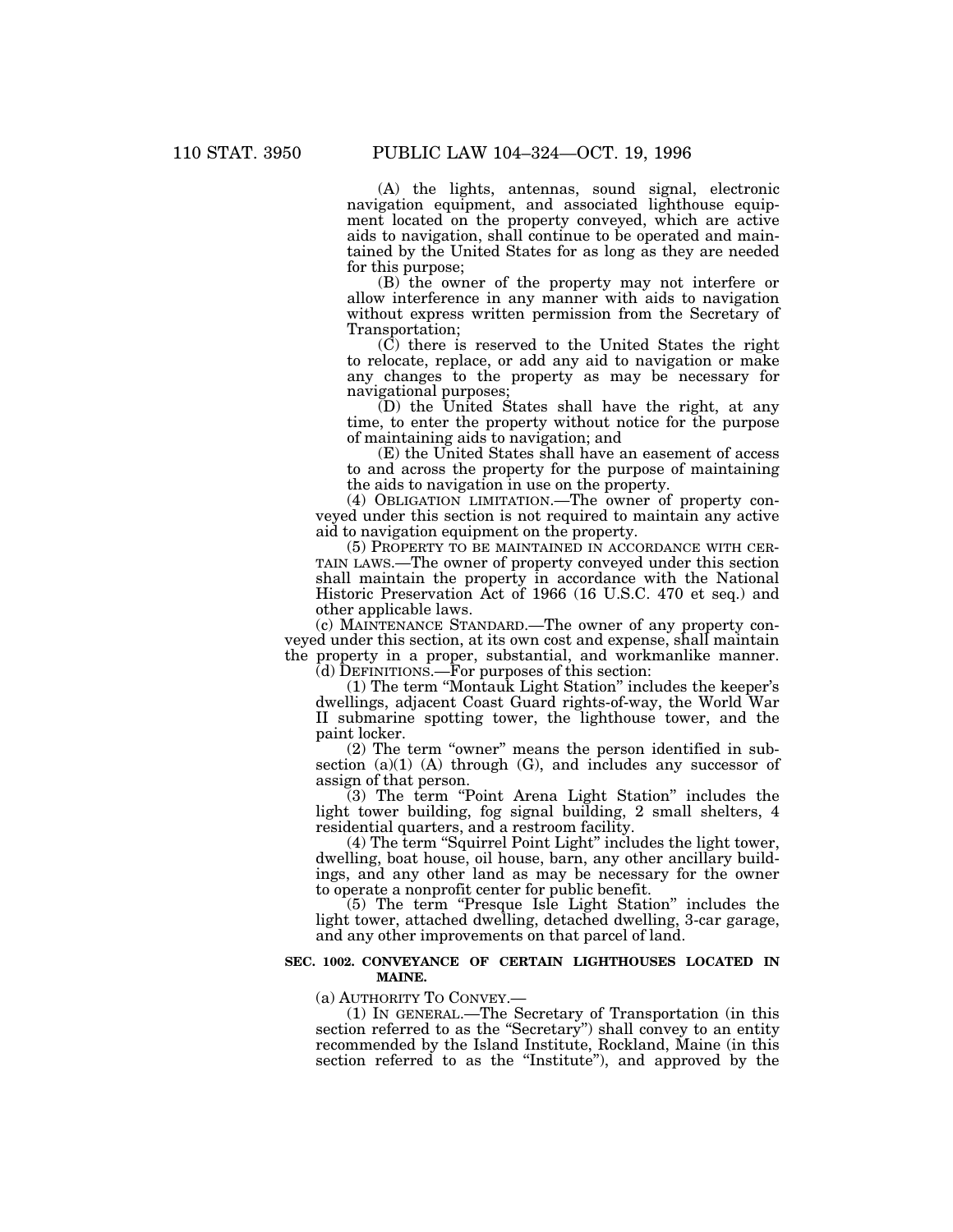Selection Committee established in subsection  $(d)(3)(A)$ , by an appropriate means of conveyance, all right, title, and interest of the United States in and to any of the facilities and real property and improvements described in paragraph (2).

(2) IDENTIFICATION OF PROPERTIES.—Paragraph (1) applies Applicability.to lighthouses, together with any real property and other improvements associated therewith, located in the State of Maine as follows:

(A) Burnt Island Light.

(B) Rockland Harbor Breakwater Light.

(C) Monhegan Island Light.

(D) Eagle Island Light.

(E) Curtis Island Light.

(F) Moose Peak Light.

(G) Great Duck Island Light.

(H) Goose Rocks Light.

(I) Isle au Haut Light.

(J) Goat Island Light.

(K) Wood Island Light.

(L) Doubling Point Light.

(M) Doubling Point Front Range Light.

(N) Doubling Point Rear Range Light.

(O) Little River Light.

(P) Spring Point Ledge Light.

(Q) Ram Island Light (Boothbay).

(R) Seguin Island Light.

(S) Marshall Point Light.

(T) Fort Point Light.

(U) West Quoddy Head Light.

(V) Brown's Head Light.

(W) Cape Neddick Light.

(X) Halfway Rock Light.

(Y) Ram Island Ledge Light.

(Z) Mount Desert Rock Light.

(AA) Whitlock's Mill Light.

(BB) Nash Island Light.

(CC) Manana Island Fog Signal Station.

(DD) Franklin Island Light.

(3) DEADLINE FOR CONVEYANCE.—(A) The conveyances authorized by this subsection shall take place not later than 2 years after the date of the enactment of this Act.

(B) During the period described in subparagraph (A), the Secretary may not transfer or convey any right, title, or interest in the properties listed in paragraph (2) in any manner that is inconsistent with this section, nor shall the Secretary transfer these properties to the General Services Administration for disposal, unless the Selection Committee notifies the Secretary that an eligible entity referred to in subsection  $(d)(2)$  will not be identified during that period.

(C) During the period described in subparagraph (A), no other provision of law concerning the disposal of Federal property that is inconsistent in any manner with the provisions of this section shall apply to the properties listed in paragraph (2).

(4) ADDITIONAL CONVEYANCES.—The Secretary may transfer, in accordance with the terms and conditions of subsection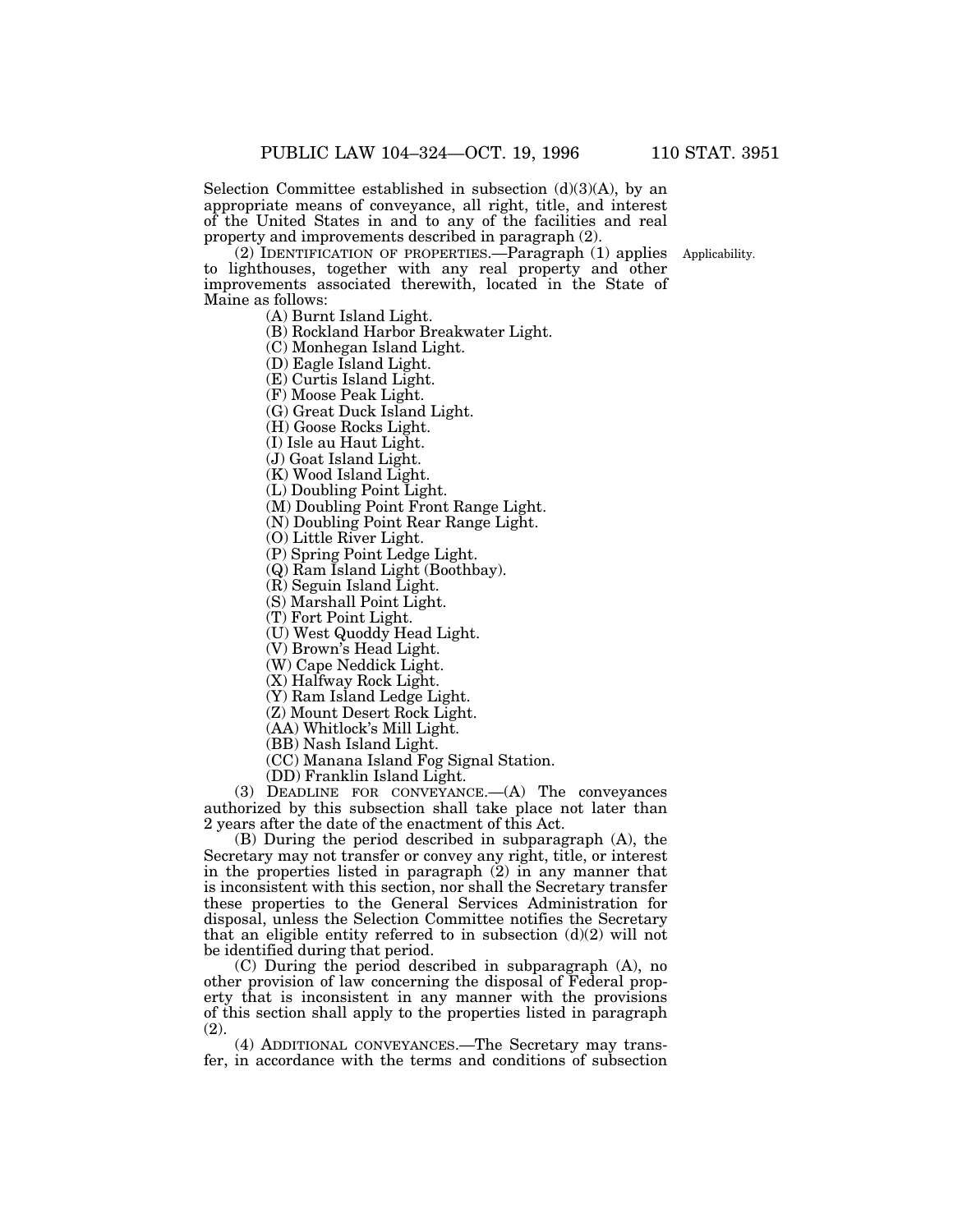(b), the following lighthouses, together with any real property and improvements associated therewith—

(A) directly to the United States Fish and Wildlife Service:

(i) Two Bush Island Light.

(ii) Egg Rock Light.

(iii) Libby Island Light.

(iv) Matinicus Rock Light.

(B) to the Institute, with the concurrence of the Maine Lighthouse Selection Committee:

(i) Whitehead Island Light.

(ii) Deer Island Thorofare (Mark Island) Light. (b) TERMS OF CONVEYANCE.—

(1) IN GENERAL.—The conveyance of property pursuant to this section shall be made—

(A) without payment of consideration; and

(B) subject to the conditions required by this section and other terms and conditions the Secretary may consider appropriate.

(2) MAINTENANCE OF NAVIGATION FUNCTION.—The conveyance of property pursuant to this section shall be made subject to the conditions that the Secretary considers necessary to assure that—

(A) the lights, antennas, sound signal, electronic navigation equipment, and associated lighthouse equipment located on the property conveyed, which are active aids to navigation, shall continue to be operated and maintained by the United States;

(B) the Institute, the United States Fish and Wildlife Service, and an entity to which property is conveyed under this section may not interfere or allow interference in any manner with aids to navigation without express written permission from the Secretary;

(C) there is reserved to the United States the right to relocate, replace, or add any aid to navigation or make any changes to property conveyed under this section as may be necessary for navigational purposes;

(D) the United States shall have the right, at any time, to enter property conveyed under this section without notice for the purpose of maintaining aids to navigation; and

(E) the United States shall have an easement of access to and across property conveyed under this section for the purpose of maintaining the aids to navigation in use on the property.

(3) OBLIGATION LIMITATION.—The Institute, or any entity to which a lighthouse is conveyed under subsection (d), is not required to maintain any active aid to navigation equipment on a property conveyed under this section.

(4) REVERSIONARY INTEREST.—In addition to any term or condition established pursuant to this section, the conveyance of property pursuant to this section shall be subject to the condition that all right, title, and interest in such property shall immediately revert to the United States if—

(A) such property or any part of such property ceases to be used for educational, historic, recreational, cultural, and wildlife conservation programs for the general public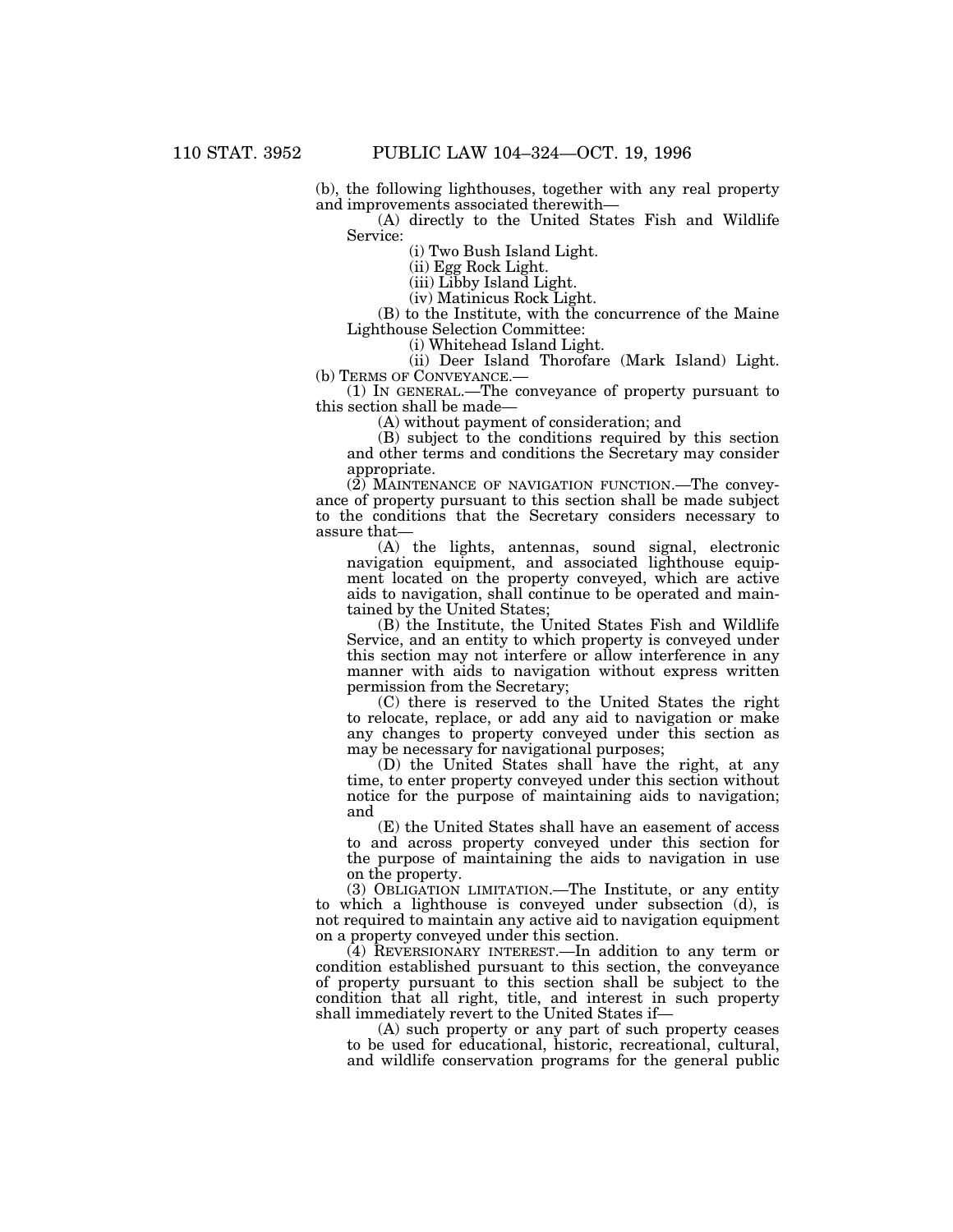and for such other uses as the Secretary determines to be not inconsistent or incompatible with such uses;

(B) such property or any part of such property ceases to be maintained in a manner that ensures its present or future use as a Coast Guard aid to navigation; or

(C) such property or any part of such property ceases to be maintained in a manner consistent with the provisions of the National Historic Preservation Act of 1966 (16 U.S.C. 470 et seq.).

(c) INSPECTION.—The State Historic Preservation Officer of the State of Maine may at any time inspect any lighthouse, and any real property and improvements associated therewith, that is conveyed under this section to an entity that is not a Federal agency, without notice, for purposes of ensuring that the lighthouse is being maintained in the manner required under subsection (b). The Institute, and conveyees under subsection (d) that are not Federal agencies, shall cooperate with the official referred to in the preceding sentence in the inspections of that official under this subsection.

(d) CONVEYANCE OF LIGHTHOUSES.—

(1) REQUIREMENT.—The Secretary shall convey, without consideration, all right, title, and interest of the United States in and to the lighthouses identified in subsection (a)(2), together with any real property and improvements associated therewith, to one or more entities identified under paragraph (2) and approved by the committee established under paragraph (3) in accordance with the provisions of such paragraph (3).

(2) IDENTIFICATION OF ELIGIBLE ENTITIES.—

(A) IN GENERAL.—Subject to subparagraph (B), the Institute shall identify entities eligible for the conveyance of a lighthouse under this subsection. Such entities shall include any department or agency of the Federal Government, any department or agency of the government of the State of Maine, any local government in that State, or any nonprofit corporation, educational agency, or community development organization that—

(i) is financially able to maintain the lighthouse (and any real property and improvements conveyed therewith) in accordance with the conditions set forth in subsection (b);

(ii) has agreed to permit the inspections referred to in subsection (c); and

(iii) has agreed to comply with the conditions set forth in subsection (b); and to have such conditions recorded with the deed of title to the lighthouse and any real property and improvements that may be conveyed therewith.

(B) ORDER OF PRIORITY.—In identifying entities eligible for the conveyance of a lighthouse under this paragraph, the Institute shall give priority to entities in the following order, which are also the exclusive entities eligible for the conveyance of a lighthouse under this section:

(i) Agencies of the Federal Government.

(ii) Entities of the government of the State of Maine.

(iii) Entities of local governments in the State of Maine.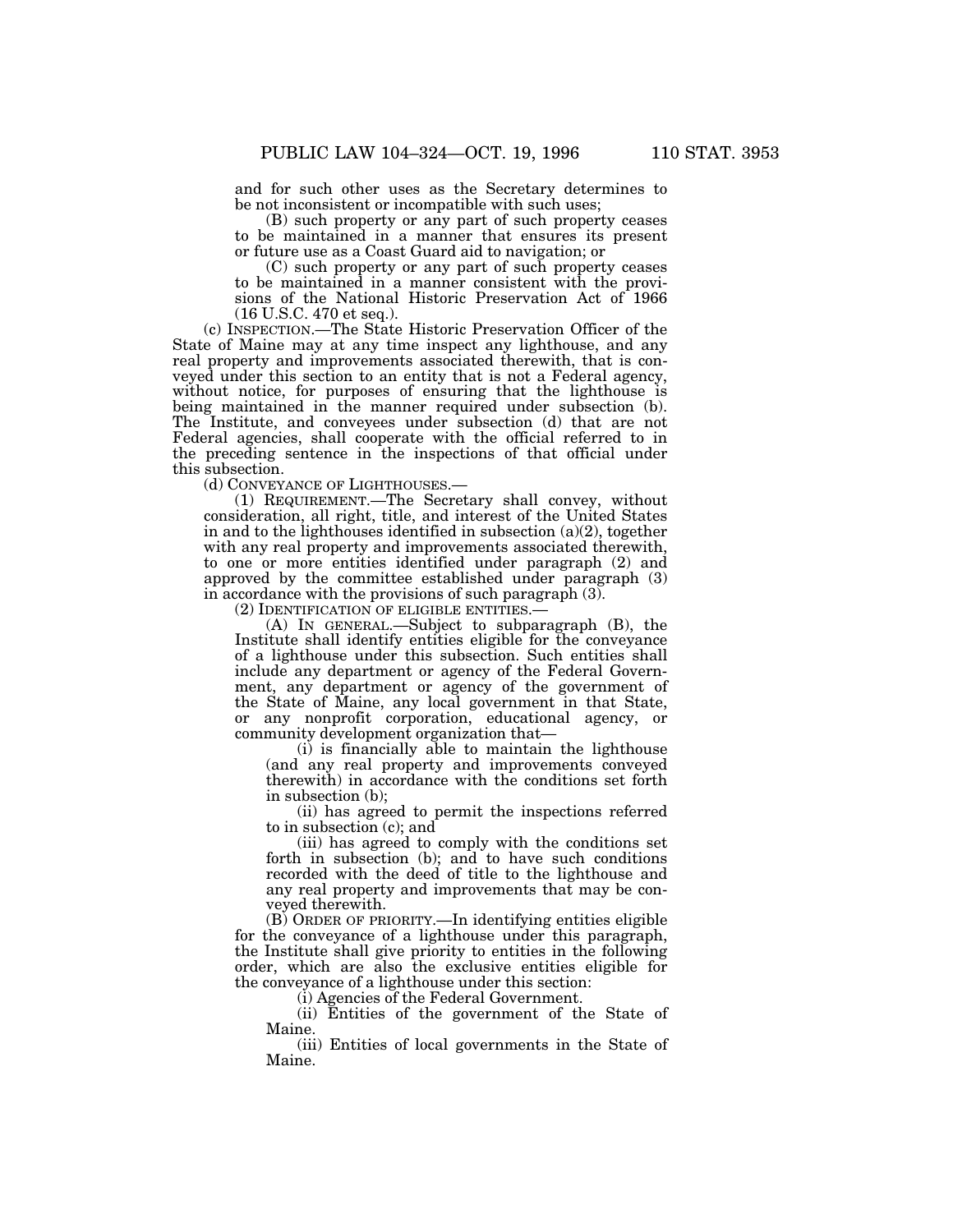(iv) Nonprofit corporations, educational agencies, and community development organizations.

(3) SELECTION OF CONVEYEES AMONG ELIGIBLE ENTITIES.— (A) COMMITTEE.—

(i) IN GENERAL.—There is hereby established a committee to be known as the Maine Lighthouse Selection Committee (in this paragraph referred to as the ''Committee'').

(ii) MEMBERSHIP.—The Committee shall consist of five members appointed by the Secretary, in consultation with the Advisory Council on Historic Preservation, as follows:

(I) One member, who shall serve as the Chairman of the Committee, shall be appointed from among individuals recommended by the Governor of the State of Maine.

(II) One member shall be the State Historic Preservation Officer of the State of Maine, with the consent of that official, or a designee of that official.

(III) One member shall be appointed from among individuals recommended by State and local organizations in the State of Maine that are concerned with lighthouse preservation or maritime heritage matters.

(IV) One member shall be appointed from among individuals recommended by officials of local governments of the municipalities in which the lighthouses are located.

 $(V)$  One member shall be appointed from among individuals recommended by the Secretary of the Interior.

(iii) APPOINTMENT DEADLINE.—The Secretary shall appoint the members of the Committee not later than 90 days after the date of the enactment of this Act.

(iv) MEMBERSHIP TERM.—

(I) Members of the Committee shall serve for such terms not longer than 2 years as the Secretary shall provide. The Secretary may stagger the terms of initial members of the Committee in order to ensure continuous activity by the Committee.

(II) Any member of the Committee may serve after the expiration of the term of the member until a successor to the member is appointed. A vacancy in the Committee shall be filled in the same manner in which the original appointment was made.

(v) VOTING.—The Committee shall act by an affirmative vote of a majority of the members of the Committee.

(B) RESPONSIBILITIES.—

(i) IN GENERAL.—The Committee shall—

(I) review the entities identified by the Institute under paragraph (2) as entities eligible for the conveyance of a lighthouse; and

Establishment.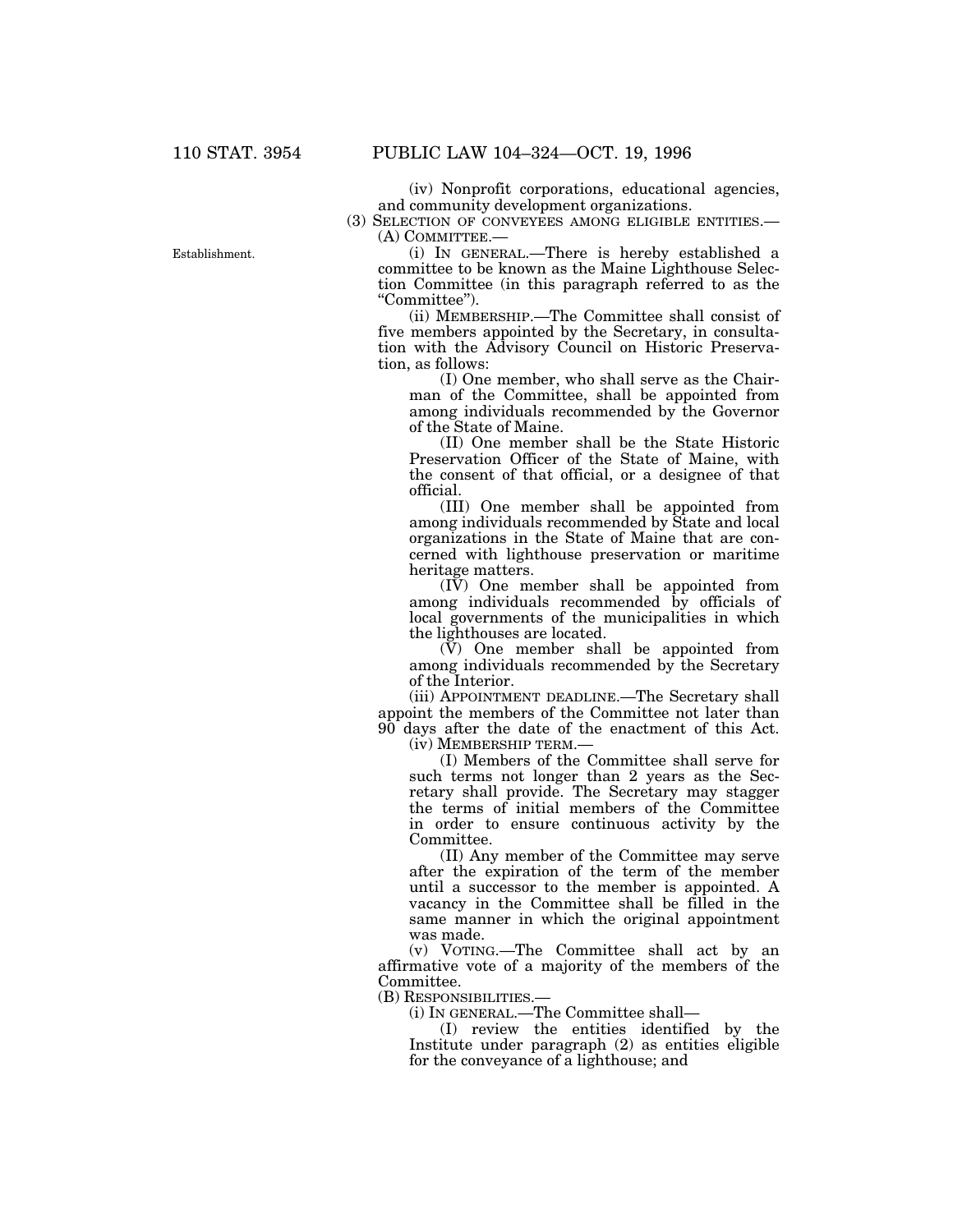(II) approve one such entity, or disapprove all such entities, as entities to which the Secretary may make the conveyance of the lighthouse under this subsection.

(ii) APPROVAL.—If the Committee approves an entity for the conveyance of a lighthouse, the Committee shall notify the Institute of such approval. The Institute shall forward such recommendations to the Secretary.

Notification.

(iii) DISAPPROVAL.—If the Committee disapproves of the entities, the Committee shall notify the Institute and the Institute shall identify other entities eligible for the conveyance of the lighthouse under paragraph (2). The Committee shall review and approve or disapprove entities identified pursuant to the preceding sentence in accordance with this subparagraph and the criteria set forth in subsection (b).

(C) EXEMPTION FROM FACA.—The Federal Advisory Committee Act (5 App. U.S.C.) shall not apply to the Committee, however, all meetings of the Committee shall be open to the public and preceded by appropriate public notice.

(D) TERMINATION.—The Committee shall terminate 2 years from the date of the enactment of this Act.

(E) FUNDING.—Nothing in this section shall imply a commitment or obligation of any department or agency of the Federal Government to fund the expenses of the Committee.

(4) CONVEYANCE.—Upon notification under paragraph  $(3)(B)(ii)$  of the approval of an identified entity for conveyance of a lighthouse under this subsection, the Secretary shall, with the consent of the entity, convey the lighthouse to the entity.

(5) RESPONSIBILITIES OF CONVEYEES.—Each entity to which the Secretary conveys a lighthouse under this subsection, or any successor or assign of such entity in perpetuity, shall—

(A) use and maintain the lighthouse in accordance with subsection (b) and have such terms and conditions recorded with the deed of title to the lighthouse and any real property conveyed therewith; and

(B) permit the inspections referred to in subsection (c).

(e) DESCRIPTION OF PROPERTY.—The legal description of any lighthouse, and any real property and improvements associated therewith, conveyed under subsection (a) shall be determined by the Secretary. The Secretary shall retain all right, title, and interest of the United States in and to any historical artifact, including any lens or lantern, that is associated with the lighthouses conveyed under this subsection, whether located at the lighthouse or elsewhere. The Secretary shall identify any equipment, system, or object covered by this paragraph.

# **SEC. 1003. TRANSFER OF COAST GUARD PROPERTY IN GOSNOLD, MASSACHUSETTS.**

(a) CONVEYANCE REQUIREMENT.—The Secretary of Transportation may convey to the town of Gosnold, Massachusetts, without reimbursement and by no later than 120 days after the date of enactment of this Act, all right, title, and interest of the United

Public information.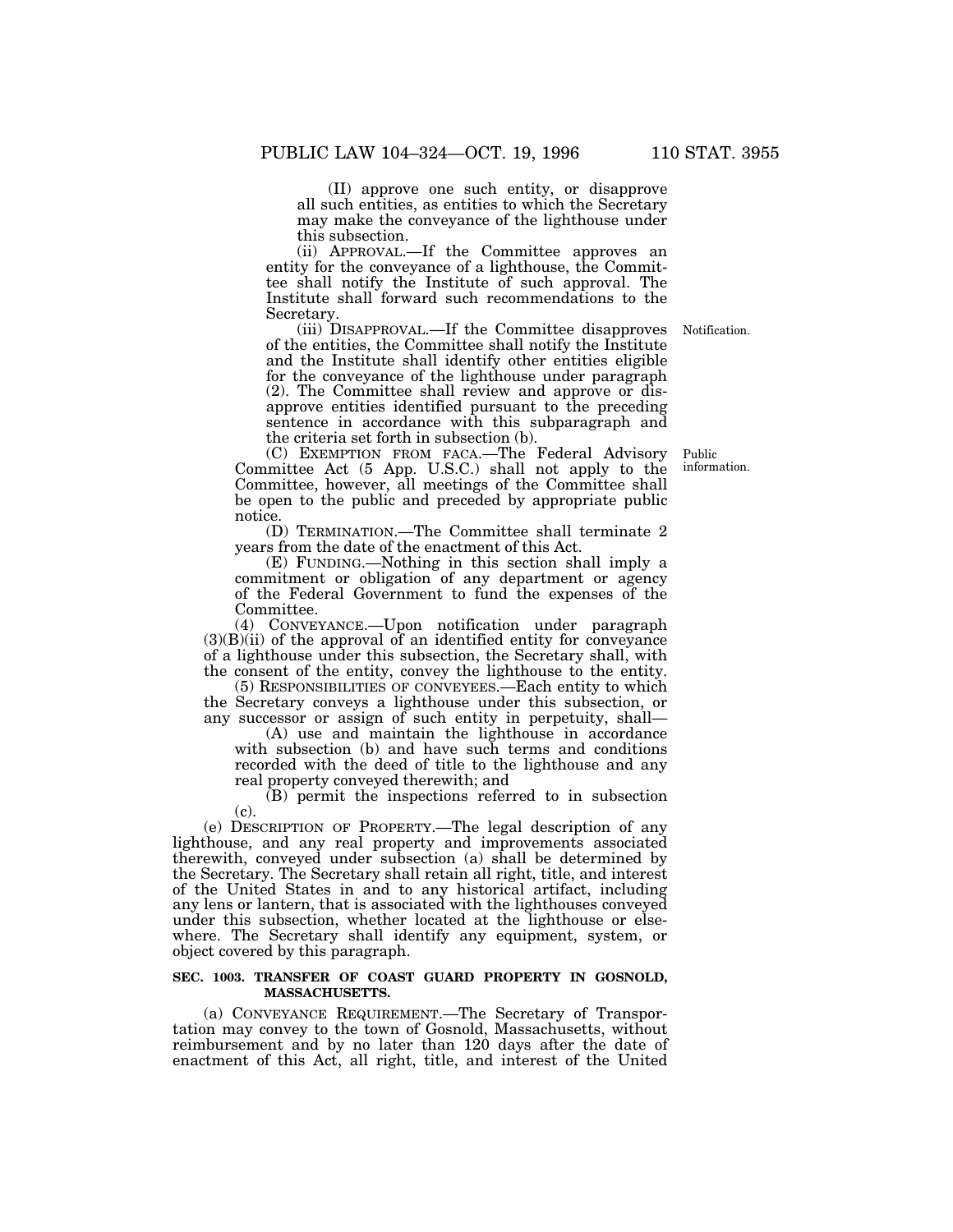States in and to the property known as the ''United States Coast Guard Cuttyhunk Boathouse and Wharf'', as described in subsection (c).

(b) CONDITIONS.—Any conveyance of property under subsection (a) shall be subject to the condition that the Coast Guard shall retain in perpetuity and at no cost—

(1) the right of access to, over, and through the boathouse, wharf, and land comprising the property at all times for the purpose of berthing vessels, including vessels belonging to members of the Coast Guard Auxiliary; and

(2) the right of ingress to and egress from the property for purposes of access to Coast Guard facilities and performance of Coast Guard functions.

(c) PROPERTY DESCRIBED.—The property referred to in subsection (a) is real property located in the town of Gosnold, Massachusetts (including all buildings, structures, equipment, and other improvements), as determined by the Secretary of Transportation.

# **SEC. 1004. CONVEYANCE OF PROPERTY IN KETCHIKAN, ALASKA.**

(a) AUTHORITY TO CONVEY.—The Secretary of Transportation or the Administrator of General Services, as appropriate, shall convey to the Ketchikan Indian Corporation in Ketchikan, Alaska, without reimbursement and by no later than 120 days after the date of enactment of this Act, all right, title, and interest of the United States in and to the property known as the "Former Marine Safety Detachment'' as identified in Report of Excess Number CG– 689 (GSA Control Number 9–U–AK–0747) and described in subsection (b), for use as a health or social services facility.

(b) IDENTIFICATION OF PROPERTY.—The Secretary or the Administrator, as appropriate, shall identify, describe, and determine the property to be conveyed pursuant to this section.

(c) REVERSIONARY INTEREST.—(1) The conveyance of property described in subsection (b) shall be subject to the conditions that—

(A) the existing buildings on such property shall be demolished and removed by not later than July 3, 1997; and

(B) such property, and all right, title and interest in such property, shall transfer to the City of Ketchikan if, within 24 months of the date of enactment of this Act, the Ketchikan Indian Corporation has not completed design and construction plans for a health and social services facility (including local permitting requirements, but not financing plans) and received approval from the City of Ketchikan for such plans or the written consent of the City to exceed this period.

(2) If the property described in subsection (b) is transferred to the City of Ketchikan under subsection (c), the transfer shall be subject to the condition that all right, title, and interest in and to the property shall immediately revert to the United States if the property ceases to be used by the City of Ketchikan in a health-related or hospital-related capacity.

# **SEC. 1005. CONVEYANCE OF PROPERTY IN TRAVERSE CITY, MICHI-GAN.**

(a) AUTHORITY TO CONVEY.—The Secretary of Transportation (or any other official having control over the property described in subsection (b)) shall expeditiously convey to the Traverse City Area Public School District in Traverse City, Michigan, without consideration, all right, title, and interest of the United States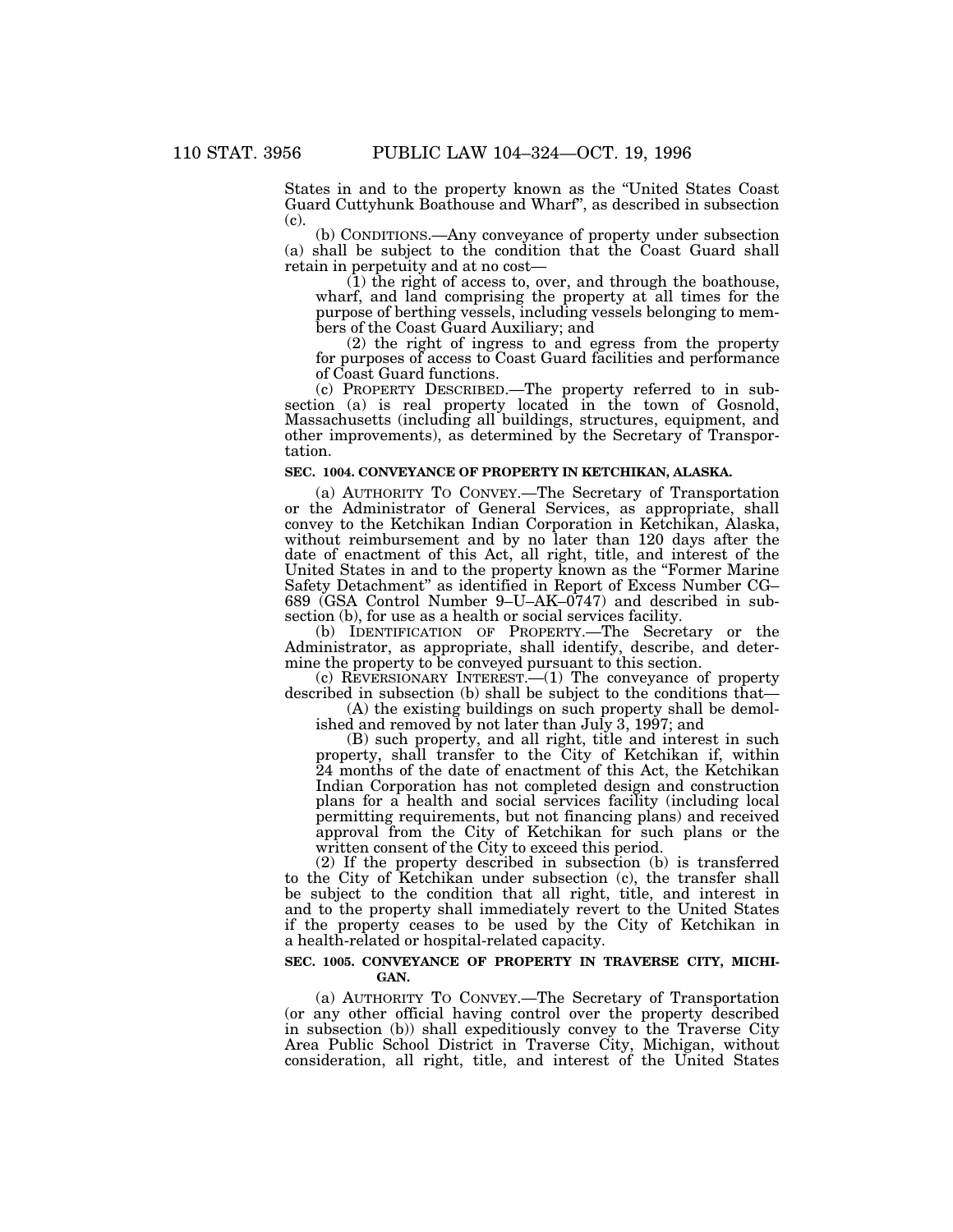in and to the property identified, described, and determined by the Secretary under subsection (b), subject to all easements and other interests in the property held by any other person.

(b) IDENTIFICATION OF PROPERTY.—The Secretary shall identify, describe, and determine the property to be conveyed pursuant to this section.

(c) REVERSIONARY INTEREST.—In addition to any term or condition established pursuant to subsection (a) or (d), any conveyance of property described in subsection (b) shall be subject to the condition that all right, title, and interest in and to the property so conveyed shall immediately revert to the United States if the property, or any part thereof, ceases to be used by the Traverse City Area Public School District.

(d) TERMS OF CONVEYANCE.—The conveyance of property under this section shall be subject to such conditions as the Secretary considers to be necessary to assure that—

(1) the pump room located on the property shall continue to be operated and maintained by the United States for as long as it is needed for this purpose;

(2) the United States shall have an easement of access to the property for the purpose of operating and maintaining the pump room; and

(3) the United States shall have the right, at any time, to enter the property without notice for the purpose of operating and maintaining the pump room.

# **SEC. 1006. TRANSFER OF COAST GUARD PROPERTY IN NEW SHOREHAM, RHODE ISLAND.**

(a) REQUIREMENT.—The Secretary of Transportation (or any other official having control over the property described in subsection (b)) may convey to the town of New Shoreham, Rhode Island, without consideration, all right, title, and interest of the United States in and to the property known as the United States Coast Guard Station Block Island, as described in subsection (b), subject to all easements and other interest in the property held by any other person.

(b) PROPERTY DESCRIBED.—The property referred to in subsection (a) is real property (including buildings and improvements) located on the west side of Block Island, Rhode Island, at the entrance to the Great Salt Pond and referred to in the books of the Tax Assessor of the town of New Shoreham, Rhode Island, as lots 10 and 12, comprising approximately 10.7 acres.

(c) REVERSIONARY INTEREST.—In addition to any term or condition established pursuant to subsection (a), any conveyance of property under subsection (a) shall be subject to the condition that all right, title, and interest in and to the property so conveyed shall immediately revert to the United States if the property, or any part thereof, ceases to be used by the town of New Shoreham, Rhode Island.

# **SEC. 1007. CONVEYANCE OF PROPERTY IN SANTA CRUZ, CALIFORNIA.**

# (a) AUTHORITY TO CONVEY.—

(1) IN GENERAL.—The Secretary of Transportation (referred to in this section as the ''Secretary'') may convey to the Santa Cruz Port District by an appropriate means of conveyance, all right, title, and interest of the United States in and to the property described in paragraph (2).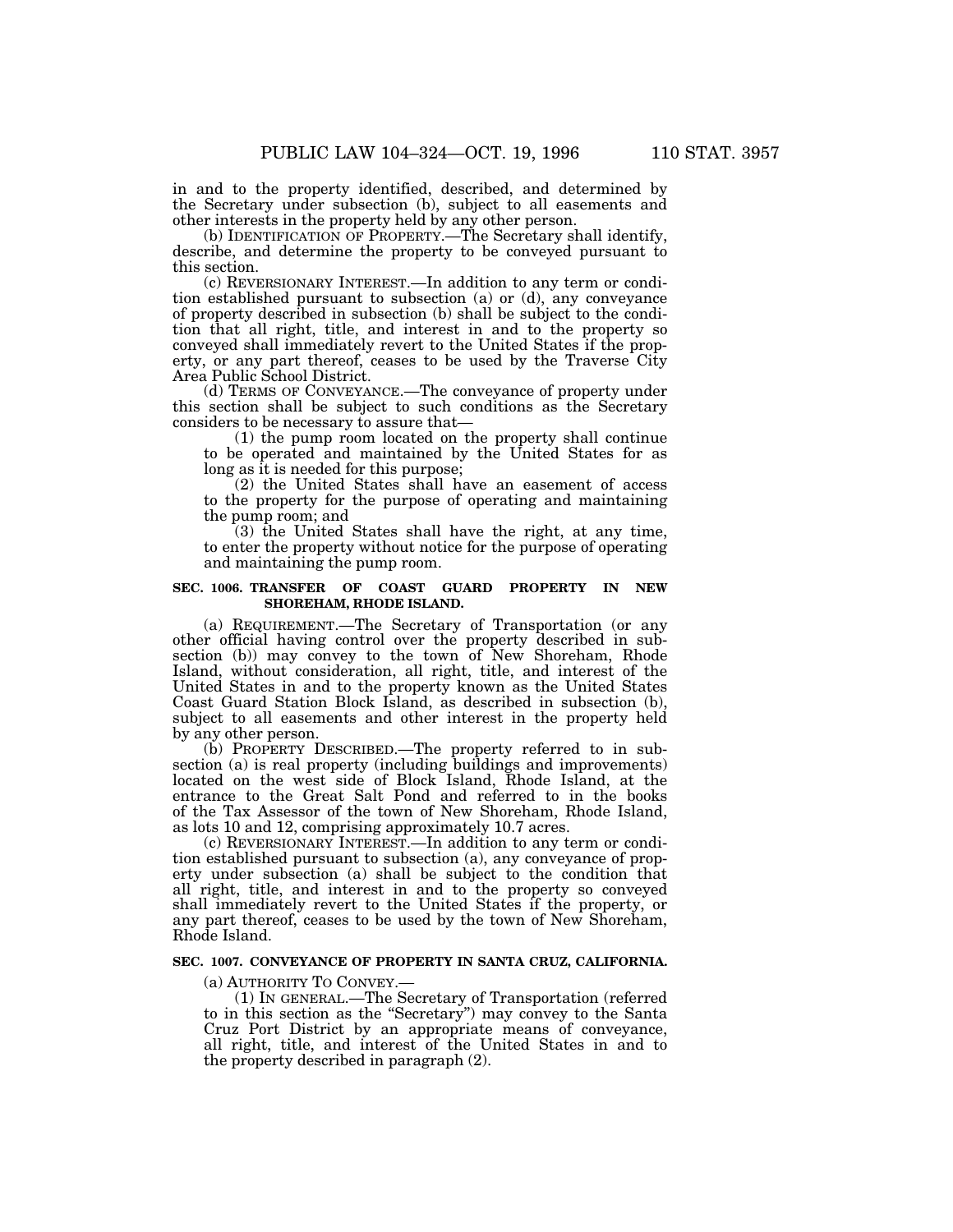(2) IDENTIFICATION OF PROPERTY.—The Secretary may identify, describe, and determine the property to be conveyed pursuant to this section.

(b) CONSIDERATION.—Any conveyance of property pursuant to this section shall be made without payment of consideration.

(c) CONDITION.—The conveyance provided for in subsection (a) may be made contingent upon agreement by the Port District that—

(1) the utility systems, building spaces, and facilities or any alternate, suitable facilities and buildings on the harbor premises would be available for joint use by the Port District and the Coast Guard when deemed necessary by the Coast Guard; and

(2) the Port District would be responsible for paying the cost of maintaining, operating, and replacing (as necessary) the utility systems and any buildings and facilities located on the property as described in subsection (a) or on any alternate, suitable property on the harbor premises set aside for use by the Coast Guard.

(d) REVERSIONARY INTEREST.—Any conveyance of property pursuant to this section shall be subject to the condition that all right, title, and interest in Subunit Santa Cruz shall immediately revert to the United States—

(1) if Subunit Santa Cruz ceases to be maintained as a nonprofit center for education, training, administration, and other public service to include use by the Coast Guard; or

(2) at the end of the thirty day period beginning on any date on which the Secretary provides written notice to the Santa Cruz Port District that Subunit Santa Cruz is needed for national security purposes.

(e) ADDITIONAL TERMS AND CONDITIONS.—The Secretary may require such additional terms and conditions in connection with the conveyance under subsection (a) as the Secretary considers appropriate to protect the interests of the United States.

(f) DEFINITIONS.—For purposes of this section—

(1) ''Subunit Santa Cruz'' means the Coast Guard property and improvements located at Santa Cruz, California;

(2) ''Secretary'' means the Secretary of the department in which the Coast Guard is operating; and

(3) ''Port District'' means the Santa Cruz Port District, or any successor or assign.

# **SEC. 1008. CONVEYANCE OF VESSEL S/S RED OAK VICTORY.**

(a) IN GENERAL.—Notwithstanding any other law, the Secretary of Transportation (referred to in this section as the ''Secretary'') may convey the right, title, and interest of the United States Government in and to the vessel S/S RED OAK VICTORY (Victory Ship VCS–AP2; United States Navy Hull No. AK235) to the City of Richmond Museum Association, Inc., located in Richmond, California (in this section referred to as ''the recipient''), if—

(1) the recipient agrees to use the vessel for the purposes of a monument to the wartime accomplishments of the City of Richmond;

(2) the vessel is not used for commercial transportation purposes;

(3) the recipient agrees to make the vessel available to the Government if the Secretary requires use of the vessel by the Government for war or a national emergency;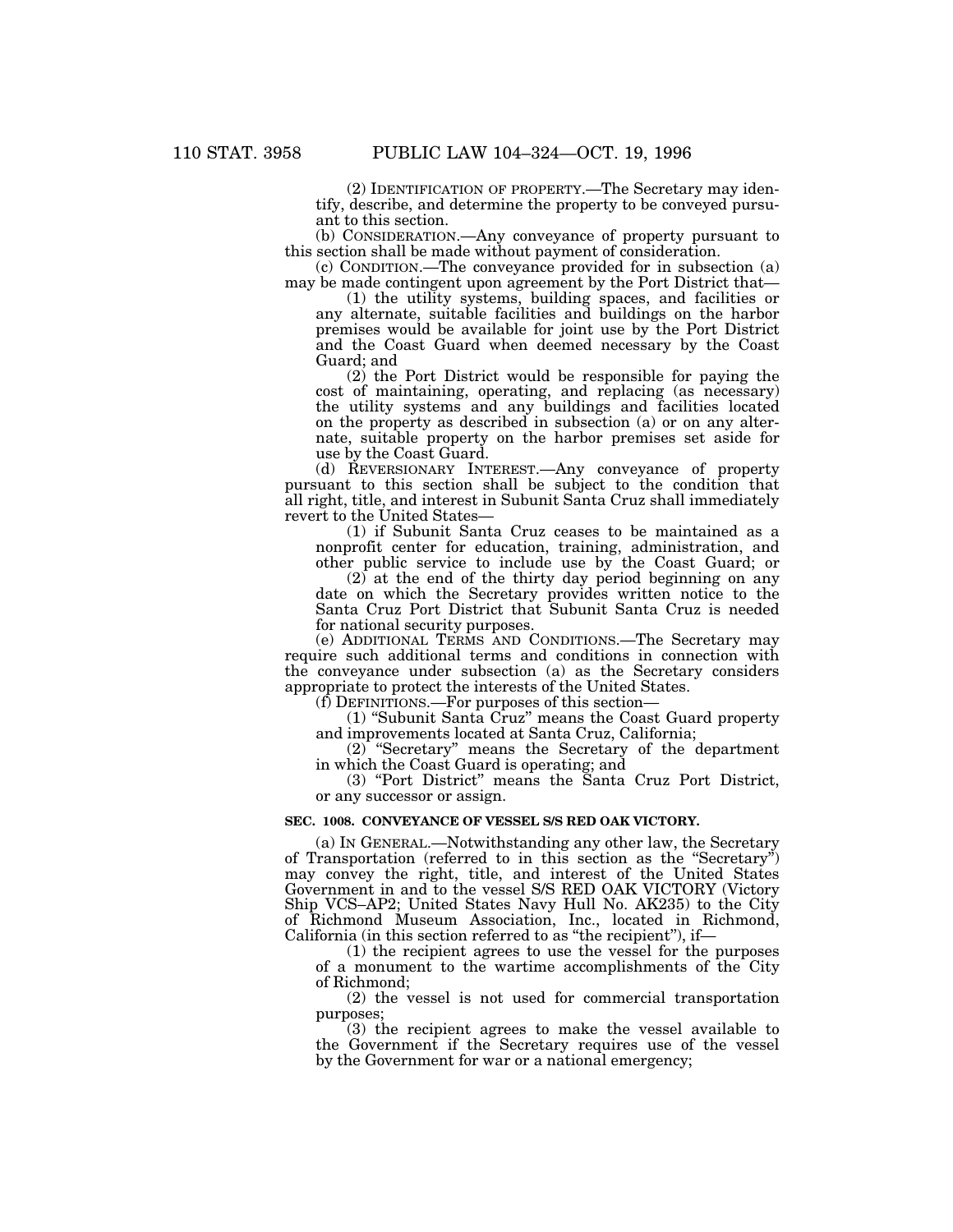(4) the recipient agrees to hold the Government harmless for any claims arising from exposure to hazardous materials, including asbestos and PCB's, after conveyance of the vessel, except for claims arising from use by the Government under paragraph (3);

(5) the recipient has available, for use to restore the vessel, in the form of cash, liquid assets, or a written loan commitment, financial resources of at least \$100,000; and

(6) the recipient agrees to any other conditions the Secretary considers appropriate.

(b) DELIVERY OF VESSEL.—If a conveyance is made under this section, the Secretary shall deliver the vessel at the place where the vessel is located on the date of enactment of this Act, in its present condition, without cost to the Government.

(c) OTHER UNNEEDED EQUIPMENT.—The Secretary may convey to the recipient any unneeded equipment from other vessels in the National Defense Reserve Fleet for use to restore the S/S RED OAK VICTORY to museum quality.

(d) RETENTION OF VESSEL IN NDRF.—The Secretary shall retain in the National Defense Reserve Fleet the vessel authorized to be conveyed under subsection (a), until the earlier of—

(1) 2 years after the date of the enactment of this Act; or

(2) the date of conveyance of the vessel under subsection (a).

# **SEC. 1009. CONVEYANCE OF EQUIPMENT.**

The Secretary of Transportation may convey any unneeded equipment from other vessels in the National Defense Reserve Fleet to the JOHN W. BROWN and other qualified United States memorial ships in order to maintain their operating condition. **SEC. 1010. PROPERTY EXCHANGE.**

(a) PROPERTY ACQUISITION.—The Secretary may, by means of an exchange of property, acceptance as a gift, or other means that does not require the use of appropriated funds, acquire all right, title, and interest in and to a parcel or parcels of real property and any improvements thereto located within the limits of the City and Borough of Juneau, Alaska.

(b) ACQUISITION THROUGH EXCHANGE.—For the purposes of acquiring property under subsection (a) by means of an exchange, the Secretary may convey all right, title, and interest of the United States in and to a parcel or parcels of real property and any improvements thereto located within the limits of the City and Borough of Juneau, Alaska and in the control of the Coast Guard if the Secretary determines that the exchange is in the best interest of the Coast Guard.

(c) TERMS AND CONDITIONS.—The Secretary may require such terms and conditions under this section as the Secretary considers appropriate to protect the interests of the United States.

# **SEC. 1011. AUTHORITY TO CONVEY WHITEFISH POINT LIGHT STATION LAND.**

(a) AUTHORITY TO CONVEY.— (1) IN GENERAL.—Except as otherwise provided in this section, the Secretary of the Interior (in this section referred to as the ''Secretary'') may convey, by an appropriate means of conveyance, all right, title, and interest of the United States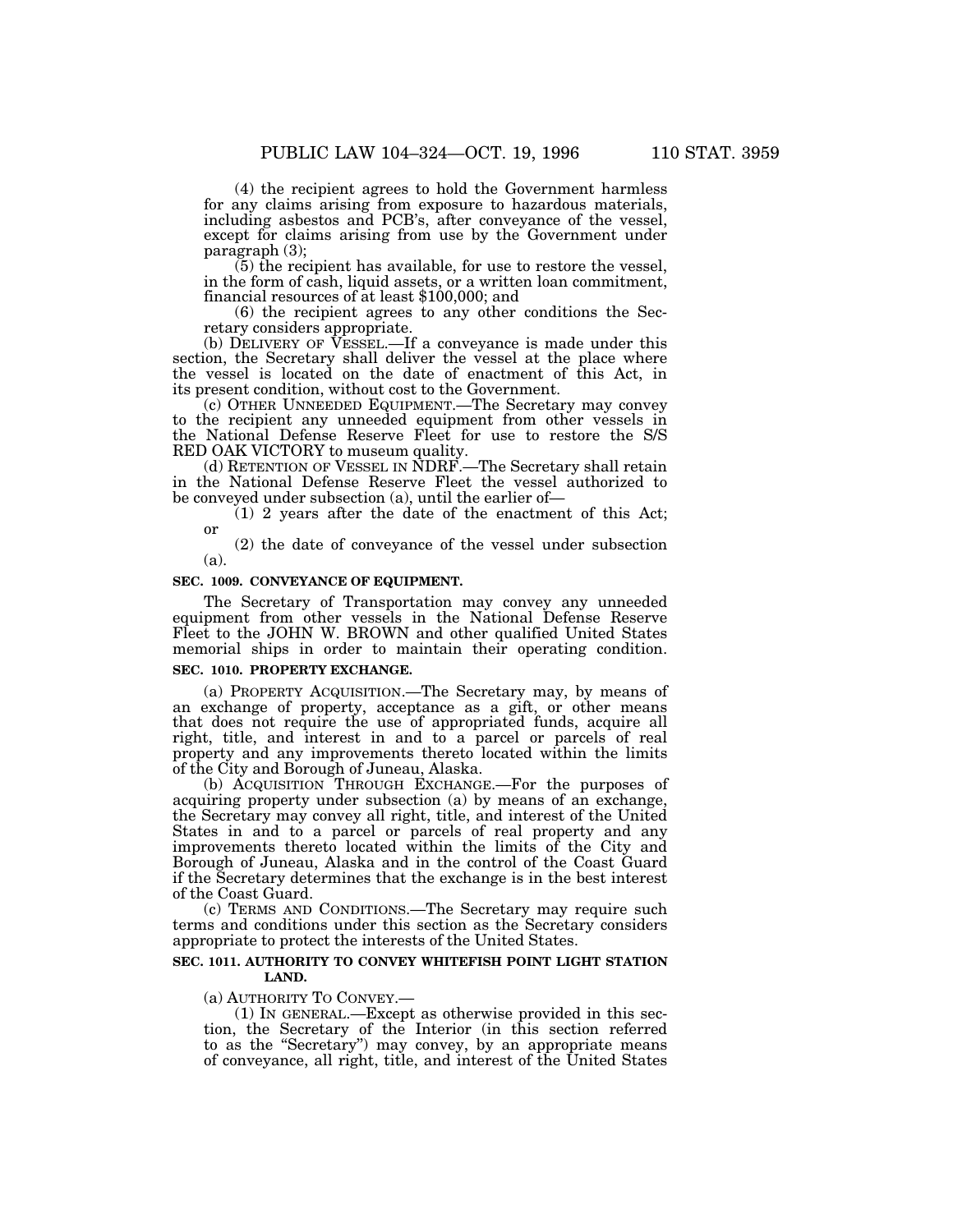in 1 of the 3 parcels comprising the land on which the United States Coast Guard Whitefish Point Light Station is situated (in this section referred to as the ''Property''), to each of the Great Lakes Shipwreck Historical Society, located in Sault Ste. Marie, Michigan, the United States Fish and Wildlife Service, and the Michigan Audubon Society (each of which is referred to in this section as a "recipient"), subject to all easements, conditions, reservations, exceptions, and restrictions contained in prior conveyances of record.

(2) LIMITATION.—Notwithstanding paragraph (1), the Secretary shall retain for the United States all right, title, and interest in—

(A) any historical artifact, including any lens or lantern, and

(B) the light, antennas, sound signal, towers, associated lighthouse equipment, and any electronic navigation equipment, which are active aids to navigation,

which is located on the Property, or which relates to the Property.

(3) IDENTIFICATION OF THE PROPERTY.—The Secretary may identify, describe, and determine the parcels to be conveyed pursuant to this section.

(4) RIGHTS OF ACCESS.—If necessary to ensure access to a public roadway for a parcel conveyed under this section, the Secretary shall convey with the parcel an appropriate appurtenant easement over another parcel conveyed under this section.

(5) EASEMENT FOR PUBLIC ALONG SHORELINE.—In each conveyance under this section of property located on the shoreline of Lake Superior, the Secretary shall retain for the public, for public walkway purposes, a right-of-way along the shoreline that extends 30 feet inland from the mean high water line. (b) TERMS AND CONDITIONS.—

(1) IN GENERAL.—Any conveyance pursuant to subsection (a) shall be made—

(A) without payment of consideration; and

(B) subject to such terms and conditions as the Secretary considers appropriate.

(2) MAINTENANCE OF NAVIGATION FUNCTIONS.—The Secretary shall ensure that any conveyance pursuant to this section is subject to such conditions as the Secretary considers to be necessary to assure that—

(A) the light, antennas, sound signal, towers, and associated lighthouse equipment, and any electronic navigation equipment, which are located on the Property and which are active aids to navigation shall continue to be operated and maintained by the United States for as long as they are needed for this purpose;

(B) the recipients may not interfere or allow interference in any manner with such aids to navigation without express written permission from the United States;

(C) there is reserved to the United States the right to relocate, replace, or add any aids to navigation, or make any changes on any portion of the Property as may be necessary for navigation purposes;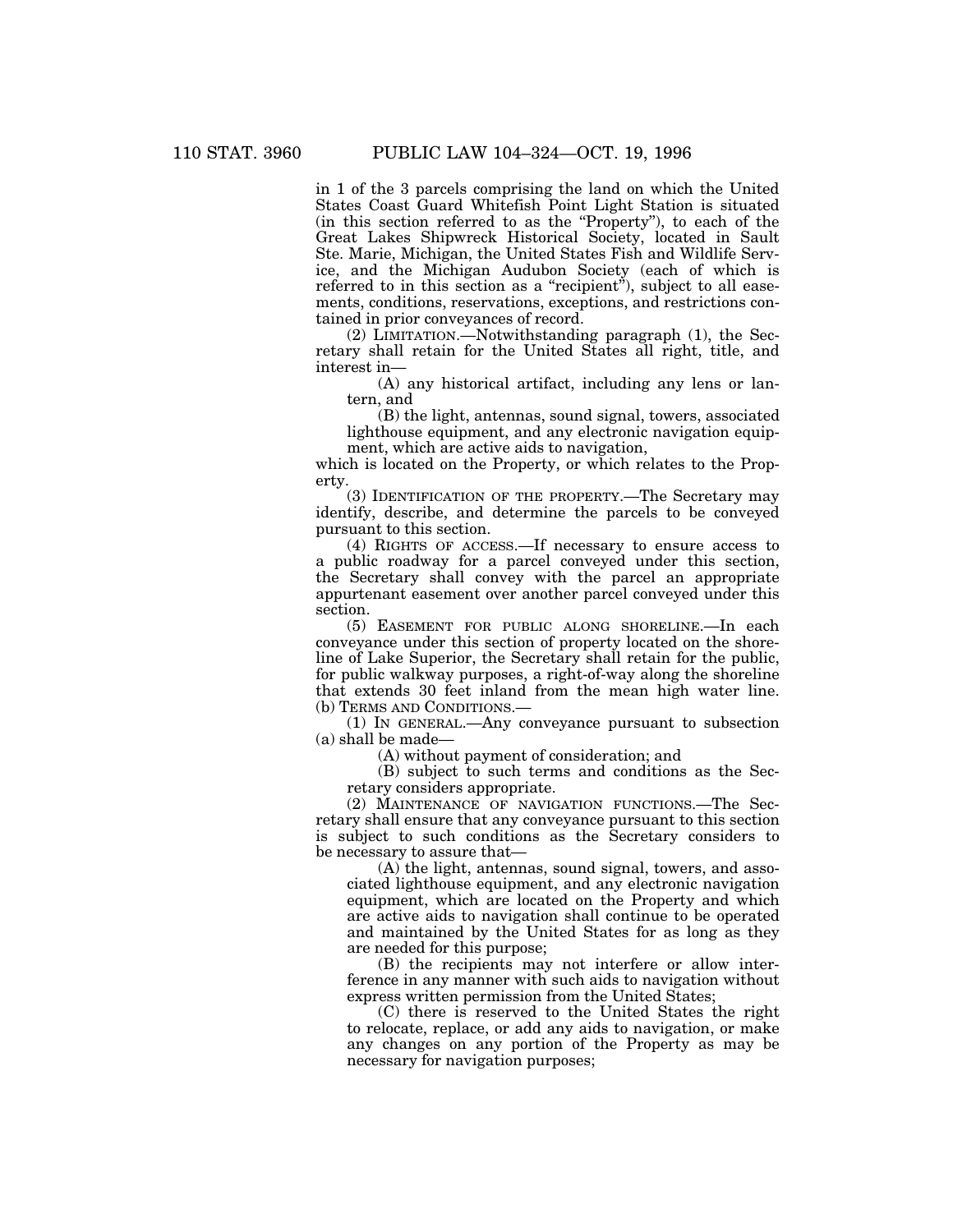(D) the United States shall have the right, at any time, to enter the Property without notice for the purpose of maintaining aids to navigation;

(E) the United States shall have—

(i) an easement of access to and across the Property for the purpose of maintaining the aids to navigation and associated equipment in use on the Property; and

(ii) an easement for an arc of visibility; and

(F) the United States shall not be responsible for the cost and expense of maintenance, repair, and upkeep of the Property.

(3) MAINTENANCE OBLIGATION.—The recipients shall not have any obligation to maintain any active aid to navigation equipment on any parcel conveyed pursuant to this section.

(c) PROPERTY TO BE MAINTAINED IN ACCORDANCE WITH CER-TAIN LAWS.—Each recipient shall maintain the parcel conveyed to the recipient pursuant to subsection (a) in accordance with the provisions of the National Historic Preservation Act (16 U.S.C. 470 et seq.), and other applicable laws.

(d) MAINTENANCE STANDARD.—Each recipient shall maintain the parcel conveyed to the recipient pursuant to subsection (a), at its own cost and expense, in a proper, substantial, and workmanlike manner, including the easements of access, the easement for an arc of visibility, the nuisance easement, and the underground easement.

(e) SHARED USE AND OCCUPANCY AGREEMENT.—The Secretary shall require, as a condition of each conveyance of property under this section, that all of the recipients have entered into the same agreement governing the shared use and occupancy of the existing Whitefish Point Light Station facilities. The agreement shall be drafted by the recipients and shall include—

(1) terms governing building occupancy and access of recipient staff and public visitors to public restrooms, the auditorium, and the parking lot; and

(2) terms requiring that each recipient shall be responsible for paying a pro rata share of the costs of operating and maintaining the existing Whitefish Point Light Station facilities, that is based on the level of use and occupancy of the facilities by the recipient.

(f) LIMITATIONS ON DEVELOPMENT AND IMPAIRING USES.—It shall be a term of each conveyance under this section that—

(1) no development of new facilities or expansion of existing facilities or infrastructure on property conveyed under this section may occur, except for purposes of implementing the Whitefish Point Comprehensive Plan of October 1992 or for a gift shop, unless—

(A) each of the recipients consents to the development or expansion in writing;

(B) there has been a reasonable opportunity for public comment on the development or expansion, and full consideration has been given to such public comment as is provided; and

(C) the development or expansion is consistent with preservation of the Property in its predominantly natural, scenic, historic, and forested condition; and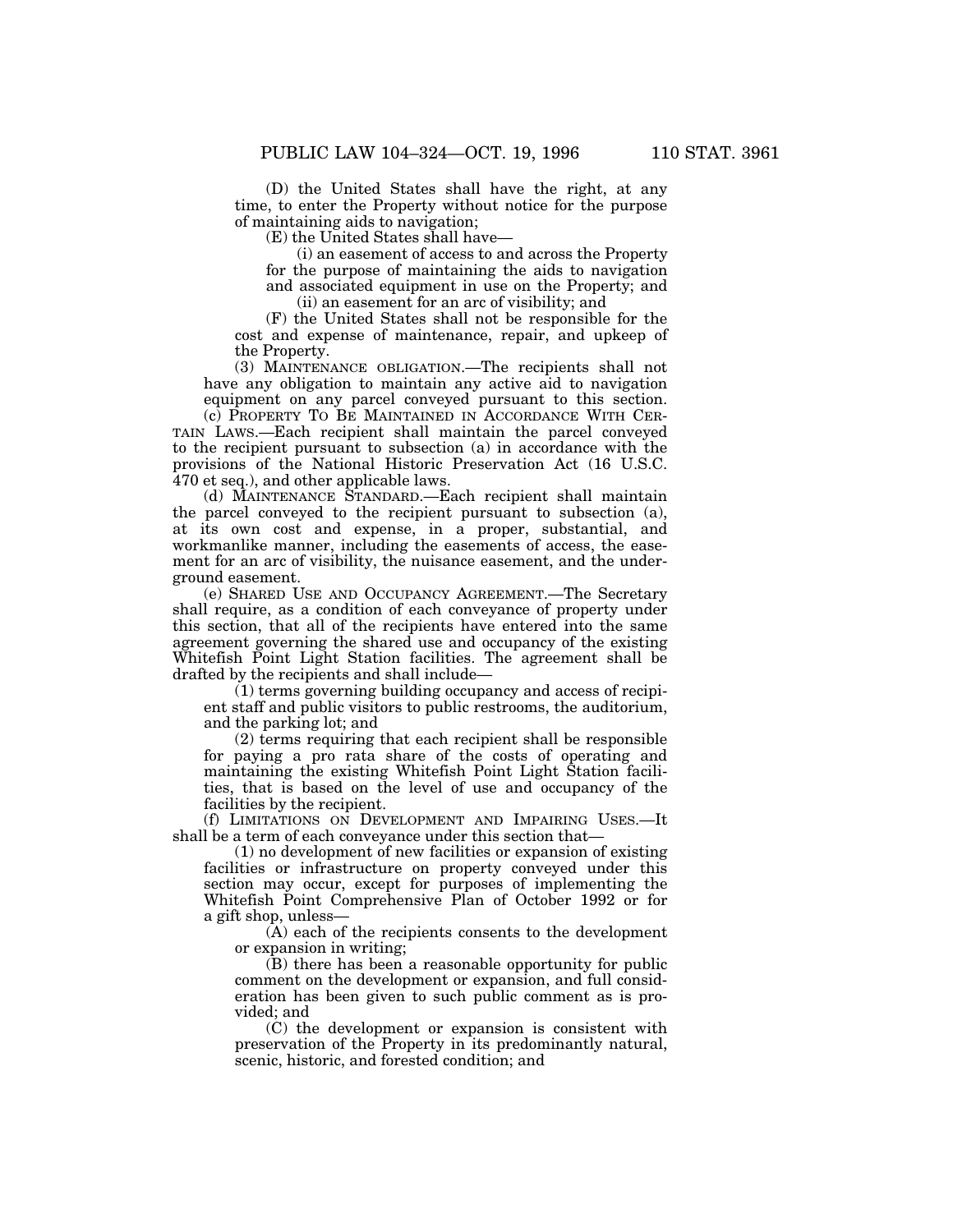(2) any use of the Property or any structure located on the Property which may impair or interfere with the conservation values of the Property is expressly prohibited.

(g) REVERSIONARY INTEREST.—

(1) IN GENERAL.—All right, title, and interests in and to property and interests conveyed under this section shall revert to the United States and thereafter be administered by the Secretary of the Interior acting through the Director of the United States Fish and Wildlife Service, if—

(A) in the case of such property and interests conveyed to the Great Lakes Shipwreck Historical Society, the property or interests cease to be used for the purpose of historical interpretation;

(B) in the case of such property and interests conveyed to the Michigan Audubon Society, the property or interests cease to be used for the purpose of environmental protection, research, and interpretation; or

(C) in the case of any property and interests conveyed to a recipient referred to in subparagraph  $(A)$  or  $(\vec{B})$ —

(i) there is any violation of any term or condition of the conveyance to that recipient; or

(ii) the recipient has ceased to exist.

(2) AUTHORITY TO ENFORCE REVERSIONARY INTEREST.—The Secretary of the Interior, acting through the Director of the United States Fish and Wildlife Service, shall have the authority—

(A) to determine for the United States Government whether any act or omission of a recipient results in a reversion of property and interests under paragraph (1); and

(B) to initiate a civil action to enforce that reversion, after notifying the recipient of the intent of the Secretary of the Interior to initiate that action.

(3) MAINTENANCE OF NAVIGATION FUNCTIONS.—In the event of a reversion of property under this subsection, the Secretary of the Interior shall administer the property subject to any conditions the Secretary of Transportation considers to be necessary to maintain the navigation functions.

# **SEC. 1012. CONVEYANCE OF PARRAMORE BEACH COAST GUARD STA-TION, VIRGINIA.**

(a) IN GENERAL.—The Secretary of the department in which the Coast Guard is operating shall convey to the Nature Conservancy (a nonprofit corporation established under the laws of the District of Columbia and holder of ownership interest in Parramore Island, Virginia), by not later than 30 days after the date of the enactment of this Act and without consideration, all right, title, and interest of the United States in and to all real property comprising the Parramore Beach Coast Guard Station, located on Parramore's Island near the town of Wachapreague in Accomack County, Virginia.

(b) COMPLETION OF ENVIRONMENTAL REVIEWS, ASSESSMENTS, AND CLEANUP.—

(1) AUTHORITY TO CONVEY BEFORE COMPLETION.—Notwithstanding any other provision of law that would require completion of an environmental review, assessment, or cleanup with respect to the Parramore Beach Coast Guard Station before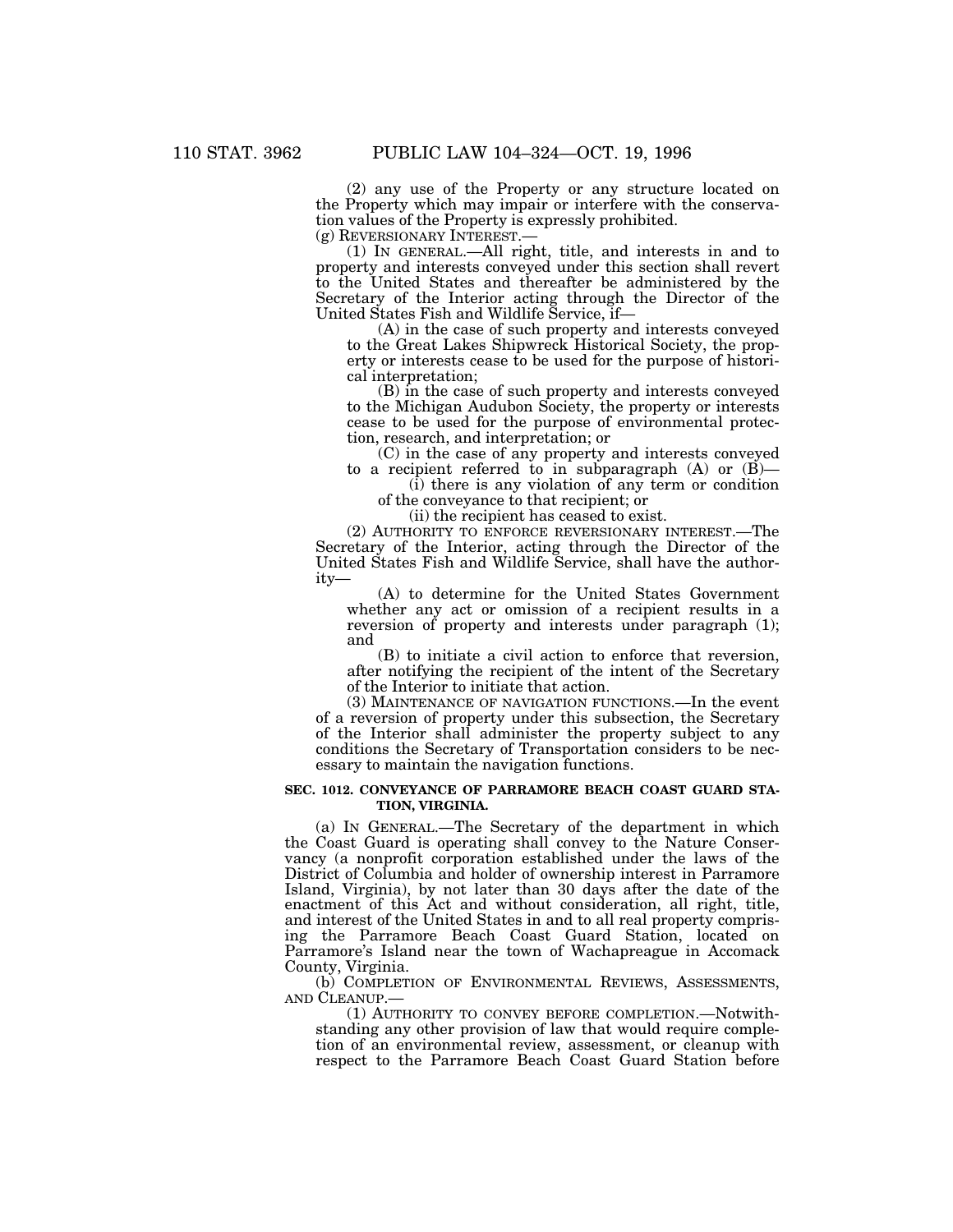the conveyance under subsection (a), the Secretary may make that conveyance before the completion of that review, assessment, or cleanup, as applicable.

(2) TIME FOR COMPLETION.—Any environmental review, assessment, or cleanup with respect to the Parramore Beach Coast Guard Station shall be completed by as soon as practicable after the date of the enactment of this Act.

# **SEC. 1013. CONVEYANCE OF JEREMIAH O'BRIEN.**

(a) IN GENERAL.—Notwithstanding any other provision of law, the Secretary of Transportation (in this section referred to as the ''Secretary'') may convey, subject to the conditions set forth in subsection (b), the right, title, and interest of the United States Government in the vessel JEREMIAH O'BRIEN (United States official number 243622; in this section referred to as the ''Vessel''), to a nonprofit corporation (in this section referred to as the ''Recipient'') for use as a merchant marine memorial museum, if on the date of enactment of this Act the Recipient has at least 10 consecutive years experience in restoring and operating a Liberty Ship as a merchant marine memorial museum.

(b) CONDITIONS.—The conveyance of the Vessel under subsection (a) shall be subject to the following conditions:

(1) The Recipient agrees—

(A) to use the Vessel as a nonprofit merchant marine memorial museum;

(B) not to use the Vessel for commercial transportation purposes;

(C) to make the Vessel available to the Government without cost if and when the Secretary requires use of the Vessel by the Government;

(D) in the event the Recipient no longer requires the Vessel for use as a merchant marine memorial museum, to—

(i) reconvey, at the discretion of the Secretary, the Vessel to the Government in as good condition as when it was received from the Government, except for ordinary wear and tear; and

(ii) deliver the Vessel to the Government at the place where the Vessel was delivered to the Recipient;

(E) to hold the Government harmless for any claims founded on occurrences after conveyance of the Vessel, except for claims against the Government arising from use by the Government under subparagraphs (C) and (D) of this paragraph, which claims shall include any claims resulting from exposure to asbestos and other substances; and

(F) to any other conditions the Secretary considers appropriate.

 $(2)$  If a conveyance is made under this section, the Secretary shall deliver the Vessel to the Recipient at the place where the Vessel is located on the date of enactment of this Act, in its present condition, without cost to the Government.

(c) CONVEYANCE OF EQUIPMENT AND MATERIAL.—The Secretary may convey to the Recipient any unneeded equipment and material from other vessels at any time in the National Defense Reserve Fleet in order to assist in placing and maintaining the Vessel in operating condition.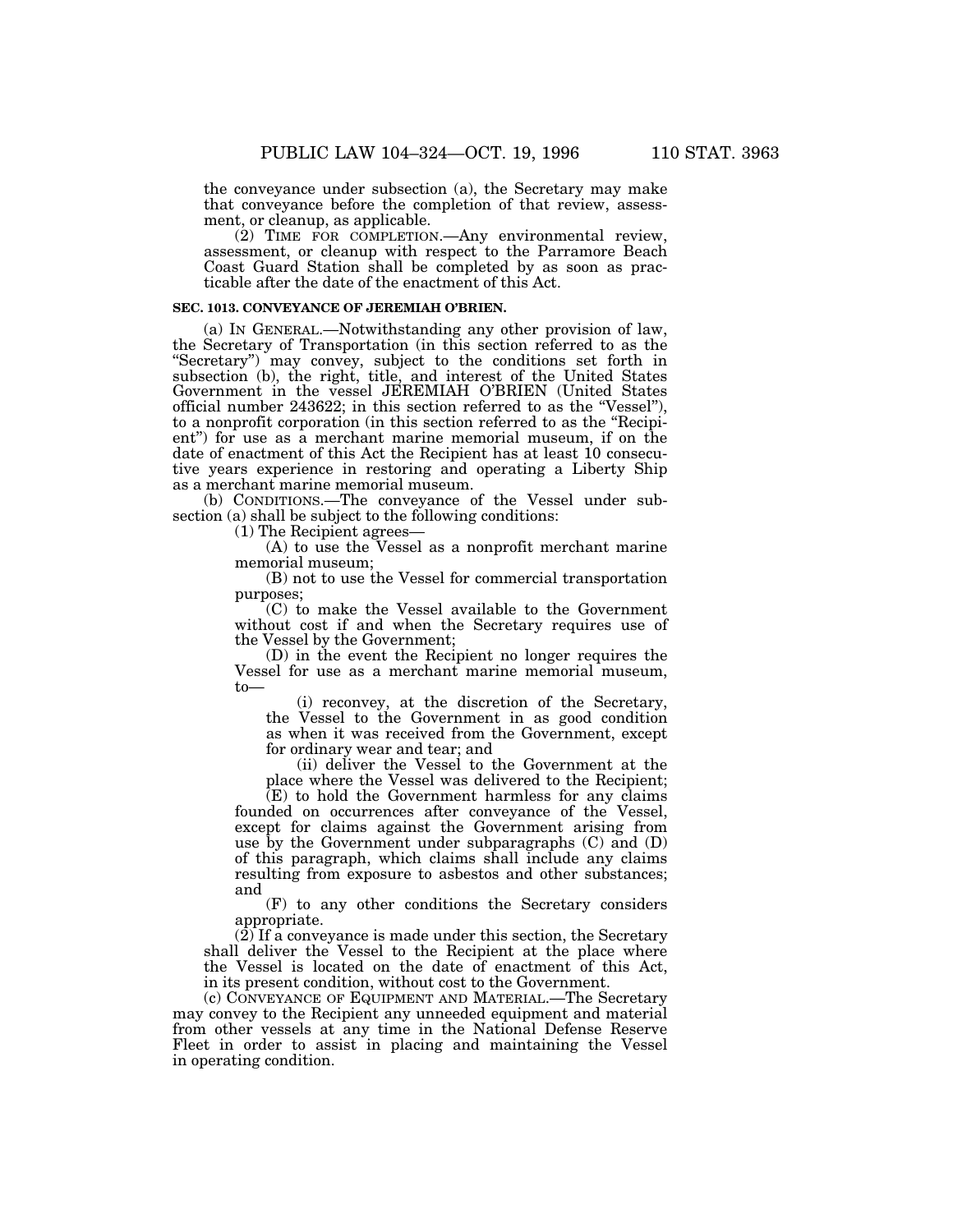(d) EXPIRATION OF AUTHORITY.—The authority of the Secretary to convey the Vessel under this section shall expire 2 years after the date of enactment of this Act.

# **TITLE XI—MISCELLANEOUS**

Louisiana.

#### **SEC. 1101. FLORIDA AVENUE BRIDGE.**

For purposes of the alteration of the Florida Avenue Bridge (located approximately 1.63 miles east of the Mississippi River on the Gulf Intracoastal Waterway in Orleans Parish, Louisiana) ordered by the Secretary of Transportation under the Act of June 21, 1940 (33 U.S.C. 511 et seq.), the Secretary shall treat the drainage siphon that is adjacent to the bridge as an appurtenance of the bridge, including with respect to apportionment and payment of costs for the removal of the drainage siphon in accordance with that Act.

#### **SEC. 1102. OIL SPILL RECOVERY INSTITUTE.**

(a) ADVISORY BOARD AND EXECUTIVE COMMITTEE.—Section 5001 of the Oil Pollution Act of 1990 (33 U.S.C. 2731) is amended—

(1) by striking ''to be administered by the Secretary of Commerce'' in subsection (a);

(2) by striking ''and located'' in subsection (a) and inserting ''located'';

(3) by striking ''the EXXON VALDEZ oil spill'' each place it appears in subsection (b)(2) and inserting ''Arctic or Subarctic oil spills'';

(4) by striking "18" in subsection  $(c)(1)$  and inserting "16";

(5) by striking '', Natural Resources, and Commerce and Economic Development'' in subsection (c)(1)(A) and inserting a comma and ''and Natural Resources'';

 $(6)$  by striking subsection  $(c)(1)$   $(B)$ ,  $(C)$ , and  $(D)$ ;

(7) by redesignating subparagraphs (E) and (F) of subsection  $(c)(1)$  as subparagraphs  $(G)$  and  $(H)$ , respectively;

(8) by inserting after subparagraph  $(A)$  of subsection  $(c)(1)$ the following:

" $(B)$  One representative appointed by each of the Secretaries of Commerce, the Interior, and Transportation, who shall be Federal employees.

''(C) Two representatives from the fishing industry appointed by the Governor of the State of Alaska from among residents of communities in Alaska that were affected by the EXXON VALDEZ oil spill, who shall serve terms of 2 years each. Interested organizations from within the fishing industry may submit the names of qualified individuals for consideration by the Governor.

''(D) Two Alaska Natives who represent Native entities affected by the EXXON VALDEZ oil spill, at least one of whom represents an entity located in Prince William Sound, appointed by the Governor of Alaska from a list of 4 qualified individuals submitted by the Alaska Federation of Natives, who shall serve terms of 2 years each.

 $E(E)$  Two representatives from the oil and gas industry to be appointed by the Governor of the State of Alaska who shall serve terms of 2 years each. Interested organizations from within the oil and gas industry may submit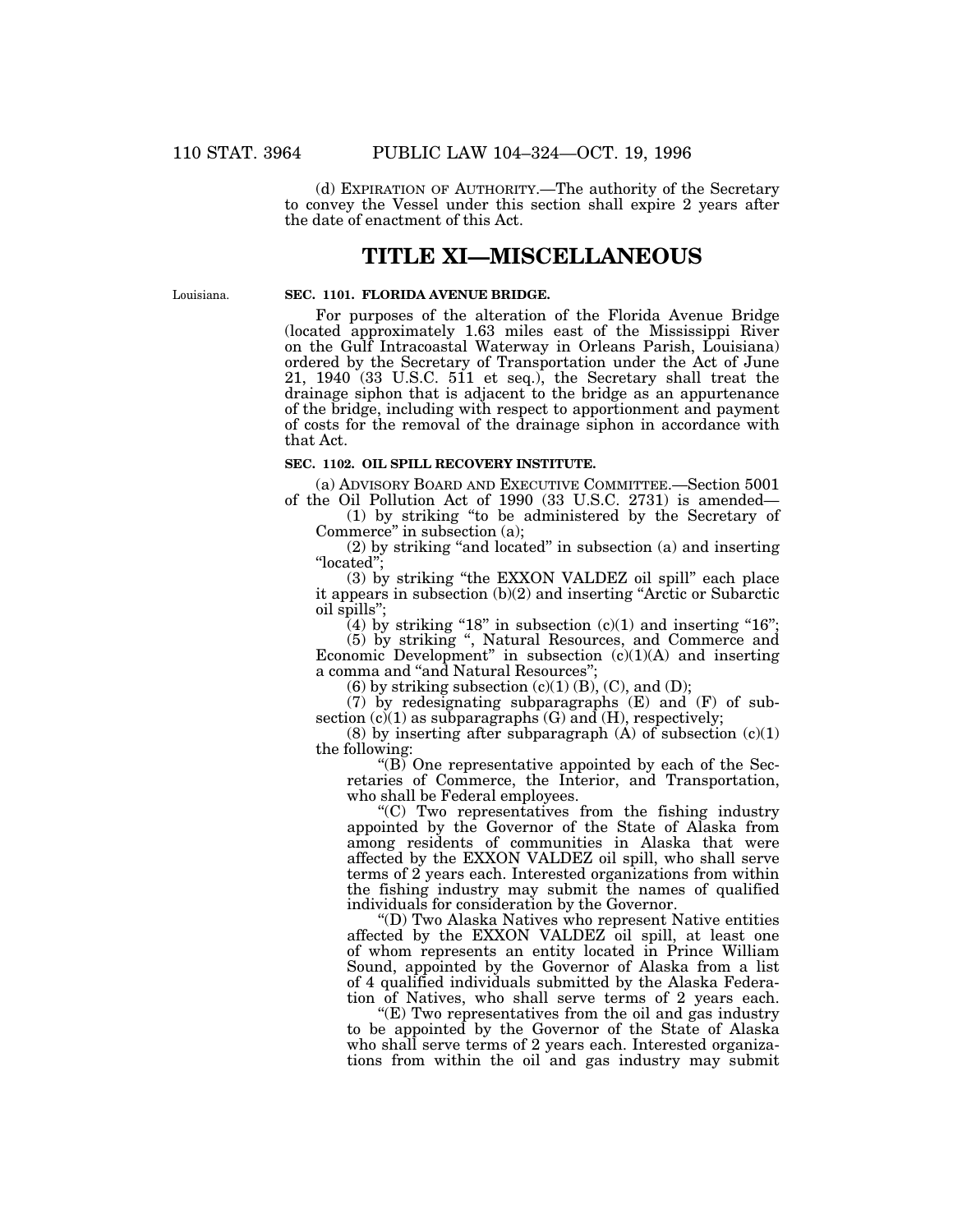the names of qualified individuals for consideration by the Governor.

 $F(F)$  Two at-large representatives from among residents of communities in Alaska that were affected by the EXXON VALDEZ oil spill who are knowledgeable about the marine environment and wildlife within Prince William Sound, and who shall serve terms of 2 years each, appointed by the remaining members of the Advisory Board. Interested parties may submit the names of qualified individuals for consideration by the Advisory Board.'';

(9) adding at the end of subsection (c) the following:

"(4) SCIENTIFIC REVIEW.—The Advisory Board may request a scientific review of the research program every five years by the National Academy of Sciences which shall perform the review, if requested, as part of its responsibilities under section 7001(b)(2).'';

(10) by striking ''the EXXON VALDEZ oil spill'' in subsection (d)(2) and inserting "Arctic or Subarctic oil spills";

(11) by striking ''Secretary of Commerce'' in subsection (e) and inserting ''Advisory Board'';

(12) by striking '', the Advisory Board,'' in the second sentence of subsection (e);

(13) by striking ''Secretary's'' in subsection (e) and inserting "Advisory Board's";

 $(14)$  by inserting "authorization in section 5006(b) providing funding for the" in subsection (i) after "The";

 $(15)$  by striking "this Act" in subsection (i) and inserting ''the Coast Guard Authorization Act of 1996'';

(16) by striking the first sentence of subsection (j); and

(17) by inserting ''The Advisory Board may compensate its Federal representatives for their reasonable travel costs.'' in subsection (j) after "Institute.".

(b) FUNDING.—Section 5006 of the Oil Pollution Act of 1990 (33 U.S.C. 2736) is amended by—

(1) striking subsection (a) and redesignating subsection (b) as subsection (a);

(2) striking ''5003'' in the caption of subsection (a), as redesignated, and inserting "5001, 5003,";

 $(3)$  inserting "to carry out section 5001 in the amount as determined in section 5006(b), and'' after ''limitation,'' in the text of subsection (a), as redesignated; and

(4) adding at the end thereof the following:

''(b) USE OF INTEREST ONLY.—The amount of funding to be made available annually to carry out section 5001 shall be the interest produced by the Fund's investment of the \$22,500,000 remaining funding authorized for the Prince William Sound Oil Spill Recovery Institute and currently deposited in the Fund and invested by the Secretary of the Treasury in income producing securities along with other funds comprising the Fund. The National Pollution Funds Center shall transfer all such accrued interest, including the interest earned from the date funds in the Trans-Alaska Liability Pipeline Fund were transferred into the Oil Spill Liability Trust Fund pursuant to section 8102(a)(2)(B)(ii), to the Prince William Sound Oil Spill Recovery Institute annually, beginning 60 days after the date of enactment of the Coast Guard Authorization Act of 1996.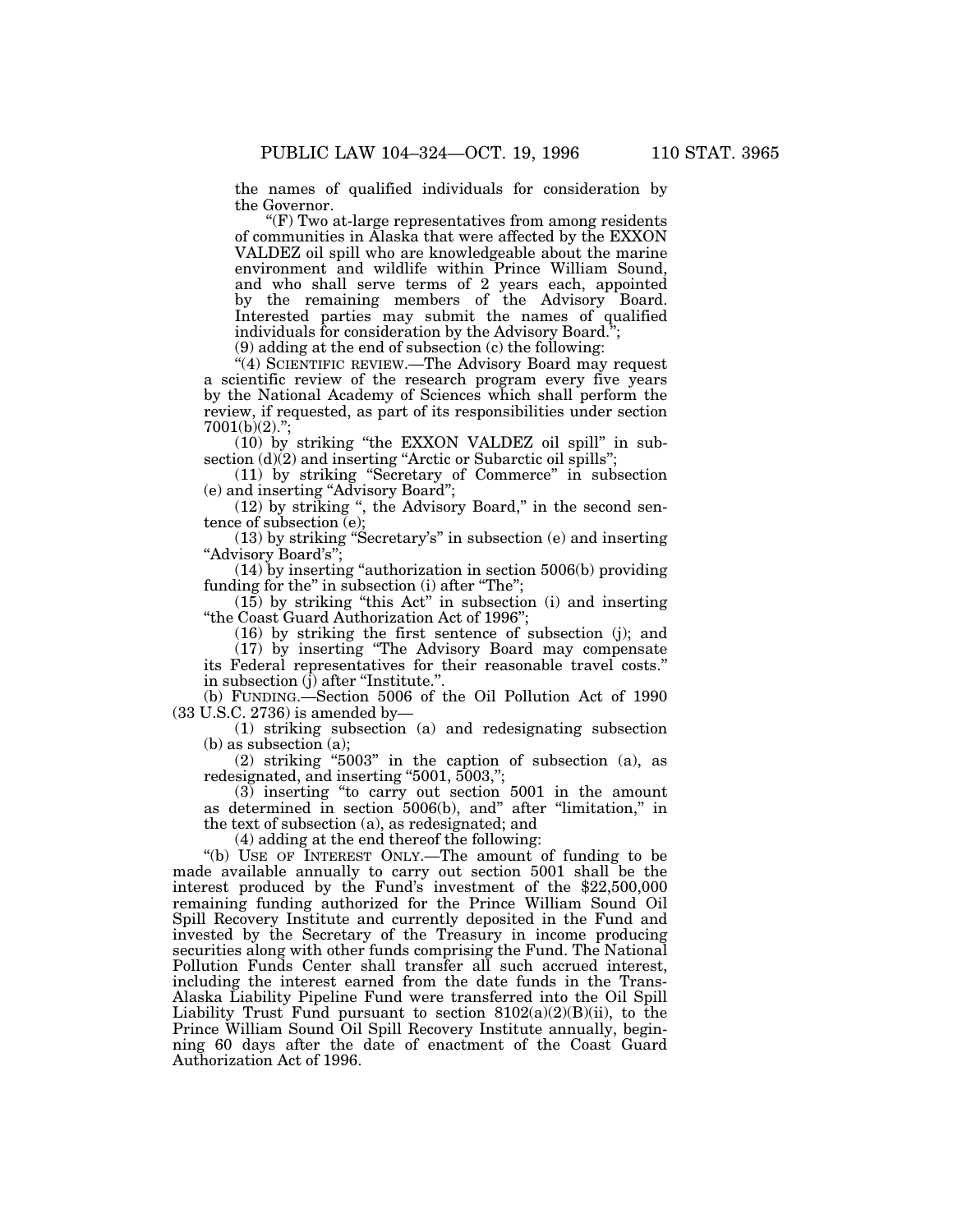''(c) USE FOR SECTION 1012.—Beginning with the eleventh year following the date of enactment of the Coast Guard Authorization Act of 1996, the funding authorized for the Prince William Sound Oil Spill Recovery Institute and deposited in the Fund shall thereafter be made available for purposes of section 1012 in Alaska.''.

(1) Section  $6002(b)$  of the Oil Pollution Act of 1990 (33 U.S.C. 2752(b)) is amended by striking "5006(b)" and inserting ''5006''.

 $(2)$  Section  $7001(c)(9)$  the Oil Pollution Act of 1990  $(33)$ U.S.C.  $2761(c)(9)$  is amended by striking the period at the end thereof and inserting ''until the authorization for funding under section 5006(b) expires.''.

# **SEC. 1103. LIMITED DOUBLE HULL EXEMPTIONS.**

Section 3703a of title 46, United States Code, is amended—  $(1)$  in subsection  $(b)$ , by-

 $(A)$  striking "or" at the end of paragraph  $(2)$ ;

(B) striking the period at the end of paragraph (3) and inserting a semicolon; and

(C) adding at the end the following new paragraphs: " $(4)$  a vessel documented under chapter 121 of this title

that was equipped with a double hull before August 12, 1992; " $(5)$  a barge of less than 1,500 gross tons (as measured under chapter 145 of this title) carrying refined petroleum product in bulk as cargo in or adjacent to waters of the Bering Sea, Chukchi Sea, and Arctic Ocean and waters tributary thereto and in the waters of the Aleutian Islands and the Alaskan Peninsula west of 155 degrees west longitude; or

''(6) a vessel in the National Defense Reserve Fleet pursuant to section 11 of the Merchant Ship Sales Act of 1946 (50 App. U.S.C. 1744).''; and

 $(2)$  by adding at the end the following new subsection: "(d) The operation of barges described in subsection  $(b)(5)$  outside waters described in that subsection shall be on any conditions as the Secretary may require.''.

# **SEC. 1104. OIL SPILL RESPONSE VESSELS.**

(a) DESCRIPTION.—Section 2101 of title 46, United States Code, is amended—

(1) by redesignating paragraph (20a) as paragraph (20b); and

(2) by inserting after paragraph (20) the following new paragraph:

''(20a) 'oil spill response vessel' means a vessel that is designated in its certificate of inspection as such a vessel, or that is adapted to respond to a discharge of oil or a hazardous material.".<br>(b) EXEMPTION FROM LIQUID BULK CARRIAGE REQUIREMENTS.-

Section 3702 of title 46, United States Code, is amended by adding at the end thereof the following:

''(f) This chapter does not apply to an oil spill response vessel if—

 $''(1)$  the vessel is used only in response-related activities; or

"(2) the vessel is-

''(A) not more than 500 gross tons as measured under section 14502 of this title, or an alternate tonnage meas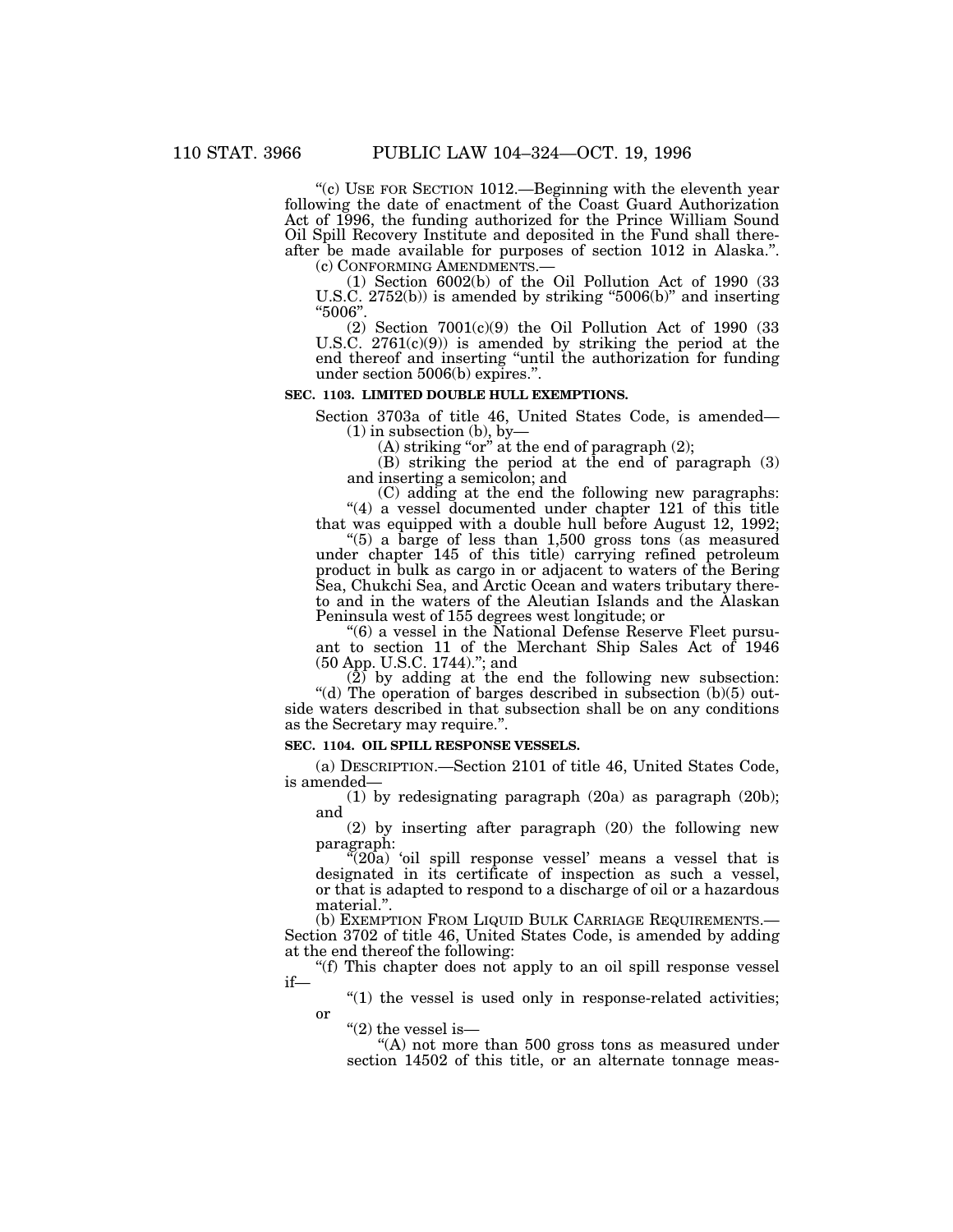ured under section 14302 of this title as prescribed by the Secretary under section 14104 of this title;

''(B) designated in its certificate of inspection as an oil spill response vessel; and

''(C) engaged in response-related activities.''.

 $(c)$  MANNING.—Section 810 $\overline{4}$ (p) of title 46, United States Code, is amended to read as follows:

''(p) The Secretary may prescribe the watchstanding and work hours requirements for an oil spill response vessel.''.

(d) MINIMUM NUMBER OF LICENSED INDIVIDUALS.—Section 8301(e) of title 46, United States Code, is amended to read as follows:

''(e) The Secretary may prescribe the minimum number of licensed individuals for an oil spill response vessel.''.

(e) MERCHANT MARINER DOCUMENT REQUIREMENTS.—Section 8701(a) of title 46, United States Code, is amended—

(1) by striking ''and'' after the semicolon at the end of paragraph (7),

 $(2)$  by striking the period at the end of paragraph  $(8)$ and inserting a semicolon and "and"; and

(3) by adding at the end thereof the following new paragraph:

''(9) the Secretary may prescribe the individuals required to hold a merchant mariner's document serving onboard an oil spill response vessel.''.

(f) EXEMPTION FROM TOWING VESSEL REQUIREMENT.—Section 8905 of title 46, United States Code, is amended by adding at the end the following new subsection:

''(c) Section 8904 of this title does not apply to an oil spill response vessel while engaged in oil spill response or training activities.''.

(g) INSPECTION REQUIREMENT.—Section 3301 of title 46, United States Code, is amended by adding at the end the following new paragraph:

''(14) oil spill response vessels.''.

#### **SEC. 1105. SERVICE IN CERTAIN SUITS IN ADMIRALTY.**

Section 2 of the Act of March 9, 1920 (popularly known as the Suits in Admiralty Act; 46 App. U.S.C. 742), is amended by striking ''The libelant'' and all that follows through ''and such corporation.''.

# **SEC. 1106. AMENDMENTS TO THE JOHNSON ACT.**

(a) CALIFORNIA CRUISE INDUSTRY REVITALIZATION.—Section 5(b)(2) of the Act of January 2, 1951 (15 U.S.C. 1175(b)(2)), commonly referred to as the ''Johnson Act'', is amended by adding at the end thereof the following:<br>"(C) Exclusion of CERTAIN VOYAGES AND SEGMENTS.—

Except for a voyage or segment of a voyage that occurs within the boundaries of the State of Hawaii, a voyage or segment of a voyage is not described in subparagraph (B) if it includes or consists of a segment—

''(i) that begins and ends in the same State;

"(ii) that is part of a voyage to another State or to a foreign country; and

''(iii) in which the vessel reaches the other State or foreign country within 3 days after leaving the State in which it begins.''.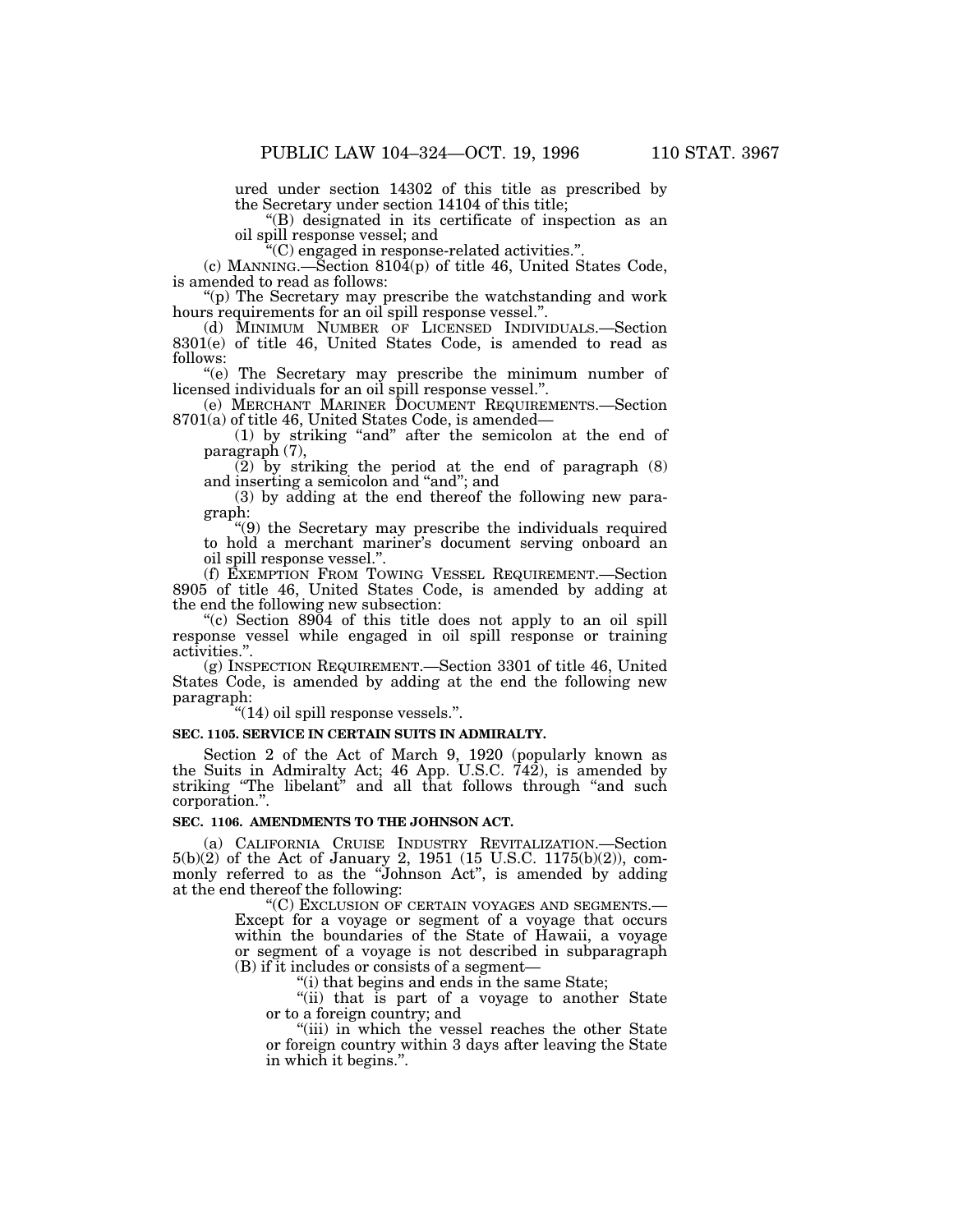(b) AUTHORITY OF THE STATE OF INDIANA OVER VESSELS ON VOYAGES IN THE TERRITORIAL JURISDICTION OF THE STATE OF INDIANA.—Section 5(b)(1) of the Act of January 2, 1951 (15 U.S.C.  $1175(b)(1)$ , commonly known as the "Johnson Act", is amended—

 $(1)$  in subparagraph  $(A)$  by striking "or" after the semicolon at the end;

(2) in subparagraph (B) by striking the period at the end and inserting "; or"; and

(3) by adding at the end the following new subparagraph: ''(C) the repair, transport, possession, or use of a gambling device on a vessel on a voyage that begins in the State of Indiana and that does not leave the territorial jurisdiction of that State, including such a voyage on Lake Michigan.''.

(c) APPLICABILITY TO CERTAIN VOYAGES IN ALASKA.—Section 5 of the Act of January 2, 1951 (15 U.S.C. 1175), commonly referred to as the ''Johnson Act'', is amended by adding at the end the following new subsection:

"(c) EXCEPTION.—(1) With respect to a vessel operating in Alaska, this section does not prohibit, nor may the State of Alaska make it a violation of law for there to occur, the repair, transport, possession, or use of any gambling device on board a vessel which provides sleeping accommodations for all of its passengers and that is on a voyage or segment of a voyage described in paragraph (2), except that such State may, within its boundaries—

''(A) prohibit the use of a gambling device on a vessel while it is docked or anchored or while it is operating within 3 nautical miles of a port at which it is scheduled to call; and

''(B) require the gambling devices to remain on board the vessel.

"(2) A voyage referred to in paragraph  $(1)$  is a voyage that-"(A) includes a stop in Canada or in a State other than

the State of Alaska;

''(B) includes stops in at least 2 different ports situated in the State of Alaska; and

''(C) is of at least 60 hours duration.''.

#### **SEC. 1107. LOWER COLUMBIA RIVER MARITIME FIRE AND SAFETY ACTIVITIES.**

The Secretary of Transportation is authorized to expend out of the amounts appropriated for the Coast Guard not more than \$940,000 for lower Columbia River marine, fire, oil, and toxic spill response communications, training, equipment, and program administration activities conducted by the Maritime Fire and Safety Association.

#### **SEC. 1108. OIL POLLUTION RESEARCH TRAINING.**

Section 7001(c)(2)(D) of the Oil Pollution Act of 1990 (33 U.S.C.  $2761(c)(2)(D)$ ) is amended by striking "Texas;" and inserting "Texas, and the Center for Marine Training and Safety in Galveston, Texas;".

## **SEC. 1109. LIMITATION ON RELOCATION OF HOUSTON AND GAL-VESTON MARINE SAFETY OFFICES.**

The Secretary of Transportation may not relocate the Coast Guard Marine Safety Offices in Galveston, Texas, and Houston,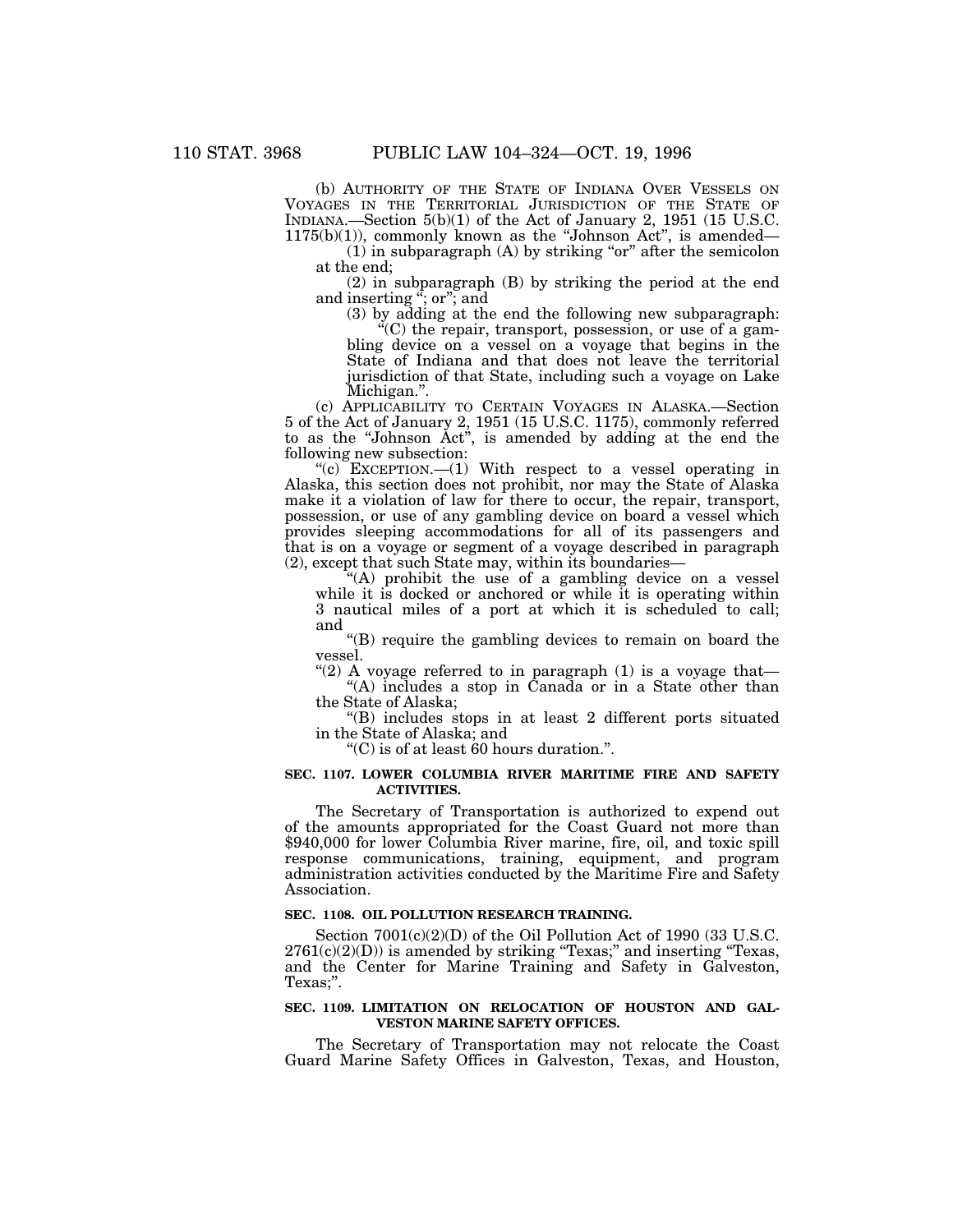Texas. Nothing in this section prevents the consolidation of management functions of these Coast Guard authorities.

# **SEC. 1110. UNINSPECTED FISH TENDER VESSELS.**

Section 3302 of title 46, United States Code, as amended by this Act, is further amended as follows:

(1) Subsection (b) is amended by striking ''A fishing vessel,'' and inserting "Except as provided in subsection  $(c)(3)$  of this section, a fishing vessel''.

 $(2)$  Subsection  $(c)(1)$  is amended by striking "A fish processing vessel'' and inserting ''Except as provided in paragraph (3) of this subsection, a fish processing vessel''.

(3) Subsection  $(c)(2)$  is amended by striking "A fish tender vessel'' and inserting ''Except as provided in paragraphs (3) and (4) of this subsection, a fish tender vessel''.

(4) Subsection  $(c)(3)$  is amended to read as follows:

''(3)(A) A fishing vessel or fish processing vessel is exempt from section 3301 (1), (6), and (7) of this title when transporting cargo (including fisheries-related cargo) to or from a place in Alaska if—

''(i) that place does not receive weekly common carrier service by water from a place in the United States;

"(ii) that place receives such common carrier service and the cargo is of a type not accepted by that common carrier service; or

''(iii) the cargo is proprietary cargo owned by the owner of the vessel or any affiliated entity or subsidiary.

''(B) A fish tender vessel of not more than 500 gross tons as measured under section 14502 of this title, or an alternate tonnage measured under section 14302 of this title as prescribed by the Secretary under section 14104 of this title, which is qualified to engage in the Aleutian trade is exempt from section 3301 (1), (6), and (7) of this title when transporting cargo (including fisheriesrelated cargo) to or from a place in Alaska outside the Aleutian trade geographic area if—

"(i) that place does not receive weekly common carrier service by water from a place in the United States;

"(ii) that place receives such common carrier service and the cargo is of a type not accepted by that common carrier service; or

''(iii) the cargo is proprietary cargo owned by the owner of the vessel or any affiliated entity or subsidiary.

" $(C)$  In this paragraph, the term 'proprietary cargo' means cargo that—

"(i) is used by the owner of the vessel or any affiliated entity or subsidiary in activities directly related to fishing or the processing of fish;

"(ii) is consumed by employees of the owner of the vessel or any affiliated entity or subsidiary who are engaged in fishing or in the processing of fish; or

''(iii) consists of fish or fish products harvested or processed by the owner of the vessel or any affiliated entity or subsidiary.

''(D) Notwithstanding the restrictions in subparagraph (B) of this paragraph, vessels qualifying under subparagraph (B) may transport cargo (including fishery-related products) from a place in Alaska receiving weekly common carrier service by water to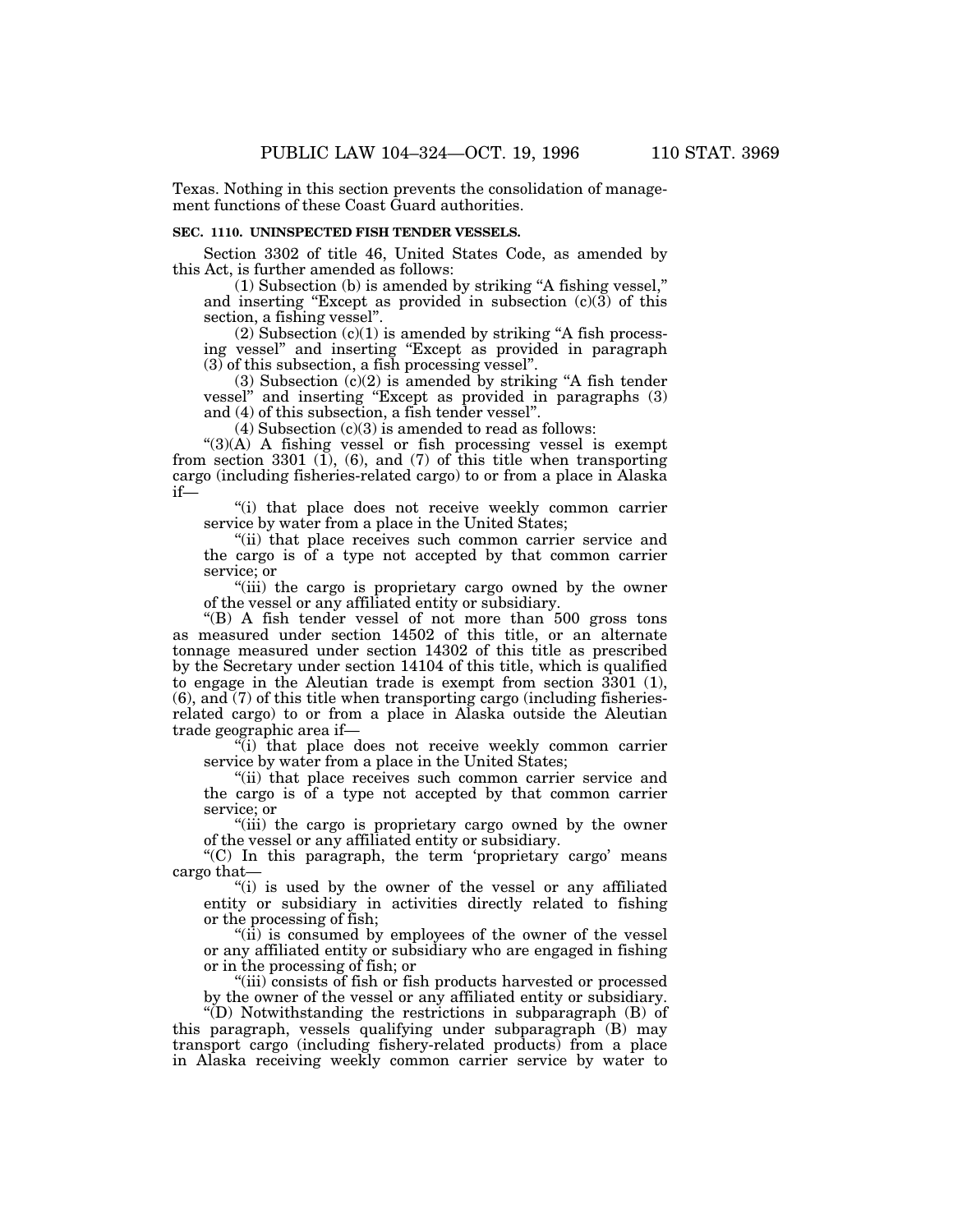a final destination in Alaska not receiving weekly service by water from common carriers.''.

# **SEC. 1111. FOREIGN PASSENGER VESSEL USER FEES.**

Section 3303 of title 46, United States Code, is amended—

(1) by striking " $(a)$ " in subsection  $(a)$ ; and

(2) by striking subsection (b).

# **SEC. 1112. COAST GUARD USER FEES.**

(a) LIMITS ON USER FEES.—Section 10401(g) of the Omnibus Budget Reconciliation Act of 1990 (46 U.S.C. 2110(a)(2)) is amended by adding after "annually." the following: "The Secretary may not establish a fee or charge under paragraph (1) for inspection or examination of a small passenger vessel under this title that is more than \$300 annually for such vessels under 65 feet in length, or more than \$600 annually for such vessels 65 feet in length and greater.''.

(b) FERRY EXEMPTION.—Such section is further amended by adding at the end the following: ''The Secretary may not establish a fee or charge under paragraph (1) for inspection or examination under this title for any publicly-owned ferry.''.

## **SEC. 1113. VESSEL FINANCING.**

(a) ELIMINATION OF MORTGAGEE RESTRICTIONS.—Section 31322(a) of title 46, United States Code, is amended to read as follows:

''(a) A preferred mortgage is a mortgage, whenever made, that— " $(1)$  includes the whole of the vessel;

 $(2)$  is filed in substantial compliance with section 31321 of this title; and

''(3)(A) covers a documented vessel; or

''(B) covers a vessel for which an application for documentation is filed that is in substantial compliance with the requirements of chapter 121 of this title and the regulations prescribed under that chapter."

(b) ELIMINATION OF TRUSTEE RESTRICTIONS.—

(1) REPEAL.—Section 31328 of title 46, United States Code, is repealed.

 $(2)$  CONFORMING AMENDMENTS.—Section 31330(b) of title 46, United States Code, is amended in paragraphs (1), (2), and (3) by striking "31328 or" each place it appears.

(3) CLERICAL AMENDMENT.—The table of sections at the beginning of chapter 313 of title 46, United States Code, is amended by striking the item relating to section 31328.

(c) REMOVAL OF MORTGAGE RESTRICTIONS.—Section 9 of the Shipping Act, 1916 (46 App. U.S.C. 808), is amended—

 $(1)$  in subsection  $(c)$ –

(A) by striking "31328" and inserting "12106(e)"; and (B) in paragraph (1) by striking ''mortgage,'' each place it appears; and

 $(2)$  in subsection  $(d)$ 

(A) in paragraph (1) by striking "transfer, or mortgage" and inserting "or transfer"

(B) in paragraph (2) by striking ''transfers, or mortgages'' and inserting ''or transfers'';

 $(C)$  in paragraph  $(3)(B)$  by striking "transfers, or mortgages'' and inserting ''or transfers''; and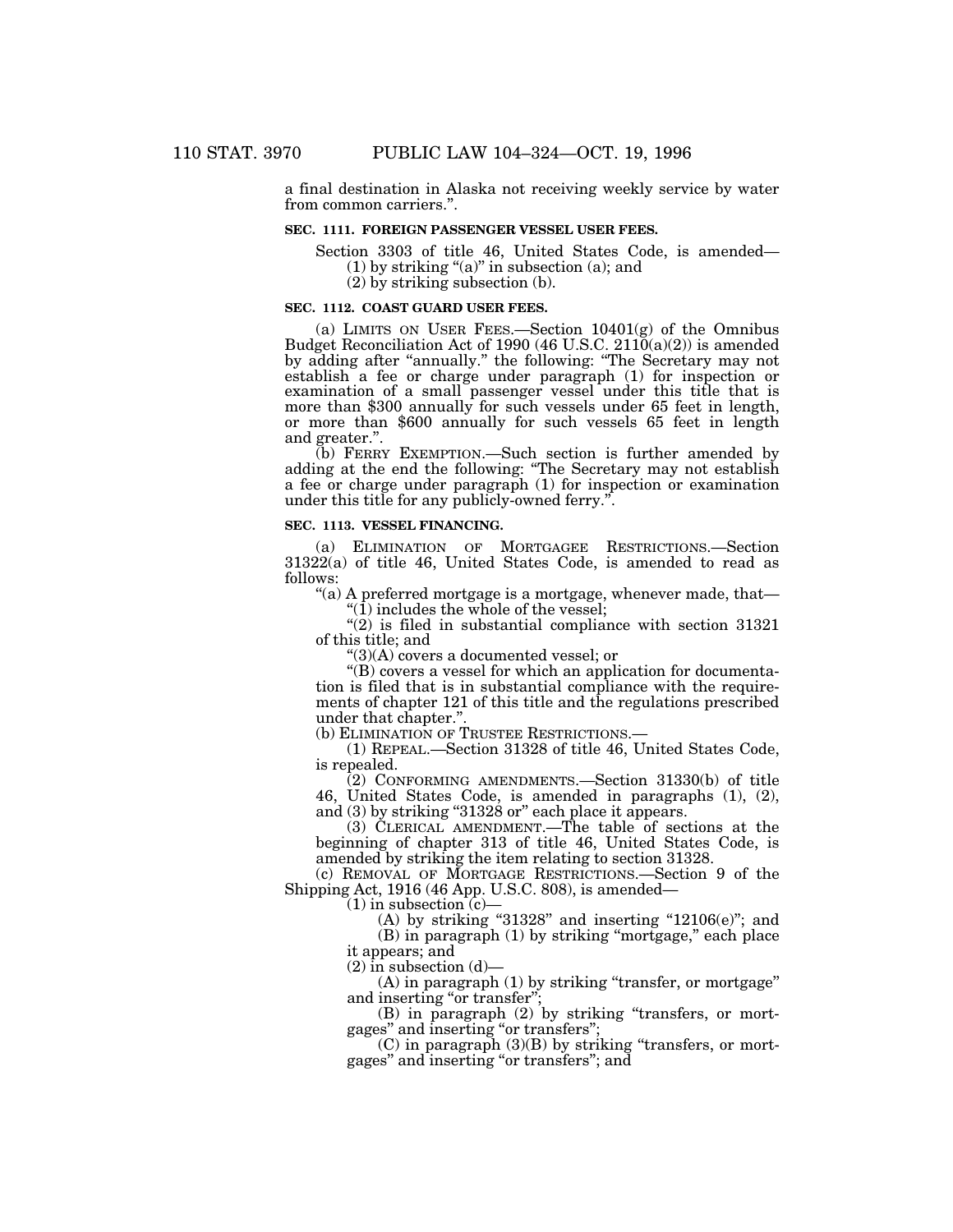(D) in paragraph (4) by striking ''transfers, or mortgages'' and inserting ''or transfers''.

(d) LEASING.—Section 12106 of title 46, United States Code, is amended by adding at the end the following:

 $((e)(1)$  A certificate of documentation for a vessel may be endorsed with a coastwise endorsement if—

''(A) the vessel is eligible for documentation;

''(B) the person that owns the vessel, a parent entity of that person, or a subsidiary of a parent entity of that person, is primarily engaged in leasing or other financing transactions;

''(C) the vessel is under a demise charter to a person that certifies to the Secretary that the person is a citizen of the United States for engaging in the coastwise trade under section 2 of the Shipping Act, 1916;

''(D) the demise charter is for a period of at least 3 years or a shorter period as may be prescribed by the Secretary; and

 $E(E)$  the vessel is otherwise eligible for documentation under this section.

"(2) The demise charter and any amendments to that charter shall be filed with the certificate required by this subsection, or within 10 days following the filing of an amendment to the charter, and such charter and amendments shall be made available to the public.

''(3) Upon termination by a demise charterer required under paragraph  $(1)(C)$ , the coastwise endorsement of the vessel may, in the sole discretion of the Secretary, be continued after the termination for default of the demise charter for a period not to exceed 6 months on such terms and conditions as the Secretary may prescribe.

"(4) For purposes of section 2 of the Shipping Act, 1916, and section 12102(a) of this title, a vessel meeting the criteria of this subsection is deemed to be owned exclusively by citizens of the United States.''.

(e) CONFORMING AMENDMENT.—Section 9(c) of the Shipping Act, 1916, as amended (46 App. U.S.C. 808(c)) is amended by striking "sections  $31322(a)(1)(D)$ " and inserting "sections  $12106(e)$ ,  $31322(\text{a})(1)(\text{D})$ ,".

(f) STUDY AND REPORT.—

(1) STUDY.—The Secretary of Transportation shall conduct a study of the methods for leasing, demise chartering, and financing of vessels operating in the coastal trades of other countries and whether the laws of other countries provide reciprocity for United States banks, leasing companies, or other financial institutions with respect to the rights granted under the amendment made by subsection (d). The study shall develop recommendations whether additional laws requiring reciprocity should be considered for non-United States banks, leasing companies, or other financial institutions.

(2) REPORT.—The Secretary shall submit to the Congress a report 1 year after the date of enactment of this Act of the results of the study required under paragraph (1), including recommendations developed in the study.

# **SEC. 1114. MANNING AND WATCH REQUIREMENTS ON TOWING VES-SELS ON THE GREAT LAKES.**

(a) Section 8104(c) of title 46, United States Code, is amended—

46 USC 12106 note.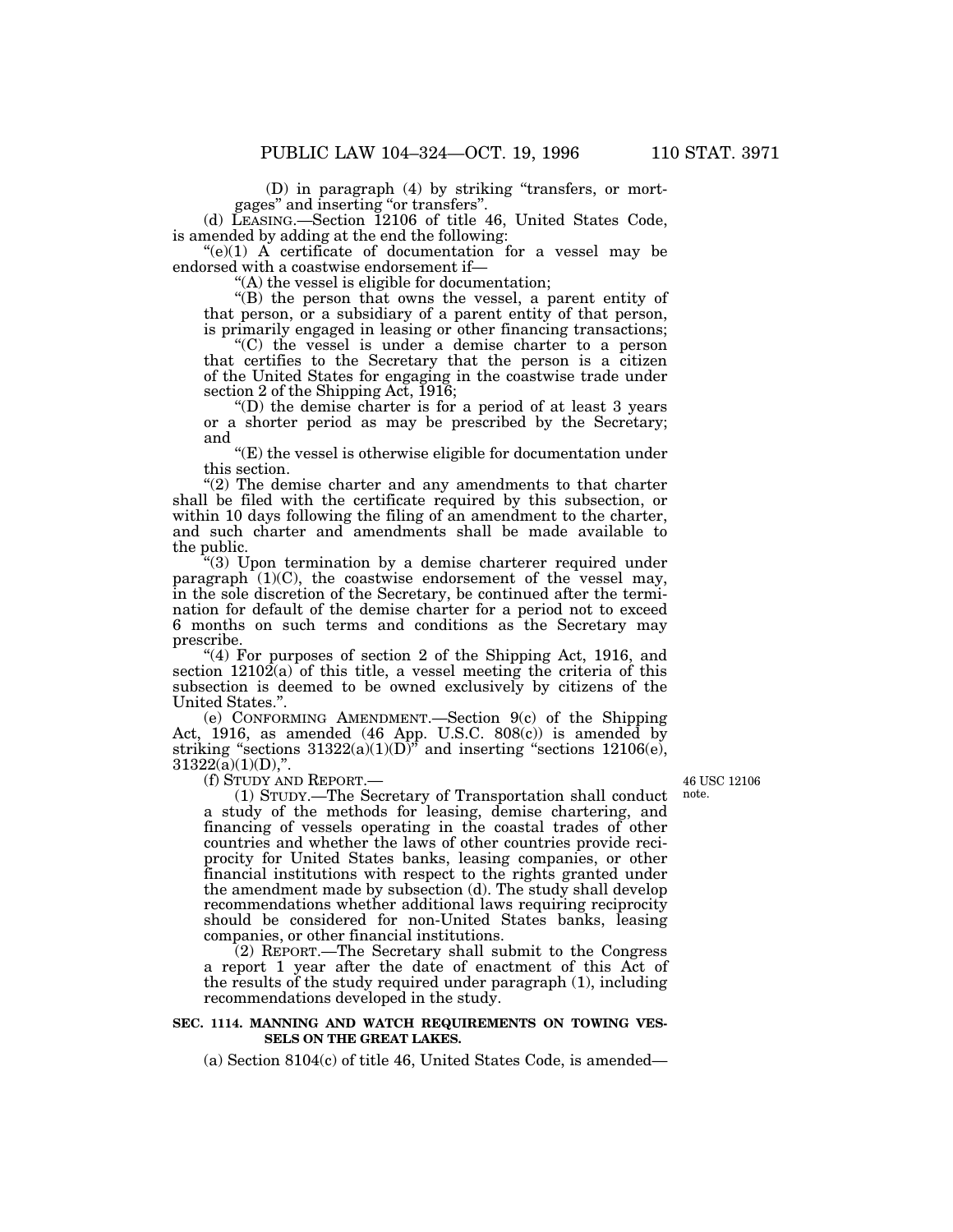(1) by striking ''or permitted''; and

(2) by inserting after "day" the following: "or permitted to work more than 15 hours in any 24-hour period, or more than 36 hours in any 72-hour period''.

(b) Section 8104(e) of title 46, United States Code, is amended by striking ''subsections (c) and (d)'' and inserting ''subsection (d)''.

(c) Section 8104(g) of title 46, United States Code, is amended by striking ''(except a vessel to which subsection (c) of this section applies)''.

# **SEC. 1115. REPEAL OF GREAT LAKES ENDORSEMENTS.**

(a) REPEAL.—Section 12107 of title 46, United States Code, is repealed.

(b) CONFORMING AMENDMENTS.— (1) The analysis at the beginning of chapter 121 of title 46, United States Code, is amended by striking the item relating to section 12107.

(2) Section 12101(b)(3) of title 46, United States Code, is repealed.

(3) Section 4370(a) of the Revised Statutes of the United States (46 App. U.S.C. 316(a)) is amended by striking ''or 12107''.

(4) Section 2793 of the Revised Statutes of the United States (46 App. U.S.C. 111, 123) is amended—

(A) by striking ''coastwise, Great Lakes endorsement'' and all that follows through "foreign ports," and inserting ''registry endorsement, engaged in foreign trade on the Great Lakes or their tributary or connecting waters in trade with Canada,''; and

(B) by striking '', as if from or to foreign ports''.

 $(5)$  Section  $9302(a)(1)$  of title 46, United States Code, is amended by striking "subsections (d) and (e)" and inserting "subsections  $(d)$ ,  $(e)$ , and  $(f)$ ".

(6) Section 9302(e) of title 46, United States Code, is amended by striking "subsections (a) and (b)" and inserting ''subsection (a)''.

(7) Section 9302 of title 46, United States Code, is amended by adding at the end the following new subsection:

"(f) A documented vessel regularly operating on the Great Lakes or between ports on the Great Lakes and the St. Lawrence River is exempt from the requirements of subsection (a) of this section.''.

# **SEC. 1116. RELIEF FROM UNITED STATES DOCUMENTATION REQUIRE-MENTS.**

(a) IN GENERAL.—Notwithstanding any other law or any agreement with the United States Government, a vessel described in subsection (b) may be transferred to or placed under a foreign registry or sold to a person that is not a citizen of the United States and transferred to or placed under a foreign registry.

(b) VESSELS DESCRIBED.—The vessels referred to in subsection (a) are the following:

(1) MV PLATTE (United States official number 653210).

(2) SOUTHERN (United States official number 591902).

(3) ARZEW (United States official number 598727).

(4) LAKE CHARLES (United States official number 619531).

(5) LOUISIANA (United States official number 619532).

(6) GAMMA (United States official number 598730).

19 USC 288.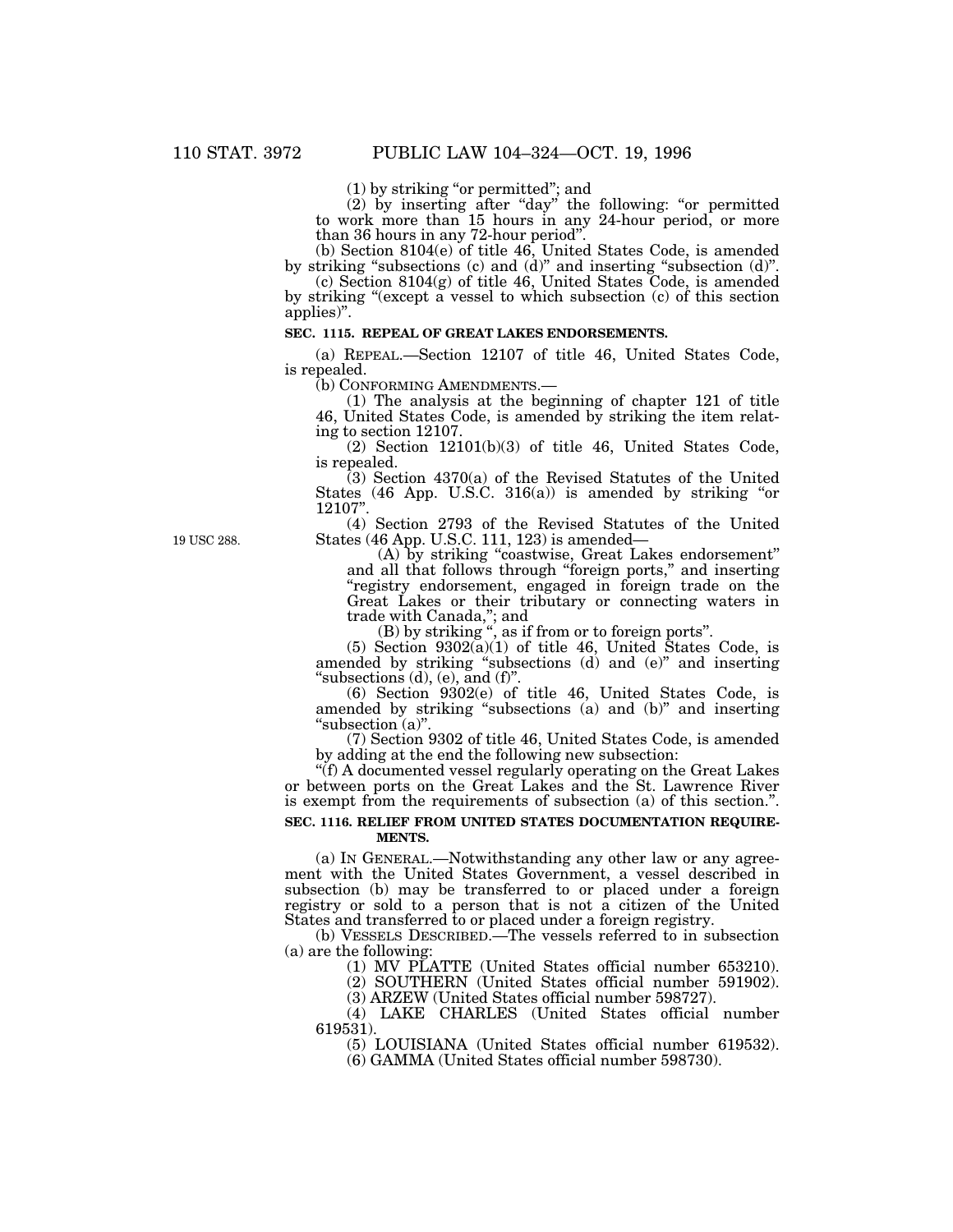(7) BAY RIDGE (United States official number 600128). (8) COASTAL GOLDEN (United States official number 598731).

#### **SEC. 1117. USE OF FOREIGN REGISTRY OIL SPILL RESPONSE VESSELS.**

46 USC 12101 note.

Notwithstanding any other provision of law, an oil spill response vessel documented under the laws of a foreign country may operate in waters of the United States on an emergency and temporary basis, for the purpose of recovering, transporting, and unloading in a United States port oil discharged as a result of an oil spill in or near those waters, if—

(1) an adequate number and type of oil spill response vessels documented under the laws of the United States cannot be engaged to recover oil from an oil spill in or near those waters in a timely manner, as determined by the Federal On-Scene Coordinator for a discharge or threat of a discharge of oil; and

(2) that foreign country has by its laws accorded to vessels of the United States the same privileges accorded to vessels of that foreign country under this section.

### **SEC. 1118. JUDICIAL SALE OF CERTAIN DOCUMENTED VESSELS TO ALIENS.**

Section 31329 of title 46, United States Code, is amended by adding at the end the following new subsection:

''(f) This section does not apply to a documented vessel that has been operated only for pleasure.''.

# **SEC. 1119. IMPROVED AUTHORITY TO SELL RECYCLABLE MATERIAL.**

Regulations.

Section  $641(c)(2)$  of title 14, United States Code, is amended by inserting before the period the following: '', except that the Commandant may conduct sales of materials for which the proceeds of sale will not exceed \$5,000 under regulations prescribed by the Commandant''.

#### **SEC. 1120. DOCUMENTATION OF CERTAIN VESSELS.**

(a) GENERAL CERTIFICATES.—Notwithstanding sections 12106, 12107, and 12108 of title 46, United States Code, section 8 of the Act of June 19, 1886 (24 Stat. 81; chapter 421; 46 App. U.S.C. 289), and section 27 of the Merchant Marine Act, 1920 (46 App. U.S.C. 883), as applicable on the date of enactment of this Act, the Secretary of Transportation may issue a certificate of documentation with appropriate endorsement for employment in the coastwise trade for the following vessels:

(1) ABORIGINAL (United States official number 942118).

(2) ALPHA TANGO (United States official number 945782).

(3) ANNAPOLIS (United States official number 999008).

(4) ARK (United States official number 912726).

(5) AURA (United States official number 1027807).

(6) BABS (United States official number 1030028).

(7) BAGGER (State of Hawaii registration number HA1809E).

(8) BAREFOOT'N (United States official number 619766).

(9) BARGE 76 (United States official number 1030612).

(10) BARGE 77 (United States official number 1030613).

(11) BARGE 78 (United States official number 1030614).

(12) BARGE 100 (United States official number 1030615).

(13) BEACON (United States official number 501539).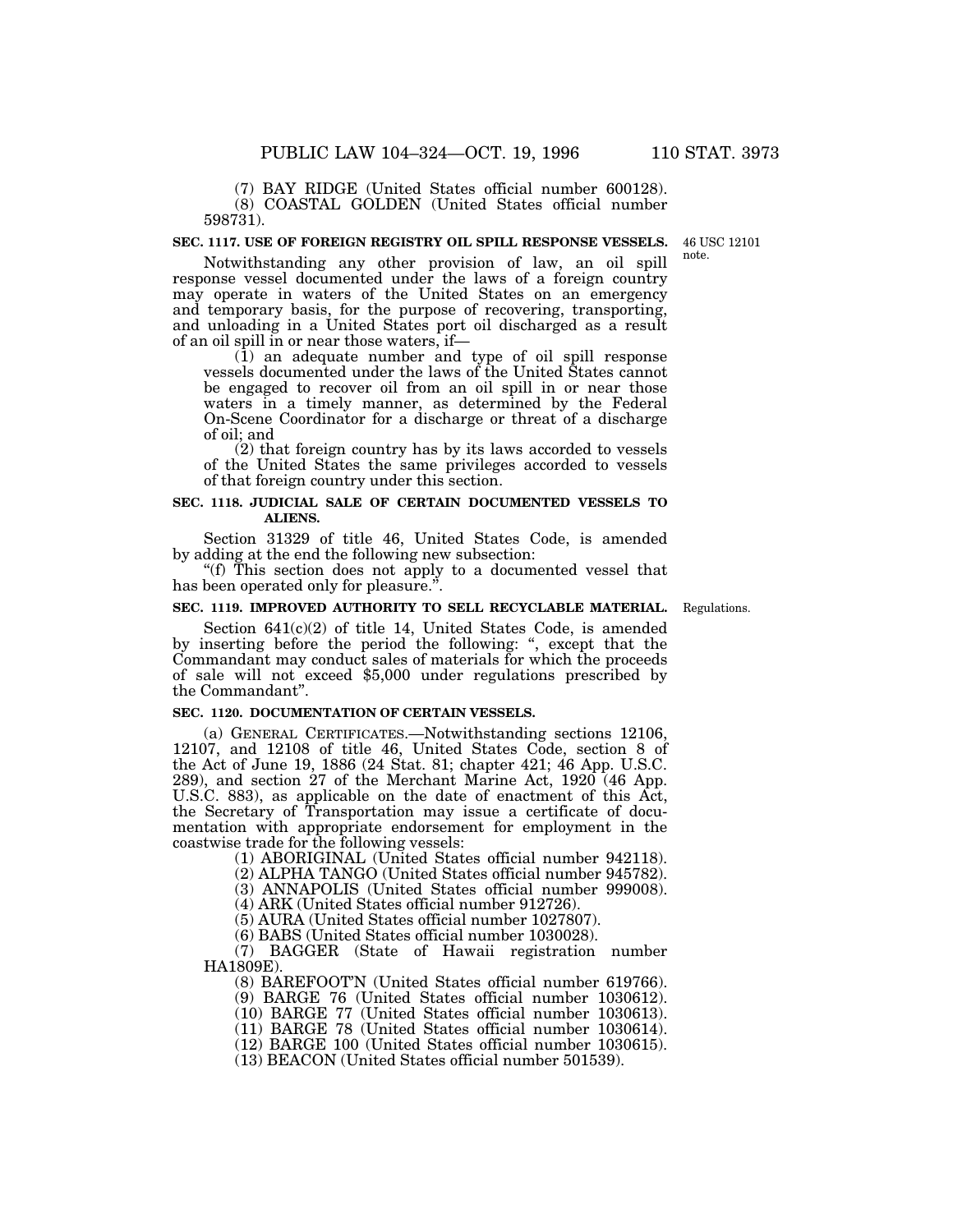(14) BEAR (United States official number 695002).

(15) BEULA LEE (United States official number 928211).

(16) BEWILDERED (United States official number 902354).

(17) BIG DAD (United States official number 565022).

(18) BILLY BUCK (United States official number 939064). (19) BROKEN PROMISE (United States official number

904435).

(20) CAPTAIN DARYL (United States official number 580125).

(21) CAROLYN (State of Tennessee registration number TN1765C).

(22) CHARLOTTE (State of Maryland certification number MD1397AM).

(23) CHESAPEAKE (United States official number 999010).

(24) CHRISSY (State of Maine registration certification number ME4778B).

(25) COLT INTERNATIONAL (United States official number 913637).

(26) CONSORT (United States official number 999005).

(27) CONSORTIUM (British registration number 303328). (28) COURIER SERVICE (Vanuatu registration number 688).

(29) CURTIS BAY (United States official number 999007).

(30) DAMN YANKEE (United States official number 263611).

(31) DANTE (United States official number 556188).

(32) DELTA KING (United States official number 225874).

(33) DORDY III (United States official number 286553). (34) DRAGONESSA (United States official number 646512).

(35) EAGLE MAR (United States official number 575349).

(36) EMERALD AYES (United States official number 986099)

(37) EMMA (United States official number 946449).

(38) EMPRESS (United States official number 975018).

(39) ENDEAVOUR (United States official number 947869).

(40) EVENING STAR (State of Hawaii registration number HA8337D).

(41) EXPLORER (United States official number 918080).

(42) EXTREME (United States official number 1022278). (43) EXUBERANCE (United States official number

698516).

(44) FIFTY ONE (United States official number 1020419).

(45) FINESSE (State of Florida registration number 7148). (46) FOCUS (United States official number 909293).

(47) FREJA VIKING (Danish registration number A395).

(48) 3 barges owned by the Harbor Maine Corporation (a corporation organized under the laws of the State of Rhode Island) and referred to by that company as Harbor 221, Harbor 223, and Gene Elizabeth.

(49) GIBRALTAR (United States official number 668634).

(50) GLEAM (United States official number 921594).

(51) GOD'S GRACE II (State of Alaska registration number AK5916B).

(52) HALCYON (United States official number 690219).

(53) HAMPTON ROADS (United States official number 999009).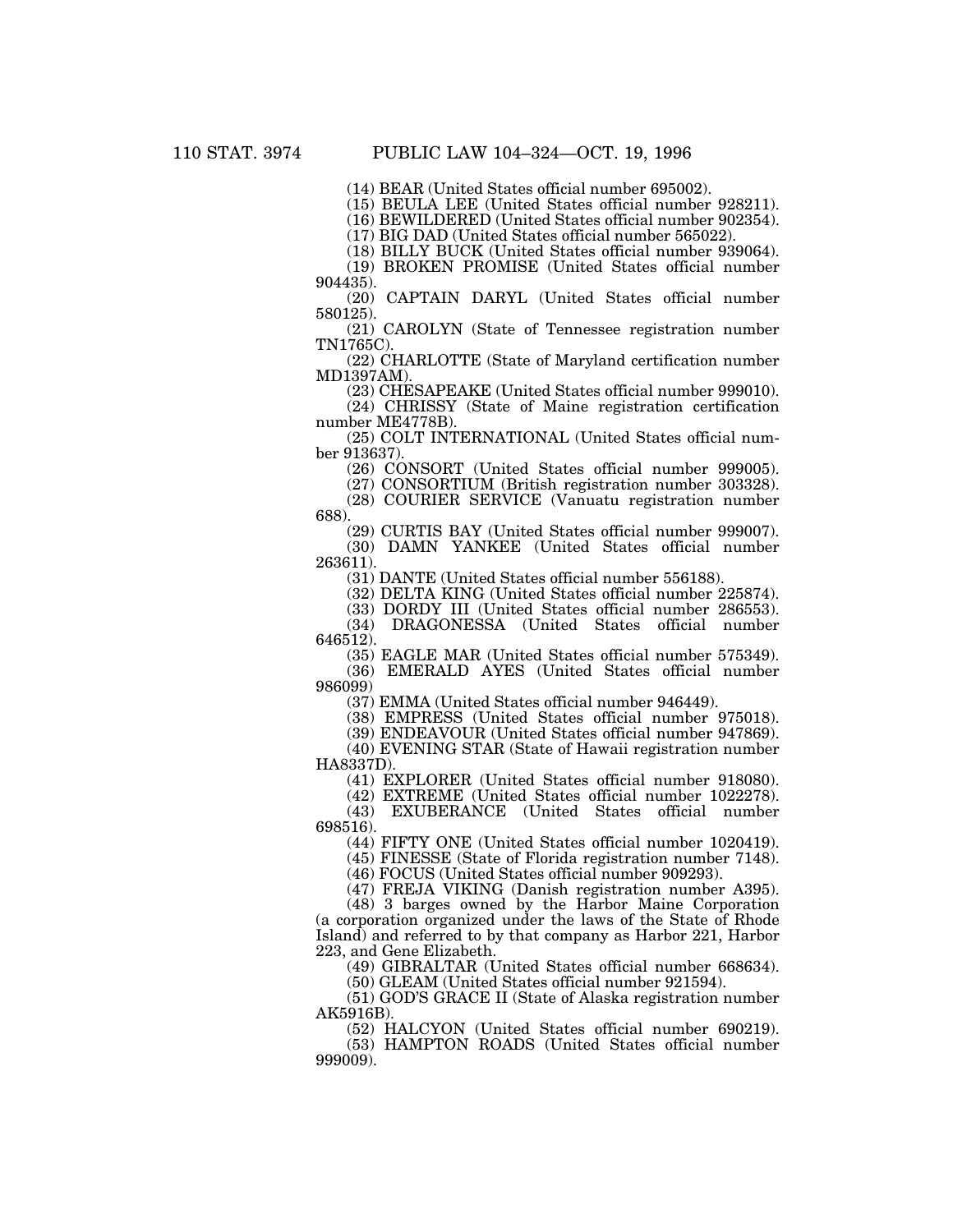(54) HERCO TYME (United States official number 911599).

(55) HER WEIGH (United States official number 919074).

(56) HIGH HOPES (United States official number 935174).

(57) HIGH HOPES II (United States official number 959439).

(58) HOPTOAD (Hull Identification number 528162 NET 12).

(59) HOT WATER (United States official number 965985).

(60) IDUN VIKING (Danish registration number A433).

(61) INTREPID (United States official number 508185).

(62) ISABELLE (United States official number 600655). (63) ISLAND STAR (United States official number 673537).

(64) JAJO (Hull ID number R1Z200207H280).

(65) JAMESTOWN (United States official number 999006).

(66) JIVE DEVIL (United States official number 685348).

(67) JOAN MARIE (State of North Carolina registration number NC2319AV).

(68) KALYPSO (United States official number 566349). (69) KARMA (United States official number 661709).

(70) LADY HAWK (United States official number 961095).

(71) LIBERTY (United States official number 375248).

(72) LIV VIKING (Danish registration number A394).

(73) M/V MARION C II (United States official number 570892).

(74) MAGIC CARPET (United States official number 278971).

(75) MAGIC MOMENTS (United States official number 653689).

(76) MADRINE (United States official number 663842). (77) MARALINDA (State of Florida registration number

C023203–97).

(78) MARANTHA (United States official number 638787). (79) MARSH GRASS II (Hull ID number AUKEV51139K690).

(80) MEMORY MAKER (Hull No 3151059, State of Maryland registration number MD8867AW).

(81) MOONRAKER (United States official number 645981).

(82) MORGAN (State of Ohio registration number OH– 0358–EA).

(83) MOVIN ON (United States official number 585100).

(84) MY LITTLE SHIP (State of Washington registration number WN9979MF5).

(85) NAMASTE (United States official number 594472).

(86) OLD HAT (United States official number 508299).

(87) ONRUST (United States official number 515058).

(88) PAUL JOHANSEN (United States official number 1033607).

(89) PHOENIX (United States official number 940997).

(90) PLAY HARD (State of North Carolina registration number NC1083CE).

(91) POLICY MAKER III (United States official number 569223).

(92) PRIME TIME (United States official number 660944).

(93) QUIET SQUAW (United States official number 998717).

(94) QUIETLY (United States official number 658315).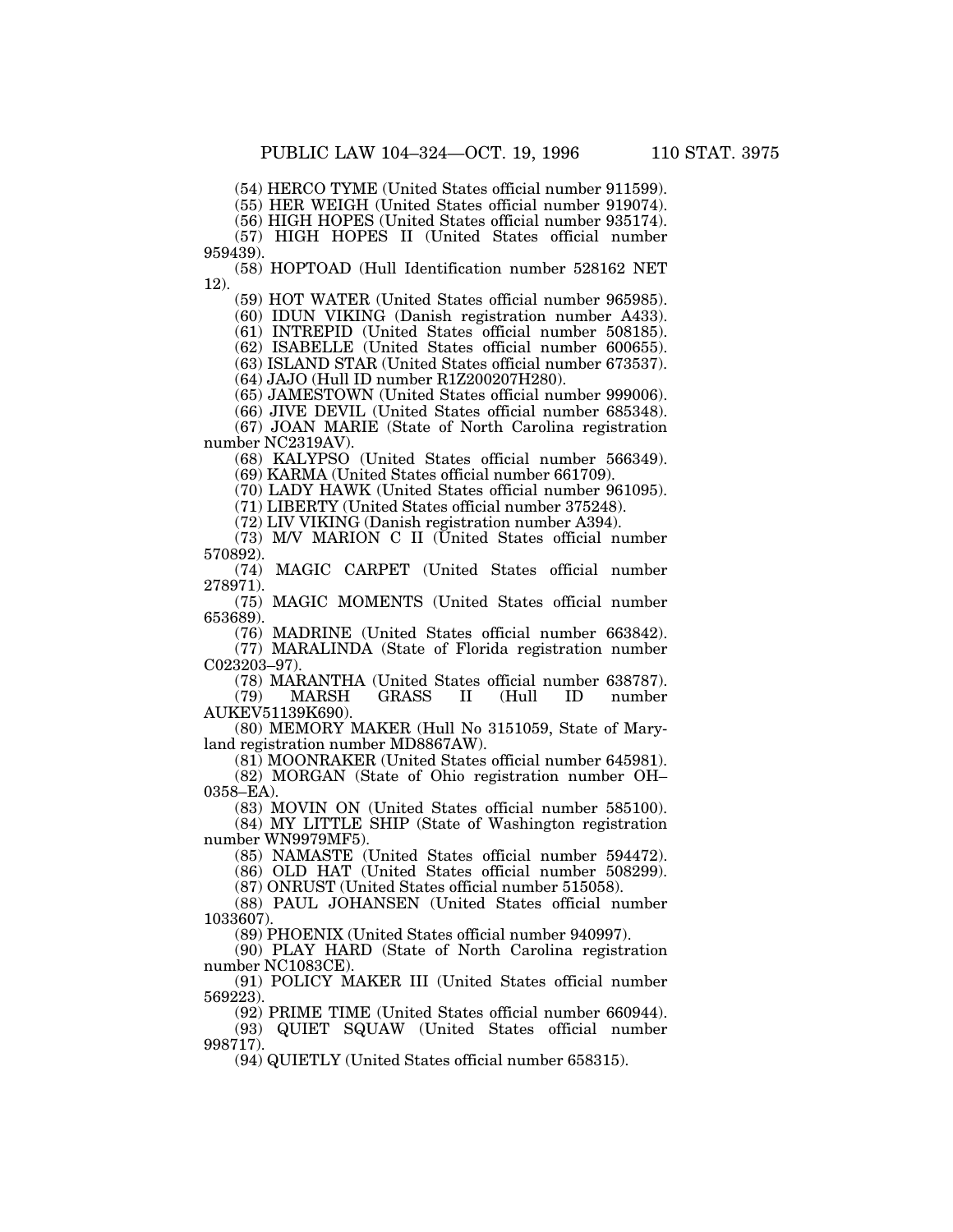(95) QUINTESSENCE (United States official number 934393).

(96) RAFFLES LIGHT (United States official number 501584).

(97) RAINBOW'S END (United States official number 1026899; Hull ID number MY13708C787).

(98) RATTLESNAKE (Canadian registration number 802702).

(99) REEL TOY (United States official number 698383). (100) RELENTLESS (United States official number 287008).

(101) 2 barges owned by Roen Salvage (a corporation organized under the laws of the State of Wisconsin) and numbered by that company as barge 103 and barge 203.

(102) ROYAL AFFAIRE (United States official number 649292).

(103) SALLIE D (State of Maryland registration number MD2655A).

(104) SARAH-CHRISTEN (United States official number 342195).

(105) SEA MISTRESS (United States official number 696806).

(106) SEA SISTER (United States official number 951817).

(107) SERENITY (United States official number 1021393). (108) SHAKA MARU (United States official number

983176).

(109) SHAMROCK V (United States official number 900936).

(110) SHOGUN (United States official number 577839).

(111) SISU (United States official number 293648).

(112) SMALLEY (6808 Amphibious Dredge: State of Florida registration number FL1855FF).

(113) SNOW HAWK (United States official number 955– 637).

(114) SOUTHERN CRUZ (United States official number 556797).

(115) SUNDOWN (United States official number 293434).

(116) SUNRISE (United States official number 950381).

(117) TECUMSEH (United States official number 668633).

(118) THE SUMMER WIND (United States official number 905819).

(119) TIVOLI (United States official number 582516).

(120) TOO MUCH FUN (United States official number 936565).

(121) TOP GUN (United States official number 623642). (122) TRIAD (United States official number 988602).

(123) TWO CAN (United States official number 932361).

(124) VICTORIA CLIPPER II (United States official number 725338).

(125) WATERFRONT PROPERTY (United States official number 987686).

(126) WESTFJORD (Hull ID number X–53–109).

(127) WESTERN ATLANTIC (Panamanian registration number 10484–80–CEO).

(128) WHITE WING (United States official number 283818).

(129) WHY KNOT (United States official number 688570).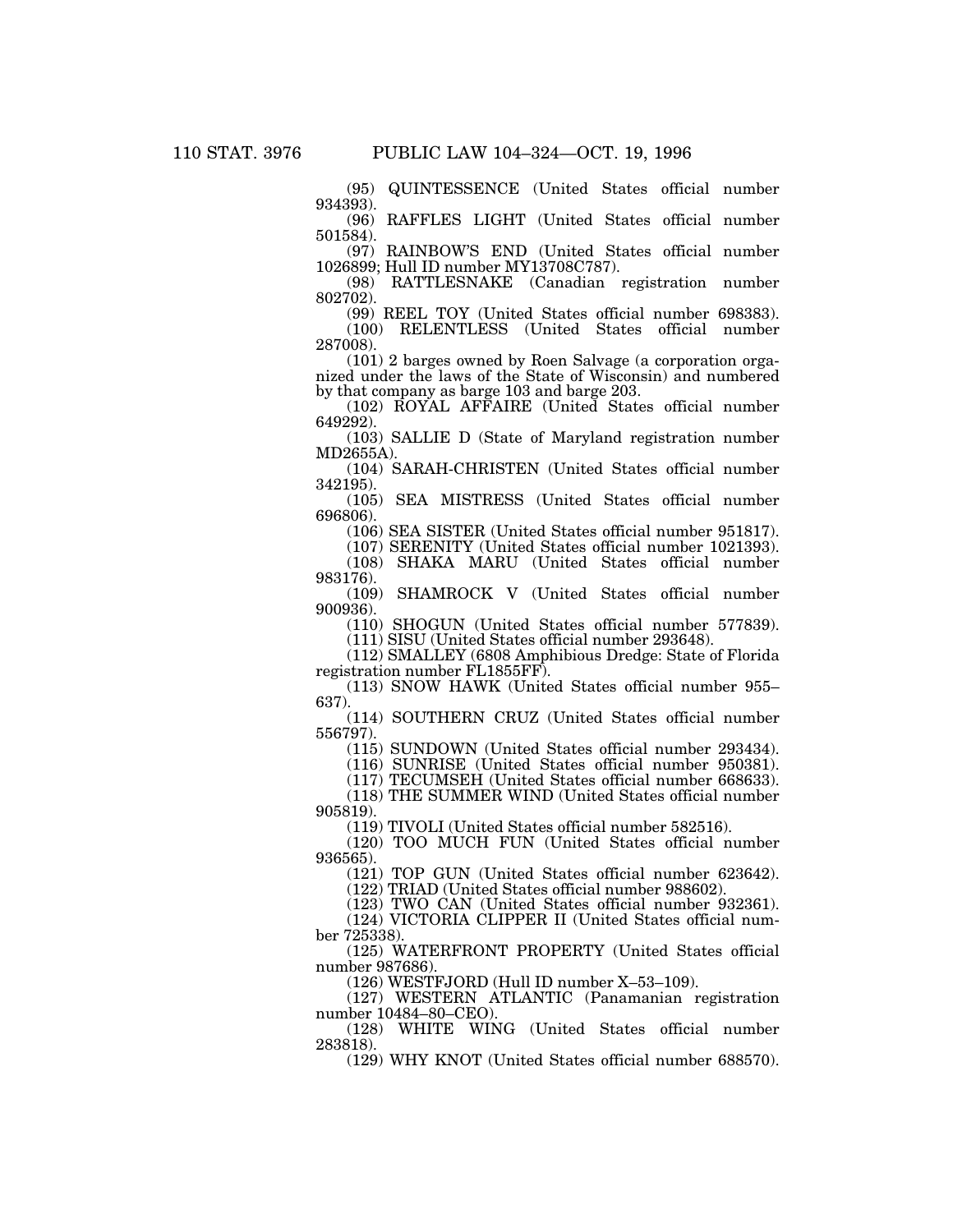(130) WOLF GANG II (United States official number 984934).

(131) YES DEAR (United States official number 578550).

(132) Former United States military vessels, as follows: (A) LACV–30 hovercraft hulls numbered 1 through 26.

(B) AP–188 hovercraft hulls numbered 8701 and 8901. For the purposes of chapter 121 of title 46, United States Code, and section 27 of the Merchant Marine Act, 1920 (46 App. U.S.C. 883), the engine twin paks, the thrust and lift engines, and all spare parts, appurtenances, and accessories transferred by the United States with the vessels referred to in this paragraph are deemed to have been built in the United States.

(b) M/V TWIN DRILL.—Section 601(d) of the Coast Guard Authorization Act of 1993 (Public Law 103–206) is amended—

107 Stat. 2443.

(1) in paragraph (3) by striking ''June 30, 1995'' and inserting ''June 30, 1998''; and

 $(2)$  in paragraph  $(4)$ —

 $(A)$  by striking "12 months" and inserting "36 months"; and

(B) by inserting ''or convert under the same terms and conditions as provided in paragraphs  $(1)$  and  $(2)$ " after "construct"; and

(3) in paragraph (5) by striking ''constructed'' and inserting ''delivered''.

(c) CERTIFICATES OF DOCUMENTATION FOR GALLANT LADY.—

(1) IN GENERAL.—Notwithstanding section 27 of the Merchant Marine Act, 1920 (46 App. U.S.C. 883), section 8 of the Act of June 19, 1886 (24 Stat. 81, chapter 421; 46 App. U.S.C. 289), and section 12106 of title 46, United States Code, and subject to paragraph (2), the Secretary of Transportation may issue a certificate of documentation with an appropriate endorsement for employment in coastwise trade for each of the following vessels:

(A) GALLANT LADY (Feadship hull number 645, approximately 130 feet in length).

(B) GALLANT LADY (Feadship hull number 651, approximately 172 feet in length).

(2) LIMITATION ON OPERATION.—Coastwise trade authorized under a certificate of documentation issued for a vessel under this section shall be limited to the carriage of passengers in association with contributions to charitable organizations no portion of which is received, directly or indirectly, by the owner of the vessel.

(3) CONDITION.—The Secretary may not issue a certificate of documentation for a vessel under paragraph (1) unless, not later than 90 days after the date of enactment of this Act, the owner of the vessel referred to in paragraph  $(1)(B)$  submits to the Secretary a letter expressing the intent of the owner to, before April 1, 1998, enter into a contract for the construction in the United States of a passenger vessel of at least 130 feet in length.

(4) EFFECTIVE DATE OF CERTIFICATES.—A certificate of documentation issued under paragraph (1) shall take effect—

 $(A)$  for the vessel referred to in paragraph  $(1)(A)$ , on the date of the issuance of the certificate; and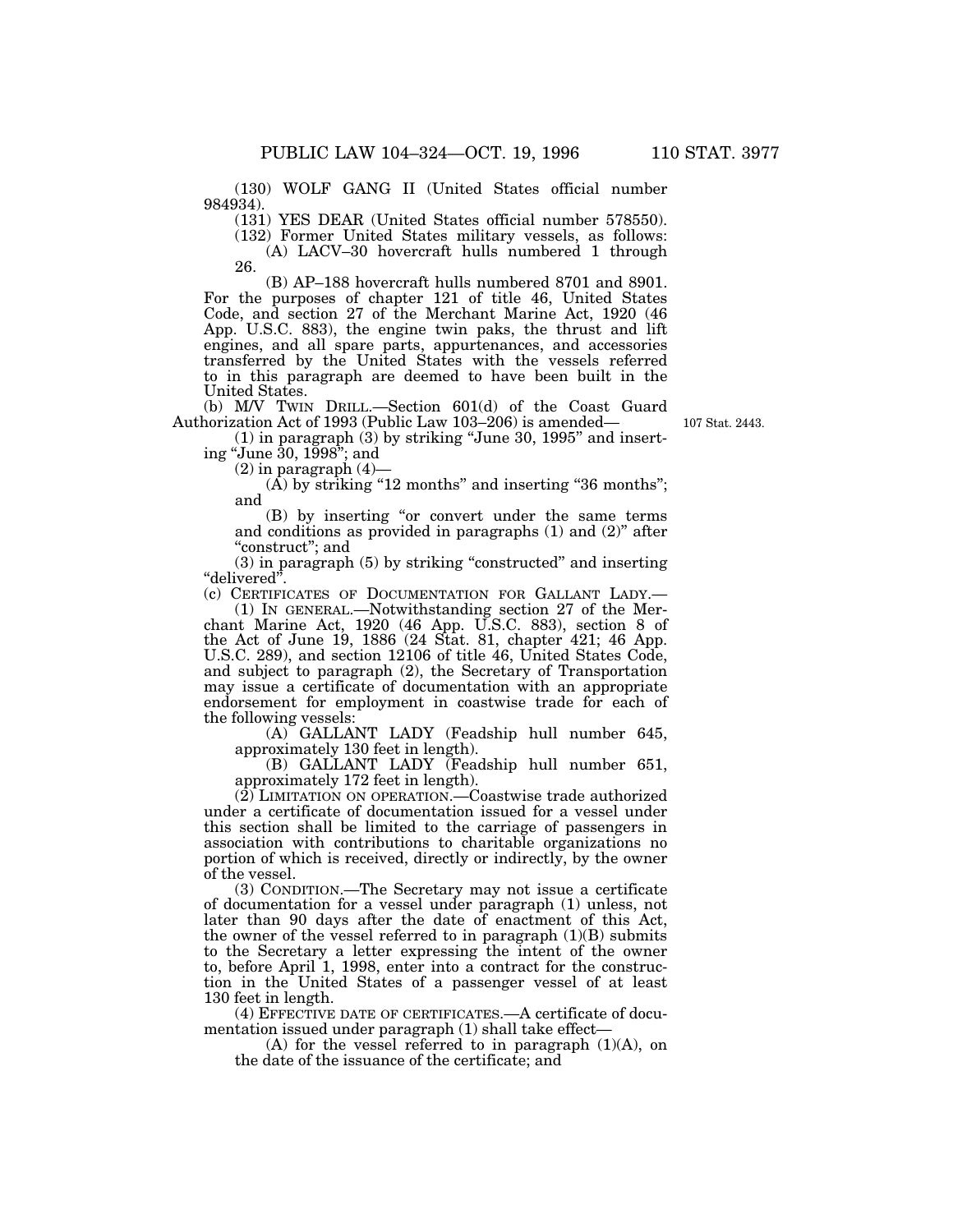(B) for the vessel referred to in paragraph (1)(B), on the date of delivery of the vessel to the owner.

(5) TERMINATION OF EFFECTIVENESS OF CERTIFICATES.—A certificate of documentation issued for a vessel under paragraph (1) shall expire—

(A) on the date of the sale of the vessel by the owner;

(B) on April 1, 1998, if the owner of the vessel referred to in paragraph  $(1)(B)$  has not entered into a contract for construction of a vessel in accordance with the letter of intent submitted to the Secretary under paragraph (3); or

(C) on such date as a contract referred to in paragraph (2) is breached, rescinded, or terminated (other than for completion of performance of the contract) by the owner of the vessel referred to in paragraph  $(1)(B)$ .

(d) CERTIFICATES OF DOCUMENTATION FOR ENCHANTED ISLE AND ENCHANTED SEAS.—Notwithstanding section 27 of the Merchant Marine Act, 1920 (46 App. U.S.C. 883), the Act of June 19, 1886 (46 App. U.S.C. 289), section 12106 of title 46, United States Code, section 506 of the Merchant Marine Act, 1936 (46 App. U.S.C. 1156), and any agreement with the United States Government, the Secretary of Transportation may issue certificates of documentation with a coastwise endorsement for the vessels ENCHANTED ISLE (Panamanian official number 14087–84B) and ENCHANTED SEAS (Panamanian official number 14064–84D), except that the vessels may not operate between or among islands in the State of Hawaii.

(e) EXCEPTION TO CHAIN OF TITLE RESTRICTION.—Section 27 of the Merchant Marine Act, 1920 (46 App. U.S.C. 883) is amended in the first proviso after "no vessel" by inserting "of more than 200 gross tons (as measured under chapter 143 of title 46, United States Code)''.

(f) CERTIFICATE OF DOCUMENTATION FOR A LIQUIFIED GAS TANKER.—Notwithstanding section 27 of the Merchant Marine Act, 1920 (46 App. U.S.C. 883), section 12106 of title 46, United States Code, section 506 of the Merchant Marine Act, 1936 (46 App. U.S.C. 1156) and any agreement with the United States Government, the Secretary of Transportation may issue a certificate of documentation with a coastwise endorsement for a vessel to transport liquified natural gas or liquified petroleum gas to the Commonwealth of Puerto Rico from other ports in the United States, if the vessel—

(1) is a foreign built vessel that was built prior to the date of enactment of this Act; or

(2) is documented under chapter 121 of title 46, United States Code, before the date of enactment of this Act, even if the vessel is placed under a foreign registry and subsequently redocumented under that chapter for operation under this section.

(g) VESSELS DEEMED CONSTRUCTED IN UNITED STATES.—Notwithstanding any other provision of law, the coastwise qualified vessels COASTAL SEA (United States official number 666754), COASTAL NOMAD (United States official number 686157), and COASTAL MERCHANT (United States official number 1038382) are deemed to have been constructed in the United States as of the date of their original delivery.

46 USC 883 note.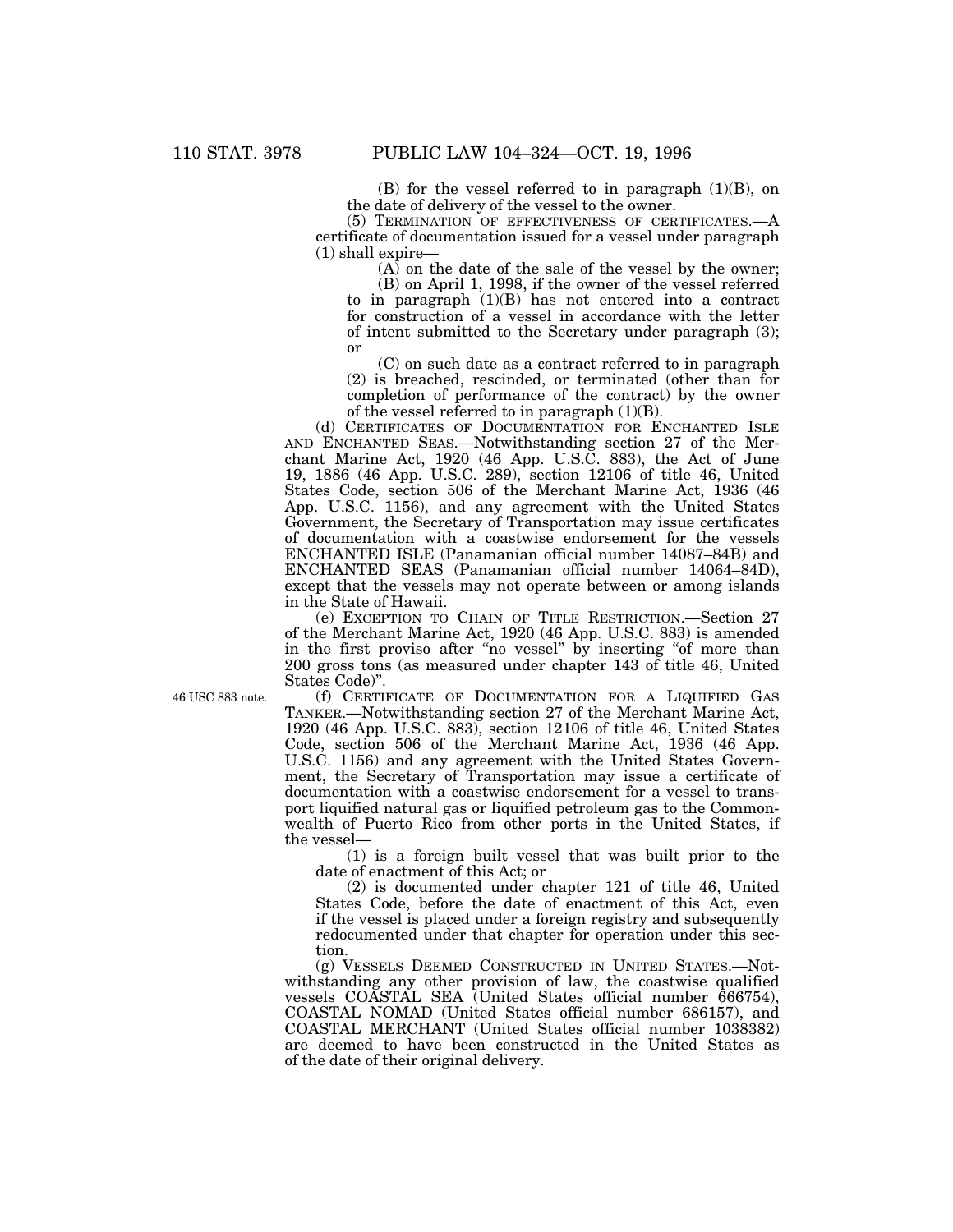(h) LIMITED WAIVER FOR THE TUG MV JANIS GUZZLE.—Notwithstanding any other law or any agreement with the United States Government, the tug MV JANIS GUZZLE (ex-G.R. MOIR; United States official number 608018) may be permanently operated in the domestic trade of the United States upon the repayment of \$1,140,619 to the Secretary of Transportation.

(i) REGENT RAINBOW.—Notwithstanding section 27 of the Merchant Marine Act, 1920 (46 App. U.S.C. 883), section 8 of the Act of June 19, 1886 (46 App. U.S.C. 289), section 12106 of title 46, United States Code, section 506 of the Merchant Marine Act, 1936 (46 App. U.S.C. 1156), and any agreement with the United States Government, the Secretary of Transportation may issue a certificate of documentation with appropriate endorsement for employment in the coastwise trade for the vessel REGENT RAIN-BOW (Bahamas official number 715557), after the completion of the sale of the REGENT RAINBOW to an operator of another passenger vessel measuring more that 20,000 gross tons that on the day before the date of the enactment of this Act is in operation with a coastwise endorsement.

(j) MILITARY HOVERCRAFT.—Notwithstanding any other provision of law, the Administrator of General Services shall waive all conditions and restrictions relating to transfer or use of the property described in subsection  $(a)(132)$  (including the engine twin paks, the thrust and lift engines, and all spare parts, appurtenances, and accessories referred to in that subsection) and shall transfer unconditional and unrestricted title to all such property to the recipient eligible donee.

#### **SEC. 1121. VESSEL DEEMED TO BE A RECREATIONAL VESSEL.**

(a) IN GENERAL.—The vessel described in subsection (b) is deemed for all purposes, including title 46, United States Code, and all regulations thereunder, to be a recreational vessel of less than 300 gross tons, if—

(1) it does not carry cargo or passengers for hire; and

(2) it does not engage in commercial fisheries or oceanographic research.

(b) VESSEL DESCRIBED.—The vessel referred to in subsection (a) is an approximately 96 meter twin screw motor yacht, the construction of which commenced in October, 1993, and that has been assigned the builder's number 13583 (to be named the LIMIT-LESS).

# **SEC. 1122. SMALL PASSENGER VESSEL PILOT INSPECTION PROGRAM WITH THE STATE OF MINNESOTA.**

46 USC 3301 note.

(a) IN GENERAL.—The Secretary may enter into an agreement with the State under which the State may inspect small passenger vessels operating in waters of that State designated by the Secretary, if—

(1) the State plan for the inspection of small passenger vessels meets such requirements as the Secretary may require to ensure the safety and operation of such vessels in accordance with the standards that would apply if the Coast Guard were inspecting such vessels; and

(2) the State will provide such information obtained through the inspection program to the Secretary annually in such form and in such detail as the Secretary may require. (b) FEES.—The Secretary may adjust or waive the user fee

imposed under section 3317 of title 46, United States Code, for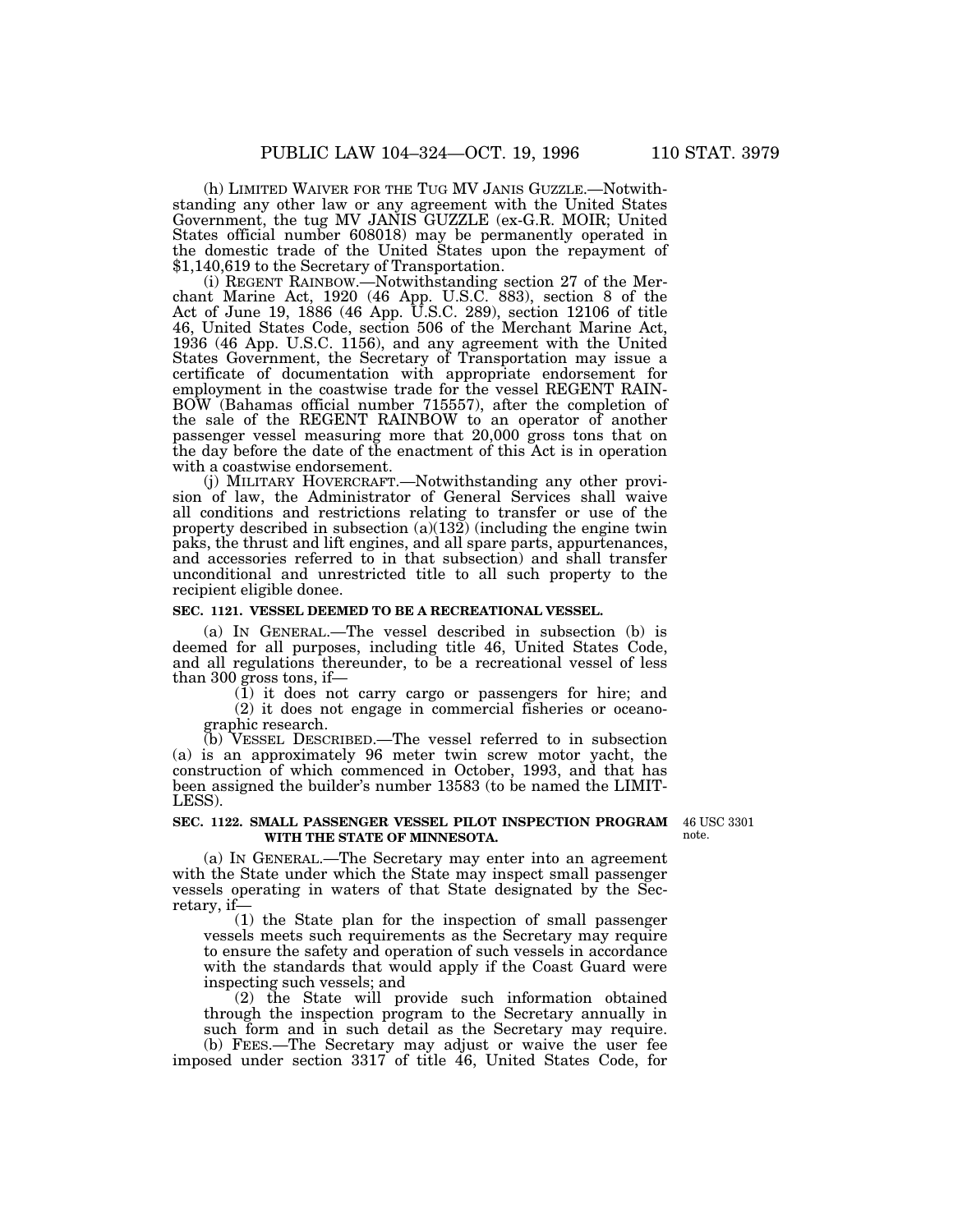the inspection of small passenger vessels inspected under the State program.

(c) TERMINATION.—The authority provided by subsection (a) terminates on December 31, 1999.

(d) DEFINITIONS.—For purposes of this section—

(1) SECRETARY.—The term ''Secretary'' means the Secretary

of the department in which the Coast Guard is operating. (2) STATE.—The term ''State'' means the State of Minnesota.

(3) SMALL PASSENGER VESSEL.—The term ''small passenger vessel'' means a small passenger vessel (as defined in section 2101(35) of title 46, United States Code) of not more than 40 feet overall in length.

### **SEC. 1123. COMMONWEALTH OF THE NORTHERN MARIANA ISLANDS FISHING.**

Section 8103(i)(1) of title 46, United States Code, is amended—  $(1)$  by striking "or" in subparagraph  $(B)$ ;

(2) by striking the period at the end of subparagraph (C) and inserting a semicolon and "or"; and

(3) by adding at the end thereof the following:

''(D) an alien allowed to be employed under the immigration laws of the Commonwealth of the Northern Mariana Islands if the vessel is permanently stationed at a port within the Commonwealth and the vessel is engaged in the fisheries within the exclusive economic zone surrounding the Commonwealth or another United States territory or possession.''.

#### **SEC. 1124. AVAILABILITY OF EXTRAJUDICIAL REMEDIES FOR DEFAULT ON PREFERRED MORTGAGE LIENS ON VES-SELS.**

(a) AVAILABILITY OF EXTRAJUDICIAL REMEDIES.—Section 31325(b) of title 46, United States Code, is amended—

 $(1)$  in the matter preceding paragraph  $(1)$  by striking "mortgage may'' and inserting ''mortgagee may'';

 $(2)$  in paragraph  $(1)$  by-

(A) striking ''perferred'' and inserting ''preferred''; and (B) striking ''; and'' and inserting a semicolon; and

(3) by adding at the end the following:

''(3) enforce the preferred mortgage lien or a claim for the outstanding indebtedness secured by the mortgaged vessel, or both, by exercising any other remedy (including an extrajudicial remedy) against a documented vessel, a vessel for which an application for documentation is filed under chapter 121 of this title, a foreign vessel, or a mortgagor, maker, comaker, or guarantor for the amount of the outstanding indebtedness or any deficiency in full payment of that indebtedness, if—

''(A) the remedy is allowed under applicable law; and

''(B) the exercise of the remedy will not result in a violation of section 9 or 37 of the Shipping Act, 1916 (46 App. U.S.C. 808, 835).''.

(b) NOTICE.—Section 31325 of title 46, United States Code, is further amended by adding at the end the following:

 $f(f)(1)$  Before title to the documented vessel or vessel for which an application for documentation is filed under chapter 121 is transferred by an extrajudicial remedy, the person exercising the remedy shall give notice of the proposed transfer to the Secretary,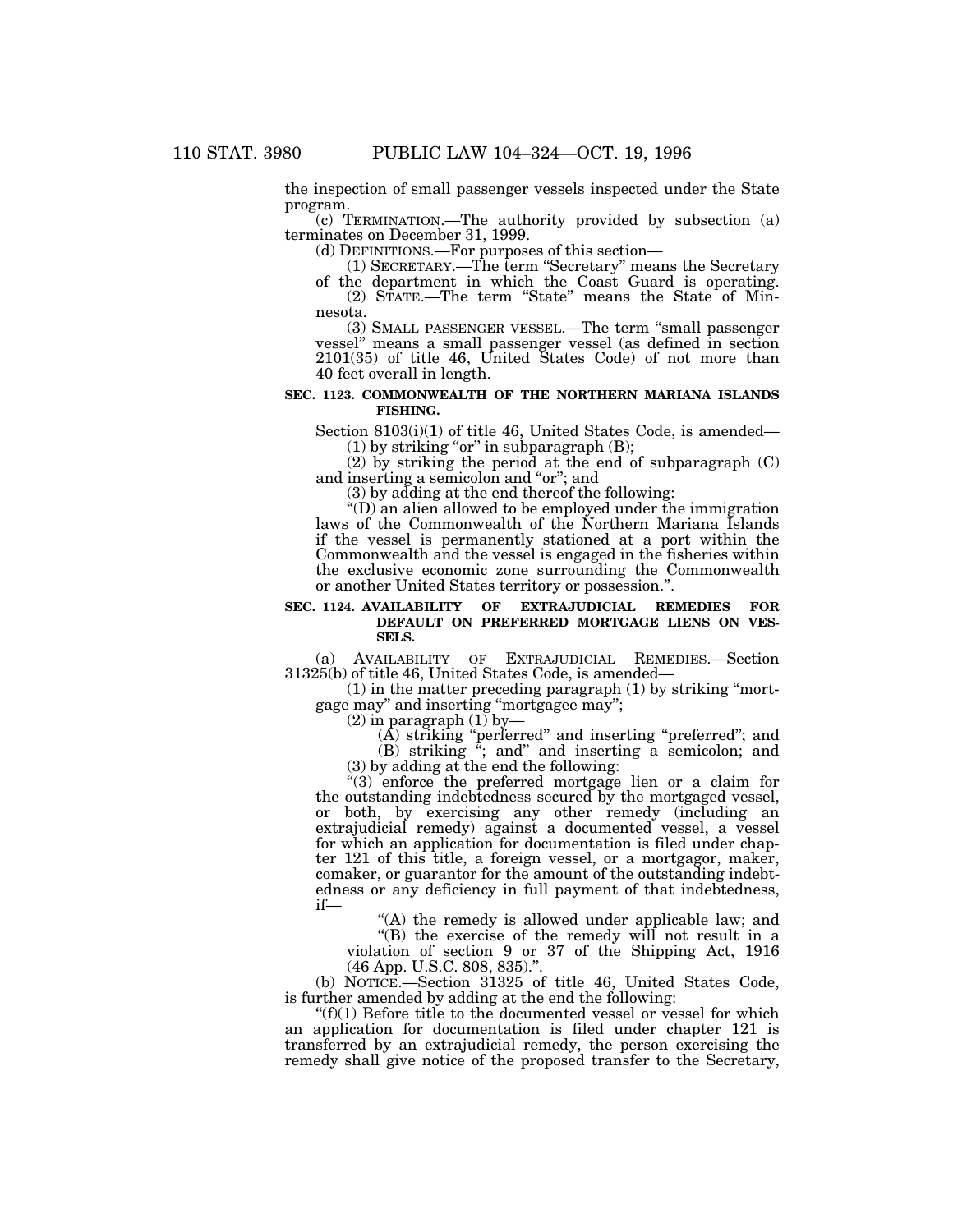to the mortgagee of any mortgage on the vessel filed in substantial compliance with section 31321 of this title before notice of the proposed transfer is given to the Secretary, and to any person that recorded a notice of a claim of an undischarged lien on the vessel under section 31343(a) or (d) of this title before notice of the proposed transfer is given to the Secretary.

 $(2)$  Failure to give notice as required by this subsection shall not affect the transfer of title to a vessel. However, the rights of any holder of a maritime lien or a preferred mortgage on the vessel shall not be affected by a transfer of title by an extrajudicial remedy exercised under this section, regardless of whether notice is required by this subsection or given.

''(3) The Secretary shall prescribe regulations establishing the time and manner for providing notice under this subsection."

(c) RULE OF CONSTRUCTION.—The amendments made by subsections (a) and (b) may not be construed to imply that remedies other than judicial remedies were not available before the date of enactment of this section to enforce claims for outstanding indebtedness secured by mortgaged vessels.

### **SEC. 1125. OFFSHORE FACILITY FINANCIAL RESPONSIBILITY REQUIREMENTS.**

(a) AMOUNT OF FINANCIAL RESPONSIBILITY.—Section 1016 of the Oil Pollution Act of 1990 (33 U.S.C. 2716) is amended—

(1) by amending subsection  $(c)(1)$  to read as follows:

"(1) IN GENERAL.—<br>"(A) EVIDENCE OF FINANCIAL RESPONSIBILITY REQUIRED.—Except as provided in paragraph (2), a responsible party with respect to an offshore facility that—

 $(i)(I)$  is located seaward of the line of ordinary low water along that portion of the coast that is in direct contact with the open sea and the line marking the seaward limit of inland waters; or

''(II) is located in coastal inland waters, such as bays or estuaries, seaward of the line of ordinary low water along that portion of the coast that is not in direct contact with the open sea;

''(ii) is used for exploring for, drilling for, producing, or transporting oil from facilities engaged in oil exploration, drilling, or production; and

"(iii) has a worst-case oil spill discharge potential of more than 1,000 barrels of oil (or a lesser amount if the President determines that the risks posed by such facility justify it),

shall establish and maintain evidence of financial responsibility in the amount required under subparagraph (B) or (C), as applicable.

''(B) AMOUNT REQUIRED GENERALLY.—Except as provided in subparagraph (C), the amount of financial responsibility for offshore facilities that meet the criteria of subparagraph (A) is—

 $\tilde{f}$ (i) \$35,000,000 for an offshore facility located seaward of the seaward boundary of a State; or

''(ii) \$10,000,000 for an offshore facility located landward of the seaward boundary of a State.

''(C) GREATER AMOUNT.—If the President determines that an amount of financial responsibility for a responsible

46 USC 31325 note.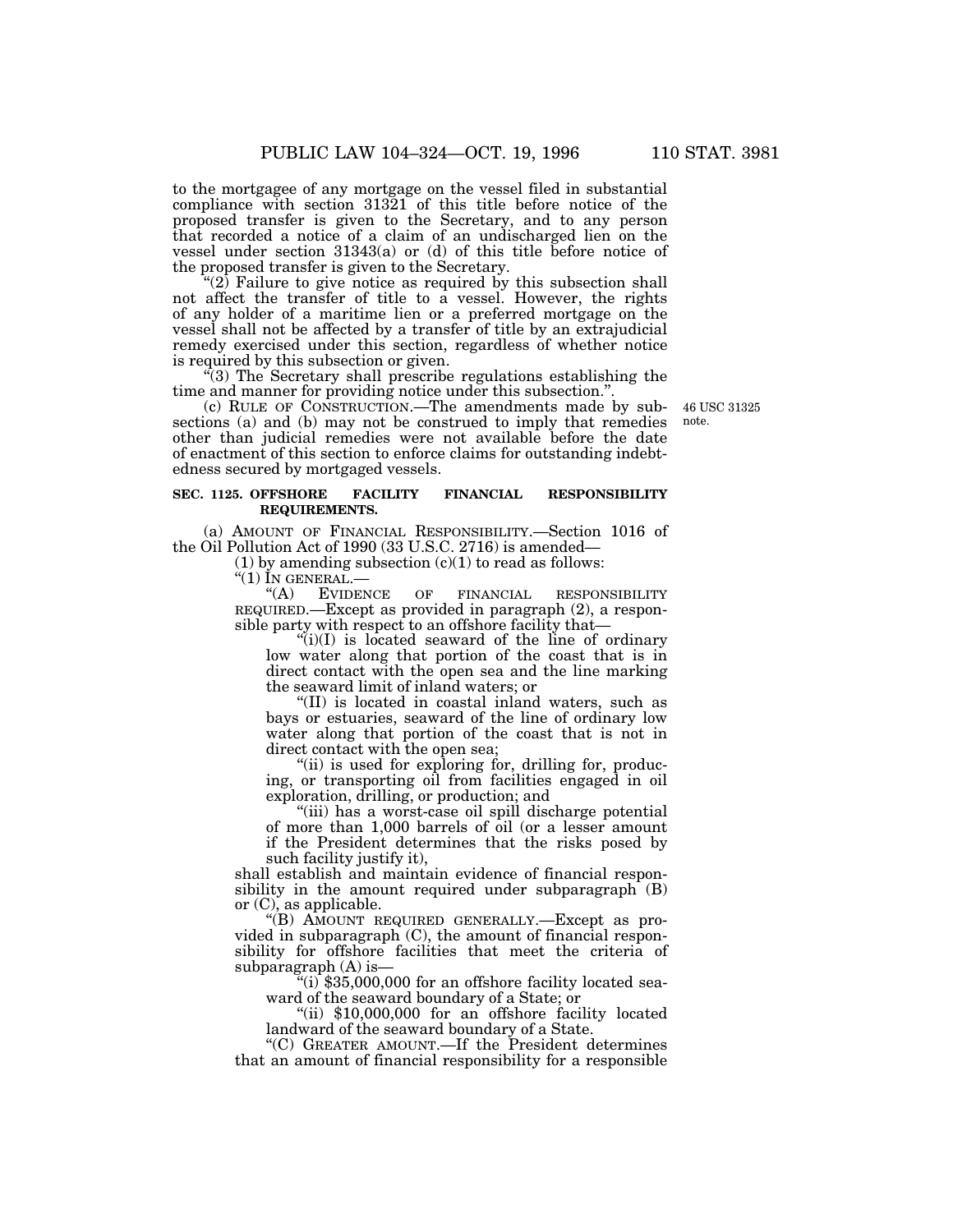party greater than the amount required by subparagraph (B) is justified based on the relative operational, environmental, human health, and other risks posed by the quantity or quality of oil that is explored for, drilled for, produced, or transported by the responsible party, the evidence of financial responsibility required shall be for an amount determined by the President not exceeding \$150,000,000.

''(D) MULTIPLE FACILITIES.—In a case in which a person is a responsible party for more than one facility subject to this subsection, evidence of financial responsibility need be established only to meet the amount applicable to the facility having the greatest financial responsibility requirement under this subsection.

''(E) DEFINITION.—For the purpose of this paragraph, the seaward boundary of a State shall be determined in accordance with section 2(b) of the Submerged Lands Act  $(43 \text{ U.S.C. } 1301(b))$ .";

(2) by amending subsection (f) to read as follows:

''(f) CLAIMS AGAINST GUARANTOR.—

''(1) IN GENERAL.—Subject to paragraph (2), a claim for which liability may be established under section 1002 may be asserted directly against any guarantor providing evidence of financial responsibility for a responsible party liable under that section for removal costs and damages to which the claim pertains. In defending against such a claim, the guarantor may invoke—

''(A) all rights and defenses which would be available to the responsible party under this Act;

"(B) any defense authorized under subsection (e); and  $\mathcal{C}(C)$  the defense that the incident was caused by the

willful misconduct of the responsible party. The guarantor may not invoke any other defense that might

be available in proceedings brought by the responsible party against the guarantor.

" $(2)$  FURTHER REQUIREMENT.—A claim may be asserted pursuant to paragraph (1) directly against a guarantor providing evidence of financial responsibility under subsection  $(c)(1)$ with respect to an offshore facility only if—

''(A) the responsible party for whom evidence of financial responsibility has been provided has denied or failed to pay a claim under this Act on the basis of being insolvent, as defined under section 101(32) of title 11, United States Code, and applying generally accepted accounting principles;

" $(b)$  the responsible party for whom evidence of financial responsibility has been provided has filed a petition for bankruptcy under title 11, United States Code; or

''(C) the claim is asserted by the United States for removal costs and damages or for compensation paid by the Fund under this Act, including costs incurred by the Fund for processing compensation claims.

"(3) RULEMAKING AUTHORITY.—Not later than 1 year after the date of enactment of this paragraph, the President shall promulgate regulations to establish a process for implementing paragraph (2) in a manner that will allow for the orderly and expeditious presentation and resolution of claims and effectuate the purposes of this Act.''; and

President.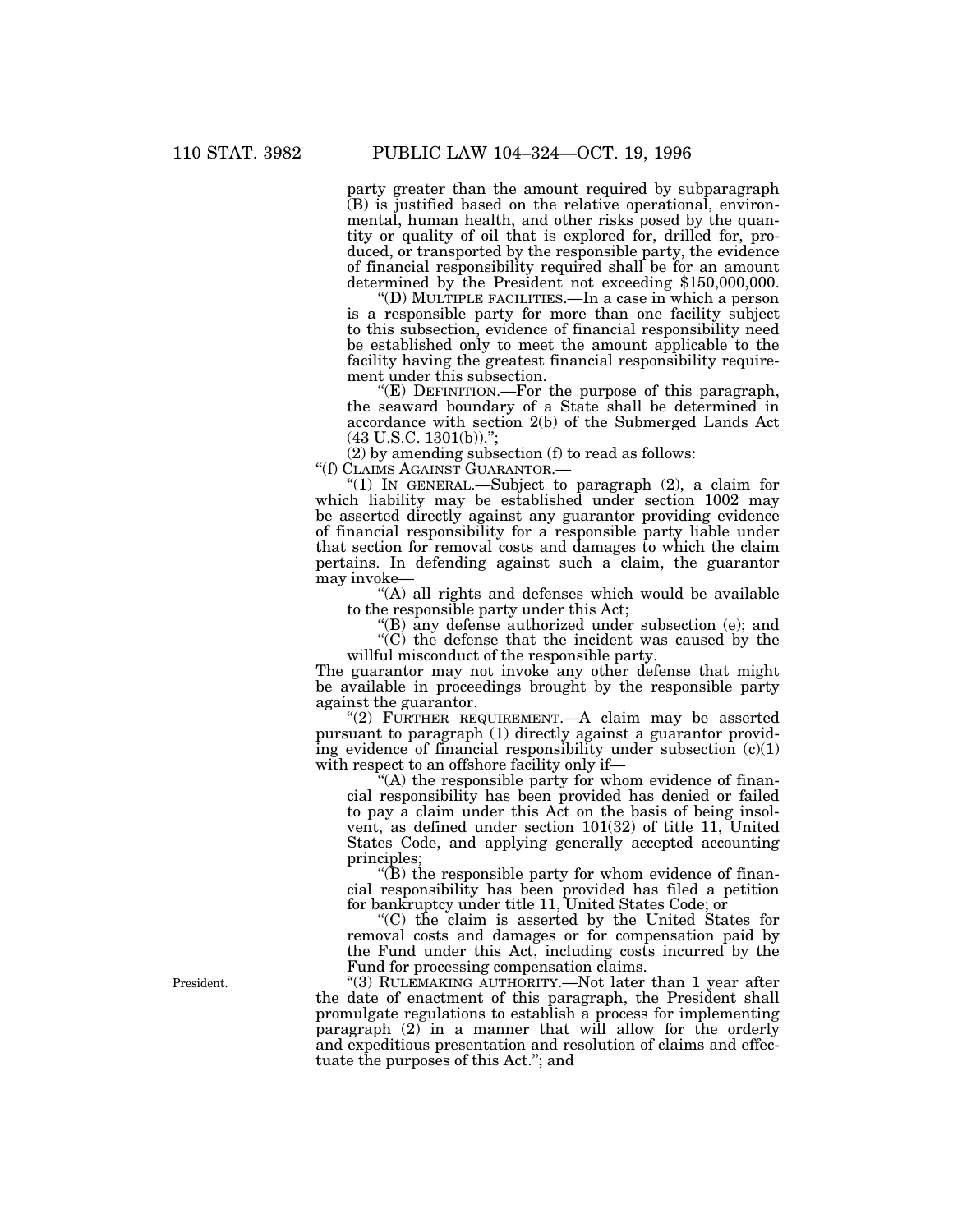(3) by amending subsection (g) to read as follows:

"(g) LIMITATION ON GUARANTOR'S LIABILITY.—Nothing in this Act shall impose liability with respect to an incident on any guarantor for damages or removal costs which exceed, in the aggregate, the amount of financial responsibility which that guarantor has provided for a responsible party pursuant to this section. The total liability of the guarantor on direct action for claims brought under this Act with respect to an incident shall be limited to that amount.''.

(b) LIMITATION ON APPLICATION.—The amendment made by subsection  $(a)(2)$  shall not apply to any final rule issued before the date of enactment of this section.

### **SEC. 1126. DEAUTHORIZATION OF NAVIGATION PROJECT, COHASSET HARBOR, MASSACHUSETTS.**

The following portions of the project for navigation, Cohasset Harbor, Massachusetts, authorized by section 2 of the Act entitled ''An Act authorizing the construction, repair, and preservation of certain public works on rivers and harbors, and for other purposes" approved March 2, 1945 (59 Stat. 12), or carried out pursuant to section 107 of the River and Harbor Act of 1960 (33 U.S.C. 577), are deauthorized: A 7-foot deep anchorage and a 6-foot deep anchorage; beginning at site 1, starting at a point N453510.15, E792664.63, thence running south 53 degrees 07 minutes 05.4 seconds west 307.00 feet to a point N453325.90, E792419.07, thence running north 57 degrees 56 minutes 36.8 seconds west 201.00 feet to a point N453432.58, E792248.72, thence running south 88 degrees 57 minutes 25.6 seconds west 50.00 feet to a point N453431.67, E792198.73, thence running north 01 degree 02 minutes 52.3 seconds west 66.71 feet to a point N453498.37, E792197.51, thence running north 69 degrees 12 minutes 52.3 seconds east 332.32 feet to a point N453616.30, E792508.20, thence running south 55 degrees 50 minutes 24.1 seconds east 189.05 feet to point of origin; then site 2, starting at a point, N452886.64, E791287.83, thence running south 00 degrees 00 minutes 00.0 seconds west 56.04 feet to a point, N452830.60, E791287.83, thence running north 90 degrees 00 minutes 00.0 seconds west 101.92 feet to a point, N452830.60, E791185.91, thence running north 52 degrees 12 minutes 49.7 seconds east 89.42 feet to a point, N452885.39, E791256.58, thence running north 87 degrees 42 minutes 33.8 seconds east 31.28 feet to point of origin; and site 3, starting at a point,  $N452261.08$ ,  $E792040.24$ , thence running north 89 degrees 07 minutes 19.5 seconds east 118.78 feet to a point, N452262.90, E792159.01, thence running south 43 degrees 39 minutes 06.8 seconds west 40.27 feet to a point, N452233.76, E792131.21, thence running north 74 degrees 33 minutes 29.1 seconds west 94.42 feet to a point, N452258.90, E792040.20, thence running north 01 degree 03 minutes 04.3 seconds east 2.18 feet to point of origin.

#### **SEC. 1127. SENSE OF CONGRESS; REQUIREMENT REGARDING NOTICE.** 14 USC 92 note.

(a) PURCHASE OF AMERICAN-MADE EQUIPMENT AND PROD- UCTS.—It is the sense of the Congress that, to the greatest extent practicable, all equipment and products purchased with funds made available under this Act should be American-made.

(b) NOTICE TO RECIPIENTS OF ASSISTANCE.—In providing financial assistance under this Act, the official responsible for providing the assistance, to the greatest extent practicable, shall provide

33 USC 2716 note.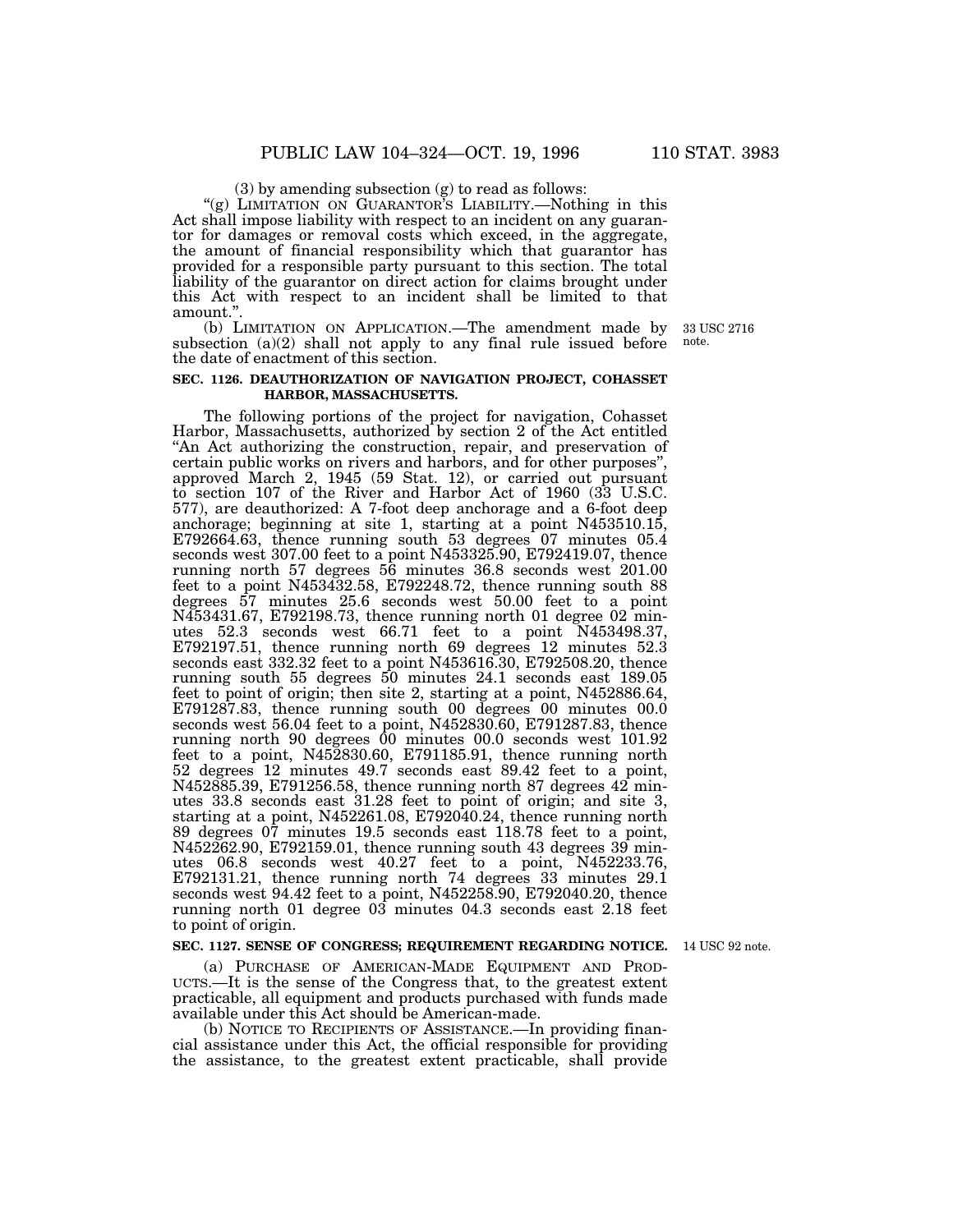to each recipient of the assistance a notice describing the statement made in subsection (a) by the Congress.

# **SEC. 1128. REQUIREMENT FOR PROCUREMENT OF BUOY CHAIN.**

(a) REQUIREMENT.—Chapter 5 of title 14, United States Code, as amended by section 311 of this Act, is further amended by adding at the end the following:

# **''§ 97. Procurement of buoy chain**

''(a) Except as provided in subsection (b), the Coast Guard may not procure buoy chain—

 $\lambda^2(1)$  that is not manufactured in the United States; or

''(2) substantially all of the components of which are not produced or manufactured in the United States.

''(b) The Coast Guard may procure buoy chain that is not manufactured in the United States if the Secretary determines that—

''(1) the price of buoy chain manufactured in the United States is unreasonable; or

''(2) emergency circumstances exist.''.

(b) CLERICAL AMENDMENT.—The table of sections for chapter 5 of title 14, United States Code, as amended by section 311 of this Act, is further amended by adding at the end the following: ''97. Procurement of buoy chain.''.

### **SEC. 1129. CRUISE SHIP LIABILITY.**

(a) APPLICABILITY OF STATUTORY LIMITATIONS.—Section 4283 of the Revised Statutes (46 App. U.S.C. 183) is amended by adding at the end the following new subsection:

''(g) In a suit by any person in which the operator or owner of a vessel or employer of a crewmember is claimed to have vicarious liability for medical malpractice with regard to a crewmember occurring at a shoreside facility, and to the extent the damages resulted from the conduct of any shoreside doctor, hospital, medical facility, or other health care provider, such operator, owner, or employer shall be entitled to rely upon any and all statutory limitations of liability applicable to the doctor, hospital, medical facility, or other health care provider in the State of the United States in which the shoreside medical care was provided.".

(b) CONTRACT LIMITATIONS ALLOWED.—Section 4283b of the Revised Statutes of the United States (46 App. U.S.C. 183c) is amended by redesignating the existing text as subsection (a) and by adding at the end the following new subsection:

 $\mathcal{L}(b)(1)$  Subsection (a) shall not prohibit provisions or limitations in contracts, agreements, or ticket conditions of carriage with passengers which relieve a crewmember, manager, agent, master, owner, or operator of a vessel from liability for infliction of emotional distress, mental suffering, or psychological injury so long as such provisions or limitations do not limit such liability if the emotional distress, mental suffering, or psychological injury was-

"(A) the result of physical injury to the claimant caused by the negligence or fault of a crewmember or the manager, agent, master, owner, or operator;

 $\mathcal{L}(B)$  the result of the claimant having been at actual risk of physical injury, and such risk was caused by the negligence or fault of a crewmember or the manager, agent, master, owner, or operator; or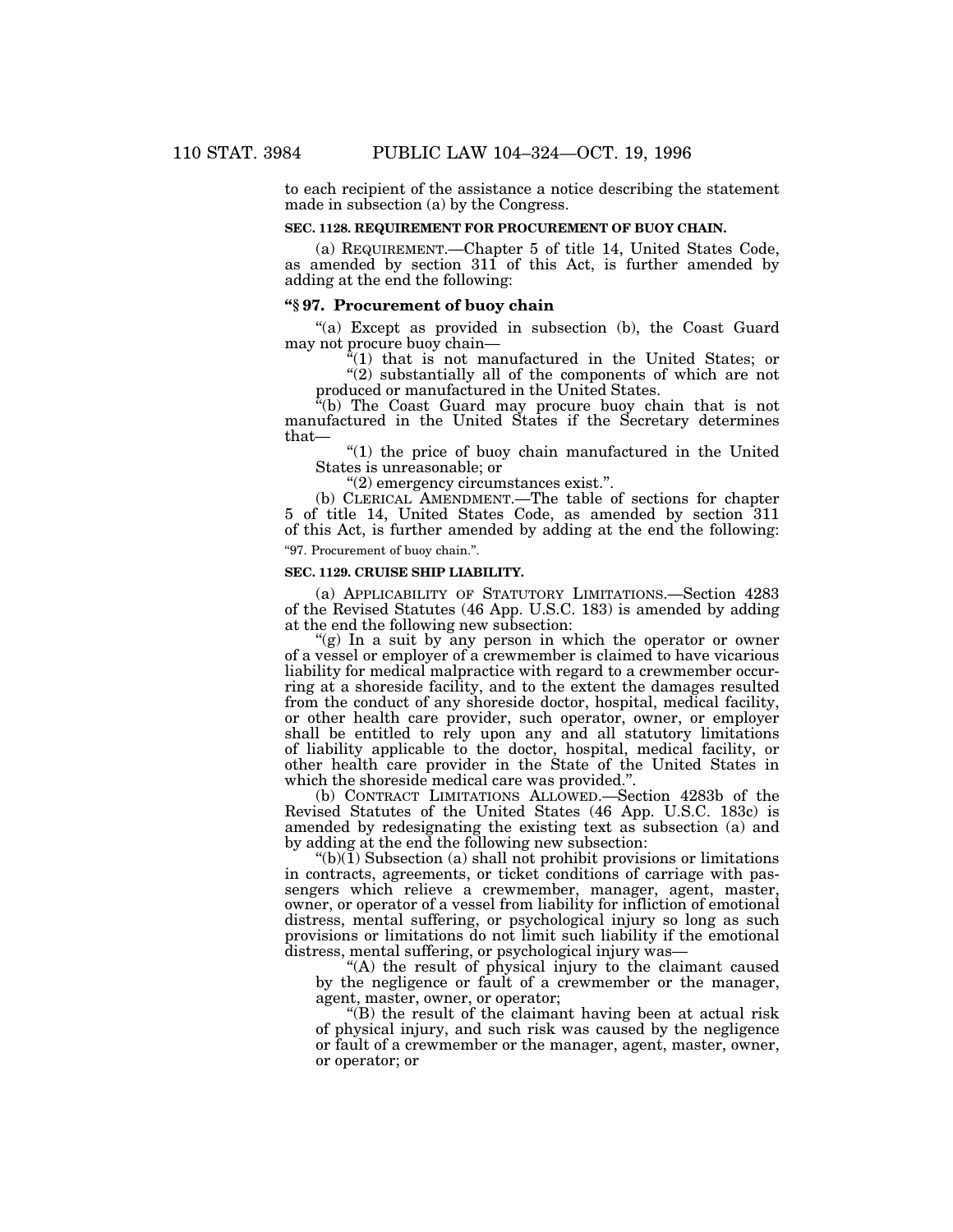$C$ ) intentionally inflicted by a crewmember or the manager, agent, master, owner, or operator.

" $(2)$  Nothing in this subsection is intended to limit the liability of a crewmember or the manager, agent, master, owner, or operator of a vessel in a case involving sexual harassment, sexual assault, or rape.''.

# **SEC. 1130. SENSE OF CONGRESS ON THE IMPLEMENTATION OF REGU-LATIONS REGARDING ANIMAL FATS AND VEGETABLE OILS.**

(a) SENSE OF CONGRESS.—It is the sense of Congress that, in an effort to reduce unnecessary regulatory burdens, a regulation issued or enforced and an interpretation or guideline established pursuant to Public Law 104–55 should in any manner possible recognize and provide for the differences in the physical, chemical, biological, and other properties, and in the environmental effects, of the classes of fats, oils, and greases described under that law.

(b) REPORT.—Within 60 days after the date of enactment of this section and on January 1 of each year thereafter, the Secretary of Transportation shall submit a report to Congress on the extent to which the implementation by the United States Coast Guard of regulations issued or enforced, or interpretations or guidelines established, pursuant to Public Law 104–55, carry out the intent of Congress and recognize and provide for the differences in the physical, chemical, biological, and other properties, and in the environmental effects, of the classes of fats, oils, and greases described under that law.

# **SEC. 1131. TERM OF DIRECTOR OF THE BUREAU OF TRANSPORTATION STATISTICS.**

Section 111(b)(4) of title 49, United States Code, is amended by adding at the end the following sentence: ''The Director may continue to serve after the expiration of the term until a successor is appointed and confirmed.''.

### **SEC. 1132. WAIVER OF CERTAIN REQUIREMENTS FOR HISTORIC FORMER PRESIDENTIAL YACHT SEQUOIA.**

The vessel M/V SEQUOIA (United States official number 225115) is deemed to be less than 100 gross tons, and the Secretary of Transportation may exempt that vessel from certain requirements of section 3306 of title 46, United States Code, and the regulations thereunder. The Secretary may impose special operating restrictions on that vessel as to route, service, manning, and equipment, necessary for the safe operation of that vessel.

### **SEC. 1133. VESSEL REQUIREMENTS.**

Section 3503(a) of title 46, United States Code, is amended by striking the last sentence and inserting in lieu thereof the following: ''Before November 1, 2008, this section does not apply to any vessel in operation before January 1, 1968, and operating only within the Boundary Line.''.

# **SEC. 1134. EXISTING TANK VESSEL RESEARCH.**

(a) FUNDING.—The Secretary of Transportation shall take steps to allocate funds appropriated for research, development, testing, and evaluation, including the combination of funds from any source available and authorized for this purpose, to ensure that any Government-sponsored project intended to evaluate double hull

46 USC 3703 note.

33 USC 2720 note.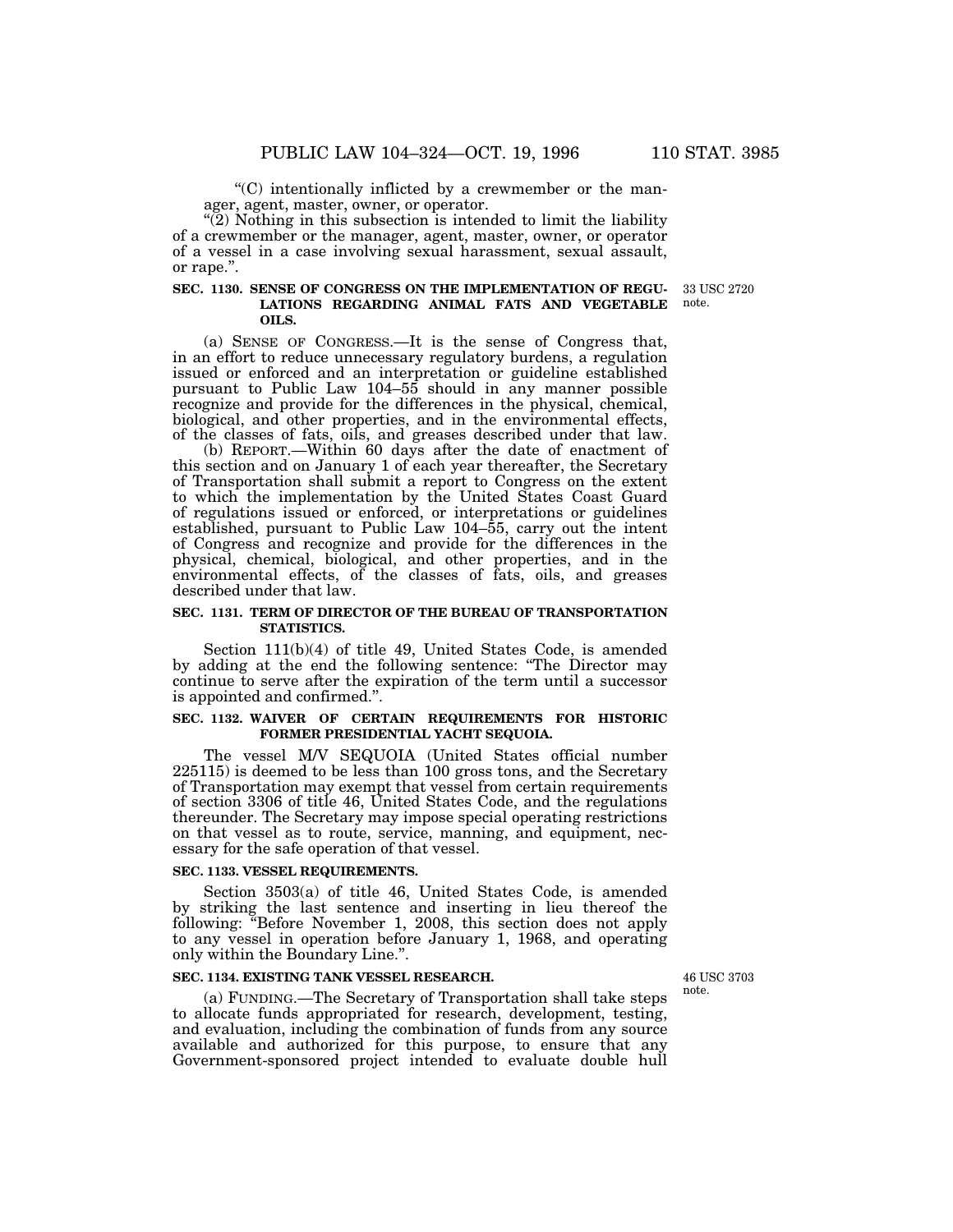alternatives that provide equal or greater protection to the marine environment, or interim solutions to remediate potential environmental damage resulting from oil spills from existing tank vessels, commenced prior to the date of enactment of this section, is fully funded for completion by the end of fiscal year 1997. Any vessel construction or repair necessary to carry out the purpose of this section must be performed in a shipyard located in the United States.

(b) USE OF PUBLIC VESSELS.—The Secretary may provide vessels owned by, or demise chartered to, and operated by the Government and not engaged in commercial service, without reimbursement, for use in and the support of projects sponsored by the Government for research, development, testing, evaluation, and demonstration of new or improved technologies that are effective in preventing or mitigating oil discharges and protecting the environment.

### **SEC. 1135. PLAN FOR THE ENGINEERING, DESIGN, AND RETRO-FITTING OF THE ICEBREAKER MACKINAW.**

(a) IN GENERAL.—Not later than May 1, 1997, the Secretary of the department in which the Coast Guard is operating shall submit to the Committees a plan and cost estimate for the engineering, design, and retrofitting of the icebreaker MACKINAW (WAGB– 83) to equip the vessel with new engines, command and control features, habitability improvements, and other features needed to allow operation of the vessel by a significantly reduced crew, including 24-hour continuous operation when necessary.

(b) COMMITTEES DEFINED.—In subsection (a), the term ''Committees'' means the Committee on Transportation and Infrastructure of the House of Representatives and the Committee on Commerce, Science, and Transportation of the Senate.

### **SEC. 1136. CROSS-BORDER FINANCING.**

(a) DOCUMENTATION OF VESSELS OWNED BY TRUSTS.—Section 12102 of title 46, United States Code, is amended by adding at the end the following new subsection:

 $((d)(1)$  For the issuance of a certificate of documentation with only a registry endorsement, subsection  $(a)(2)(A)$  of this section does not apply to a beneficiary of a trust that is qualified under paragraph (2) of this subsection if the vessel is subject to a charter to a citizen of the United States.

" $(2)(A)$  Subject to subparagraph  $(B)$  of this paragraph, a trust is qualified under this paragraph with respect to a vessel only if—

"(i) each of the trustees is a citizen of the United States; and

"(ii) the application for documentation of the vessel includes the affidavit of each trustee stating that the trustee is not aware of any reason involving a beneficiary of the trust that is not a citizen of the United States, or involving any other person that is not a citizen of the United States, as a result of which the beneficiary or other person would hold more than 25 percent of the aggregate power to influence or limit the exercise of the authority of the trustee with respect to matters involving any ownership or operation of the vessel that may adversely affect the interests of the United States.

''(B) If any person that is not a citizen of the United States has authority to direct or participate in directing a trustee for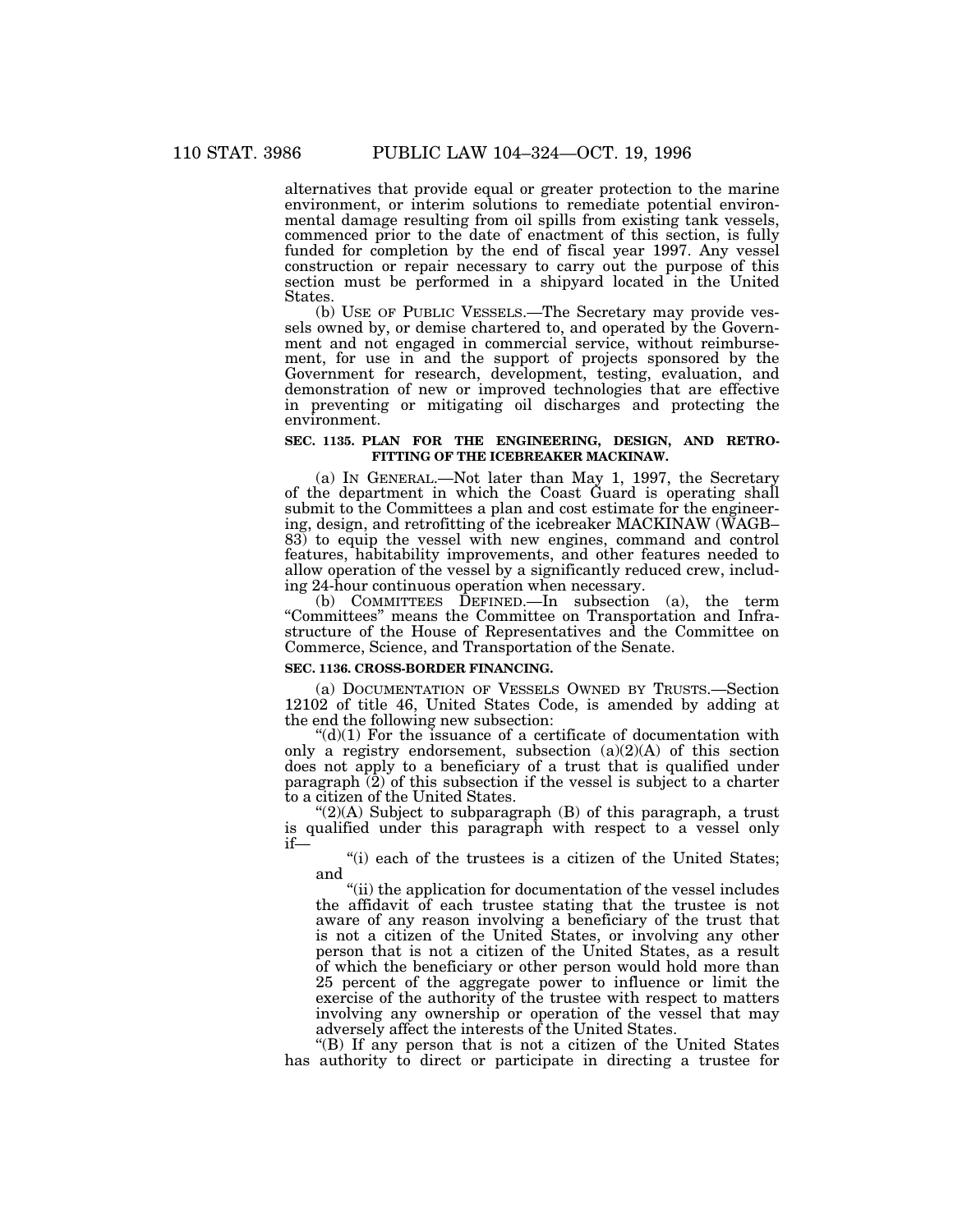a trust in matters involving any ownership or operation of the vessel that may adversely affect the interests of the United States or in removing a trustee for a trust without cause, either directly or indirectly through the control of another person, the trust is not qualified under this paragraph unless the trust instrument provides that persons who are not citizens of the United States may not hold more than 25 percent of the aggregate authority to so direct or remove a trustee.

''(3) Paragraph (2) of this subsection shall not be considered to prohibit a person who is not a citizen of the United States from holding more than 25 percent of the beneficial interest in a trust.

" $(4)$  If a person chartering a vessel from a trust that is qualified under paragraph (2) of this subsection is a citizen of the United States under section 2 of the Shipping Act, 1916 (46 App. U.S.C. 802), then the vessel is deemed to be owned by a citizen of the United States for purposes of that section and related laws, except for subtitle B of title VI of the Merchant Marine Act, 1936.''.

(b) APPROVAL OF CERTAIN VESSEL TRANSACTIONS BEFORE DOCU-MENTATION OF THE VESSEL.—Section 9 of the Shipping Act, 1916 (46 App. U.S.C. 808) is amended by adding at the end the following new subsection:

''(e) To promote financing with respect to a vessel to be documented under chapter 121 of title 46, United States Code, the Secretary may grant approval under subsection (c) before the date the vessel is documented.''.

(c) TRUST CHARTERERS.—Notwithstanding section 12102(d)(4) of title 46, United States Code, as amended by this section, for purposes of subtitle B of title VI of the Merchant Marine Act, 1936 a vessel is deemed to be owned and operated by a citizen of the United States (as that term is used in that subtitle) if—

(1) the person chartering the vessel from a trust under section  $12102(d)(2)$  of that title is a citizen of the United States under section 2 of the Shipping Act, 1916 (46 App. U.S.C. 802); and

 $(2)(A)$  the vessel—

(i) is delivered by a shipbuilder, following completion of construction, on or after May 1, 1995 and before January 31, 1996; or

(ii) is owned by a citizen of the United States under section 2 of the Shipping Act, 1916 on September 1, 1996, or is a replacement for such a vessel; or

(B) payments have been made with respect to the vessel under subtitle B of title VI of the Merchant Marine Act, 1936 for at least 1 year.

> 46 USC app. 1187 note.

(d) INDIRECT VESSEL OWNERS.—Notwithstanding any other provision of law, for purposes of subtitle B of title VI of the Merchant Marine Act, 1936 the following vessels are deemed to be owned and operated by a citizen of the United States (as that term is used in that subtitle) if the vessels are owned, directly or indirectly, by a person that is a citizen of the United States under section 2 of the Shipping Act, 1916 (46 App. U.S.C. 802):

(1) Any vessel constructed under a shipbuilding contract signed on December 21, 1995, and having hull number 3077, 3078, 3079, or 3080.

46 USC app. 1187 note.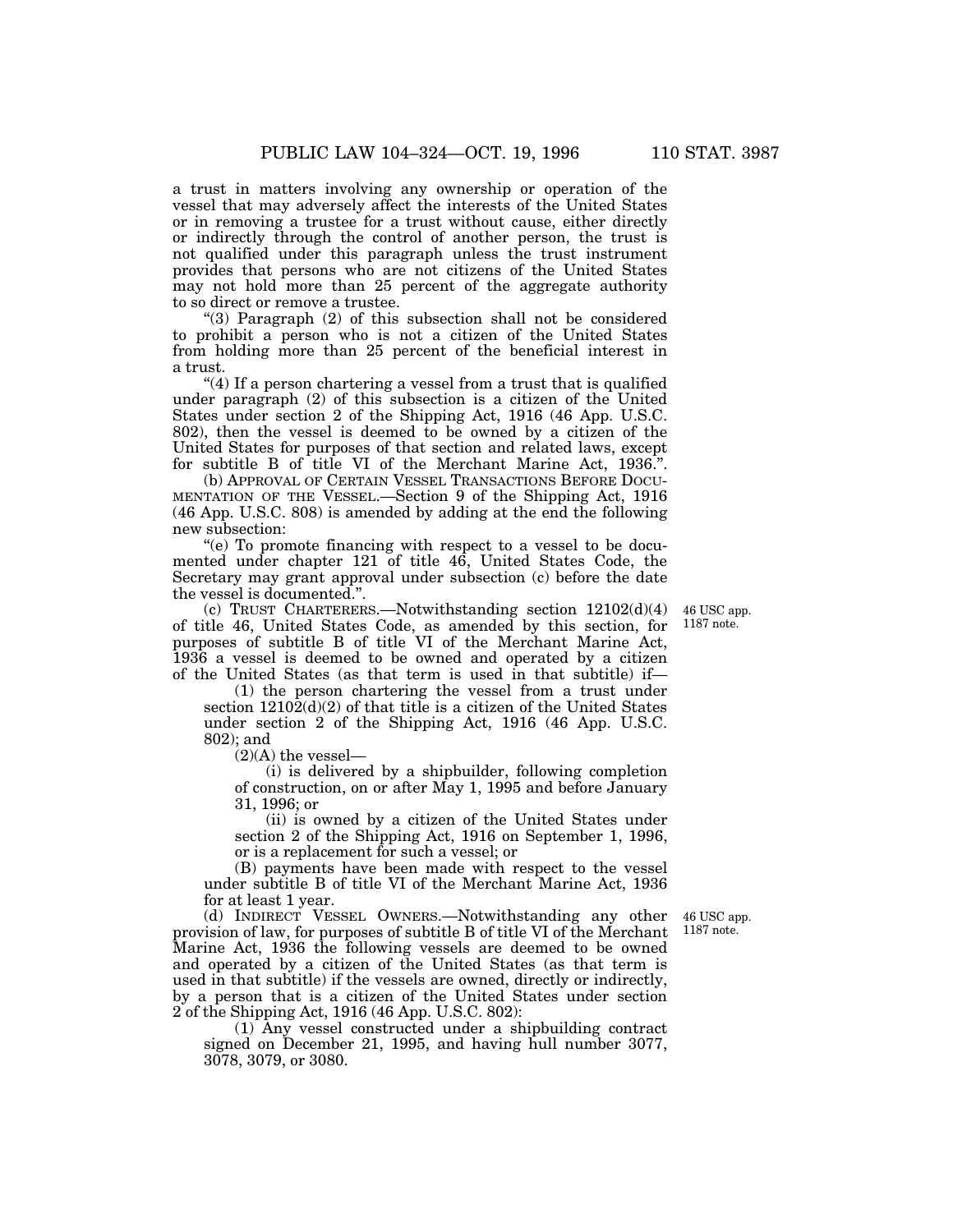(2) Any vessel delivered by a shipbuilder, following completion of construction, on or after May 1, 1995, and before January 31, 1996.

(3) Any vessel owned on September 1, 1996, by a person that is a citizen of the United States under section 2 of the Shipping Act, 1916, or a replacement for such a vessel.

(4) Any vessel with respect to which payments have been made under subtitle B of title VI of the Merchant Marine Act, 1936 for at least 1 year.

46 USC app. 1187 note.

# **SEC. 1137. VESSEL STANDARDS.**

(a) CERTIFICATE OF INSPECTION.—A vessel used to provide transportation service as a common carrier which the Secretary of Transportation determines meets the criteria of section 651(b) of the Merchant Marine Act, 1936, but which on the date of enactment of this Act is not a documented vessel (as that term is defined in section 2101 of title 46, United States Code), shall be eligible for a certificate of inspection if the Secretary determines that—

(1) the vessel is classed by and designed in accordance with the rules of the American Bureau of Shipping or another classification society accepted by the Secretary;

(2) the vessel complies with applicable international agreements and associated guidelines, as determined by the country in which the vessel was documented immediately before becoming a documented vessel (as defined in that section); and

(3) that country has not been identified by the Secretary as inadequately enforcing international vessel regulations as to that vessel.

(b) CONTINUED ELIGIBILITY FOR CERTIFICATE.—Subsection (a) does not apply to a vessel after any date on which the vessel fails to comply with the applicable international agreements and associated guidelines referred to in subsection (a)(2).

(c) RELIANCE ON CLASSIFICATION SOCIETY.—

(1) IN GENERAL.—The Secretary may rely on a certification from the American Bureau of Shipping or, subject to paragraph (2), another classification society accepted by the Secretary to establish that a vessel is in compliance with the requirements of subsections (a) and (b).

(2) FOREIGN CLASSIFICATION SOCIETY.—The Secretary may accept certification from a foreign classification society under paragraph (1) only—

(A) to the extent that the government of the foreign country in which the society is headquartered provides access on a reciprocal basis to the American Bureau of Shipping; and

(B) if the foreign classification society has offices and maintains records in the United States.

# **SEC. 1138. VESSELS SUBJECT TO THE JURISDICTION OF THE UNITED STATES.**

(a) IN GENERAL.—Section 3 of the Maritime Drug Law Enforcement Act (46 App. U.S.C. 1903) is amended—

(1) in subsection  $(c)(2)$  by striking "and" after the semicolon in subparagraph (A), by striking the period at the end of subparagraph (B) and inserting "; and", and by adding at the end the following new subparagraph: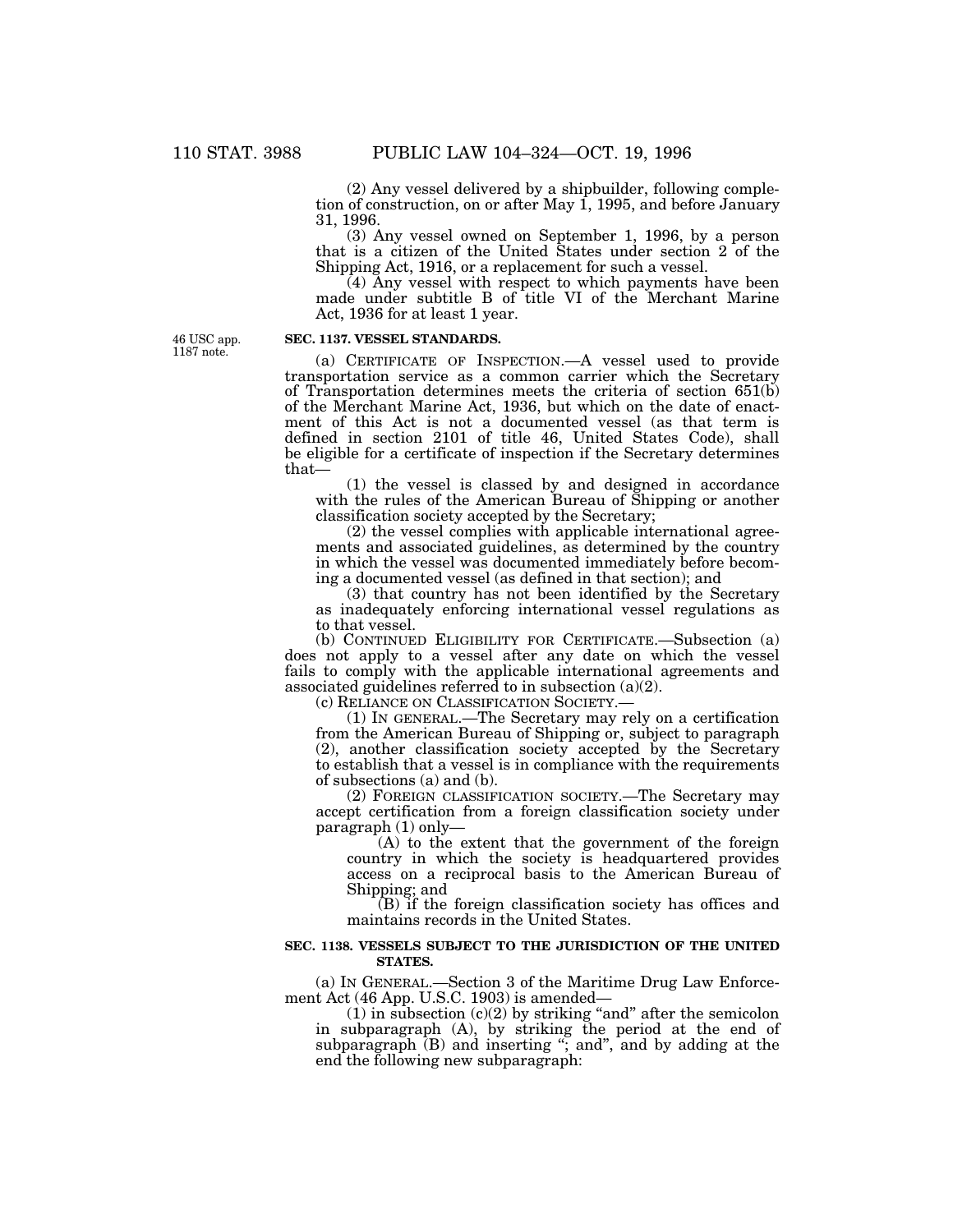''(C) a vessel aboard which the master or person in charge makes a claim of registry and the claimed nation of registry does not affirmatively and unequivocally assert that the vessel is of its nationality.'';

(2) in subsection  $(c)(1)$  by striking "and may be" and inserting "and is conclusively".

(3) in subsection  $(c)(2)$  by striking "nation may be" and inserting "nation is conclusively".

(4) in subsection (d) by inserting before the first sentence the following: ''Any person charged with a violation of this section shall not have standing to raise the claim of failure to comply with international law as a basis for a defense.''; and

(5) by adding at the end of subsection (f) the following: ''Jurisdiction of the United States with respect to vessels subject to this chapter is not an element of any offense. All jurisdictional issues arising under this chapter are preliminary questions of law to be determined solely by the trial judge.''.

(b) CONFORMING AMENDMENT.—Subsection (c) of such section is amended by inserting "or  $(C)$ " after "under subparagraph  $(A)$ ".

### **SEC. 1139. REACTIVATION OF CLOSED SHIPYARDS.**

46 USC app. 1273 note.

(a) IN GENERAL.—The Secretary may issue a guarantee or a commitment to guarantee obligations under title XI of the Merchant Marine Act, 1936 (46 App. U.S.C. 1271 et seq.), upon such terms as the Secretary may prescribe, to assist in the reactivation and modernization of any shipyard in the United States that is closed on the date of the enactment of this Act, if the Secretary finds that—

(1) the closed shipyard historically built military vessels and responsible entities now seek to reopen it as an internationally competitive commercial shipyard;

 $(2)(\overline{A})$  the closed shipyard has been designated by the President as a public-private partnership project; or

(B) has a reuse plan approved by the Navy in which commercial shipbuilding and repair are primary activities and has a revolving economic conversion fund approved by the Department of Defense; and

(3) the State in which the shipyard is located, and each other involved State, or a State-chartered agency, is making a significant financial investment in the overall cost of reactivation and modernization as its contribution to the reactivation and modernization project, in addition to the funds required by subsection  $(d)(2)$  of this section.

(b) WAIVERS.—Notwithstanding any other provision of title XI of the Merchant Marine Act, 1936 (46 App. U.S.C. 1271 et seq.), the Secretary shall not apply the requirements of section 1104A(d) of that Act when issuing a guarantee or a commitment to guarantee an obligation under this section.

(c) CONDITIONS.—The Secretary shall impose such conditions on the issuance of a guarantee or a commitment to guarantee under this section as are necessary to protect the interests of the United States from the risk of a default. The Secretary shall consider the interdependency of such shipyard modernization and reactivation projects and related vessel loan guarantee requests pending under title XI of the Merchant Marine Act, 1936 (46 App.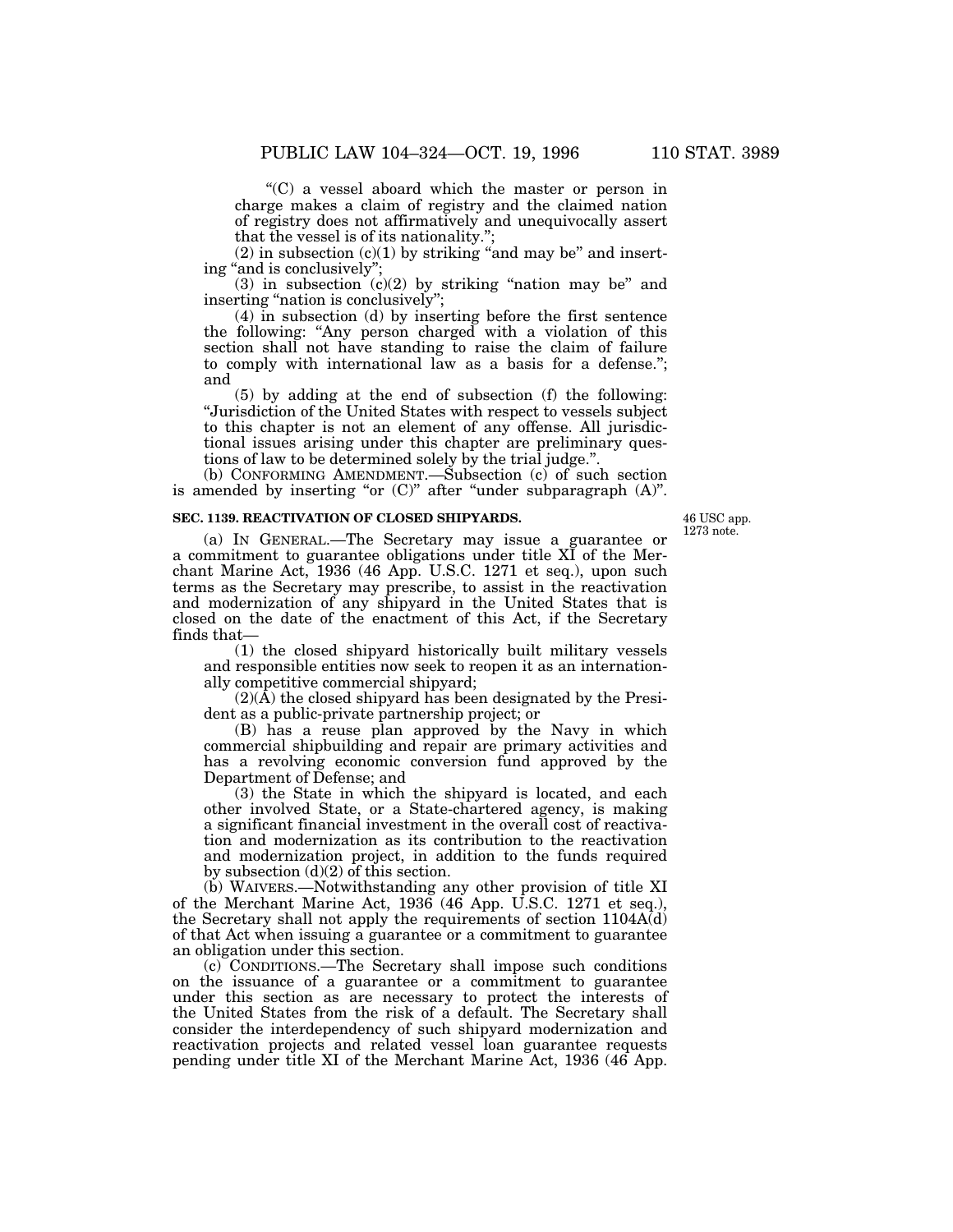U.S.C. 1271 et seq.) before issuing a guarantee or a commitment to guarantee under this section.

(d) FUNDING PROVISIONS.—

(1) The Secretary may not guarantee or commit to guarantee obligations under this section that exceed \$100,000,000 in the aggregate.

(2) The amount of appropriated funds required by the Federal Credit Reform Act of 1990 (2 U.S.C. 661a et seq.) in advance of the Secretary's issuance of a guarantee or a commitment to guarantee under this section shall be provided by the State in which the shipyard is located, and other involved States, or by a State-chartered agency, and deposited by the Secretary in the financing account established under the Federal Credit Reform Act of 1990 (2 U.S.C. 661a et seq.) for loan guarantees issued by the Secretary under title XI of the Merchant Marine Act of 1936 (46 App. U.S.C. 1271 et seq.). No federally appropriated funds shall be available for this purpose. The funds deposited into that financing account shall be held and applied by the Secretary in accordance with the provisions of the Federal Credit Reform Act of 1990 (2 U.S.C. 661a et seq.), except that, unless the Secretary shall have earlier paid an obligee or been required to pay an obligee pursuant to the terms of a loan guarantee, the funds deposited in that financing account shall be returned, upon the expiration of the Secretary's loan guarantee, to the State, States, or Statechartered agency which originally provided the funds to the Secretary.

(3) Notwithstanding the provisions of any other law or regulation, the cost (as that term is defined by the Federal Credit Reform Act of 1990 (2 U.S.C. 661a et seq.)) of a guarantee or commitment to guarantee issued under this section—

(A) may only be determined with reference to the merits of the specific closed shipyard reactivation project which is the subject of that guarantee or commitment to guarantee, without reference to any other project, type of project, or averaged risk; and

(B) may not be used in determining the cost of any other project, type of project, or averaged risk applicable to guarantees or commitments to guarantee issued under title XI of the Merchant Marine Act, 1936 (46 App. U.S.C. 1271 et seq.).

(e) SUNSET.—No commitment to guarantee obligations under this section shall be issued by the Secretary after one year after the date of enactment of this section.

(f) DEFINITION.—As used in this section, the term ''Secretary'' means the Secretary of Transportation.

#### **SEC. 1140. SAKONNET POINT LIGHT.**

Notwithstanding any other provision of law, any action in admiralty brought against a private nonprofit organization (including any officer, director, employee, or agent of such organization) for damages or injuries resulting from an incident occurring after the date of enactment of this Act, and arising from the operation, maintenance, or malfunctioning of an aid to navigation operated by the Coast Guard on or within property or a structure owned by such nonprofit organization at Sakonnet Point, Little Compton,

Rhode Island.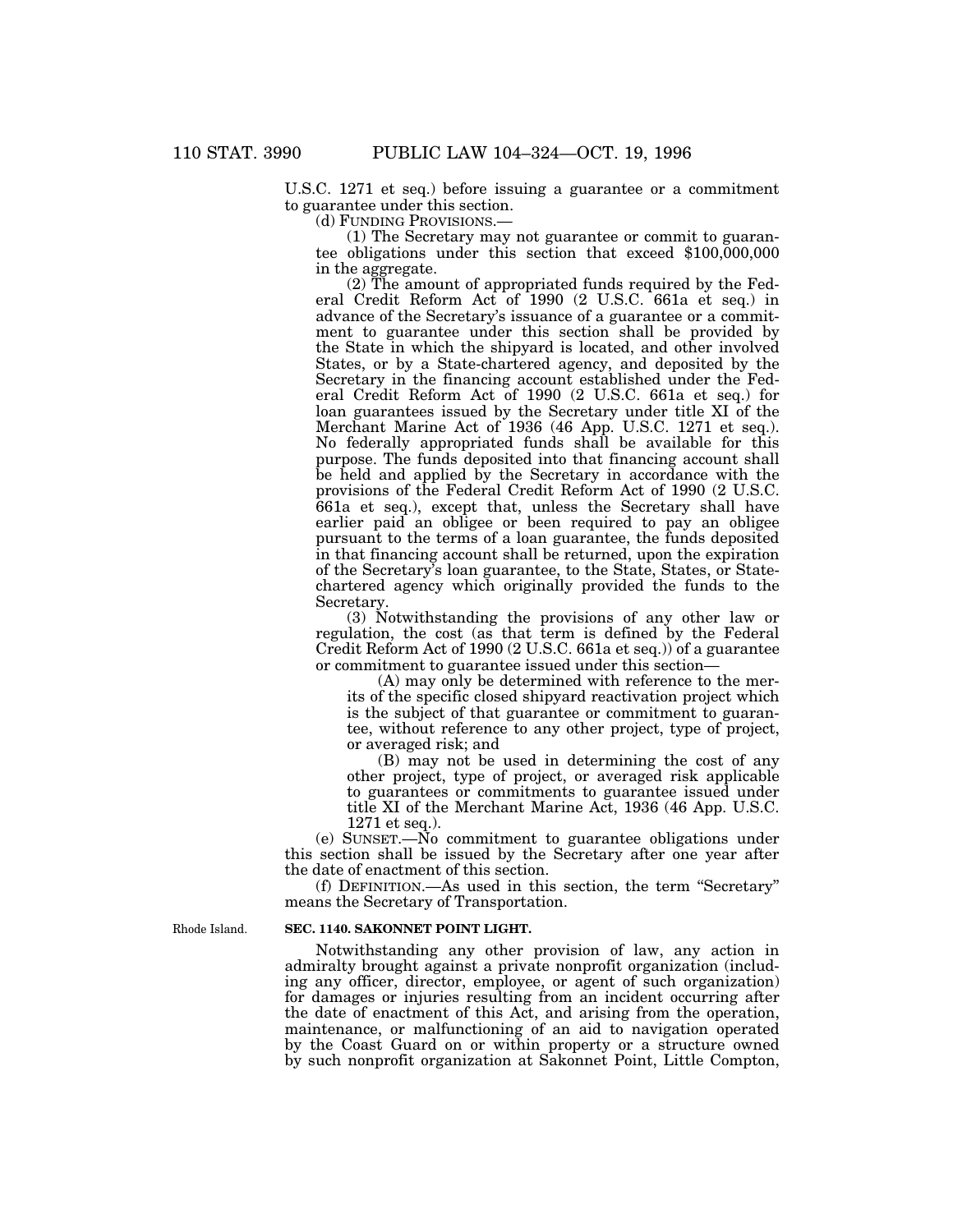Rhode Island, shall be determined exclusively according to the law of the State in which such property or structure is located.

### **SEC. 1141. DREDGING OF RHODE ISLAND WATERWAYS.**

The Chief of Engineers of the Army Corps of Engineers, in conjunction with the Secretary of Transportation and other relevant agencies, shall—

(1) review the report of the commission convened by the Governor of Rhode Island on dredging Rhode Island waterways; and

(2) not later than 120 days after the date of enactment of this section, submit to the Committee on Environment and Public Works of the Senate and the Committee on Transportation and Infrastructure of the House of Representatives any recommendations that the Chief of Engineers may have concerning the feasibility and environmental effects of the dredging.

### **SEC. 1142. INTERIM PAYMENTS.**

(a) DAMAGES FOR LOSS OF PROFITS OR IMPAIRMENT OF EARNING CAPACITY.—Section 1005 of the Oil Pollution Act of 1990 (33 U.S.C. 2705) is amended by—

(1) in the title inserting ''**; PARTIAL PAYMENT OF CLAIMS**'' before the period; and

(2) adding at the end of subsection (a) the following: ''The responsible party shall establish a procedure for the payment or settlement of claims for interim, short-term damages. Payment or settlement of a claim for interim, short-term damages representing less than the full amount of damages to which the claimant ultimately may be entitled shall not preclude recovery by the claimant for damages not reflected in the paid or settled partial claim."

(b) CLARIFICATION OF CLAIMS PROCEDURE.—Section 1013(d) of the Oil Pollution Act of 1990 (33 U.S.C. 2713(d)) is amended by striking "section" and inserting the following: "section, including a claim for interim, short-term damages representing less than the full amount of damages to which the claimant ultimately may be entitled,''.

(c) ADVERTISEMENT.—Section 1014(b) of the Oil Pollution Act of 1990 (33 U.S.C. 2714(b)) is amended—

 $(1)$  by inserting " $(1)$ " before "If"; and

(2) by adding at the end the following new paragraph: "(2) An advertisement under paragraph  $(1)$  shall state that

a claimant may present a claim for interim, short-term damages representing less than the full amount of damages to which the claimant ultimately may be entitled and that payment of such a claim shall not preclude recovery for damages not reflected in the paid or settled partial claim.''.

(d) CLARIFICATION OF SUBROGATION.—Section 1015(a) of the Oil Pollution Act of 1990 (33 U.S.C. 2715(a)) is amended—

(1) by redesignating subsection (b) as subsection (c); and (2) by inserting after subsection (a) the following:

''(b) INTERIM DAMAGES.—

"(1) In GENERAL.—If a responsible party, a guarantor, or Applicability. the Fund has made payment to a claimant for interim, shortterm damages representing less than the full amount of damages to which the claimant ultimately may be entitled, subroga-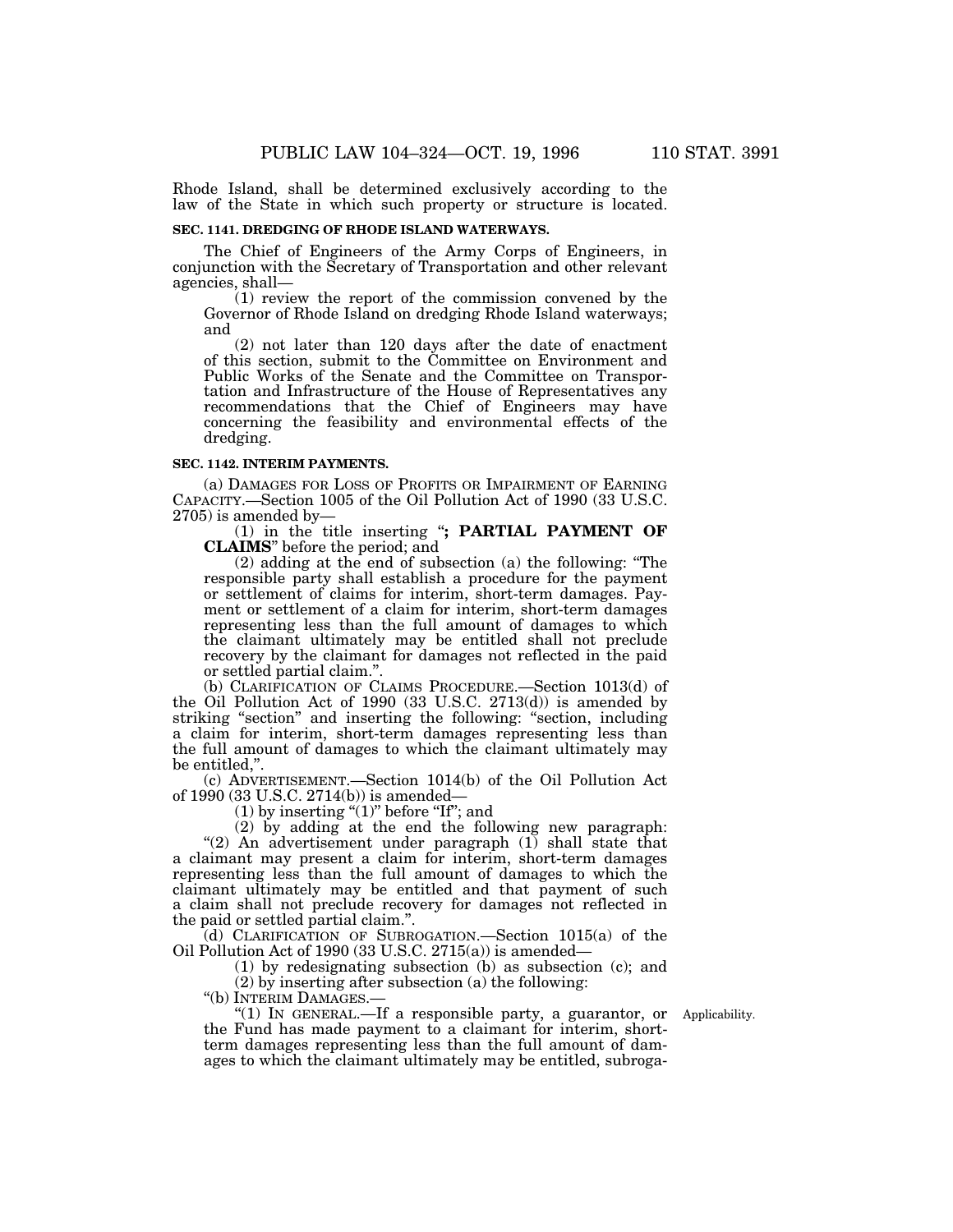tion under subsection (a) shall apply only with respect to the portion of the claim reflected in the paid interim claim.

"(2) FINAL DAMAGES.—Payment of such a claim shall not foreclose a claimant's right to recovery of all damages to which the claimant otherwise is entitled under this Act or under any other law.''.

# **SEC. 1143. OIL SPILL INFORMATION.**

Section 311 of the Federal Water Pollution Control Act (33 U.S.C. 1321) is amended—

(1) in subsection  $(j)(2)(A)$  by inserting after "paragraph" (4),'' the following: ''and of information regarding previous spills, including data from universities, research institutions, State governments, and other nations, as appropriate, which shall be disseminated as appropriate to response groups and area committees, and''; and

(2) in subsection  $(j)(4)(C)(v)$  by inserting before "describe" the following: ''compile a list of local scientists, both inside and outside Federal Government service, with expertise in the environmental effects of spills of the types of oil typically transported in the area, who may be contacted to provide information or, where appropriate, participate in meetings of the scientific support team convened in response to a spill, and''.

# **SEC. 1144. COMPLIANCE WITH OIL SPILL RESPONSE PLANS.**

Section 311(c)(3)(B) of the Federal Water Pollution Control Act (33 U.S.C. 1321(c)(3)(B)) is amended by striking "President" and inserting ''President, except that the owner or operator may deviate from the applicable response plan if the President or the Federal On-Scene Coordinator determines that deviation from the response plan would provide for a more expeditious or effective response to the spill or mitigation of its environmental effects''.

Wisconsin.

### **SEC. 1145. BRIDGE DEEMED TO UNREASONABLY OBSTRUCT NAVIGA-TION.**

The Sooline & Milwaukee Road Swing Bridge, located in Oshkosh, Wisconsin, is deemed to unreasonably obstruct navigation for purposes of the Act of June 21, 1940 (popularly known as the Hobbs Bridge Act; 33 U.S.C. 511 et seq.).

#### **SEC. 1146. FISHING VESSEL EXEMPTION.**

(a) IN GENERAL.—Chapter 81 of title 46, United States Code, is amended by adding at the end the following new section:

Applicability.

# **''§8105. Fishing vessel exemption**

''Notwithstanding any other provision of law, neither the International Convention on Standards of Training, Certification and Watchkeeping for Seafarers, 1978, nor any amendment to such convention, shall apply to a fishing vessel, including a fishing vessel used as a fish tender vessel.''.